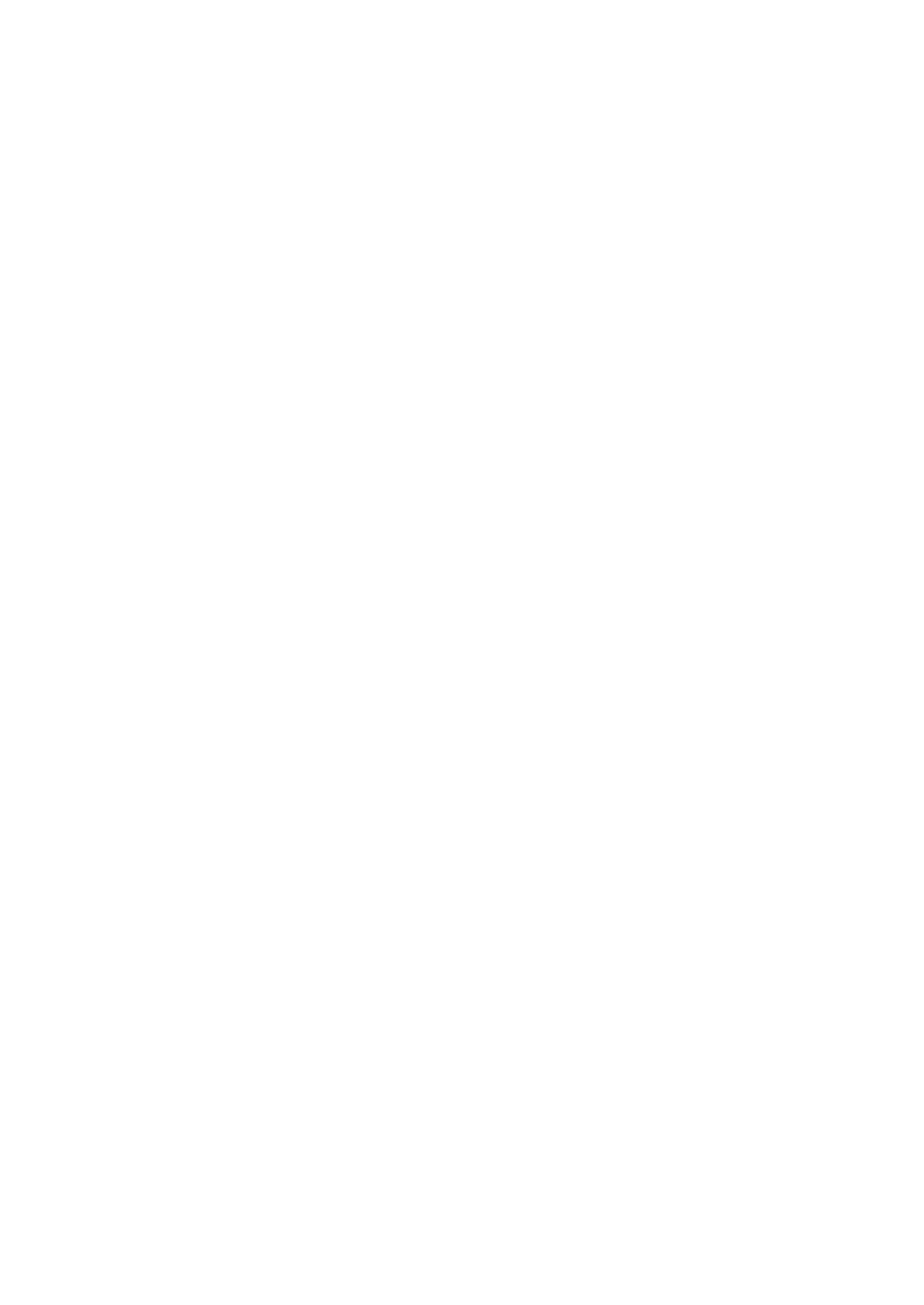| Average<br>Total<br>Region and County<br>farm size<br>< 2<br>$30 - 50$<br>$2 - 10$<br>$10 - 20$<br>$20 - 30$<br>$50 - 500$<br>$>= 100$<br>(AAU)<br>farms<br>2,341<br>4,695<br>139,860<br>32.7<br>23,133<br>33,581<br>24,687<br>30,668<br>20,755 |  |
|-------------------------------------------------------------------------------------------------------------------------------------------------------------------------------------------------------------------------------------------------|--|
|                                                                                                                                                                                                                                                 |  |
| State                                                                                                                                                                                                                                           |  |
|                                                                                                                                                                                                                                                 |  |
| Border, Midland and Western<br>966<br>1,402<br>14,566<br>21,099<br>13,793<br>14,651<br>7,404<br>73,881<br>27.3                                                                                                                                  |  |
| <b>Border</b><br>388<br>2,759<br>6,087<br>8,086<br>5,248<br>5,784<br>479<br>28,831<br>26.8                                                                                                                                                      |  |
| 66<br>929<br>1,539<br>1,138<br>548<br>45<br>Cavan<br>1,017<br>5,282<br>26.4                                                                                                                                                                     |  |
| 154<br>1,780<br>964<br>9,240<br>Donegal<br>2,290<br>2,373<br>1,461<br>218<br>27.9                                                                                                                                                               |  |
| 62<br>1,010<br>1,362<br>880<br>887<br>346<br>Monaghan<br>18<br>4,565<br>23.3                                                                                                                                                                    |  |
| 29<br>850<br>1,314<br>869<br>899<br>375<br>Sligo<br>59<br>4,395<br>26.3                                                                                                                                                                         |  |
| Leitrim<br>23<br>638<br>792<br>761<br>276<br>1,150<br>33<br>3,673<br>25.1                                                                                                                                                                       |  |
| 54<br>370<br>319<br>Louth<br>348<br>229<br>250<br>106<br>1,676<br>36.4                                                                                                                                                                          |  |
| Midland<br>219<br>1,784<br>2,278<br>3,030<br>2,283<br>484<br>12,834<br>35.1<br>2,756                                                                                                                                                            |  |
| 76<br>452<br>605<br>557<br>783<br>698<br>Laois<br>141<br>3,312<br>37.0                                                                                                                                                                          |  |
| 28<br>446<br>712<br>516<br>563<br>295<br>Longford<br>41<br>2,601<br>28.0                                                                                                                                                                        |  |
| 896<br>Offaly<br>56<br>449<br>686<br>591<br>651<br>133<br>3,462<br>36.5                                                                                                                                                                         |  |
| 59<br>437<br>753<br>788<br>639<br>Westmeath<br>614<br>169<br>3,459<br>37.1                                                                                                                                                                      |  |
| West<br>359<br>6,695<br>10,257<br>6,267<br>5,837<br>2,362<br>439<br>24.8<br>32,216                                                                                                                                                              |  |
| Galway<br>157<br>2,764<br>4,140<br>2,631<br>2,489<br>1,047<br>217<br>13,445<br>25.8                                                                                                                                                             |  |
| 1,954<br>687<br>Mayo<br>170<br>3,018<br>4,230<br>2,245<br>154<br>12,458<br>22.4                                                                                                                                                                 |  |
| 32<br>628<br>Roscommon<br>913<br>1,887<br>1,391<br>1,394<br>68<br>6,313<br>27.1                                                                                                                                                                 |  |
| Southern and Eastern<br>1,375<br>8,567<br>12,482<br>10,894<br>16,017<br>13,351<br>3,293<br>65,979<br>38.6                                                                                                                                       |  |
| Mid-East and Dublin<br>210<br>1,678<br>2,031<br>2,030<br>2,065<br>10,339<br>43.0<br>1,451<br>874                                                                                                                                                |  |
| Dublin<br>28<br>169<br>163<br>88<br>116<br>149<br>798<br>85<br>47.6                                                                                                                                                                             |  |
| 67<br>Kildare<br>427<br>473<br>362<br>488<br>530<br>231<br>2,578<br>44.1                                                                                                                                                                        |  |
| 351<br>350<br>536<br>2,394<br>Wicklow<br>44<br>417<br>505<br>191<br>42.3                                                                                                                                                                        |  |
| Meath<br>71<br>731<br>978<br>651<br>890<br>881<br>367<br>4,569<br>42.0                                                                                                                                                                          |  |
| Mid-West<br>278<br>2,022<br>3,358<br>2,996<br>4,263<br>2,909<br>520<br>16,346<br>34.9                                                                                                                                                           |  |
| 48<br>Clare<br>782<br>1,571<br>1,311<br>1,780<br>901<br>157<br>6,550<br>32.6                                                                                                                                                                    |  |
| Limerick<br>159<br>822<br>1,479<br>1,138<br>1,111<br>1,088<br>194<br>5,991<br>34.5                                                                                                                                                              |  |
| North Tipperary<br>71<br>418<br>649<br>574<br>1.004<br>920<br>169<br>3,805<br>39.6                                                                                                                                                              |  |
| South-East<br>394<br>1,926<br>2,644<br>2,462<br>4,074<br>4,168<br>992<br>16,660<br>42.4                                                                                                                                                         |  |
| Carlow<br>60<br>239<br>334<br>276<br>408<br>386<br>99<br>1,802<br>39.2                                                                                                                                                                          |  |
| 509<br>964<br>Kilkenny<br>56<br>369<br>560<br>1,062<br>217<br>3,737<br>44.1                                                                                                                                                                     |  |
| 86<br>483<br>627<br>598<br>979<br>936<br>225<br>South Tipperary<br>3,934<br>41.3                                                                                                                                                                |  |
| Waterford<br>70<br>412<br>391<br>622<br>732<br>217<br>317<br>2,761<br>45.6                                                                                                                                                                      |  |
| 122<br>711<br>234<br>Wexford<br>518<br>688<br>1,101<br>1,052<br>4,426<br>41.2                                                                                                                                                                   |  |
| South-West<br>493<br>2,941<br>5,650<br>4,209<br>907<br>36.6<br>4,449<br>3,985<br>22,634                                                                                                                                                         |  |
| Cork<br>341<br>1,632<br>2,430<br>3,712<br>575<br>2,500<br>3,032<br>14,222<br>38.1                                                                                                                                                               |  |
| Kerry<br>152<br>1,309<br>1,938<br>332<br>1,949<br>1,555<br>1,177<br>8,412<br>34.0                                                                                                                                                               |  |

| Table 1 | Number of farms classified by farm size (AAU) in each region and county - 2010 |  |  |  |  |  |  |
|---------|--------------------------------------------------------------------------------|--|--|--|--|--|--|
|---------|--------------------------------------------------------------------------------|--|--|--|--|--|--|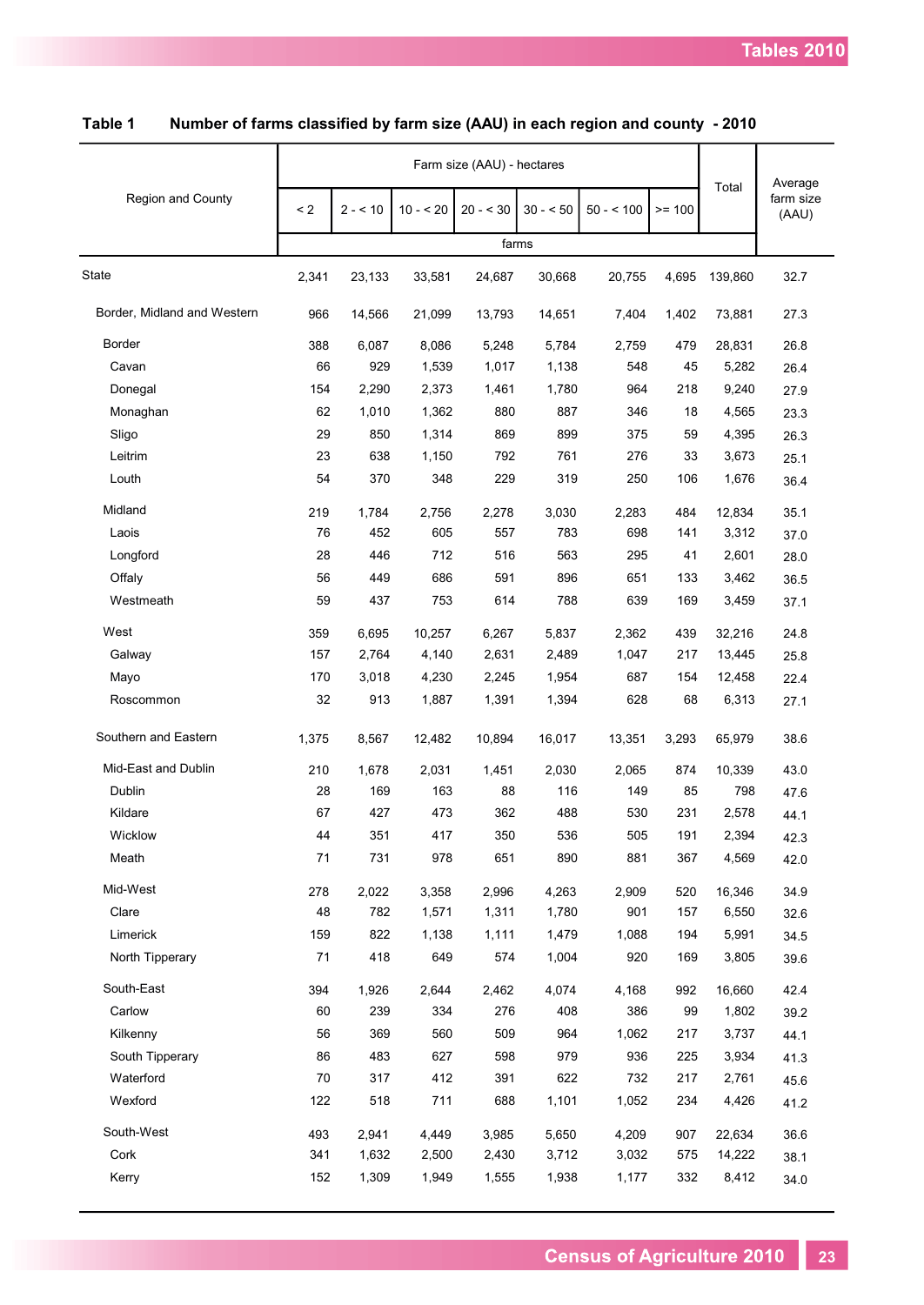# **Table 2 Number of farms classified by type of farm in each region and county - 2010**

|                             |                       | Farm type <sup>1</sup> |                                  |                     |                            |                              |                      |       |         |  |  |  |  |
|-----------------------------|-----------------------|------------------------|----------------------------------|---------------------|----------------------------|------------------------------|----------------------|-------|---------|--|--|--|--|
| Region & County             | Specialist<br>tillage | Specialist<br>dairying | Specialist<br>beef<br>production | Specialist<br>sheep | Mixed grazing<br>livestock | Mixed crops<br>and livestock | Mixed field<br>crops | Other | Total   |  |  |  |  |
|                             |                       |                        |                                  |                     | farms                      |                              |                      |       |         |  |  |  |  |
| <b>State</b>                | 4,795                 | 15,654                 | 77,738                           | 13,555              | 14,697                     | 2,443                        | 9,635                | 1,343 | 139,860 |  |  |  |  |
| Border, Midland and Western | 1,041                 | 3,515                  | 45,795                           | 9,210               | 7,968                      | 790                          | 4,917                | 645   | 73,881  |  |  |  |  |
| Border                      | 466                   | 1,694                  | 16,411                           | 4,863               | 2,702                      | 268                          | 1,982                | 445   | 28,831  |  |  |  |  |
| Cavan                       | 6                     | 593                    | 3,685                            | 212                 | 378                        | 9                            | 288                  | 111   | 5,282   |  |  |  |  |
| Donegal                     | 141                   | 180                    | 3,462                            | 3,393               | 1,163                      | 140                          | 704                  | 57    | 9,240   |  |  |  |  |
| Monaghan                    | 25                    | 599                    | 3,115                            | 98                  | 238                        | 12                           | 265                  | 213   | 4,565   |  |  |  |  |
| Sligo                       | $\overline{2}$        | 141                    | 2,971                            | 492                 | 456                        | 9                            | 311                  | 13    | 4,395   |  |  |  |  |
| Leitrim                     | $\overline{1}$        | 43                     | 2,510                            | 519                 | 312                        | 3                            | 267                  | 18    | 3,673   |  |  |  |  |
| Louth                       | 291                   | 138                    | 668                              | 149                 | 155                        | 95                           | 147                  | 33    | 1,676   |  |  |  |  |
| Midland                     | 469                   | 993                    | 8,724                            | 376                 | 1,026                      | 360                          | 786                  | 100   | 12,834  |  |  |  |  |
| Laois                       | 268                   | 361                    | 1,962                            | 67                  | 244                        | 177                          | 205                  | 28    | 3,312   |  |  |  |  |
| Longford                    | $\overline{7}$        | 127                    | 2,052                            | 53                  | 180                        | 6                            | 155                  | 21    | 2,601   |  |  |  |  |
| Offaly                      | 133                   | 274                    | 2,305                            | 99                  | 278                        | 133                          | 217                  | 23    | 3,462   |  |  |  |  |
| Westmeath                   | 61                    | 231                    | 2,405                            | 157                 | 324                        | 44                           | 209                  | 28    | 3,459   |  |  |  |  |
| West                        | 106                   | 828                    | 20,660                           | 3,971               | 4,240                      | 162                          | 2,149                | 100   | 32,216  |  |  |  |  |
| Galway                      | 72                    | 430                    | 8,672                            | 1,233               | 2,083                      | 101                          | 818                  | 36    | 13,445  |  |  |  |  |
| Mayo                        | 19                    | 312                    | 7,497                            | 2,272               | 1,372                      | 33                           | 913                  | 40    | 12,458  |  |  |  |  |
| Roscommon                   | 15                    | 86                     | 4,491                            | 466                 | 785                        | 28                           | 418                  | 24    | 6,313   |  |  |  |  |

 $1$  See background notes for further information on farm types.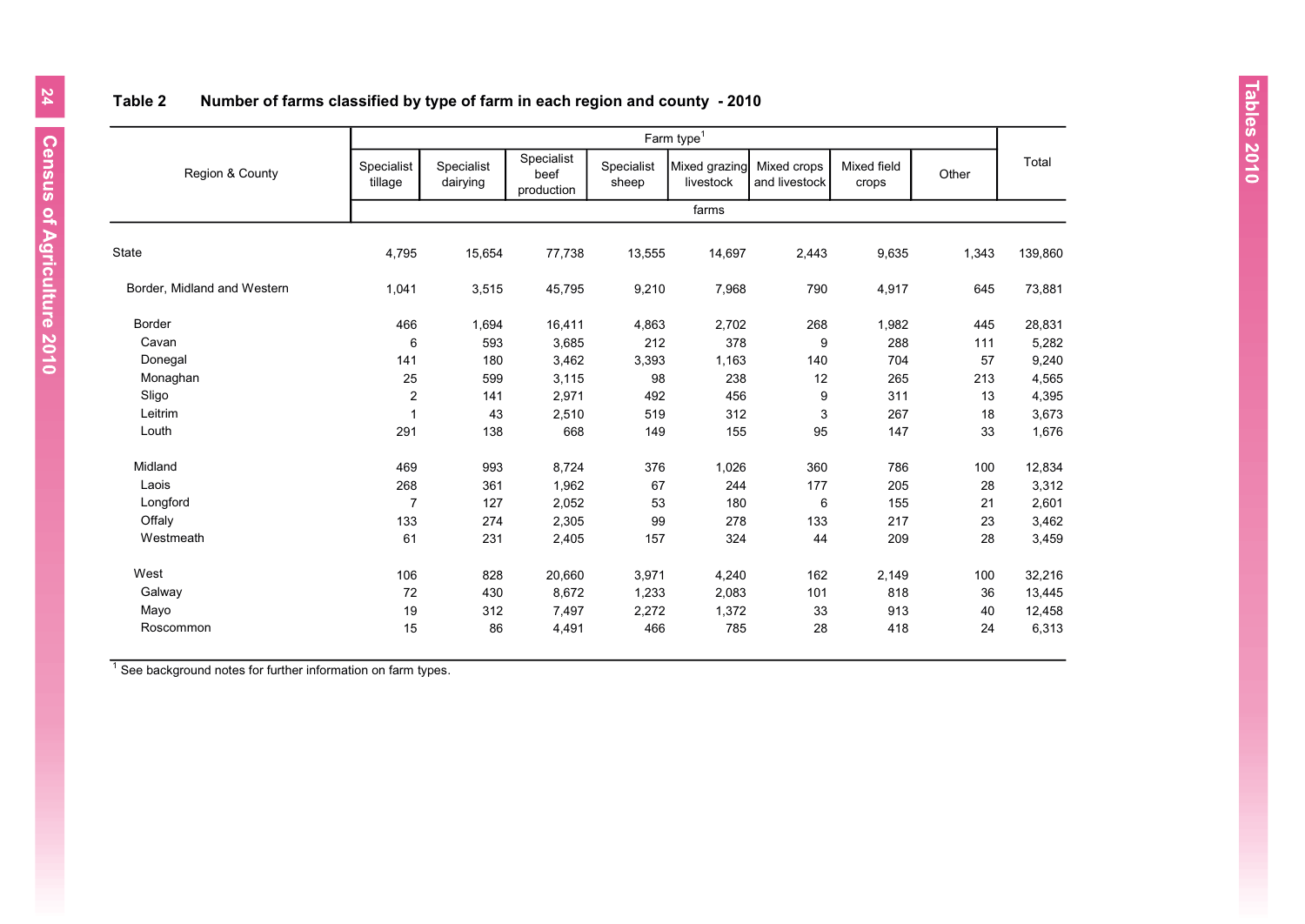|                      |                       |                        |                                  |                     | Farm type <sup>1</sup>     |                              |                      |       |         |
|----------------------|-----------------------|------------------------|----------------------------------|---------------------|----------------------------|------------------------------|----------------------|-------|---------|
| Region & County      | Specialist<br>tillage | Specialist<br>dairying | Specialist<br>beef<br>production | Specialist<br>sheep | Mixed grazing<br>livestock | Mixed crops<br>and livestock | Mixed field<br>crops | Other | Total   |
|                      |                       |                        |                                  |                     | farms                      |                              |                      |       |         |
| State                | 4,795                 | 15,654                 | 77,738                           | 13,555              | 14,697                     | 2,443                        | 9,635                | 1,343 | 139,860 |
| Southern and Eastern | 3,754                 | 12,139                 | 31,943                           | 4,345               | 6,729                      | 1,653                        | 4,718                | 698   | 65,979  |
| Mid-East and Dublin  | 1,098                 | 819                    | 4,444                            | 1,140               | 1,526                      | 323                          | 856                  | 133   | 10,339  |
| Dublin               | 203                   | 28                     | 224                              | 99                  | 77                         | 26                           | 118                  | 23    | 798     |
| Kildare              | 401                   | 134                    | 1,095                            | 220                 | 371                        | 119                          | 201                  | 37    | 2,578   |
| Wicklow              | 132                   | 201                    | 719                              | 573                 | 519                        | 70                           | 155                  | 25    | 2,394   |
| Meath                | 362                   | 456                    | 2,406                            | 248                 | 559                        | 108                          | 382                  | 48    | 4,569   |
| Mid-West             | 181                   | 2,606                  | 10,781                           | 195                 | 1,274                      | 125                          | 1,048                | 136   | 16,346  |
| Clare                | 10                    | 514                    | 5,084                            | 55                  | 471                        | 12                           | 384                  | 20    | 6,550   |
| Limerick             | 17                    | 1,443                  | 3,502                            | 54                  | 413                        | $30\,$                       | 444                  | 88    | 5,991   |
| North Tipperary      | 154                   | 649                    | 2,195                            | 86                  | 390                        | 83                           | 220                  | 28    | 3,805   |
| South-East           | 1,620                 | 3,155                  | 6,798                            | 941                 | 1,933                      | 812                          | 1,198                | 203   | 16,660  |
| Carlow               | 237                   | 151                    | 649                              | 244                 | 272                        | 127                          | 107                  | 15    | 1,802   |
| Kilkenny             | 232                   | 766                    | 1,738                            | 129                 | 438                        | 153                          | 240                  | 41    | 3,737   |
| South Tipperary      | 225                   | 883                    | 1,897                            | 150                 | 397                        | 81                           | 260                  | 41    | 3,934   |
| Waterford            | 128                   | 661                    | 1,204                            | 136                 | 309                        | 52                           | 226                  | 45    | 2,761   |
| Wexford              | 798                   | 694                    | 1,310                            | 282                 | 517                        | 399                          | 365                  | 61    | 4,426   |
| South-West           | 855                   | 5,559                  | 9,920                            | 2,069               | 1,996                      | 393                          | 1,616                | 226   | 22,634  |
| Cork                 | 795                   | 4,037                  | 5,999                            | 661                 | 1,206                      | 351                          | 991                  | 182   | 14,222  |
| Kerry                | 60                    | 1,522                  | 3,921                            | 1,408               | 790                        | 42                           | 625                  | 44    | 8,412   |

# **Table 2 (cont'd) Number of farms classified by type of farm in each region and county - 2010**

 $1$  See background notes for further information on farm types.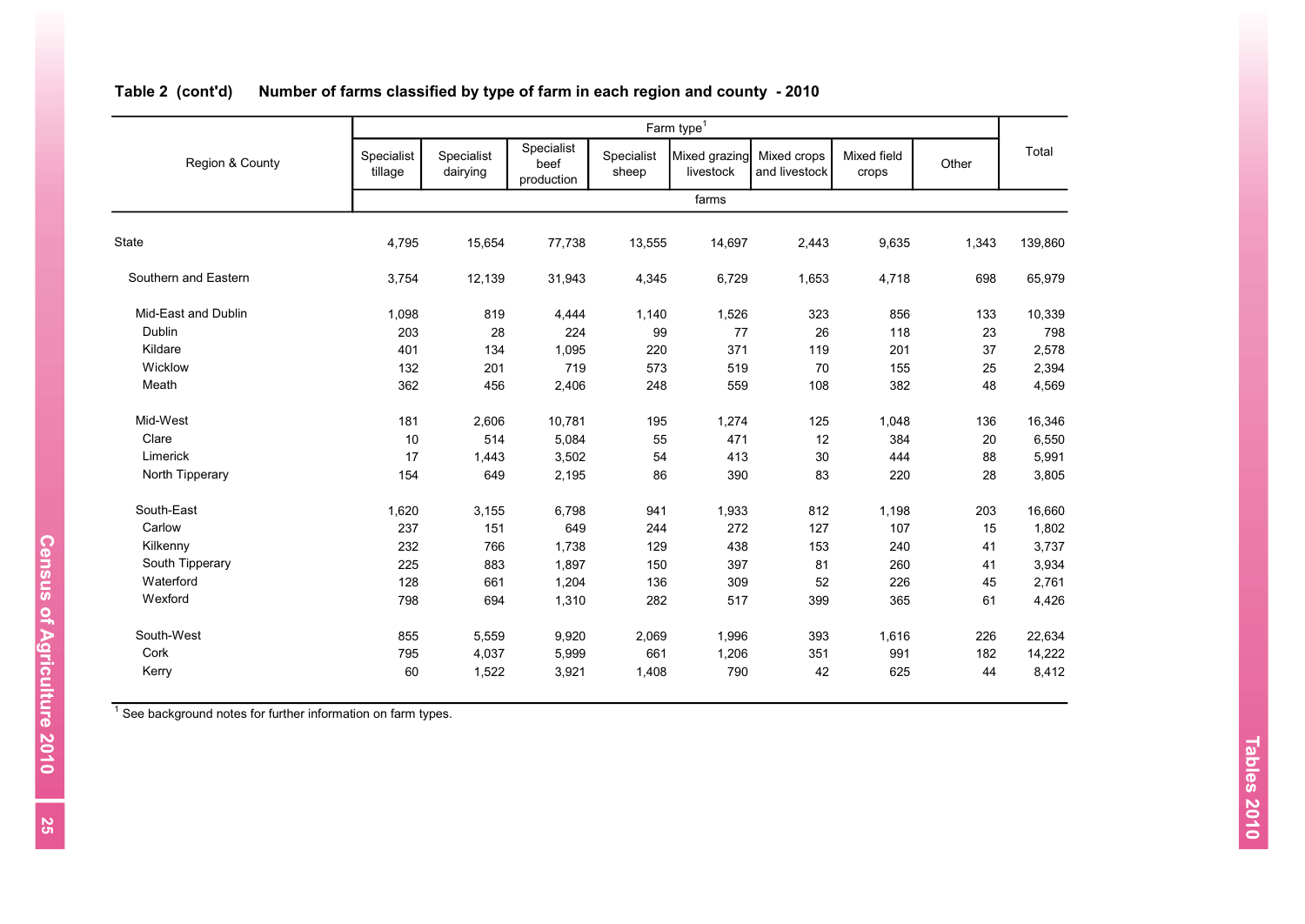|                             |                     |              |              | Standard Output <sup>1</sup> (SO) |                  |                         |               |         |                                      |
|-----------------------------|---------------------|--------------|--------------|-----------------------------------|------------------|-------------------------|---------------|---------|--------------------------------------|
| Region & County             | Less than<br>€4,000 | $€4,000 - <$ | $€8,000 - <$ | €15,000 - $\le$                   | €25,000 - <      | €50,000 - <<br>€100,000 | Over €100,000 | Total   | Average Standard<br>Output $( \in )$ |
|                             |                     | €8,000       | €15,000      | €25,000                           | €50,000<br>farms |                         |               |         |                                      |
|                             |                     |              |              |                                   |                  |                         |               |         |                                      |
| <b>State</b>                | 34,714              | 25,144       | 26,023       | 17,570                            | 15,155           | 11,156                  | 10,098        | 139,860 | 30,726                               |
| Border, Midland and Western | 21,824              | 16,359       | 15,548       | 8,950                             | 6,007            | 2,994                   | 2,199         | 73,881  | 20,227                               |
| Border                      | 9,199               | 6,799        | 5,654        | 2,920                             | 1,994            | 1,209                   | 1,056         | 28,831  | 23,682                               |
| Cavan                       | 1,347               | 1,127        | 1,142        | 605                               | 453              | 341                     | 267           | 5,282   | 34,528                               |
| Donegal                     | 3,532               | 2,289        | 1,621        | 861                               | 546              | 209                     | 182           | 9,240   | 13,655                               |
| Monaghan                    | 1,169               | 896          | 908          | 508                               | 375              | 353                     | 356           | 4,565   | 45,534                               |
| Sligo                       | 1,380               | 1,186        | 979          | 450                               | 251              | 104                     | 45            | 4,395   | 11,995                               |
| Leitrim                     | 1,381               | 1,059        | 768          | 287                               | 125              | 39                      | 14            | 3,673   | 10,480                               |
| Louth                       | 390                 | 242          | 236          | 209                               | 244              | 163                     | 192           | 1,676   | 44,837                               |
| Midland                     | 2,497               | 2,018        | 2,546        | 2,044                             | 1,889            | 1,064                   | 776           | 12,834  | 30,945                               |
| Laois                       | 587                 | 394          | 598          | 520                               | 550              | 375                     | 288           | 3,312   | 35,805                               |
| Longford                    | 633                 | 546          | 608          | 390                               | 256              | 101                     | 67            | 2,601   | 20,157                               |
| Offaly                      | 626                 | 510          | 623          | 603                               | 556              | 317                     | 227           | 3,462   | 34,827                               |
| Westmeath                   | 651                 | 568          | 717          | 531                               | 527              | 271                     | 194           | 3,459   | 30,519                               |
| West                        | 10,128              | 7,542        | 7,348        | 3,986                             | 2,124            | 721                     | 367           | 32,216  | 12,864                               |
| Galway                      | 4,216               | 2,727        | 3,023        | 1,847                             | 1,044            | 383                     | 205           | 13,445  | 13,852                               |
| Mayo                        | 4,293               | 3,304        | 2,746        | 1,225                             | 578              | 204                     | 108           | 12,458  | 11,473                               |
| Roscommon                   | 1,619               | 1,511        | 1,579        | 914                               | 502              | 134                     | 54            | 6,313   | 13,508                               |

## **Table 3 Number of farms classified by economic size (SO) in each region and county - 2010**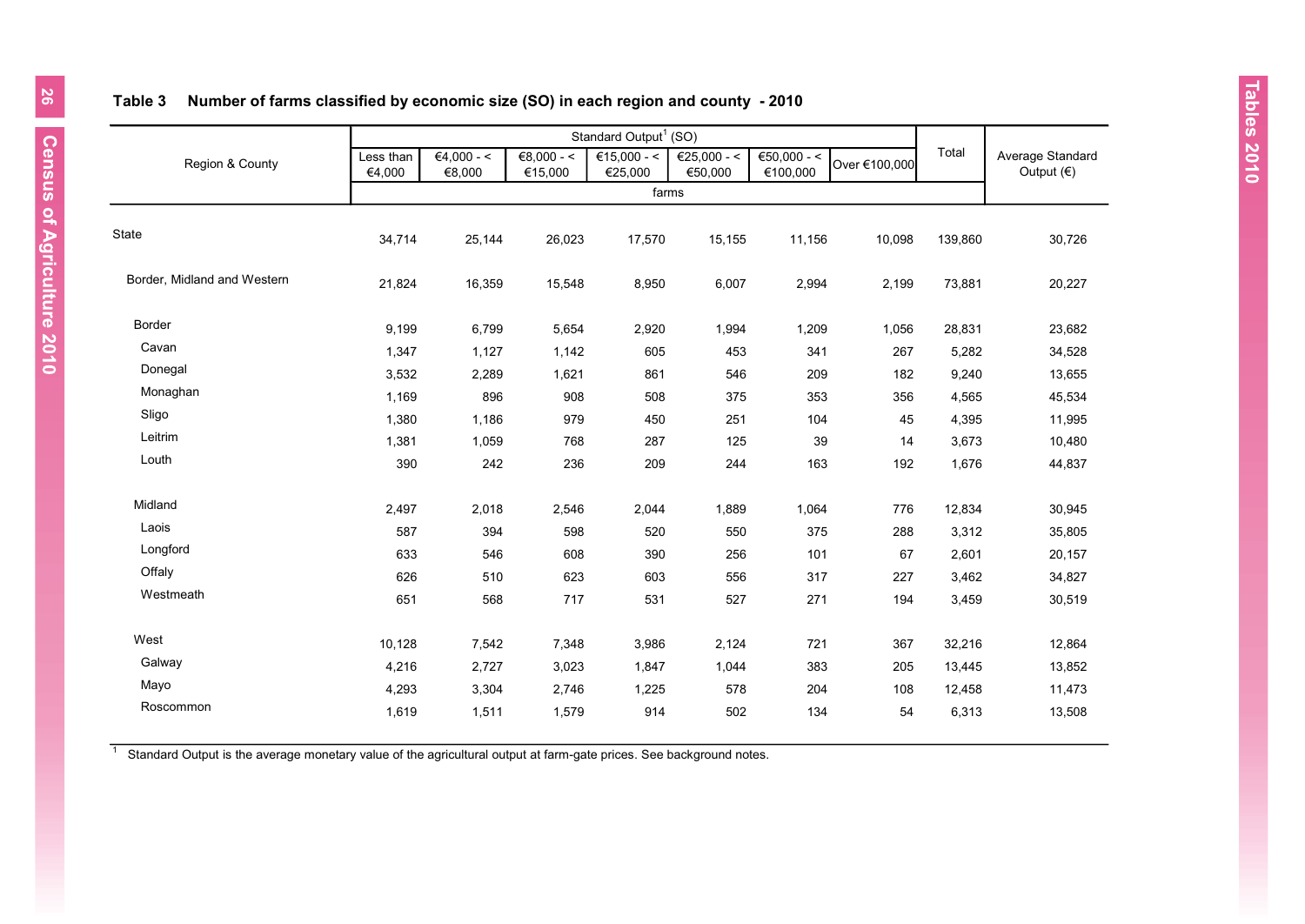| Region & County      | Less than<br>€4,000 | $€4,000 - <$<br>€8,000 | $€8,000 - <$<br>€15,000 | €15,000 - <<br>€25,000 | €25,000 - <<br>€50,000 | €50,000 - <<br>€100,000 | Over €100,000 | Total   | Average Standard<br>Output $(€)$ |
|----------------------|---------------------|------------------------|-------------------------|------------------------|------------------------|-------------------------|---------------|---------|----------------------------------|
|                      |                     |                        |                         | farms                  |                        |                         |               |         |                                  |
|                      |                     |                        |                         |                        |                        |                         |               |         |                                  |
| State                | 34,714              | 25,144                 | 26,023                  | 17,570                 | 15,155                 | 11,156                  | 10,098        | 139,860 | 30,726                           |
| Southern and Eastern | 12,890              | 8,785                  | 10,475                  | 8,620                  | 9,148                  | 8,162                   | 7,899         | 65,979  | 42,482                           |
| Mid-East and Dublin  | 2,124               | 1,329                  | 1,610                   | 1,366                  | 1,584                  | 1,163                   | 1,163         | 10,339  | 47,029                           |
| Dublin               | 214                 | 104                    | 103                     | 64                     | 83                     | 73                      | 157           | 798     | 100,836                          |
| Kildare              | 559                 | 307                    | 375                     | 355                    | 431                    | 322                     | 229           | 2,578   | 40,740                           |
| Wicklow              | 422                 | 303                    | 384                     | 383                    | 413                    | 267                     | 222           | 2,394   | 36,891                           |
| Meath                | 929                 | 615                    | 748                     | 564                    | 657                    | 501                     | 555           | 4,569   | 46,491                           |
| Mid-West             | 3,376               | 2,585                  | 3,193                   | 2,311                  | 1,956                  | 1,621                   | 1,304         | 16,346  | 31,304                           |
| Clare                | 1,424               | 1,349                  | 1,632                   | 975                    | 659                    | 376                     | 135           | 6,550   | 17,931                           |
| Limerick             | 1,331               | 816                    | 975                     | 725                    | 671                    | 730                     | 743           | 5,991   | 39,703                           |
| North Tipperary      | 621                 | 420                    | 586                     | 611                    | 626                    | 515                     | 426           | 3,805   | 41,104                           |
| South-East           | 2,689               | 1,616                  | 2,128                   | 2,330                  | 2,935                  | 2,415                   | 2,547         | 16,660  | 50,977                           |
| Carlow               | 338                 | 168                    | 231                     | 303                    | 367                    | 230                     | 165           | 1,802   | 40,426                           |
| Kilkenny             | 510                 | 322                    | 519                     | 526                    | 687                    | 601                     | 572           | 3,737   | 50,567                           |
| South Tipperary      | 661                 | 427                    | 512                     | 542                    | 605                    | 569                     | 618           | 3,934   | 51,220                           |
| Waterford            | 469                 | 277                    | 328                     | 339                    | 415                    | 371                     | 562           | 2,761   | 61,693                           |
| Wexford              | 711                 | 422                    | 538                     | 620                    | 861                    | 644                     | 630           | 4,426   | 48,716                           |
| South-West           | 4,701               | 3,255                  | 3,544                   | 2,613                  | 2,673                  | 2,963                   | 2,885         | 22,634  | 42,225                           |
| Cork                 | 2,536               | 1,710                  | 2,075                   | 1,631                  | 1,817                  | 2,122                   | 2,331         | 14,222  | 50,977                           |
| Kerry                | 2,165               | 1,545                  | 1,469                   | 982                    | 856                    | 841                     | 554           | 8,412   | 27,429                           |

# **Table 3 (cont'd) Number of farms classified by economic size (SO) in each region and county - 2010**

1 Standard Output is the average monetary value of the agricultural output at farm-gate prices. See background notes.

Census of Agriculture 2010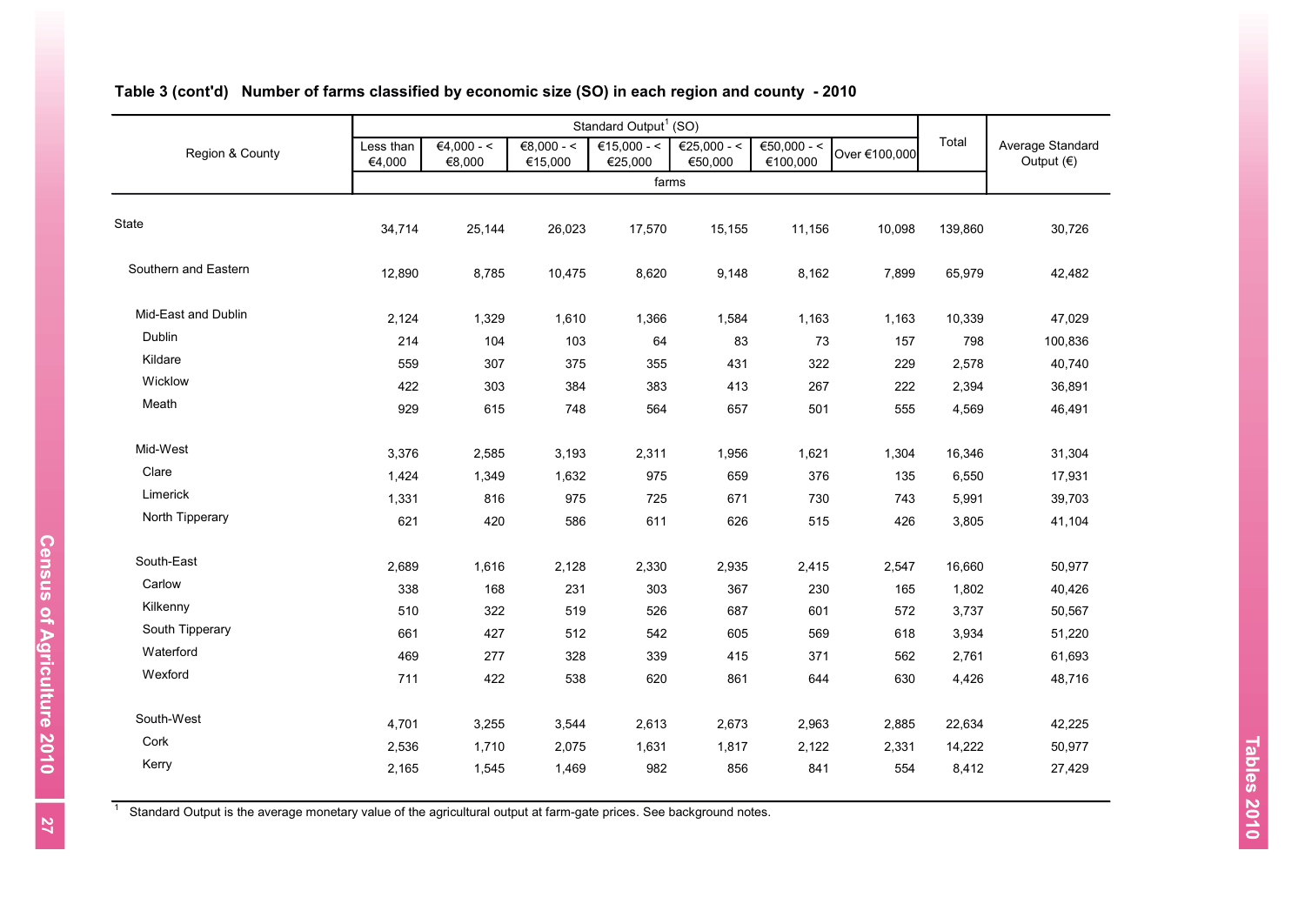# **Table 4 Number of farms classified by farm size (AAU) and type of farm - 2010**

|                            |          |          |            | Farm size (AAU) - hectares |           |            |          | Total   | Average   |  |  |  |  |  |
|----------------------------|----------|----------|------------|----------------------------|-----------|------------|----------|---------|-----------|--|--|--|--|--|
| Type of farm               | $\leq$ 2 | $2 - 10$ | $10 - 520$ | $20 - 30$                  | $30 - 50$ | $50 - 500$ | $>= 100$ |         | farm size |  |  |  |  |  |
|                            |          | farms    |            |                            |           |            |          |         |           |  |  |  |  |  |
|                            |          |          |            |                            |           |            |          |         |           |  |  |  |  |  |
| Specialist tillage         | 62       | 445      | 733        | 696                        | 1,111     | 1,114      | 634      | 4,795   | 56.0      |  |  |  |  |  |
| Specialist dairying        | 0        | 55       | 758        | 1,851                      | 5,462     | 6,397      | 1,131    | 15,654  | 55.3      |  |  |  |  |  |
| Specialist beef production | 744      | 12,293   | 22,615     | 16,175                     | 16,815    | 7,908      | 1,188    | 77,738  | 27.7      |  |  |  |  |  |
| Specialist sheep           | 440      | 3,359    | 3,311      | 2,116                      | 2,352     | 1,380      | 597      | 13,555  | 30.8      |  |  |  |  |  |
| Mixed grazing livestock    | 223      | 2,543    | 3,027      | 2,267                      | 3,254     | 2,685      | 698      | 14,697  | 35.9      |  |  |  |  |  |
| Mixed crops and livestock  | 20       | 107      | 228        | 359                        | 692       | 727        | 310      | 2.443   | 56.3      |  |  |  |  |  |
| Mixed field crops          | 547      | 4,045    | 2,723      | 1,080                      | 761       | 369        | 110      | 9,635   | 16.9      |  |  |  |  |  |
| Other                      | 305      | 286      | 186        | 143                        | 221       | 175        | 27       | 1,343   | 24.6      |  |  |  |  |  |
| <b>Total</b>               | 2.341    | 23,133   | 33,581     | 24.687                     | 30.668    | 20.755     | 4,695    | 139.860 | 32.7      |  |  |  |  |  |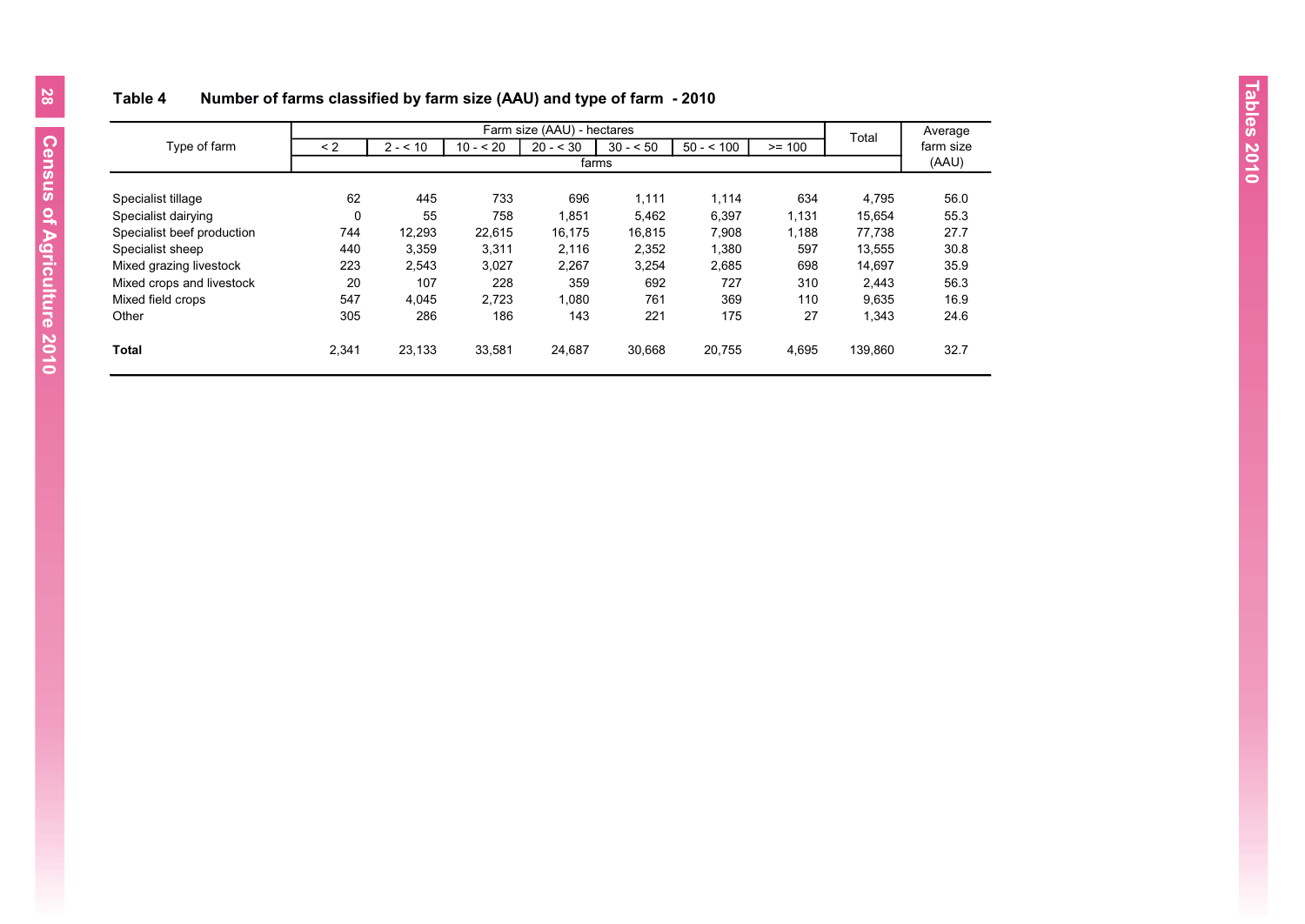|                                   |          |          |            | Farm size (AAU) - hectares |           |            |          | Total   | Average   |
|-----------------------------------|----------|----------|------------|----------------------------|-----------|------------|----------|---------|-----------|
| Standard Output <sup>1</sup> (SO) | $\leq$ 2 | $2 - 10$ | $10 - 520$ | $20 - 530$                 | $30 - 50$ | $50 - 500$ | $>= 100$ |         | farm size |
|                                   |          |          |            | farms                      |           |            |          |         | (AAU)     |
|                                   |          |          |            |                            |           |            |          |         |           |
| Less than €4.000                  | 2.031    | 17.147   | 11.459     | 2,665                      | 1,203     | 196        | 13       | 34,714  | 11.2      |
| $€4.000 - < €8.000$               | 106      | 4.645    | 12,265     | 5,248                      | 2,308     | 520        | 52       | 25.144  | 18.6      |
| €8.000 - < €15.000                | 34       | 913      | 7.620      | 9.567                      | 6.544     | 1,198      | 147      | 26.023  | 27.1      |
| €15.000 - < €25.000               | 17       | 208      | 1,286      | 4,357                      | 8,855     | 2,576      | 271      | 17.570  | 38.4      |
| $€25.000 - < €50.000$             | 15       | 74       | 682        | 1.676                      | 6,018     | 6,093      | 597      | 15.155  | 52.0      |
| $€50.000 - < €100.000$            | 12       | 55       | 164        | 1.012                      | 4.166     | 4,539      | 1,208    | 11.156  | 60.9      |
| Over €100.000                     | 126      | 91       | 105        | 162                        | 1.574     | 5,633      | 2,407    | 10.098  | 85.9      |
| Total                             | 2,341    | 23,133   | 33,581     | 24.687                     | 30.668    | 20.755     | 4,695    | 139.860 | 32.7      |

# **Table 5 Number of farms classified by farm size (AAU) and economic size (SO) - 2010**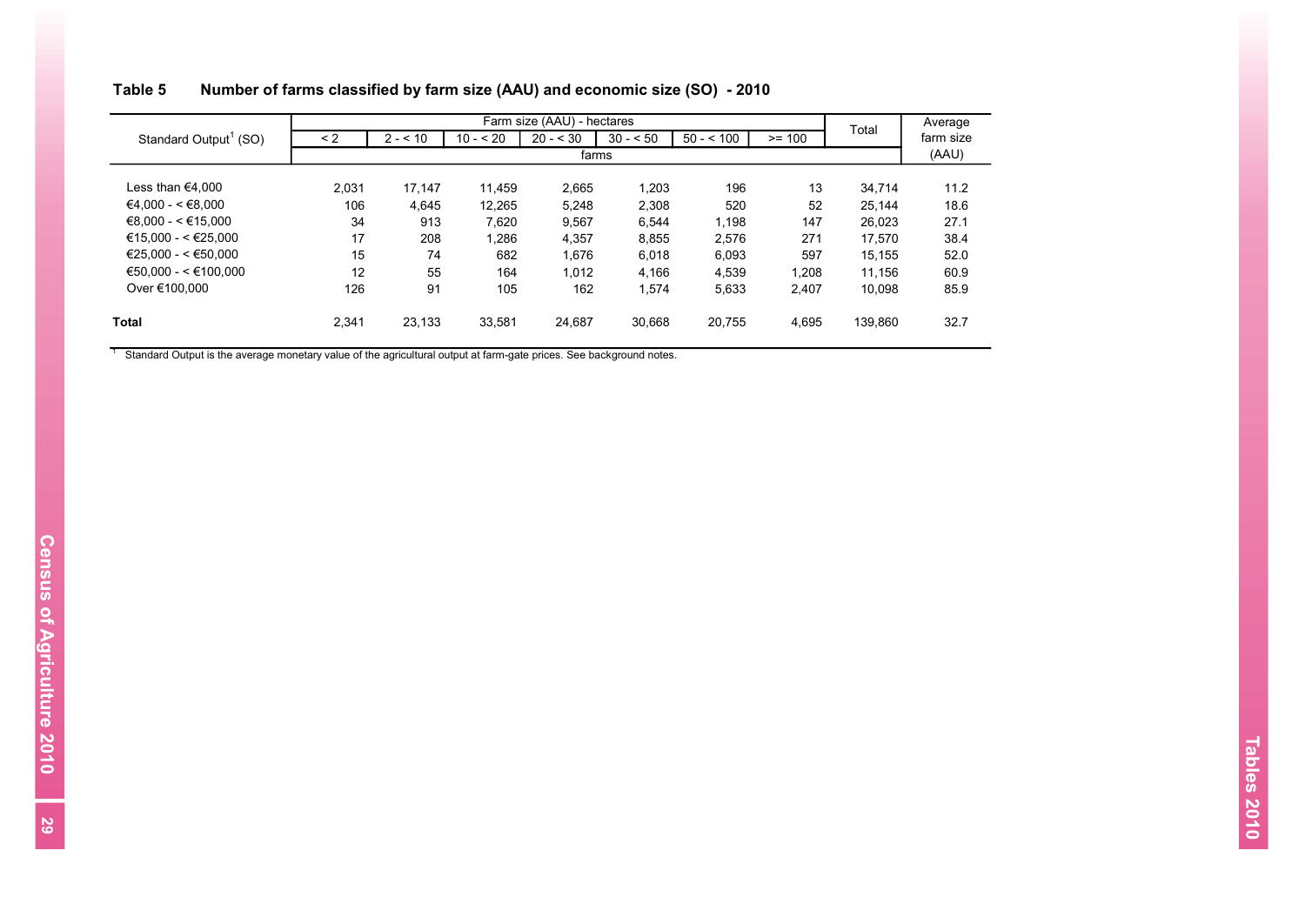## **Table 6 Number of farms classified by economic size (SO) and type of farm - 2010**

|                            |           |                                                                                      |          | Standard Output <sup>1</sup> (SO) |         |                                          |          |         |         |
|----------------------------|-----------|--------------------------------------------------------------------------------------|----------|-----------------------------------|---------|------------------------------------------|----------|---------|---------|
| Type of farm               | Less than | $€4.000 - <$<br>€15.000 - <<br>€25.000 - <<br>€50.000 - <<br>$€8.000 - <$<br>€25.000 |          | Over                              | Total   | Average Standard<br>Output( $\epsilon$ ) |          |         |         |
|                            | €4,000    | €8,000                                                                               | €15,000  |                                   | €50,000 | €100,000                                 | €100,000 |         |         |
|                            |           |                                                                                      |          |                                   | farms   |                                          |          |         |         |
| Specialist tillage         | 181       | 401                                                                                  | 679      | 770                               | 1,120   | 823                                      | 821      | 4,795   | 89,497  |
| Specialist dairying        | 0         | $\mathbf 0$                                                                          | $\Omega$ | 289                               | 1,969   | 6,036                                    | 7,360    | 15,654  | 111,147 |
| Specialist beef production | 17,911    | 18,446                                                                               | 19,564   | 12,131                            | 7,673   | 1,742                                    | 271      | 77,738  | 13,013  |
| Specialist sheep           | 3,924     | 3.415                                                                                | 2,896    | 1,801                             | 1,202   | 284                                      | 33       | 13.555  | 11.726  |
| Mixed grazing livestock    | 3,312     | 2,444                                                                                | 2,402    | 1,985                             | 2,333   | 1,562                                    | 659      | 14,697  | 25,811  |
| Mixed crops and livestock  | 87        | 134                                                                                  | 312      | 489                               | 714     | 502                                      | 205      | 2.443   | 45,896  |
| Mixed field crops          | 9.013     | 241                                                                                  | 114      | 49                                | 56      | 73                                       | 89       | 9.635   | 5,174   |
| Other                      | 286       | 63                                                                                   | 56       | 56                                | 88      | 134                                      | 660      | 1,343   | 310.044 |
| <b>Total</b>               | 34,714    | 25.144                                                                               | 26,023   | 17.570                            | 15,155  | 11.156                                   | 10.098   | 139,860 | 30,726  |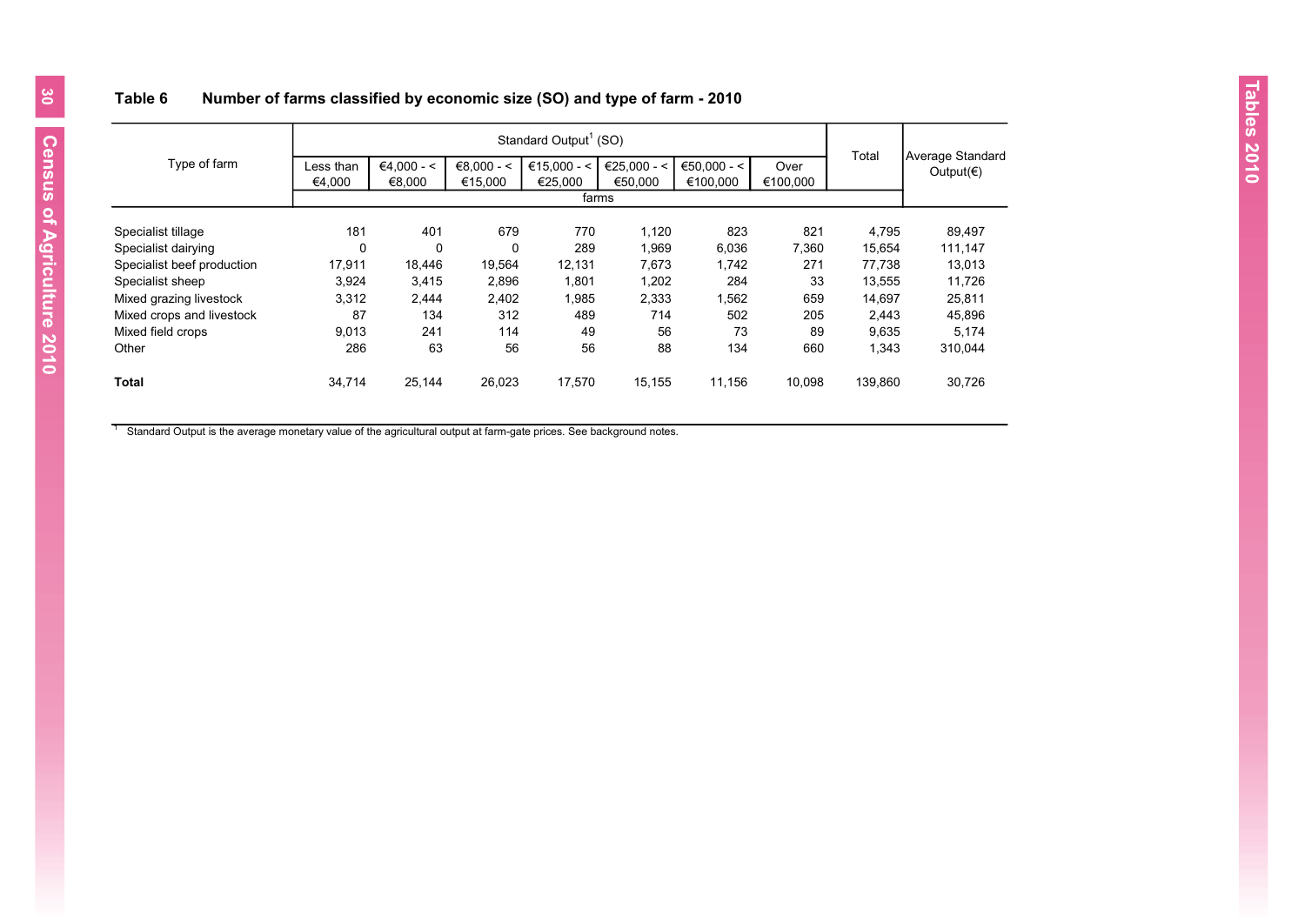| Region & County           | Agricultural Area<br>Used (incl.<br>Commonage) | Commonage   | Agricultural Area<br>Used (excl.<br>Commonage) | Rough<br>Grazing | Grassland<br>(excl. Rough<br>Grazing) | Cereals | Other Crops,<br>Fruit &<br>Horticulture |
|---------------------------|------------------------------------------------|-------------|------------------------------------------------|------------------|---------------------------------------|---------|-----------------------------------------|
|                           |                                                |             |                                                | hectares         |                                       |         |                                         |
| State                     | 4,991,353                                      | 422,415     | 4,568,938                                      | 437,273          | 3,777,734                             | 273,898 | 80,029                                  |
| Border, Midland & Western | 2,297,673                                      | 278,307     | 2,019,366                                      | 234,105          | 1,713,629                             | 56,077  | 15,552                                  |
| Border                    | 878,347                                        | 106,300     | 772,047                                        | 114,965          | 626,731                               | 22,894  | 7,456                                   |
| Cavan                     | 144,083                                        | 4,709       | 139,374                                        | 8,672            | 130,387                               | 54      | 261                                     |
| Donegal                   | 330,770                                        | 72,929      | 257,841                                        | 77,661           | 172,030                               | 6,124   | 2,026                                   |
| Monaghan                  | 106,288                                        | $\mathsf 0$ | 106,288                                        | 4,064            | 101,520                               | 333     | 370                                     |
| Sligo                     | 128,417                                        | 12,967      | 115,450                                        | 12,929           | 102,380                               | 42      | 100                                     |
| Leitrim                   | 104,927                                        | 12,772      | 92,155                                         | 9,824            | 82,272                                | 3       | 57                                      |
| Louth                     | 63,862                                         | 2,924       | 60,938                                         | 1,815            | 38,142                                | 16,339  | 4,642                                   |
| Midland                   | 452,187                                        | 2,281       | 449,906                                        | 17,710           | 397,336                               | 28,678  | 6,182                                   |
| Laois                     | 124,229                                        | 1,676       | 122.553                                        | 4,025            | 100,918                               | 14,749  | 2,861                                   |
| Longford                  | 73,064                                         | 330         | 72,733                                         | 3,048            | 69,343                                | 203     | 140                                     |
| Offaly                    | 126,483                                        | 235         | 126,248                                        | 5,074            | 110,222                               | 9,047   | 1,905                                   |
| Westmeath                 | 128,411                                        | 39          | 128,371                                        | 5,564            | 116,853                               | 4,679   | 1,275                                   |
| West                      | 967,140                                        | 169,726     | 797,413                                        | 101,430          | 689,562                               | 4,505   | 1,915                                   |
| Galway                    | 410,850                                        | 63,727      | 347,123                                        | 49,830           | 292,448                               | 3,490   | 1,355                                   |
| Mayo                      | 383,542                                        | 104,545     | 278,997                                        | 42,901           | 235,505                               | 360     | 232                                     |
| Roscommon                 | 172,747                                        | 1,454       | 171,293                                        | 8,699            | 161,610                               | 656     | 328                                     |
| Southern and Eastern      | 2,693,680                                      | 144,108     | 2,549,572                                      | 203,168          | 2,064,105                             | 217,821 | 64,477                                  |
| Mid-East and Dublin       | 474,572                                        | 29,631      | 444,941                                        | 18,165           | 329,307                               | 74,706  | 22,764                                  |
| Dublin                    | 40,237                                         | 2,274       | 37,963                                         | 2,184            | 18,079                                | 11,107  | 6,593                                   |
| Kildare                   | 115,058                                        | 1,293       | 113,765                                        | 3,305            | 79,651                                | 26,849  | 3,962                                   |
| Wicklow                   | 127,337                                        | 25,971      | 101,366                                        | 7,782            | 81,649                                | 9,198   | 2,738                                   |
| Meath                     | 191,940                                        | 93          | 191,846                                        | 4,895            | 149,929                               | 27,552  | 9,471                                   |
| Mid-West                  | 578,828                                        | 7.740       | 571,088                                        | 42,369           | 516,619                               | 9,247   | 2,854                                   |
| Clare                     | 217,898                                        | 4,449       | 213,449                                        | 26,926           | 186,325                               | 64      | 133                                     |
| Limerick                  | 209,133                                        | 2,179       | 206,954                                        | 8,593            | 196,303                               | 923     | 1,135                                   |
| North Tipperary           | 151,798                                        | 1,112       | 150,686                                        | 6,849            | 133,991                               | 8,259   | 1,586                                   |
| South-East                | 731,236                                        | 25,394      | 705,842                                        | 25,812           | 565,093                               | 91,654  | 23,283                                  |
| Carlow                    | 73,274                                         | 2,637       | 70,637                                         | 2,590            | 49,888                                | 14,610  | 3,549                                   |
| Kilkenny                  | 165,121                                        | 517         | 164,604                                        | 5,068            | 140,428                               | 15,062  | 4,047                                   |
| South Tipperary           | 172,594                                        | 10,327      | 162,267                                        | 5,058            | 141,813                               | 12,800  | 2,595                                   |
| Waterford                 | 135,137                                        | 9,288       | 125,849                                        | 8,534            | 106,811                               | 7,458   | 3,045                                   |
| Wexford                   | 185,111                                        | 2,626       | 182,485                                        | 4,562            | 126,153                               | 41,724  | 10,047                                  |
| South-West                | 909,043                                        | 81,342      | 827,701                                        | 116,823          | 653,086                               | 42,215  | 15,577                                  |
| Cork                      | 561,802                                        | 20,488      | 541,314                                        | 47,052           | 439,121                               | 40,519  | 14,623                                  |
| Kerry                     | 347,241                                        | 60,855      | 286,387                                        | 69,771           | 213,965                               | 1,696   | 954                                     |

# **Table 7A Area and utilisation of agricultural land in each region and county - 2010**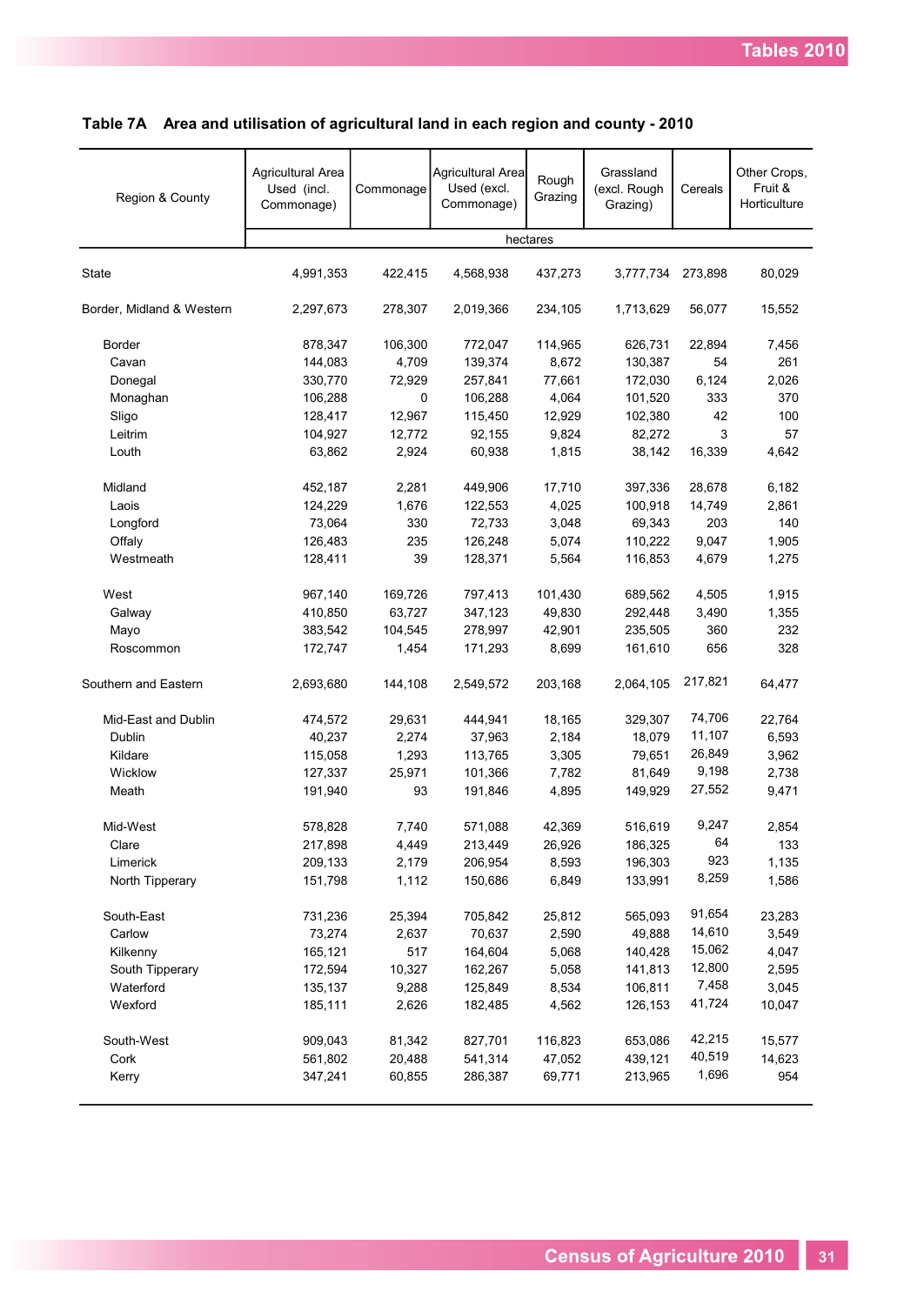# **Table 7B Grassland: Number of farms with grassland and area of grassland in each region and county - 2010**

|                             | Grass silage |                                   |        |                           | Hay    |                          |        |                     |        | Pasture                   |         | Grassland            |         |                       |
|-----------------------------|--------------|-----------------------------------|--------|---------------------------|--------|--------------------------|--------|---------------------|--------|---------------------------|---------|----------------------|---------|-----------------------|
| Region & County             |              | 1st to 4th year's<br>grass silage |        | Permanent grass<br>silage |        | 1st to 4th year's<br>hay |        | Permanent<br>meadow |        | Rotation under<br>5 years |         | Permanent<br>pasture |         | (excl. rough grazing) |
|                             | farms        | hectares                          | farms  | hectares                  | farms  | hectares                 | farms  | hectares            | farms  | hectares                  | farms   | hectares             | farms   | hectares              |
| <b>State</b>                | 48,610       | 317,053                           | 82,618 | 759,319                   | 26,914 | 45,977                   | 40,058 | 147,811             | 37,560 | 295,863                   | 113,653 | 2,211,710            | 134,793 | 3,777,734             |
| Border, Midland and Western | 22,916       | 125,453                           | 42,862 | 336.040                   | 12,525 | 17.261                   | 19.157 | 63.071              | 16.730 | 117,383                   | 60.064  | 1,054,421            | 70,825  | 1,713,629             |
| <b>Border</b>               | 8,991        | 46,958                            | 16,360 | 123,246                   | 4,833  | 5.743                    | 7,026  | 20,888              | 6,592  | 41,979                    | 23,042  | 387,918              | 27,333  | 626,731               |
| Cavan                       | 1,807        | 10,670                            | 3,565  | 31,124                    | 947    | 1,080                    | 1,419  | 4,738               | 1,331  | 9,241                     | 4,353   | 73,534               | 5,198   | 130,387               |
| Donegal                     | 2,633        | 12,329                            | 4,116  | 27,514                    | 1,428  | 1,655                    | 1,851  | 5,210               | 1,854  | 10,364                    | 6,906   | 114,958              | 8,198   | 172,030               |
| Monaghan                    | 1,794        | 10,407                            | 3,050  | 24,968                    | 797    | 835                      | 999    | 2,264               | 1,252  | 7,572                     | 3,744   | 55,474               | 4,511   | 101,520               |
| Sligo                       | 1,277        | 6,099                             | 2,635  | 17,904                    | 676    | 867                      | 1,090  | 3.181               | 948    | 6.836                     | 3,695   | 67,492               | 4,309   | 102,380               |
| Leitrim                     | 864          | 3,482                             | 2,115  | 14,169                    | 616    | 684                      | 1.148  | 3.668               | 752    | 5,042                     | 3,119   | 55,228               | 3,569   | 82,272                |
| Louth                       | 616          | 3,971                             | 879    | 7,568                     | 369    | 623                      | 519    | 1,826               | 455    | 2,924                     | 1,225   | 21,231               | 1,548   | 38,142                |
| Midland                     | 4,415        | 30,552                            | 8,061  | 81,699                    | 2,514  | 4,883                    | 4,221  | 17,575              | 3,350  | 29,179                    | 10,775  | 233,448              | 12,628  | 397,336               |
| Laois                       | 1,277        | 8,864                             | 2,068  | 21,584                    | 705    | 1,468                    | 1,113  | 4,860               | 935    | 7,064                     | 2,738   | 57,078               | 3,229   | 100,918               |
| Longford                    | 794          | 4,732                             | 1,694  | 14,914                    | 444    | 748                      | 810    | 3,001               | 605    | 4,551                     | 2,210   | 41,398               | 2,572   | 69,343                |
| Offaly                      | 1,267        | 9.095                             | 2,188  | 23,235                    | 755    | 1.816                    | 1.222  | 5,475               | 949    | 8,813                     | 2,868   | 61,787               | 3,414   | 110,222               |
| Westmeath                   | 1,077        | 7,861                             | 2,111  | 21,967                    | 610    | 851                      | 1,076  | 4,240               | 861    | 8,751                     | 2,959   | 73,184               | 3,413   | 116,853               |
| West                        | 9,510        | 47,944                            | 18,441 | 131,094                   | 5,178  | 6,636                    | 7,910  | 24,608              | 6,788  | 46,225                    | 26,247  | 433,056              | 30,864  | 689,562               |
| Galway                      | 4,026        | 21,810                            | 7,343  | 57,179                    | 2,229  | 3,059                    | 3,295  | 10,552              | 2,810  | 19,039                    | 10,780  | 180,808              | 12,657  | 292,448               |
| Mayo                        | 3.614        | 16,104                            | 7,077  | 41,611                    | 1.780  | 1,778                    | 2,547  | 6.677               | 2,535  | 15,999                    | 10,147  | 153,335              | 11,963  | 235,505               |
| Roscommon                   | 1.870        | 10,030                            | 4,021  | 32,304                    | 1.169  | 1,798                    | 2.068  | 7,380               | 1,443  | 11,187                    | 5,320   | 98,912               | 6,244   | 161,610               |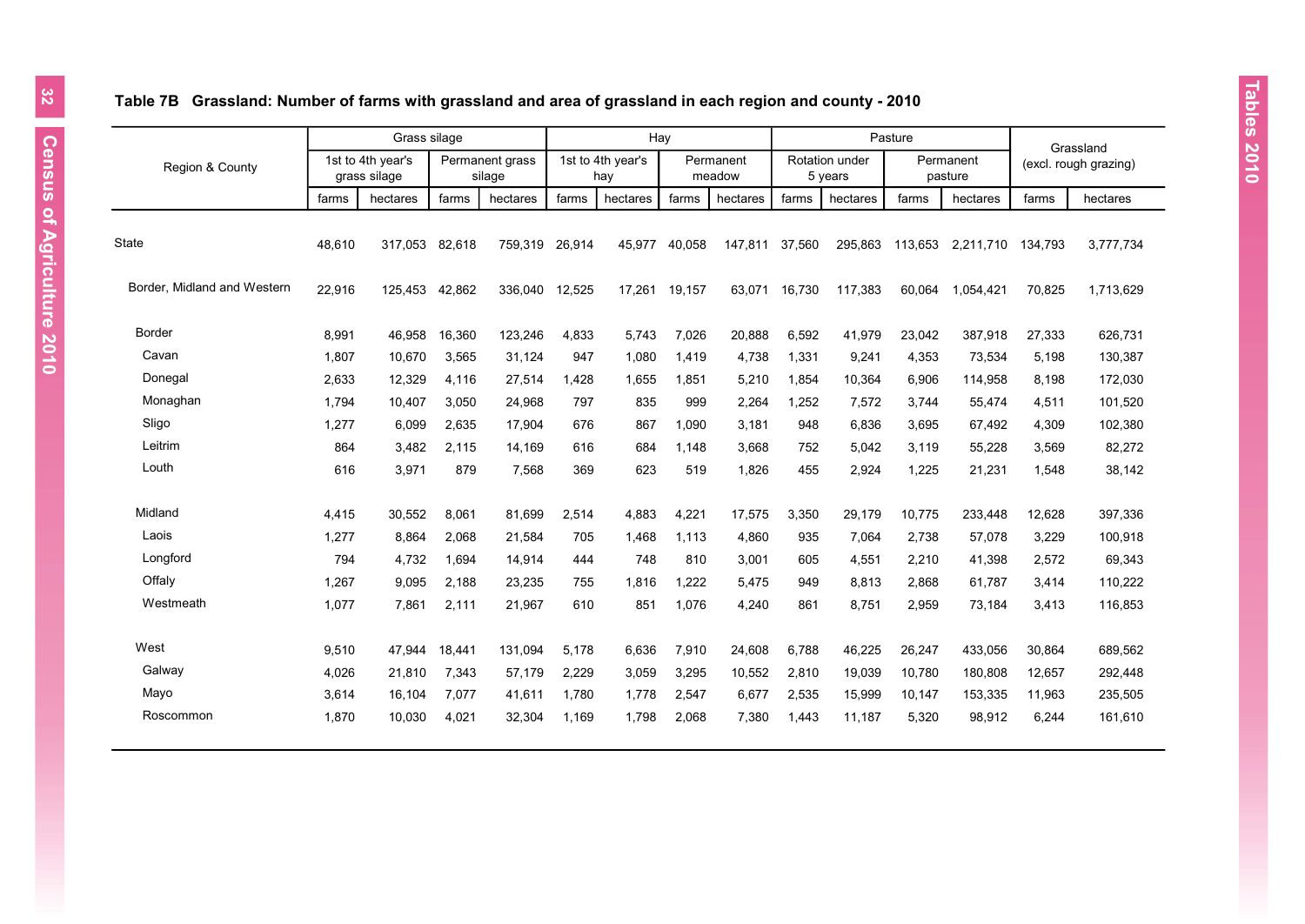|                      |        | Grass silage                      |        |                           |        | Hay                      |        |                     |        |                           | Pasture |                      |         | Grassland             |
|----------------------|--------|-----------------------------------|--------|---------------------------|--------|--------------------------|--------|---------------------|--------|---------------------------|---------|----------------------|---------|-----------------------|
| Region & County      |        | 1st to 4th year's<br>grass silage |        | Permanent grass<br>silage |        | 1st to 4th year's<br>hay |        | Permanent<br>meadow |        | Rotation under<br>5 years |         | Permanent<br>pasture |         | (excl. rough grazing) |
|                      | farms  | hectares                          | farms  | hectares                  | farms  | hectares                 | farms  | hectares            | farms  | hectares                  | farms   | hectares             | farms   | hectares              |
|                      |        |                                   |        |                           |        |                          |        |                     |        |                           |         |                      |         |                       |
| State                | 48.610 | 317.053                           | 82.618 | 759.319                   | 26.914 | 45.977                   | 40.058 | 147.811             | 37.560 | 295.863                   | 113.653 | 2.211.710            | 134.793 | 3,777,734             |
| Southern and Eastern | 25.694 | 191.600 39.756                    |        | 423,280                   | 14,389 | 28.716                   | 20.901 | 84.740              | 20,830 | 178.480                   | 53.589  | 1.157.289            | 63.968  | 2,064,105             |
| Mid-East and Dublin  | 3,108  | 23,648                            | 5,248  | 59,032                    | 2,149  | 5.610                    | 3,296  | 16,586              | 2,622  | 23,839                    | 8,360   | 200,592              | 9,895   | 329,307               |
| Dublin               | 222    | 1,293                             | 328    | 2,660                     | 189    | 471                      | 287    | 1,290               | 203    | 965                       | 569     | 11,401               | 686     | 18,079                |
| Kildare              | 727    | 5,175                             | 1,172  | 12.790                    | 559    | 1.711                    | 901    | 4.876               | 642    | 5,355                     | 2,066   | 49.744               | 2,468   | 79,651                |
| Wicklow              | 771    | 6,189                             | 1,220  | 13,669                    | 477    | 1,470                    | 698    | 3,809               | 633    | 6,501                     | 1,974   | 50,012               | 2,320   | 81,649                |
| Meath                | 1,388  | 10,991                            | 2,528  | 29,914                    | 924    | 1,958                    | 1,410  | 6.610               | 1,144  | 11,019                    | 3,751   | 89,436               | 4,421   | 149,929               |
| Mid-West             | 5,810  | 43,170                            | 10,542 | 113,364                   | 3,350  | 6,008                    | 5,571  | 22,422              | 4,561  | 39,229                    | 13,441  | 292,426              | 16,106  | 516,619               |
| Clare                | 2.242  | 14,638                            | 4,344  | 40,855                    | 1,284  | 2,312                    | 2,187  | 9,002               | 1,603  | 12,244                    | 5,205   | 107,274              | 6,429   | 186,325               |
| Limerick             | 2,040  | 16,256                            | 3,722  | 43,317                    | 1,223  | 2,300                    | 2,114  | 8,637               | 1,722  | 15,637                    | 5,028   | 110,156              | 5,939   | 196,303               |
| North Tipperary      | 1,528  | 12,276                            | 2,476  | 29,192                    | 843    | 1,397                    | 1,270  | 4,782               | 1,236  | 11,348                    | 3,208   | 74,996               | 3,738   | 133,991               |
| South-East           | 6,960  | 54,258                            | 10,012 | 117,683                   | 4,153  | 10,220                   | 5,665  | 24,455              | 5,727  | 50,978                    | 13,637  | 307,500              | 16,208  | 565,093               |
| Carlow               | 658    | 4,401                             | 936    | 8,380                     | 438    | 1,264                    | 606    | 2,785               | 556    | 4,649                     | 1,447   | 28,409               | 1,719   | 49,888                |
| Kilkenny             | 1,647  | 13,520                            | 2,466  | 31,949                    | 916    | 1,893                    | 1.380  | 6,196               | 1,297  | 11,602                    | 3,096   | 75,268               | 3,669   | 140,428               |
| South Tipperary      | 1,454  | 11,301                            | 2,432  | 30,958                    | 880    | 2.196                    | 1.362  | 5,914               | 1,271  | 11,941                    | 3,287   | 79,504               | 3,853   | 141,813               |
| Waterford            | 1,253  | 11,117                            | 1,721  | 21,440                    | 645    | 1,218                    | 825    | 3,209               | 1,066  | 10,915                    | 2,343   | 58,914               | 2,706   | 106,811               |
| Wexford              | 1,948  | 13,920                            | 2,457  | 24,956                    | 1,274  | 3,650                    | 1,492  | 6,351               | 1,537  | 11,871                    | 3,464   | 65,406               | 4,261   | 126,153               |
| South-West           | 9,816  | 70,524                            | 13,954 | 133,201                   | 4,737  | 6,878                    | 6,369  | 21,278              | 7,920  | 64,434                    | 18,151  | 356,771              | 21,759  | 653,086               |
| Cork                 | 6,907  | 53,084                            | 9,066  | 90,296                    | 3,093  | 4,767                    | 4,007  | 14,336              | 5,531  | 47,749                    | 11,410  | 228,888              | 13,768  | 439,120               |
| Kerry                | 2,909  | 17,439                            | 4,888  | 42,905                    | 1,644  | 2.110                    | 2,362  | 6,942               | 2,389  | 16,685                    | 6,741   | 127,884              | 7,991   | 213,965               |

# **Table 7B (cont'd) Grassland: Number of farms with grassland and area of grassland in each region and county - 2010**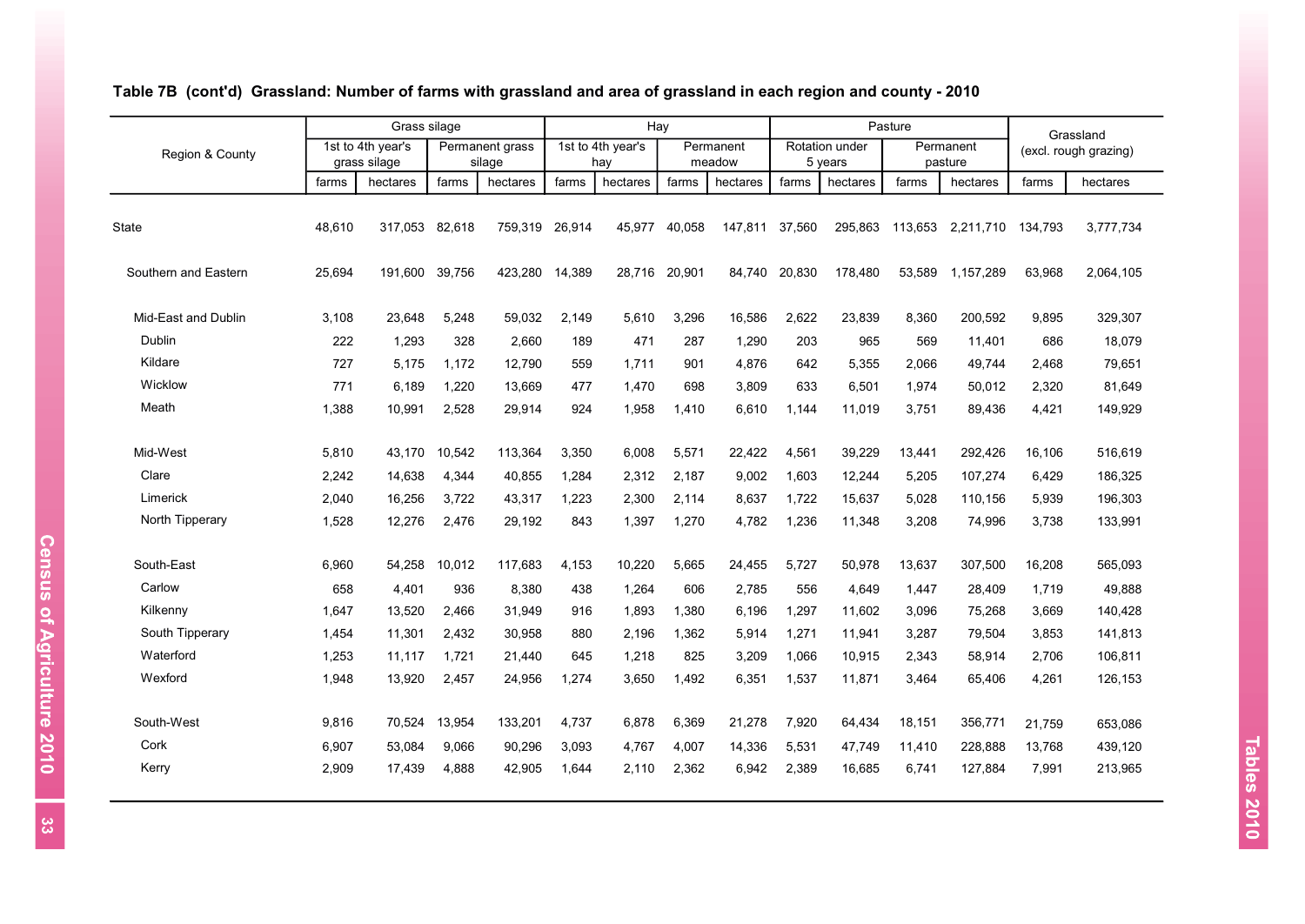## **Table 7C Cereals: Number<sup>1</sup> of farms growing cereals and the area of cereals in each region and county - 2010**

|                             |             |                | Wheat       |                |             |             | Oats  |           |             |                | Barley      |             |             | Other cereals |           | <b>Total cereals</b> |
|-----------------------------|-------------|----------------|-------------|----------------|-------------|-------------|-------|-----------|-------------|----------------|-------------|-------------|-------------|---------------|-----------|----------------------|
| Region & County             |             | Winter         |             | Spring         |             | Winter      |       | Spring    |             | Winter         |             | Spring      | farms       | hectares      | farms     | hectares             |
|                             |             | farms hectares | farms       | hectares       | farms       | hectares    | farms | hectares  | farms       | hectares       | farms       | hectares    |             |               |           |                      |
| <b>State</b>                | 2,210       | 59,775         | 1,464       | 18,049         | 783         | 10,319      | 1,195 | 9,388     | 1,499       | 28,840         | 9,058       | 145,960     | 194         | 1,568         | 11,374    | 273,898              |
| Border, Midland and Western | 500         | 11,402         | 190         | 2,191          | 140         | 1,460       | 450   | 2,536     | 430         | 7,867          | 2,440       | 29,960      | 80          | 661           | 3,100     | 56,077               |
| Border                      | 270         | 6,790          | 60          | 601            | 60          | 600         | 210   | 1,313     | 230         | 4,972          | 720         | 8,503       | 20          | 115           | 1,020     | 22,894               |
| Cavan                       | $\mathbf 0$ | $\pmb{0}$      | $\mathbf 0$ | 3              | $\mathbf 0$ | 10          | 10    | 20        | $\mathbf 0$ | $\mathbf 0$    | 10          | 11          | 0           | 10            | 10        | 54                   |
| Donegal                     | 60          | 530            | 30          | 183            | 10          | 116         | 150   | 716       | 50          | 634            | 370         | 3,928       | 0           | 16            | 480       | 6,124                |
| Monaghan                    | $\mathbf 0$ | $\overline{2}$ | $\mathbf 0$ | 3              | $\mathbf 0$ | 0           | 0     | 18        | 0           | 40             | 30          | 265         | 0           | 5             | 40        | 333                  |
| Sligo                       | 0           | 0              | 0           | $\overline{2}$ | $\mathbf 0$ | 0           | 0     | 9         | 0           | $\mathbf 0$    | $\mathbf 0$ | 14          | $\mathbf 0$ | 17            | 10        | 42                   |
| Leitrim                     | $\mathbf 0$ | $\mathsf 0$    | $\mathbf 0$ | $\mathbf 0$    | $\mathbf 0$ | 0           | 0     | $\pmb{0}$ | 0           | $\mathbf 0$    | 0           | $\mathbf 0$ | $\pmb{0}$   | 3             | $\pmb{0}$ | 3                    |
| Louth                       | 210         | 6,258          | 30          | 410            | 40          | 474         | 40    | 549       | 190         | 4,299          | 300         | 4,284       | 10          | 65            | 490       | 16,339               |
| Midland                     | 220         | 4,440          | 110         | 1,373          | 70          | 822         | 70    | 415       | 190         | 2,800          | 1,350       | 18,582      | 30          | 247           | 1,550     | 28,678               |
| Laois                       | 110         | 2.049          | 70          | 733            | 30          | 385         | 30    | 165       | 90          | 1,380          | 640         | 9,878       | 20          | 161           | 730       | 14,749               |
| Longford                    | 10          | 49             | 10          | 27             | $\mathbf 0$ | $\mathbf 0$ | 10    | 28        | 0           | $\overline{2}$ | 20          | 96          | $\pmb{0}$   | $\mathbf 0$   | 40        | 203                  |
| Offaly                      | 50          | 941            | 20          | 466            | 30          | 346         | 20    | 139       | 60          | 857            | 520         | 6,232       | 10          | 67            | 570       | 9,047                |
| Westmeath                   | 50          | 1,401          | 10          | 147            | 10          | 92          | 10    | 82        | 40          | 561            | 160         | 2,377       | $\mathbf 0$ | 19            | 210       | 4,679                |
| West                        | 10          | 173            | 20          | 217            | 10          | 38          | 170   | 809       | 10          | 95             | 380         | 2,875       | 30          | 299           | 530       | 4,505                |
| Galway                      | 10          | 168            | 20          | 148            | 10          | 38          | 130   | 655       | 10          | 77             | 280         | 2,300       | 10          | 105           | 380       | 3,490                |
| Mayo                        | 0           | 0              | $\mathbf 0$ | 22             | $\mathbf 0$ | 0           | 20    | 55        | 0           | 2              | 50          | 189         | 10          | 91            | 70        | 360                  |
| Roscommon                   | $\mathbf 0$ | 5              | $\mathbf 0$ | 47             | $\Omega$    | $\Omega$    | 20    | 100       | $\Omega$    | 15             | 50          | 386         | 10          | 103           | 70        | 656                  |
|                             |             |                |             |                |             |             |       |           |             |                |             |             |             |               |           |                      |

 $1$  The number of farms is shown to the nearest ten at regional and county level,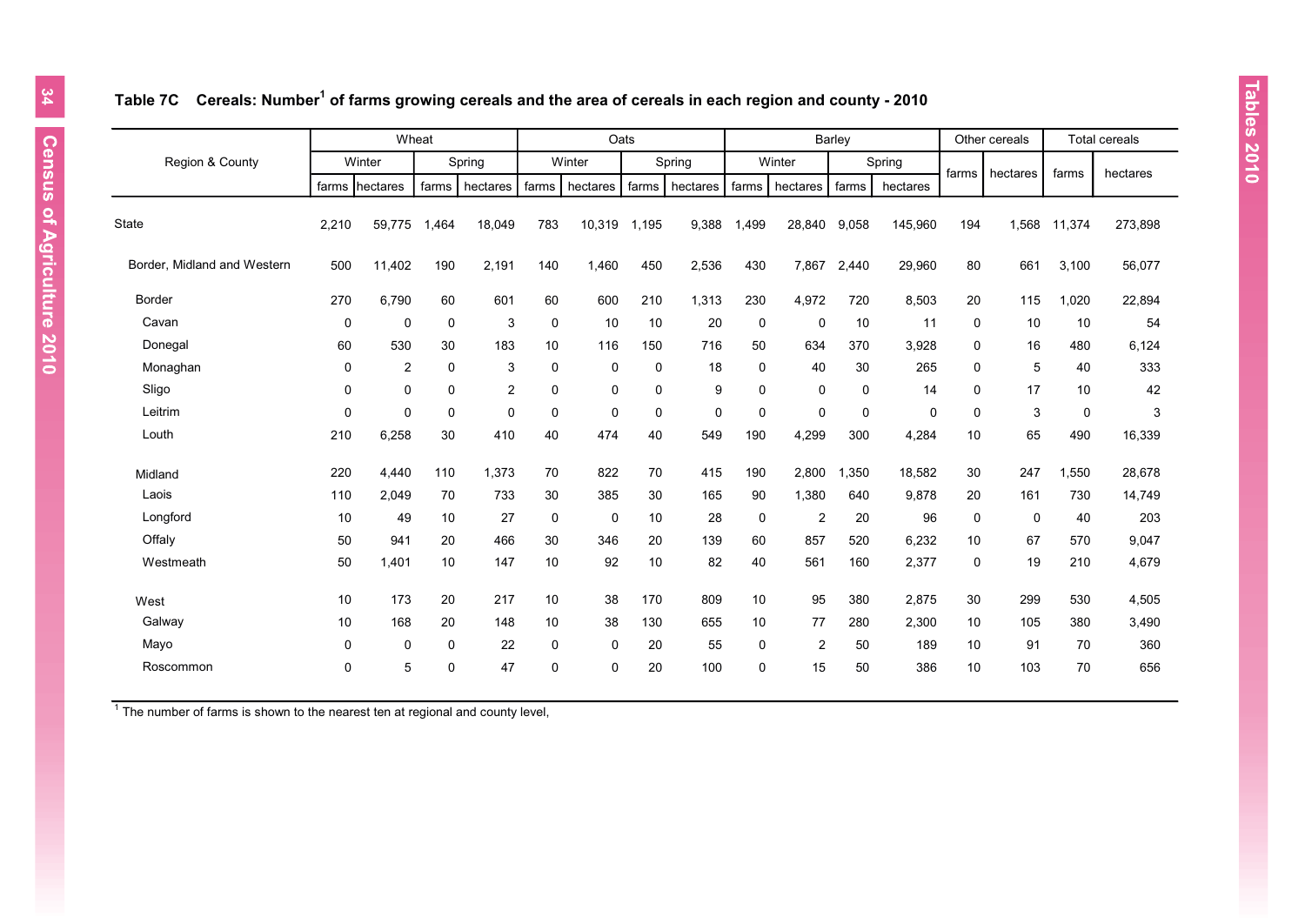|                      |             | Wheat          |             |          |             | Oats     |       |          |             |             | Barley     |          |             | Other cereals    |        | <b>Total cereals</b> |
|----------------------|-------------|----------------|-------------|----------|-------------|----------|-------|----------|-------------|-------------|------------|----------|-------------|------------------|--------|----------------------|
| Region & County      |             | Winter         |             | Spring   |             | Winter   |       | Spring   |             | Winter      |            | Spring   | farms       | hectares         | farms  | hectares             |
|                      |             | farms hectares | farms       | hectares | farms       | hectares | farms | hectares | farms       | hectares    | farms      | hectares |             |                  |        |                      |
| <b>State</b>         | 2,210       | 59,775         | 1,464       | 18,049   | 783         | 10,319   | 1,195 | 9,388    | 1,499       | 28,840      | 9,058      | 145,960  | 194         | 1,568            | 11,374 | 273,898              |
| Southern and Eastern | 1,710       | 48,372         | 1,280       | 15,858   | 650         | 8,859    | 750   | 6,852    | 1.070       | 20.973      | 6,620      | 116,000  | 120         | 907              | 8,280  | 217,821              |
| Mid-East and Dublin  | 860         | 30.166         | 290         | 5,671    | 190         | 2,841    | 140   | 1.747    | 400         | 8.124       | .200<br>-1 | 25,782   | 40          | 374              | 1,830  | 74,706               |
| Dublin               | 150         | 5,239          | 50          | 1,037    | 10          | 189      | 10    | 124      | 40          | 1,008       | 160        | 3,511    | 0           | 0                | 230    | 11,107               |
| Kildare              | 320         | 11,180         | 90          | 1,721    | 70          | 999      | 30    | 353      | 200         | 3,590       | 410        | 8,887    | 10          | 119              | 630    | 26,849               |
| Wicklow              | 80          | 1,655          | 60          | 731      | 40          | 483      | 30    | 199      | 50          | 822         | 280        | 5,229    | 10          | 79               | 350    | 9,198                |
| Meath                | 310         | 12,092         | 90          | 2,182    | 70          | 1,170    | 70    | 1,071    | 110         | 2,705       | 360        | 8,155    | 20          | 176              | 620    | 27,552               |
| Mid-West             | 60          | 832            | 30          | 317      | 20          | 328      | 20    | 126      | 70          | 1,122       | 420        | 6,486    | 10          | 36               | 490    | 9,246                |
| Clare                | $\mathbf 0$ | $\mathbf 0$    | $\mathbf 0$ | $\Omega$ | $\Omega$    | 10       | 0     | 4        | $\mathbf 0$ | $\mathbf 0$ | 10         | 51       | $\mathbf 0$ | $\Omega$         | 10     | 64                   |
| Limerick             | 10          | 209            | 10          | 102      | 0           | 36       | 0     | 4        | 10          | 119         | 40         | 438      | 0           | 14               | 50     | 923                  |
| North Tipperary      | 50          | 623            | 20          | 215      | 20          | 282      | 20    | 118      | 60          | 1,003       | 380        | 5,997    | 0           | 22               | 430    | 8,259                |
| South-East           | 570         | 12,918         | 460         | 5,162    | 360         | 4,580    | 360   | 3,117    | 330         | 6,207       | 3,340      | 59,366   | 40          | 305              | 3,870  | 91,654               |
| Carlow               | 120         | 2,873          | 80          | 807      | 80          | 1,082    | 30    | 220      | 60          | 1,192       | 460        | 8,436    | 0           | $\mathbf 0$      | 540    | 14,610               |
| Kilkenny             | 100         | 2,464          | 70          | 898      | 50          | 666      | 60    | 446      | 50          | 719         | 670        | 9,744    | 10          | 125              | 750    | 15,062               |
| South Tipperary      | 140         | 3,370          | 40          | 433      | 60          | 786      | 50    | 527      | 120         | 2,648       | 300        | 4,954    | 10          | 82               | 440    | 12,800               |
| Waterford            | 70          | 1,496          | 60          | 631      | 30          | 313      | 70    | 876      | 30          | 647         | 250        | 3,465    | $\mathbf 0$ | 30               | 340    | 7,458                |
| Wexford              | 150         | 2,714          | 220         | 2,392    | 140         | 1,734    | 150   | 1,049    | 70          | 1,001       | 1,670      | 32,766   | 10          | 67               | 1,800  | 41,724               |
| South-West           | 230         | 4.457          | 490         | 4,708    | 80          | 1,110    | 230   | 1,862    | 270         | 5.520       | 1,650      | 24,367   | 30          | 192              | 2,090  | 42,215               |
| Cork                 | 220         | 4,257          | 490         | 4,606    | 80          | 1,110    | 220   | 1,821    | 270         | 5,493       | 1,540      | 23,041   | 30          | 190              | 1,960  | 40,519               |
| Kerry                | 10          | 200            | 10          | 102      | $\mathbf 0$ | 0        | 10    | 41       | 0           | 26          | 110        | 1,326    | 0           | $\boldsymbol{2}$ | 130    | 1,696                |

#### **Table 7C (cont'd) Cereals: Number<sup>1</sup> of farms growing cereals and the area of cereals in each region and county - 2010**

 $1$  The number of farms is shown to the nearest ten at regional and county level,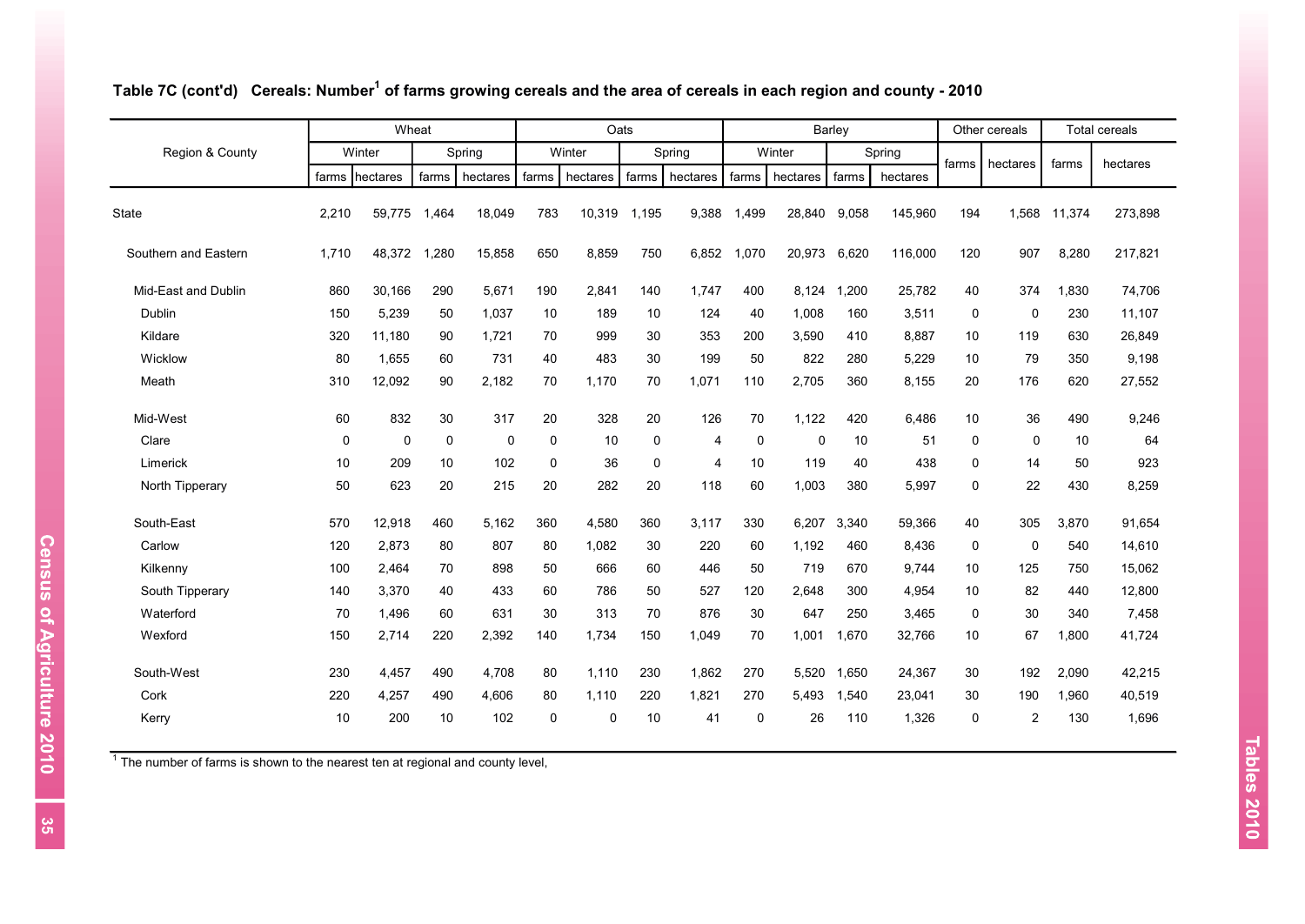#### **Table 7D Other Crops, Fruit & Horticulture: Number<sup>1</sup> of farms and area in each region and county - 2010**

| Region & County             |       | Beans and peas |             | Oilseed rape   |       | Arable silage |             | Maize silage |             | Fodder rape<br>and kale |             | Potatoes       |             | Turnips          |             | <b>Beet</b>             |
|-----------------------------|-------|----------------|-------------|----------------|-------|---------------|-------------|--------------|-------------|-------------------------|-------------|----------------|-------------|------------------|-------------|-------------------------|
|                             | farms | hectares       | farms       | hectares       | farms | hectares      | farms       | hectares     |             | farms hectares          | farms       | hectares       | farms       | hectares farms   |             | hectares                |
| <b>State</b>                | 405   | 4,552          | 470         | 7,979          | 663   | 4,053         | 2,470       | 22,846       | 520         | 1,764                   | 1,560       | 12,198         | 396         | 1,206            | 1,877       | 9,566                   |
| Border, Midland and Western | 70    | 541            | 90          | 1,830          | 250   | 1,417         | 450         | 3,942        | 160         | 566                     | 620         | 2,984          | 120         | 354              | 310         | 1,641                   |
| <b>Border</b>               | 20    | 238            | 50          | 943            | 120   | 666           | 200         | 1,804        | 20          | 90                      | 360         | 2,587          | 10          | 25               | 30          | 194                     |
| Cavan                       | 0     | 0              | $\mathbf 0$ | 0              | 10    | 25            | 20          | 149          | 0           | 6                       | 20          | $\overline{7}$ | 0           | 0                | 0           | $\overline{\mathbf{c}}$ |
| Donegal                     | 0     | $\mathbf 0$    | 0           | 19             | 70    | 448           | 20          | 82           | 0           | 2                       | 240         | 1201           | 10          | 16               | 0           | 17                      |
| Monaghan                    | 0     | $\mathbf 0$    | 0           | $\overline{4}$ | 20    | 75            | 40          | 207          | 0           | 8                       | 10          | 5              | $\mathbf 0$ | $\pmb{0}$        | 0           | 0                       |
| Sligo                       | 0     | 0              | $\mathbf 0$ | $\mathbf 0$    | 10    | 32            | $\mathbf 0$ | 0            | 0           | 14                      | 0           | 11             | 0           | 0                | 0           | 14                      |
| Leitrim                     | 0     | $\Omega$       | 0           | $\mathbf 0$    | 0     | 25            | 0           | 0            | $\Omega$    | $\Omega$                | $\mathbf 0$ | $\mathbf 0$    | $\mathbf 0$ | 0                | $\mathbf 0$ | 0                       |
| Louth                       | 20    | 238            | 40          | 921            | 10    | 61            | 130         | 1366         | 10          | 61                      | 90          | 1363           | 0           | $\boldsymbol{9}$ | 20          | 162                     |
| Midland                     | 40    | 280            | 40          | 857            | 80    | 460           | 200         | 1,761        | 80          | 311                     | 150         | 225            | 60          | 165              | 250         | 1,259                   |
| Laois                       | 30    | 199            | 20          | 288            | 20    | 110           | 90          | 754          | 30          | 103                     | 70          | 81             | 30          | 75               | 150         | 886                     |
| Longford                    | 0     | 0              | 0           | 0              | 0     | 18            | 10          | 69           | 0           | 11                      | 0           | $\overline{2}$ | 0           | $\overline{1}$   | 0           | 6                       |
| Offaly                      | 10    | 77             | 10          | 190            | 30    | 185           | 60          | 557          | 30          | 99                      | 60          | 122            | 30          | 68               | 90          | 298                     |
| Westmeath                   | 0     | 3              | 10          | 378            | 30    | 147           | 40          | 381          | 30          | 98                      | 20          | 20             | 10          | 21               | 10          | 70                      |
| West                        | 0     | 24             | 10          | 30             | 60    | 290           | 50          | 377          | 50          | 165                     | 120         | 172            | 50          | 164              | 30          | 188                     |
| Galway                      | 0     | 24             | 10          | 30             | 40    | 209           | 30          | 236          | 40          | 143                     | 80          | 156            | 40          | 154              | 20          | 142                     |
| Mayo                        | 0     | $\mathbf 0$    | 0           | $\mathbf 0$    | 10    | 49            | 0           | 24           | $\mathbf 0$ | 6                       | 30          | 11             | 0           | 3                | 10          | 9                       |
| Roscommon                   | 0     | $\mathbf{0}$   | $\Omega$    | $\mathbf 0$    | 10    | 32            | 10          | 117          | 10          | 16                      | 10          | 5              | 10          | $\overline{7}$   | 10          | 37                      |
|                             |       |                |             |                |       |               |             |              |             |                         |             |                |             |                  |             |                         |

 $1$  The number of farms is shown to the nearest ten at regional and county level,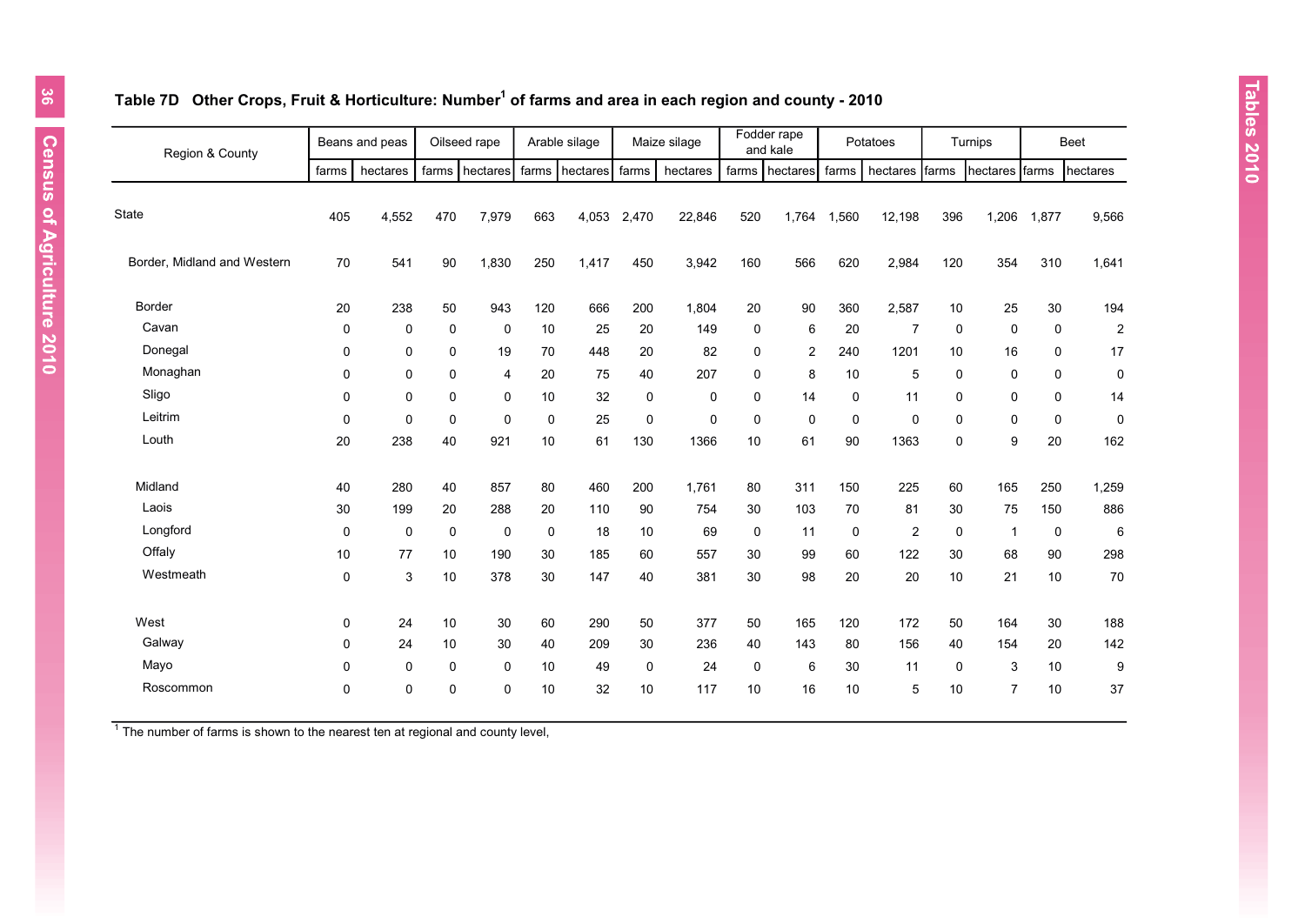| Region & County      |             | Beans and peas |             | Oilseed rape |     | Arable silage    |             | Maize silage |             | Fodder rape<br>and kale |       | Potatoes |                 | Turnips        |             | <b>Beet</b> |
|----------------------|-------------|----------------|-------------|--------------|-----|------------------|-------------|--------------|-------------|-------------------------|-------|----------|-----------------|----------------|-------------|-------------|
|                      | farms       | hectares       | farms       | hectares     |     | farms   hectares | farms       | hectares     | farms       | hectares                | farms | hectares |                 | farms hectares | farms       | hectares    |
| State                | 405         | 4,552          | 470         | 7,979        | 663 | 4,053            | 2,470       | 22,846       | 520         | 1,764                   | 1,560 | 12,198   | 396             | 1,206          | 1,877       | 9,566       |
| Southern and Eastern | 340         | 4,011          | 380         | 6,149        | 410 | 2,637            | 2,020       | 18,904       | 360         | 1,198                   | 940   | 9,214    | 280             | 852            | 1,570       | 7,925       |
| Mid-East and Dublin  | 100         | 1,315          | 140         | 3,047        | 70  | 551              | 370         | 4,637        | 70          | 362                     | 260   | 5,199    | 50              | 253            | 120         | 878         |
| Dublin               | 20          | 417            | 10          | 397          | 0   | $\overline{1}$   | 20          | 196          | $\mathbf 0$ | $\overline{7}$          | 90    | 1952     | 10              | 81             | $\mathbf 0$ | 23          |
| Kildare              | 40          | 430            | 40          | 759          | 20  | 119              | 80          | 881          | 10          | 66                      | 40    | 474      | 10              | 46             | 50          | 427         |
| Wicklow              | 20          | 188            | 40          | 518          | 20  | 135              | 90          | 730          | 30          | 134                     | 30    | 263      | 20              | 40             | 50          | 219         |
| Meath                | 20          | 280            | 50          | 1374         | 30  | 296              | 190         | 2831         | 20          | 154                     | 100   | 2511     | 10              | 87             | 10          | 209         |
| Mid-West             | $\mathbf 0$ | 41             | 10          | 114          | 30  | 206              | 110         | 1,040        | 30          | 65                      | 70    | 251      | 10 <sup>1</sup> | 11             | 60          | 311         |
| Clare                | 0           | 0              | $\mathbf 0$ | 0            | 10  | 32               | $\mathbf 0$ | 8            | $\mathbf 0$ | $\mathbf{1}$            | 10    | 19       | $\mathbf 0$     | 3              | $\mathbf 0$ | 6           |
| Limerick             | 0           | 0              | $\mathbf 0$ | 11           | 10  | 87               | 50          | 486          | 0           | 4                       | 10    | 23       | $\pmb{0}$       | $\mathbf{1}$   | 10          | 29          |
| North Tipperary      | 0           | 41             | 10          | 104          | 10  | 87               | 60          | 545          | 20          | 59                      | 50    | 210      | 10              | $\overline{7}$ | 60          | 276         |
| South-East           | 160         | 1,825          | 170         | 2,381        | 180 | 1,062            | 750         | 6,398        | 150         | 455                     | 350   | 2632     | 170             | 448            | 690         | 3501        |
| Carlow               | 30          | 477            | 40          | 533          | 20  | 180              | 90          | 877          | 20          | 62                      | 40    | 261      | 20              | 43             | 140         | 747         |
| Kilkenny             | 10          | 166            | 30          | 380          | 30  | 220              | 150         | 1211         | 20          | 68                      | 60    | 398      | 20              | 103            | 130         | 695         |
| South Tipperary      | 20          | 212            | 10          | 263          | 10  | 89               | 110         | 1038         | 20          | 73                      | 40    | 146      | 10              | 10             | 60          | 333         |
| Waterford            | 10          | 72             | 10          | 168          | 30  | 187              | 160         | 1460         | 40          | 103                     | 20    | 69       | 0               | 10             | 90          | 495         |
| Wexford              | 90          | 898            | 80          | 1036         | 80  | 388              | 240         | 1812         | 50          | 149                     | 200   | 1758     | 120             | 283            | 280         | 1231        |
| South-West           | 80          | 830            | 60          | 607          | 140 | 818              | 780         | 6,831        | 110         | 317                     | 260   | 1,132    | 50              | 140            | 700         | 3,235       |
| Cork                 | 80          | 830            | 50          | 582          | 130 | 780              | 750         | 6,539        | 110         | 299                     | 220   | 972      | 50              | 140            | 680         | 3,148       |
| Kerry                | 0           | 0              | $\mathbf 0$ | 25           | 10  | 38               | 30          | 291          | 10          | 18                      | 40    | 160      | $\pmb{0}$       | $\mathbf{1}$   | 20          | 87          |

#### **Table 7D (cont'd) Other Crops, Fruit & Horticulture: Number<sup>1</sup> of farms and area in each region and county - 2010**

 $1$  The number of farms is shown to the nearest ten at regional and county level,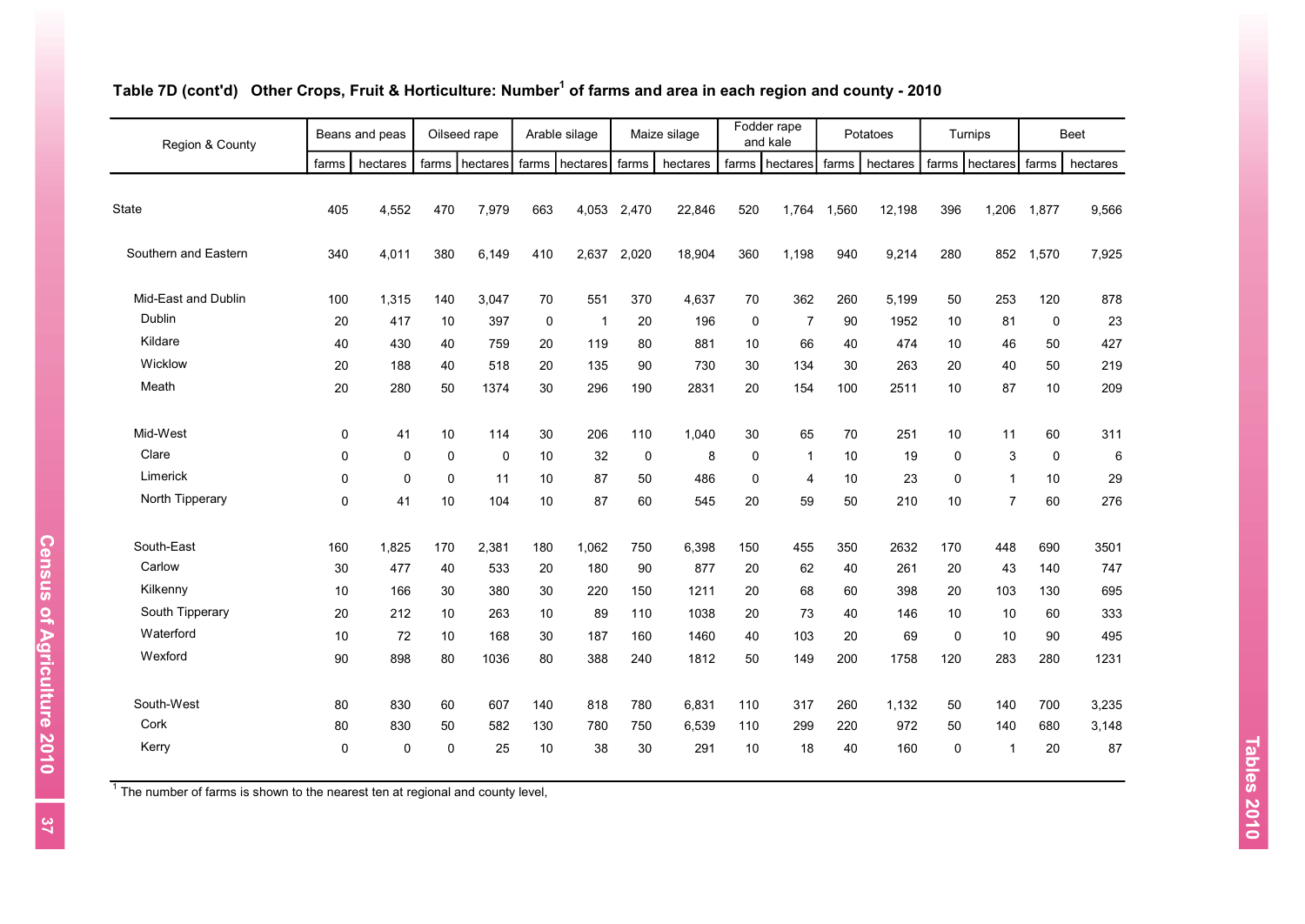#### **Table 7D (cont'd) Other Crops, Fruit & Horticulture: Number<sup>1</sup> of farms and area in each region and county - 2010**

| Region & County             |             | Vegetables for<br>sale |       | Fruit for sale |             |                |             | Nurseries.<br>horticulture etc. |             | Fallow land    |       | Other crops |       | Total crops, fruit<br>and horticulture<br>(excl. cereals) |
|-----------------------------|-------------|------------------------|-------|----------------|-------------|----------------|-------------|---------------------------------|-------------|----------------|-------|-------------|-------|-----------------------------------------------------------|
|                             |             |                        |       | Apples         |             | Other fruit    |             |                                 |             |                |       |             |       |                                                           |
|                             | farms       | hectares               | farms | hectares       | farms       | hectares       | farms       | hectares                        | farms       | hectares       | farms | hectares    | farms | hectares                                                  |
|                             |             |                        |       |                |             |                |             |                                 |             |                |       |             |       |                                                           |
| State                       | 613         | 4,876                  | 840   | 633            | 210         | 610            | 307         | 338                             | 751         | 4,606          | 1,483 | 4,803       | 9,798 | 80,029                                                    |
| Border, Midland and Western | 190         | 624                    | 330   | 100            | 60          | 91             | 120         | 59                              | 150         | 545            | 580   | 860         | 2,910 | 15,552                                                    |
| <b>Border</b>               | 50          | 256                    | 120   | 39             | 20          | 46             | 60          | 29                              | 80          | 351            | 150   | 187         | 1,057 | 7,456                                                     |
| Cavan                       | $\mathbf 0$ | -1                     | 20    | 3              | 0           | 12             | 10          | $\mathbf{1}$                    | 10          | 5              | 40    | 51          | 120   | 261                                                       |
| Donegal                     | 20          | 30                     | 50    | 13             | 10          | 11             | 20          | 13                              | 30          | 136            | 30    | 39          | 420   | 2,026                                                     |
| Monaghan                    | 10          | 15                     | 20    | 3              | 0           | 0              | 10          | 6                               | 10          | 22             | 10    | 26          | 110   | 370                                                       |
| Sligo                       | 10          | $\mathbf{1}$           | 20    | 3              | 0           | $\overline{c}$ | 10          | $\mathbf 0$                     | 10          | $\overline{7}$ | 40    | 16          | 70    | 100                                                       |
| Leitrim                     | $\mathbf 0$ | $\mathbf 0$            | 10    | $\overline{c}$ | 10          | $\mathbf{1}$   | 10          | 2                               | $\mathbf 0$ | 13             | 20    | 14          | 47    | 57                                                        |
| Louth                       | 20          | 209                    | 10    | 15             | $\pmb{0}$   | 20             | 10          | 8                               | 30          | 169            | 10    | 43          | 290   | 4,642                                                     |
| Midland                     | 60          | 238                    | 90    | 30             | 20          | 37             | 20          | 18                              | 40          | 109            | 160   | 433         | 1,040 | 6,181                                                     |
| Laois                       | 20          | 88                     | 40    | 17             | 10          | 21             | $\mathbf 0$ | 3                               | 20          | 53             | 40    | 184         | 440   | 2,861                                                     |
| Longford                    | 10          | 4                      | 10    | 1              | $\mathbf 0$ | 0              | $\mathbf 0$ | 0                               | $\mathbf 0$ | $\overline{7}$ | 30    | 21          | 60    | 140                                                       |
| Offaly                      | 30          | 144                    | 30    | 9              | 10          | 6              | $\mathbf 0$ | $\overline{2}$                  | 10          | 38             | 40    | 111         | 340   | 1,905                                                     |
| Westmeath                   | 10          | 3                      | 10    | 4              | 0           | 10             | 10          | 12                              | 10          | 12             | 50    | 117         | 200   | 1,275                                                     |
| West                        | 80          | 130                    | 120   | 30             | 20          | 8              | 40          | 12                              | 30          | 85             | 260   | 240         | 810   | 1,915                                                     |
| Galway                      | 30          | 86                     | 50    | 18             | 10          | 1              | 20          | 3                               | 10          | 24             | 110   | 129         | 440   | 1,355                                                     |
| Mayo                        | 30          | 17                     | 40    | 6              | 10          | 1              | 10          | 3                               | 10          | 41             | 100   | 61          | 230   | 232                                                       |
| Roscommon                   | 20          | 27                     | 30    | $\overline{7}$ | 10          | 6              | 10          | 6                               | 10          | 20             | 50    | 50          | 150   | 328                                                       |

 $1$  The number of farms is shown to the nearest ten at regional and county level,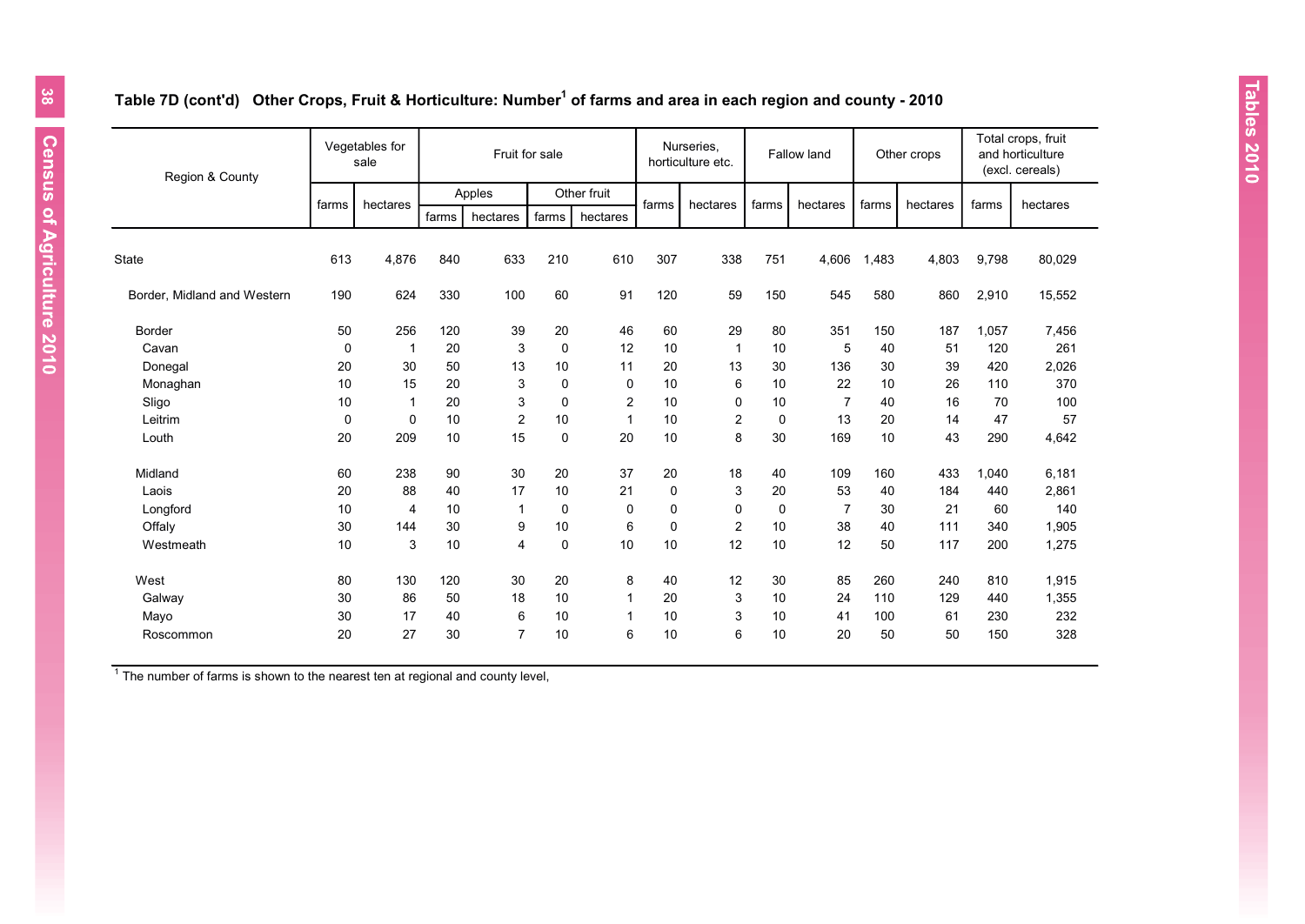| Region & County      |       | Vegetables for<br>sale |       | Fruit for sale |             |              |             | Nurseries,<br>horticulture etc. |       | Fallow land |       | Other crops |       | Total crops, fruit<br>and horticulture<br>(excl. cereals) |
|----------------------|-------|------------------------|-------|----------------|-------------|--------------|-------------|---------------------------------|-------|-------------|-------|-------------|-------|-----------------------------------------------------------|
|                      |       |                        |       | Apples         |             | Other fruit  |             |                                 |       |             |       |             |       |                                                           |
|                      | farms | hectares               | farms | hectares       | farms       | hectares     | farms       | hectares                        | farms | hectares    | farms | hectares    | farms | hectares                                                  |
| <b>State</b>         | 613   | 4,876                  | 840   | 633            | 210         | 610          | 307         | 338                             | 751   | 4.606       | 1,483 | 4,803       | 9,798 | 80,029                                                    |
| Southern and Eastern | 420   | 4,251                  | 510   | 533            | 150         | 520          | 190         | 279                             | 600   | 4,061       | 910   | 3,943       | 6,890 | 64,478                                                    |
| Mid-East and Dublin  | 160   | 2.914                  | 100   | 232            | 40          | 186          | 50          | 122                             | 210   | 2,252       | 130   | 818         | 1,360 | 22,764                                                    |
| Dublin               | 100   | 2.318                  | 10    | 158            | 10          | 99           | 20          | 19                              | 70    | 830         | 10    | 97          | 220   | 6,593                                                     |
| Kildare              | 20    | 146                    | 30    | $\overline{7}$ | 10          | 5            | 10          | 72                              | 30    | 226         | 40    | 305         | 310   | 3,962                                                     |
| Wicklow              | 20    | 70                     | 40    | 5              | 10          | 8            | 10          | 8                               | 30    | 247         | 30    | 174         | 320   | 2,738                                                     |
| Meath                | 30    | 379                    | 30    | 62             | 10          | 74           | 10          | 24                              | 80    | 950         | 40    | 242         | 510   | 9,471                                                     |
| Mid-West             | 30    | 64                     | 60    | 17             | 20          | 14           | 30          | 10                              | 30    | 71          | 190   | 639         | 580   | 2,854                                                     |
| Clare                | 10    | $\overline{7}$         | 20    | 6              | 10          | 11           | 10          | 6                               | 20    | 16          | 60    | 20          | 120   | 133                                                       |
| Limerick             | 10    | 8                      | 30    | $\overline{7}$ | $\pmb{0}$   | $\mathbf{1}$ | 10          | 4                               | 10    | 33          | 80    | 441         | 190   | 1,135                                                     |
| North Tipperary      | 10    | 49                     | 20    | 5              | $\mathbf 0$ | 2            | 10          | 1                               | 10    | 22          | 60    | 178         | 270   | 1,586                                                     |
| South-East           | 120   | 811                    | 210   | 232            | 60          | 250          | 50          | 45                              | 280   | 1,505       | 300   | 1,739       | 2,700 | 23,283                                                    |
| Carlow               | 10    | 11                     | 10    | 10             | 10          | 3            | $\mathbf 0$ | 0                               | 30    | 115         | 30    | 229         | 350   | 3,549                                                     |
| Kilkenny             | 20    | 137                    | 40    | 80             | 10          | 25           | 10          | 5                               | 50    | 283         | 60    | 277         | 490   | 4,047                                                     |
| South Tipperary      | 10    | 2                      | 40    | 56             | 10          | 20           | 10          | 14                              | 20    | 24          | 80    | 315         | 350   | 2,595                                                     |
| Waterford            | 20    | 137                    | 30    | 73             | $\mathbf 0$ | 6            | 10          | 4                               | 10    | 70          | 30    | 193         | 360   | 3,045                                                     |
| Wexford              | 70    | 524                    | 90    | 14             | 40          | 195          | 20          | 23                              | 180   | 1,013       | 100   | 725         | 1,150 | 10,047                                                    |
| South-West           | 100   | 463                    | 140   | 51             | 40          | 70           | 70          | 101                             | 90    | 233         | 290   | 748         | 2,250 | 15,577                                                    |
| Cork                 | 80    | 372                    | 90    | 42             | 40          | 49           | 50          | 53                              | 80    | 206         | 210   | 611         | 1,970 | 14,623                                                    |
| Kerry                | 30    | 92                     | 50    | 9              | 10          | 21           | 20          | 48                              | 10    | 27          | 80    | 138         | 280   | 954                                                       |

#### **Table 7D (cont'd) Other Crops, Fruit & Horticulture: Number<sup>1</sup> of farms and area in each region and county - 2010**

 $1$  The number of farms is shown to the nearest ten at regional and county level,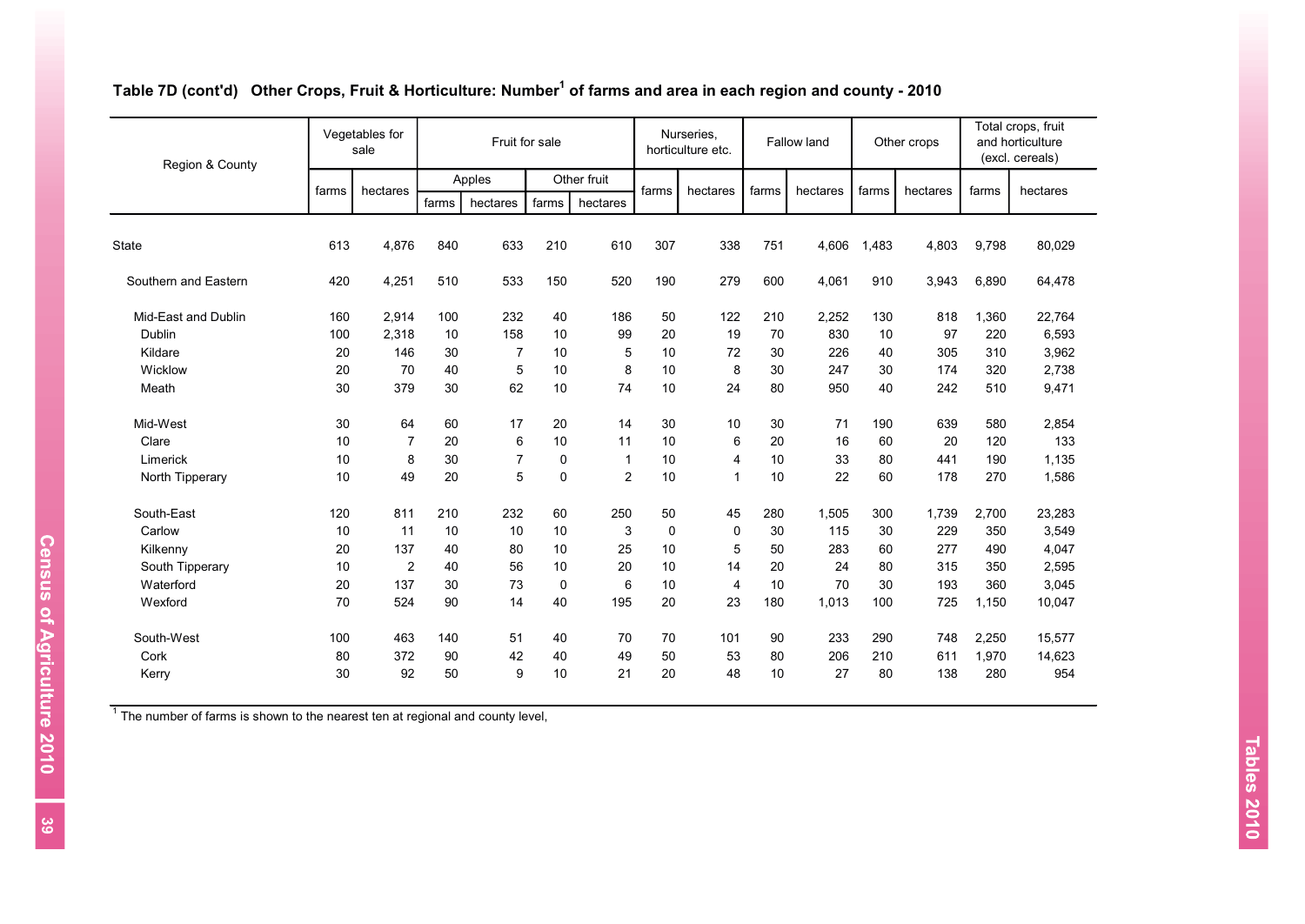# **Table 8A Cattle: Number of farms and number of animals in each region and county - 2010**

|                             |         | <b>Total Cattle</b> |        |              |        | Cattle kept for breeding purposes |        |           |
|-----------------------------|---------|---------------------|--------|--------------|--------|-----------------------------------|--------|-----------|
|                             |         |                     |        | <b>Bulls</b> |        | Cows                              |        |           |
| Region and county           | farms   | animals             | farms  | animals      |        | Dairy <sup>1</sup>                |        | Other     |
|                             |         |                     |        |              | farms  | animals                           | farms  | animals   |
| <b>State</b>                | 110,995 | 6,606,585           | 38,645 | 52,043       | 18,456 | 1,070,755                         | 80,067 | 1,158,429 |
| Border, Midland and Western | 58,636  | 2,551,902           | 17,219 | 21,679       | 4,295  | 215,779                           | 44,988 | 601,770   |
| <b>Border</b>               | 21,611  | 875,780             | 6,522  | 8,262        | 2,032  | 97,584                            | 16,873 | 205,352   |
| Cavan                       | 4,666   | 219,463             | 1,747  | 2.155        | 688    | 30,638                            | 3.544  | 49,148    |
| Donegal                     | 5,298   | 191,288             | 1,270  | 1,815        | 225    | 15,456                            | 4,338  | 47,203    |
| Monaghan                    | 4,093   | 199,501             | 1,506  | 1,904        | 722    | 30,261                            | 2,758  | 35,376    |
| Sligo                       | 3,540   | 115,814             | 858    | 1,003        | 178    | 7,434                             | 2,869  | 33,607    |
| Leitrim                     | 2.895   | 68.795              | 776    | 870          | 50     | 1.860                             | 2,652  | 26,830    |
| Louth                       | 1,119   | 80,919              | 365    | 515          | 169    | 11,935                            | 712    | 13,188    |
| Midland                     | 11.014  | 768,119             | 3.972  | 5.530        | 1,268  | 73,133                            | 7.625  | 146,104   |
| Laois                       | 2,749   | 223,965             | 1,087  | 1,493        | 463    | 27,536                            | 1,837  | 37,902    |
| Longford                    | 2,326   | 114,923             | 813    | 1,059        | 155    | 7,307                             | 1,804  | 29,116    |
| Offaly                      | 2,965   | 222,486             | 1,001  | 1,459        | 359    | 20,527                            | 1,909  | 36,404    |
| Westmeath                   | 2,974   | 206,745             | 1.071  | 1,519        | 291    | 17,763                            | 2,075  | 42,682    |
| West                        | 26,011  | 908.003             | 6,725  | 7,887        | 995    | 45.062                            | 20,490 | 250,314   |
| Galway                      | 11,247  | 420,205             | 3,139  | 3,693        | 520    | 24,928                            | 8,712  | 109,092   |
| Mayo                        | 9,369   | 281,150             | 2,026  | 2,355        | 369    | 15,243                            | 7,624  | 82,279    |
| Roscommon                   | 5,395   | 206,648             | 1,560  | 1,839        | 106    | 4,891                             | 4,154  | 58,943    |

 $1$ Dairy cows are those kept principally to produce milk for human consumption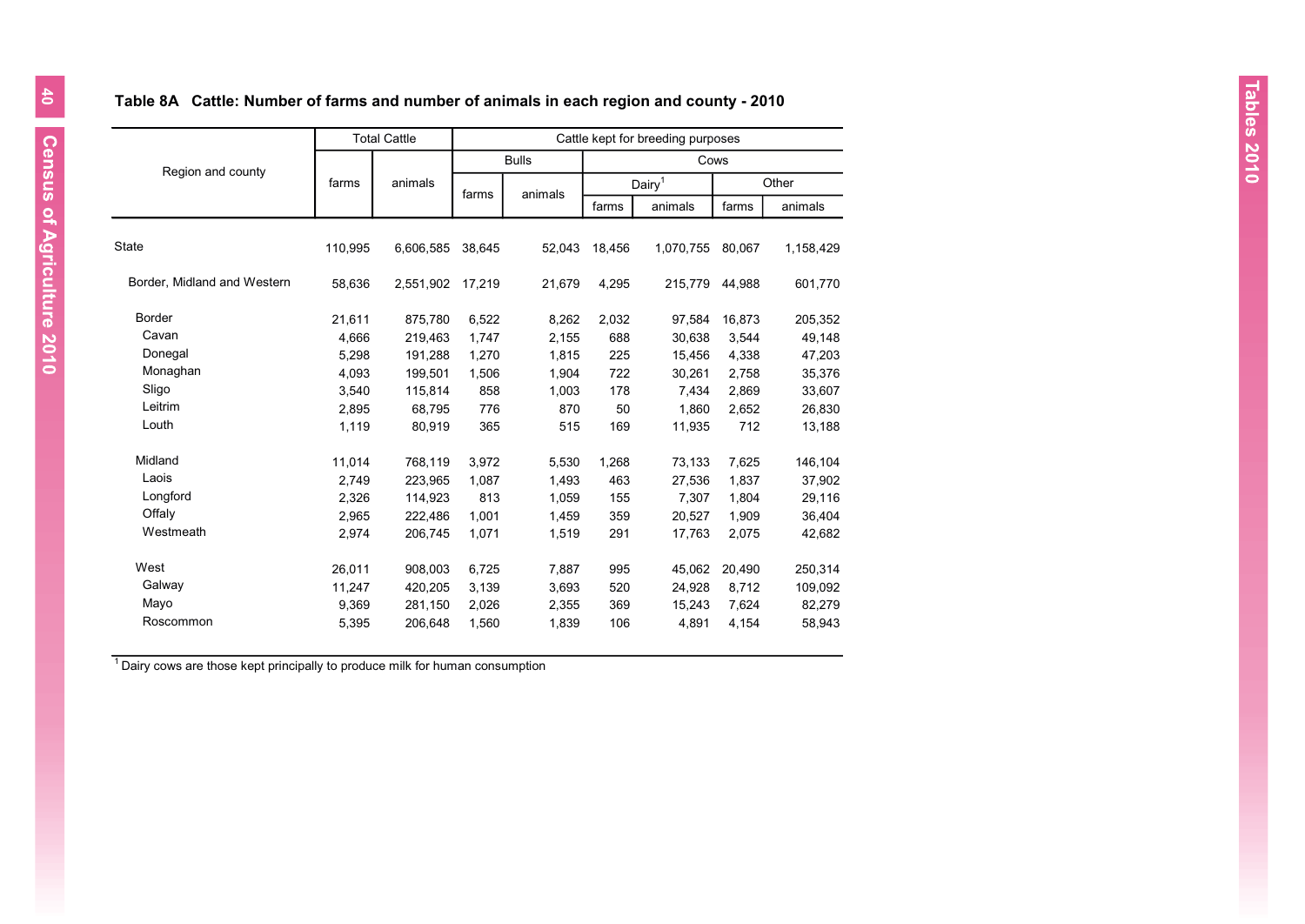|                      |         | <b>Total Cattle</b> |        |              |        | Cattle kept for breeding purposes |        |           |
|----------------------|---------|---------------------|--------|--------------|--------|-----------------------------------|--------|-----------|
|                      |         |                     |        | <b>Bulls</b> |        | Cows                              |        |           |
| Region and county    | farms   | animals             | farms  | animals      |        | Dairy <sup>1</sup>                |        | Other     |
|                      |         |                     |        |              | farms  | animals                           | farms  | animals   |
| <b>State</b>         | 110,995 | 6,606,585           | 38,645 | 52,043       | 18,456 | 1,070,755                         | 80,067 | 1,158,429 |
| Southern and Eastern | 52,359  | 4,054,683           | 21,426 | 30,364       | 14,161 | 854,976                           | 35,079 | 556,659   |
| Mid-East and Dublin  | 7,155   | 563,031             | 2,597  | 4,107        | 1,058  | 75,992                            | 4,773  | 92,870    |
| Dublin               | 367     | 23,555              | 92     | 147          | 37     | 2.745                             | 249    | 4,372     |
| Kildare              | 1,706   | 124,962             | 557    | 862          | 176    | 11,444                            | 1,067  | 20,327    |
| Wicklow              | 1,558   | 118,957             | 778    | 992          | 251    | 17,536                            | 1,224  | 24,121    |
| Meath                | 3,524   | 295,557             | 1,170  | 2,106        | 594    | 44,267                            | 2,233  | 44,050    |
| Mid-West             | 14,520  | 959,191             | 5,868  | 7,856        | 3,111  | 167,490                           | 10,302 | 160,300   |
| Clare                | 5,920   | 276,947             | 2,482  | 3,026        | 648    | 25,409                            | 4,881  | 76,935    |
| Limerick             | 5,330   | 388,129             | 2,058  | 2,875        | 1,637  | 94,066                            | 3,277  | 44,214    |
| North Tipperary      | 3,270   | 294,115             | 1,328  | 1,955        | 826    | 48,015                            | 2,144  | 39,151    |
| South-East           | 12,634  | 1,217,901           | 5,695  | 8,225        | 3,790  | 243,000                           | 8,569  | 160,782   |
| Carlow               | 1,244   | 93,795              | 532    | 724          | 181    | 10,616                            | 910    | 17,458    |
| Kilkenny             | 3,050   | 321,177             | 1,437  | 2,065        | 963    | 58,725                            | 2,135  | 41,762    |
| South Tipperary      | 3,231   | 304,964             | 1,346  | 1,914        | 1,048  | 65,324                            | 2,015  | 35,035    |
| Waterford            | 2,189   | 241,791             | 1,055  | 1,611        | 793    | 56,535                            | 1,469  | 29,830    |
| Wexford              | 2,920   | 256,174             | 1,325  | 1,911        | 805    | 51,800                            | 2,040  | 36,697    |
| South-West           | 18,050  | 1,314,560           | 7,266  | 10,176       | 6,202  | 368,494                           | 11,435 | 142,707   |
| Cork                 | 11,595  | 990,603             | 4,881  | 6,940        | 4,521  | 284,050                           | 7,078  | 93,783    |
| Kerry                | 6,455   | 323,957             | 2,385  | 3,236        | 1,681  | 84,444                            | 4,357  | 48,924    |

# **Table 8A (cont'd) Cattle: Number of farms and number of animals in each region and county - 2010**

<sup>1</sup> Dairy cows are those kept principally to produce milk for human consumption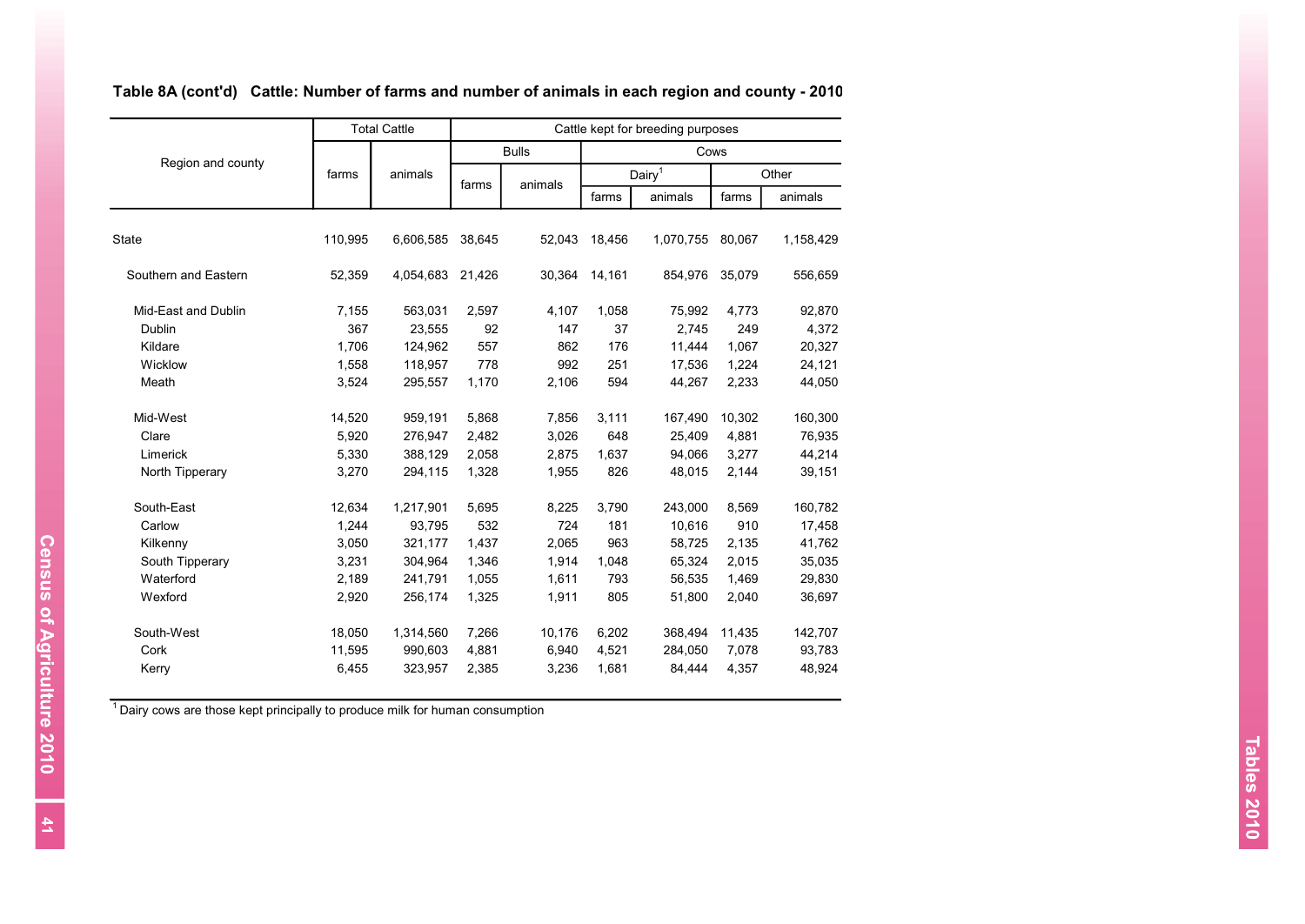# farms | total | males | females | farms | total | males | females | farms | total | males | females | farms | total | males | females State 33,790 131,878 68,090 63,788 75,817 800,502 438,075 362,427 93,904 1,631,728 760,262 871,466 91,973 1,761,250 826,660 934,590 Border, Midland and Western 16,656 57,837 30,039 27,798 38,312 325,021 165,067 159,954 48,413 629,688 291,770 337,918 48,977 700,128 340,591 359,537 Border 5,303 15,442 6,442 9,000 13,104 90,493 39,034 51,459 17,610 210,233 94,882 115,351 18,595 248,414 118,958 129,456 Cavan 1,327 4,043 1,748 2,295 3,149 22,197 9,412 12,785 4,016 49,543 20,255 29,288 4,011 61,739 28,211 33,528 Donegal 992 2,243 714 1,529 2,775 15,759 5,945 9,814 4,117 51,609 26,667 24,942 4,642 57,203 29,247 27,956 Monaghan 1,182 4,056 1,761 2,295 2,731 22,471 10,708 11,763 3,604 52,277 23,991 28,286 3,402 53,156 24,837 28,319 Sligo 817 2,113 832 1,281 2,149 12,432 5,227 7,205 2,837 24,688 10,465 14,223 3,073 34,537 16,802 17,735 Leitrim 594 1,099 247 852 1,478 5,120 1,230 3,890 2,029 10,513 3,605 6,908 2,571 22,503 10,948 11,555 Louth 391 1,888 1,140 748 822 12,514 6,512 6,002 1,007 21,603 9,899 11,704 896 19,276 8,913 10,363 Midland 4,286 21,073 12,294 8,779 8,517 116,855 64,293 52,562 9,893 209,221 101,151 108,070 8,859 196,203 96,109 100,094 Laois 988 4,260 2,292 1,968 2,138 32,065 19,573 12,492 2,505 61,709 32,256 29,453 2,213 59,000 29,371 29,629 Longford 815 3,818 2,398 1,420 1,627 15,133 8,418 6,715 1,997 27,995 14,283 13,712 1,932 30,495 15,230 15,265 Offaly 1,151 5,372 2,944 2,428 2,407 37,219 19,858 17,361 2,722 65,812 31,012 34,800 2,355 55,693 27,150 28,543 Westmeath 1,332 7,623 4,660 2,963 2,345 32,438 16,444 15,994 2,669 53,705 23,600 30,105 2,359 51,015 24,358 26,657 West 7,067 21,322 11,303 10,019 16,691 117,673 61,740 55,933 20,910 210,234 95,737 114,497 21,523 255,511 125,524 129,987 Galway 3,179 10,263 5,480 4,783 7,301 56,946 30,363 26,583 8,902 97,858 44,772 53,086 9,189 117,425 57,583 59,842 Mayo 2,148 5,474 2,693 2,781 5,592 31,789 15,738 16,051 7,443 61,552 26,260 35,292 7,886 82,458 40,076 42,382 Roscommon 1,740 5,585 3,130 2,455 3,798 28,938 15,639 13,299 4,565 50,824 24,705 26,119 4,448 55,628 27,865 27,763 Region and county Other cattle 3 years old and upwards  $\begin{array}{ccc} 2 \text{ years} \\ 2 \text{ years} \end{array}$  2 years old and under 3 1 year old and under 2 Under 1 year

#### **Table 8A (cont'd) Cattle: Number of farms and number of animals in each region and county - 2010**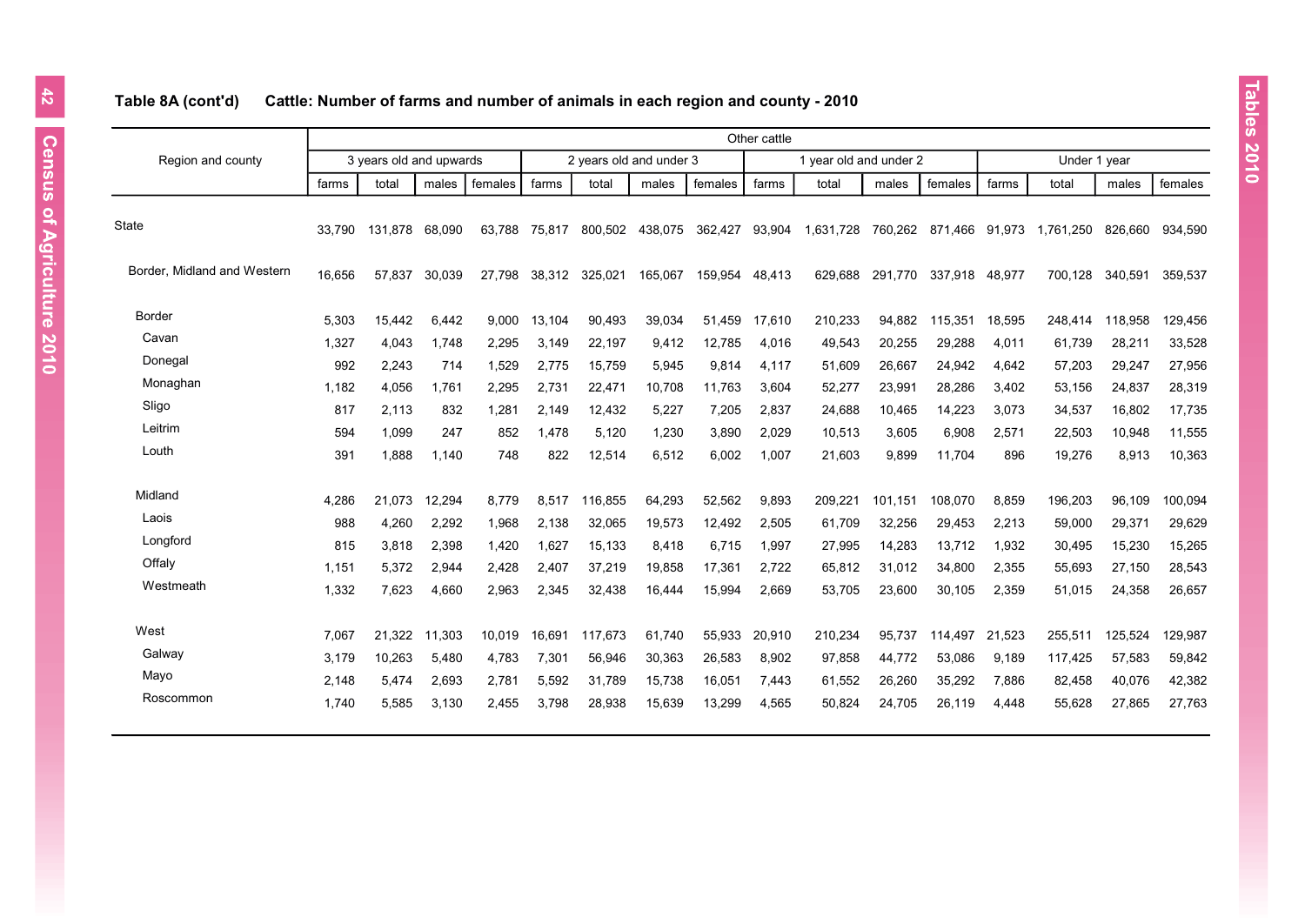|                      |        |                         |        |         |        |         |                         |         | Other cattle |                        |         |                        |        |              |         |         |
|----------------------|--------|-------------------------|--------|---------|--------|---------|-------------------------|---------|--------------|------------------------|---------|------------------------|--------|--------------|---------|---------|
| Region and county    |        | 3 years old and upwards |        |         |        |         | 2 years old and under 3 |         |              | 1 year old and under 2 |         |                        |        | Under 1 year |         |         |
|                      | farms  | total                   | males  | females | farms  | total   | males                   | females | farms        | total                  | males   | females                | farms  | total        | males   | females |
| <b>State</b>         | 33.790 | 131.878 68.090          |        | 63.788  | 75.817 |         | 800,502 438,075         | 362,427 | 93,904       | 1,631,728              |         | 760,262 871,466 91,973 |        | 1.761.250    | 826.660 | 934.590 |
| Southern and Eastern | 17.134 | 74.041                  | 38.051 | 35.990  | 37.505 | 475.481 | 273.008                 | 202.473 | 45,491       | 1.002.040              | 468.492 | 533.548                | 42.996 | 1.061.122    | 486,069 | 575.053 |
| Mid-East and Dublin  | 3,061  | 18,923                  | 11,401 | 7,522   | 5,501  | 91,565  | 50,199                  | 41,366  | 6,422        | 146,229                | 68,151  | 78,078                 | 5,650  | 133,345      | 62,837  | 70,508  |
| Dublin               | 151    | 1.081                   | 566    | 515     | 273    | 4.045   | 1,913                   | 2.132   | 314          | 5.747                  | 2,471   | 3,276                  | 269    | 5,418        | 2,543   | 2,875   |
| Kildare              | 727    | 5,317                   | 3,773  | 1,544   | 1,318  | 25,746  | 16,585                  | 9,161   | 1,529        | 34,012                 | 16,967  | 17,045                 | 1,263  | 27,254       | 13,426  | 13,828  |
| Wicklow              | 597    | 2.289                   | 994    | 1,295   | 1,091  | 12,297  | 5,220                   | 7,077   | 1,374        | 28,034                 | 11,995  | 16,039                 | 1,380  | 33,688       | 15,889  | 17,799  |
| Meath                | 1,586  | 10,236                  | 6,068  | 4,168   | 2,819  | 49,477  | 26,481                  | 22,996  | 3,205        | 78,436                 | 36,718  | 41,718                 | 2,738  | 66,985       | 30,979  | 36,006  |
| Mid-West             | 4,581  | 19.159                  | 9,913  | 9,246   | 10.169 | 118,288 | 69,668                  | 48.620  | 12,331       | 230,030                | 110.084 | 119,946                | 11,977 | 256,068      | 120,746 | 135,322 |
| Clare                | 1,637  | 5,281                   | 2,537  | 2,744   | 3,806  | 27,921  | 14,376                  | 13,545  | 4,775        | 56,043                 | 26,281  | 29,762                 | 5,109  | 82,332       | 39,612  | 42,720  |
| Limerick             | 1,786  | 8.238                   | 4,344  | 3,894   | 3,836  | 47,985  | 28,738                  | 19,247  | 4,607        | 93,132                 | 42,630  | 50,502                 | 4,242  | 97,619       | 43,420  | 54,199  |
| North Tipperary      | 1.158  | 5.640                   | 3.032  | 2.608   | 2.527  | 42.382  | 26.554                  | 15.828  | 2.949        | 80.855                 | 41.173  | 39.682                 | 2.626  | 76.117       | 37.714  | 38,403  |
| South-East           | 4,431  | 17.969                  | 8,794  | 9,175   | 9,582  | 143.444 | 86,204                  | 57.240  | 11,423       | 317.073                | 155,759 | 161,314                | 10,500 | 327.408      | 157.769 | 169,639 |
| Carlow               | 421    | 1,680                   | 711    | 969     | 881    | 11,190  | 5,660                   | 5,530   | 1,125        | 25,015                 | 11,788  | 13,227                 | 1,065  | 27,112       | 13,881  | 13,231  |
| Kilkenny             | 1,160  | 4,652                   | 2,373  | 2,279   | 2,482  | 39,178  | 24,769                  | 14,409  | 2,808        | 87,100                 | 45,377  | 41,723                 | 2,564  | 87,695       | 43,795  | 43,900  |
| South Tipperary      | 1,053  | 4.694                   | 2,575  | 2,119   | 2,397  | 40,411  | 26,450                  | 13,961  | 2,876        | 78,299                 | 39,234  | 39,065                 | 2,531  | 79,287       | 37,852  | 41,435  |
| Waterford            | 730    | 3,017                   | 1,526  | 1,491   | 1,623  | 25,839  | 15,786                  | 10,053  | 1,973        | 60,877                 | 28,285  | 32,592                 | 1,832  | 64,082       | 28,906  | 35,176  |
| Wexford              | 1,067  | 3,926                   | 1,609  | 2,317   | 2,199  | 26,826  | 13,539                  | 13,287  | 2,641        | 65,782                 | 31,075  | 34,707                 | 2,508  | 69,232       | 33,335  | 35,897  |
| South-West           | 5,061  | 17,990                  | 7,943  | 10,047  | 12,253 | 122,184 | 66,937                  | 55,247  | 15,315       | 308,708                | 134.498 | 174,210                | 14,869 | 344,301      | 144.717 | 199,584 |
| Cork                 | 3,451  | 13,138                  | 5,982  | 7,156   | 8,335  | 93,641  | 53,076                  | 40,565  | 10,142       | 242,004                | 108,732 | 133,272                | 9,610  | 257,047      | 108,825 | 148,222 |
| Kerry                | 1,610  | 4,852                   | 1,961  | 2,891   | 3,918  | 28,543  | 13,861                  | 14,682  | 5,173        | 66,704                 | 25,766  | 40,938                 | 5,259  | 87,254       | 35,892  | 51,362  |

# **Table 8A (cont'd) Cattle: Number of farms and number of animals in each region and county - 2010**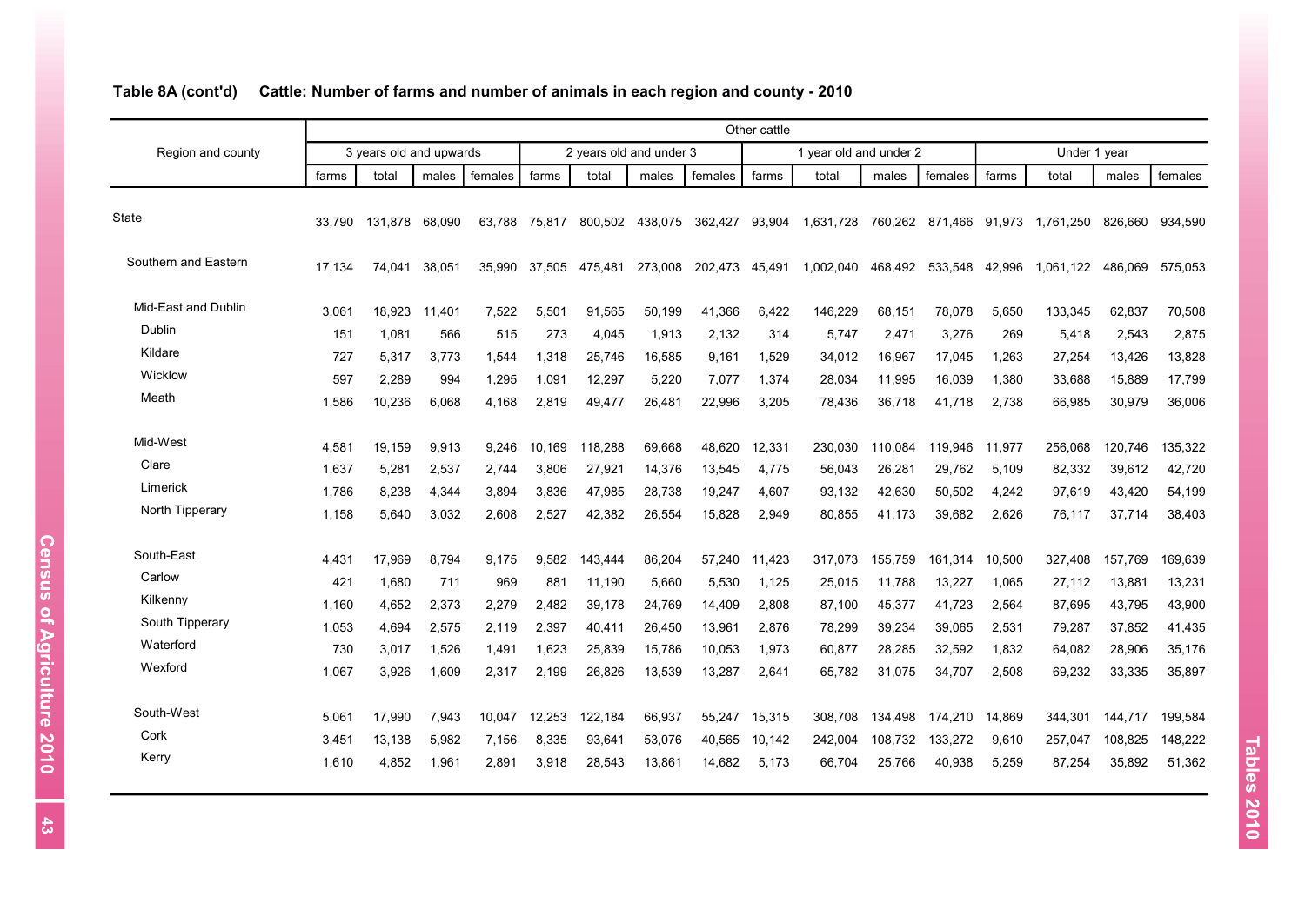## **Table 8B Sheep & goats: Number of farms and number of animals in each region and county - 2010**

|                             |        | Total sheep |        |         |        | Sheep kept for breeding purposes |        |               |       |                 | Other sheep |              |       | Total goats |
|-----------------------------|--------|-------------|--------|---------|--------|----------------------------------|--------|---------------|-------|-----------------|-------------|--------------|-------|-------------|
|                             |        |             |        | Rams    |        | Ewes                             |        |               |       | 1 year and over |             | Under 1 year |       |             |
| Region and county           | farms  | animals     |        |         |        | 2 years and over                 |        | Under 2 years |       |                 |             |              | farms | animals     |
|                             |        |             | farms  | animals | farms  | animals                          | farms  | animals       | farms | animals         | farms       | animals      |       |             |
| <b>State</b>                | 32.111 | 4,745,424   | 27,833 | 79,960  | 30,211 | 1,964,776                        | 18.410 | 484,769       | 4,476 | 127,126         | 27,229      | 2,088,793    | 1,203 | 10,520      |
| Border, Midland and Western | 20,631 | 2,600,333   | 17,890 | 46,860  | 19,372 | 1,083,763 11,472                 |        | 262,499       | 2,823 | 72,204          | 17,199      | 1,135,007    | 640   | 5,858       |
| Border                      | 8,652  | 1,033,701   | 7,363  | 19,145  | 8,124  | 433,099                          | 4,878  | 103,090       | 1,185 | 28,733          | 7,297       | 449,634      | 280   | 2,435       |
| Cavan                       | 712    | 67.237      | 619    | 1,546   | 676    | 27,865                           | 389    | 6.602         | 58    | 886             | 630         | 30,338       | 60    | 1,140       |
| Donegal                     | 5,042  | 576,463     | 4,227  | 10,626  | 4,728  | 239,118                          | 2,865  | 59,900        | 805   | 19,905          | 4,195       | 246,914      | 70    | 385         |
| Monaghan                    | 357    | 44,622      | 306    | 961     | 332    | 17,536                           | 191    | 4,050         | 35    | 675             | 314         | 21,400       | 30    | 96          |
| Sligo                       | 1,346  | 156,586     | 1,157  | 2,822   | 1,265  | 66,742                           | 735    | 15,156        | 141   | 3,314           | 1,123       | 68,552       | 60    | 215         |
| Leitrim                     | 851    | 121.793     | 748    | 1.972   | 792    | 54,050                           | 490    | 10.117        | 92    | 2,463           | 731         | 53,191       | 30    | 290         |
| Louth                       | 344    | 67,000      | 306    | 1,218   | 331    | 27,788                           | 208    | 7,265         | 54    | 1,490           | 304         | 29,239       | 20    | 309         |
| Midland                     | 2,111  | 303,696     | 1,881  | 5,309   | 1,983  | 120,117                          | 1,114  | 28,846        | 226   | 5,650           | 1,861       | 143,774      | 110   | 1,750       |
| Laois                       | 415    | 56.916      | 357    | 1,017   | 386    | 21,492                           | 252    | 6,360         | 45    | 1,285           | 370         | 26,762       | 30    | 261         |
| Longford                    | 389    | 38,782      | 344    | 868     | 367    | 15,449                           | 194    | 3,843         | 39    | 691             | 338         | 17,931       | 30    | 542         |
| Offaly                      | 547    | 91.189      | 480    | 1,414   | 508    | 35,085                           | 275    | 8,294         | 64    | 2,079           | 489         | 44,317       | 20    | 56          |
| Westmeath                   | 760    | 116,809     | 700    | 2,010   | 722    | 48,091                           | 393    | 10,349        | 78    | 1,595           | 664         | 54,764       | 40    | 891         |
| West                        | 9,868  | 1,262,936   | 8,646  | 22,406  | 9,265  | 530,547                          | 5,480  | 130,563       | 1,412 | 37,821          | 8,041       | 541.599      | 250   | 1,673       |
| Galway                      | 3,916  | 530,267     | 3,445  | 9,138   | 3,639  | 217,092                          | 2,230  | 55,628        | 600   | 16,862          | 3,256       | 231,547      | 100   | 1,160       |
| Mayo                        | 4,235  | 490,076     | 3,706  | 9,314   | 4,012  | 218,145                          | 2,311  | 48,444        | 578   | 13,985          | 3,326       | 200,188      | 90    | 343         |
| Roscommon                   | 1,717  | 242,593     | 1,495  | 3,954   | 1,614  | 95,310                           | 939    | 26,491        | 234   | 6,974           | 1,459       | 109,864      | 50    | 170         |

 $1$  The number of farms is shown to the nearest ten at regional and county level,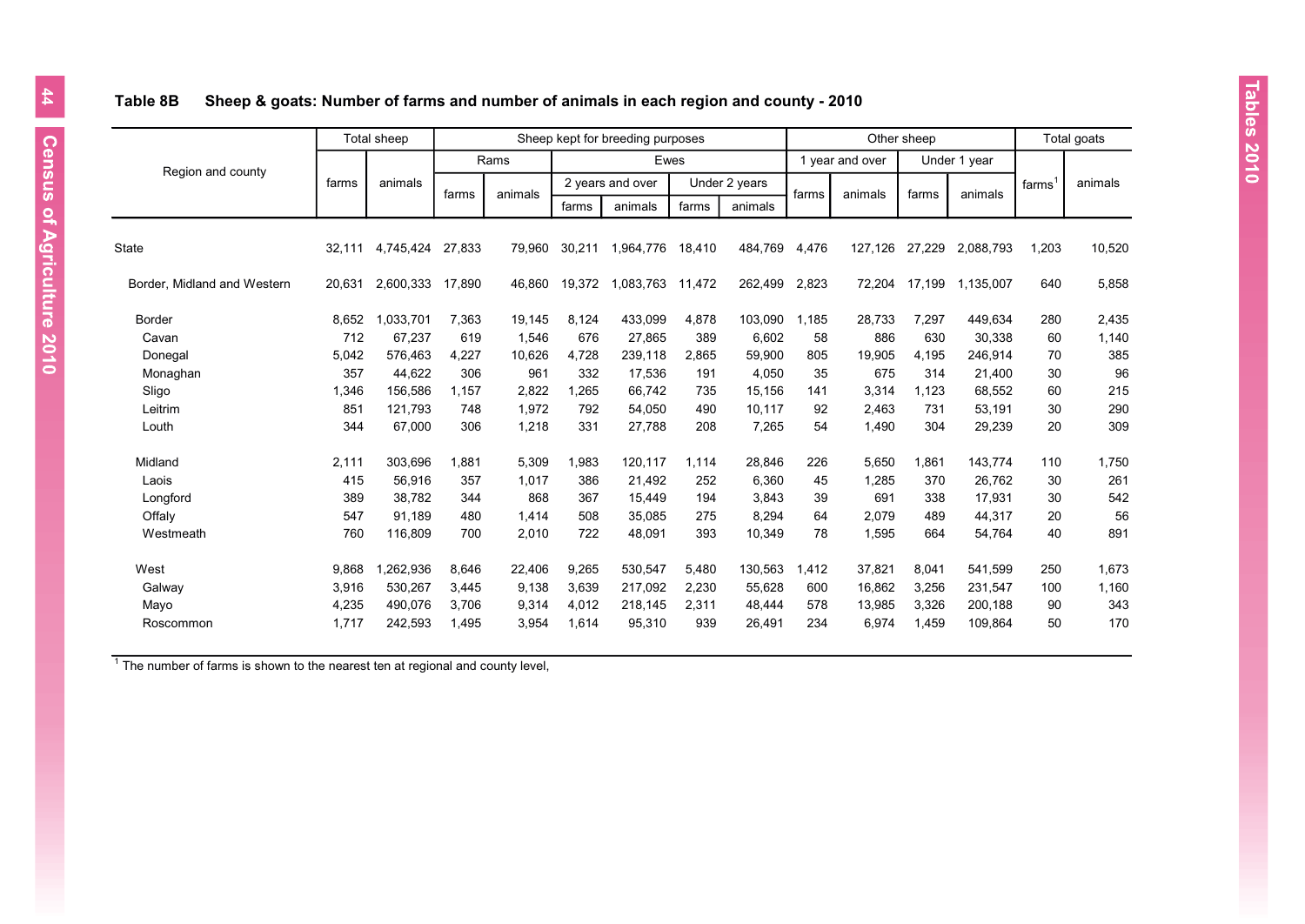|                      |        | <b>Total sheep</b> |        |         |        | Sheep kept for breeding purposes |        |               |       |                 | Other sheep |              |       | Total goats |
|----------------------|--------|--------------------|--------|---------|--------|----------------------------------|--------|---------------|-------|-----------------|-------------|--------------|-------|-------------|
|                      |        |                    |        | Rams    |        | Ewes                             |        |               |       | 1 year and over |             | Under 1 year |       |             |
| Region and county    | farms  | animals            | farms  | animals |        | 2 years and over                 |        | Under 2 years | farms | animals         | farms       | animals      | farms | animals     |
|                      |        |                    |        |         | farms  | animals                          | farms  | animals       |       |                 |             |              |       |             |
| <b>State</b>         | 32.111 | 4,745,424          | 27,833 | 79.960  | 30,211 | 1,964,776                        | 18.410 | 484,769       | 4,476 | 127,126         | 27,229      | 2,088,793    | 1,203 | 10,520      |
| Southern and Eastern | 11,480 | 2,145,091          | 9,943  | 33,100  | 10,839 | 881,013                          | 6,938  | 222,270       | 1,653 | 54,922          | 10,030      | 953,786      | 560   | 4,662       |
| Mid-East and Dublin  | 3,013  | 693,658            | 2,672  | 10,211  | 2,850  | 273,024                          | 1,826  | 74,229        | 400   | 20,277          | 2,682       | 315,917      | 110   | 1,306       |
| Dublin               | 185    | 38,052             | 165    | 617     | 180    | 15,830                           | 105    | 3,044         | 33    | 981             | 169         | 17,580       | 10    | 400         |
| Kildare              | 601    | 142,881            | 523    | 2,199   | 562    | 55,805                           | 358    | 14,520        | 73    | 4.506           | 536         | 65,851       | 30    | 146         |
| Wicklow              | 1,256  | 317,978            | 1,107  | 4,234   | 1,191  | 123,861                          | 827    | 37,095        | 198   | 10,415          | 1,123       | 142,373      | 30    | 189         |
| Meath                | 971    | 194,747            | 877    | 3,161   | 917    | 77,528                           | 536    | 19,570        | 96    | 4,375           | 854         | 90,113       | 30    | 571         |
| Mid-West             | 1,285  | 120,682            | 1,071  | 2,380   | 1,189  | 48,404                           | 643    | 11,893        | 124   | 1,691           | 1,132       | 56,314       | 130   | 1,059       |
| Clare                | 565    | 28,405             | 459    | 779     | 517    | 11,174                           | 278    | 2,953         | 59    | 540             | 483         | 12,959       | 60    | 581         |
| Limerick             | 253    | 25,478             | 199    | 474     | 230    | 10,389                           | 138    | 2.563         | 27    | 335             | 231         | 11.717       | 40    | 125         |
| North Tipperary      | 467    | 66,799             | 413    | 1,127   | 442    | 26,841                           | 227    | 6,377         | 38    | 816             | 418         | 31,638       | 30    | 353         |
| South-East           | 3,266  | 649,439            | 2,825  | 10,275  | 3,072  | 258,400                          | 1,988  | 69,436        | 412   | 14,894          | 2,864       | 296,434      | 130   | 769         |
| Carlow               | 751    | 154.888            | 656    | 2.171   | 706    | 61.076                           | 471    | 17.597        | 90    | 3.624           | 659         | 70,420       | 10    | 30          |
| Kilkenny             | 581    | 108,406            | 508    | 1,676   | 561    | 41,869                           | 332    | 10,565        | 62    | 1,662           | 516         | 52,634       | 20    | 169         |
| South Tipperary      | 475    | 104.296            | 403    | 1,781   | 435    | 42,152                           | 281    | 11.241        | 70    | 2,353           | 413         | 46,769       | 30    | 220         |
| Waterford            | 413    | 96.279             | 351    | 1,364   | 393    | 40.567                           | 271    | 9.876         | 64    | 2,447           | 364         | 42,025       | 20    | 162         |
| Wexford              | 1,046  | 185,570            | 907    | 3,283   | 977    | 72,736                           | 633    | 20,157        | 126   | 4,808           | 912         | 84,586       | 40    | 188         |
| South-West           | 3,916  | 681,312            | 3,375  | 10,234  | 3,728  | 301,185                          | 2,481  | 66,712        | 717   | 18,060          | 3,352       | 285,121      | 200   | 1,528       |
| Cork                 | 1,719  | 247,766            | 1,432  | 4,465   | 1,628  | 104,719                          | 1,029  | 24,822        | 273   | 6,078           | 1,479       | 107,682      | 100   | 805         |
| Kerry                | 2,197  | 433,546            | 1,943  | 5,769   | 2,100  | 196,466                          | 1,452  | 41,890        | 444   | 11,982          | 1,873       | 177,439      | 90    | 723         |

## **Table 8B (cont'd) Sheep & goats: Number of farms and number of animals in each region and county -2010**

 $1$  The number of farms is shown to the nearest ten at regional and county level,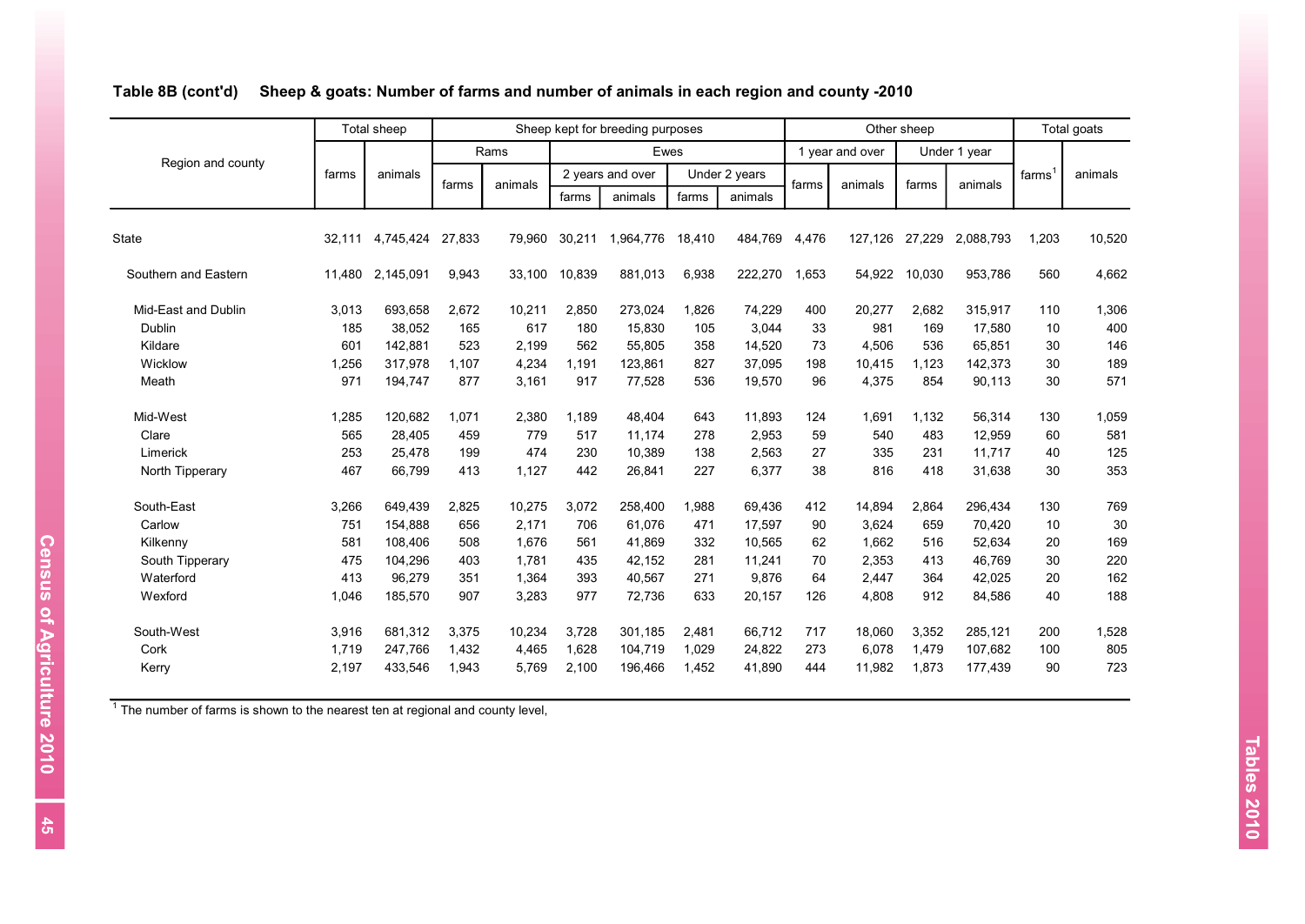## **Table 8C Pigs & Deer: Number<sup>1</sup> of farms and number of animals in each region and county - 2010**

|                             |       | Total pigs |       | Pigs kept for breeding purposes |       |                         |       |                |       | Other pigs classified by liveweight |       |           |             | <b>Farmed Deer</b> |
|-----------------------------|-------|------------|-------|---------------------------------|-------|-------------------------|-------|----------------|-------|-------------------------------------|-------|-----------|-------------|--------------------|
| Region and county           | farms | animals    |       | <b>Boars</b>                    |       | Female breeding<br>pigs |       | 20 kg and over |       | Under 20 kg                         |       | Total     | farms       | animals            |
|                             |       |            | farms | animals                         | farms | animals                 | farms | animals        | farms | animals                             | farms | animals   |             |                    |
| <b>State</b>                | 1,209 | 1,516,291  | 442   | 1,687                           | 505   | 159,739                 | 1,182 | 961,473        | 986   | 393,392                             | 1,183 | 1,354,865 | 183         | 5,239              |
| Border, Midland and Western | 560   | 734,084    | 210   | 620                             | 240   | 74,159                  | 550   | 473,604        | 460   | 185,701                             | 550   | 659,305   | 80          | 2,655              |
| Border                      | 250   | 413,829    | 110   | 311                             | 130   | 42,172                  | 240   | 266,607        | 200   | 104,739                             | 240   | 371,346   | 30          | 1,005              |
| Cavan                       | 80    | 332,880    | 50    | 168                             | 60    | 35,110                  | 80    | 211,867        | 70    | 85,735                              | 80    | 297,602   | 10          | 149                |
| Donegal                     | 60    | 38.525     | 30    | 73                              | 30    | 3,223                   | 60    | 26.895         | 50    | 8.334                               | 60    | 35.229    | 10          | 84                 |
| Monaghan                    | 40    | 24,550     | 10    | 33                              | 20    | 2,267                   | 40    | 16,001         | 30    | 6,249                               | 40    | 22,250    | 0           | 68                 |
| Sligo                       | 30    | 4,265      | 10    | 8                               | 10    | 347                     | 30    | 2,605          | 30    | 1,305                               | 30    | 3,910     | 0           | 199                |
| Leitrim                     | 20    | 3.389      | 10    | 19                              | 10    | 311                     | 20    | 2.149          | 10    | 910                                 | 20    | 3,059     | 0           | 12                 |
| Louth                       | 10    | 10,220     | 0     | 10                              | 10    | 914                     | 10    | 7,090          | 10    | 2,206                               | 10    | 9,296     | 0           | 493                |
| Midland                     | 130   | 271,744    | 50    | 182                             | 60    | 27,437                  | 130   | 178,984        | 120   | 65,141                              | 130   | 244,125   | 20          | 344                |
| Laois                       | 30    | 35,857     | 10    | 32                              | 10    | 4,081                   | 30    | 19,714         | 30    | 12,030                              | 30    | 31,744    | 0           | 27                 |
| Longford                    | 30    | 52,106     | 10    | 48                              | 20    | 4,979                   | 30    | 33,298         | 30    | 13,781                              | 30    | 47,079    | 10          | 239                |
| Offaly                      | 30    | 104,291    | 10    | 76                              | 10    | 9,695                   | 30    | 77,445         | 20    | 17,075                              | 30    | 94,520    | 0           | 59                 |
| Westmeath                   | 50    | 79,490     | 10    | 26                              | 20    | 8,682                   | 50    | 48,527         | 40    | 22,255                              | 50    | 70,782    | $\mathbf 0$ | 19                 |
| West                        | 180   | 48,511     | 50    | 127                             | 50    | 4,550                   | 180   | 28,013         | 140   | 15,821                              | 180   | 43,834    | 40          | 1,306              |
| Galway                      | 60    | 6,664      | 10    | 24                              | 20    | 584                     | 60    | 3,719          | 40    | 2,337                               | 60    | 6,056     | 10          | 411                |
| Mayo                        | 80    | 18.999     | 20    | 73                              | 20    | 1.758                   | 80    | 12,305         | 70    | 4,863                               | 80    | 17,168    | 10          | 185                |
| Roscommon                   | 40    | 22,848     | 10    | 30                              | 10    | 2,208                   | 40    | 11,989         | 30    | 8,621                               | 40    | 20,610    | 10          | 710                |
|                             |       |            |       |                                 |       |                         |       |                |       |                                     |       |           |             |                    |

 $1$  The number of farms is shown to the nearest ten at regional and county level,

 $\sim$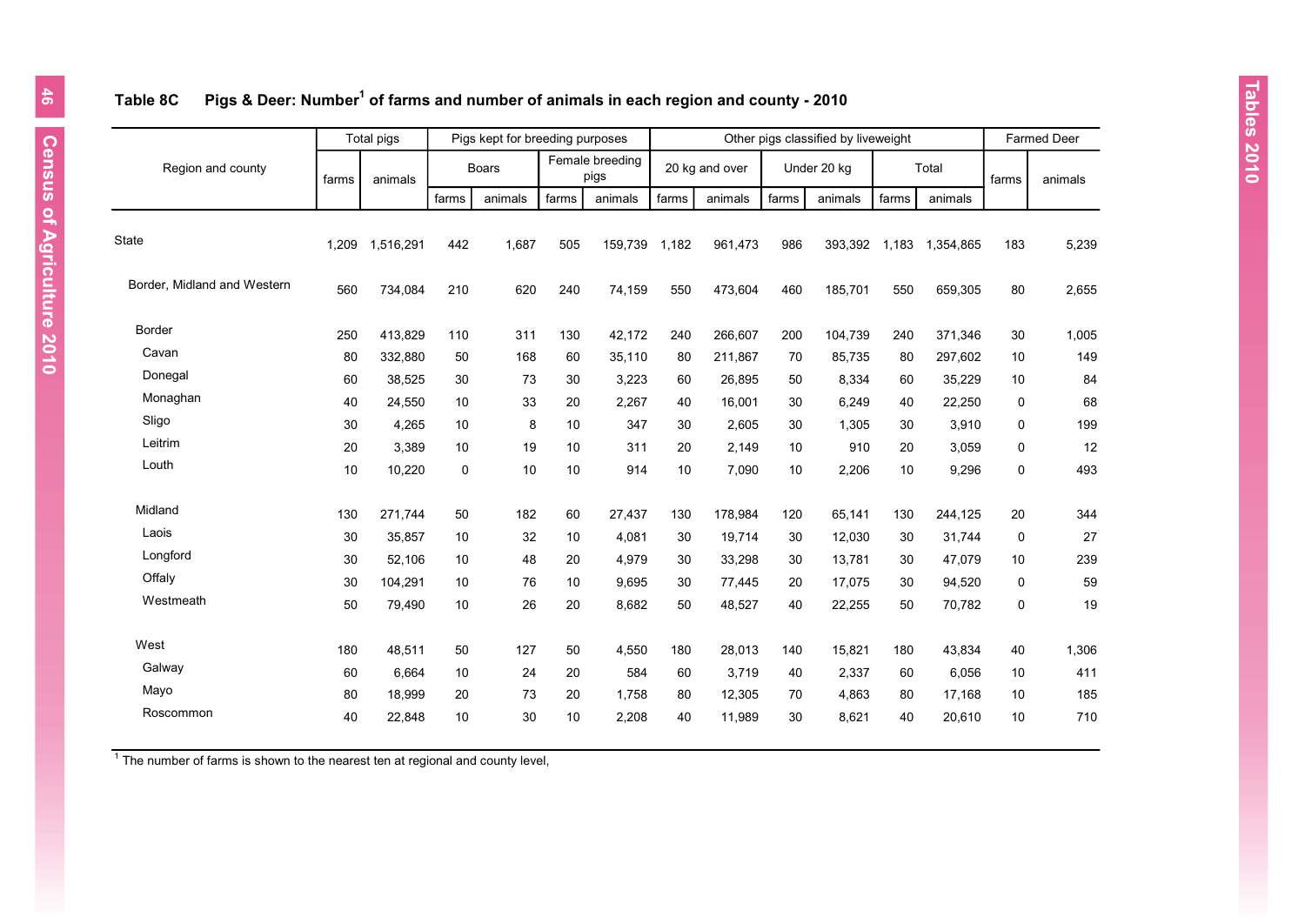|                      |       | Total pigs |       | Pigs kept for breeding purposes |       |                         |       |                |       | Other pigs classified by liveweight |       |           |             | <b>Farmed Deer</b> |
|----------------------|-------|------------|-------|---------------------------------|-------|-------------------------|-------|----------------|-------|-------------------------------------|-------|-----------|-------------|--------------------|
| Region and county    | farms | animals    |       | <b>Boars</b>                    |       | Female breeding<br>pigs |       | 20 kg and over |       | Under 20 kg                         |       | Total     | farms       | animals            |
|                      |       |            | farms | animals                         | farms | animals                 | farms | animals        | farms | animals                             | farms | animals   |             |                    |
| State                | 1,209 | 1,516,291  | 442   | 1,687                           | 505   | 159.739                 | 1.182 | 961,473        | 986   | 393.392                             | 1.183 | 1,354,865 | 183         | 5,239              |
| Southern and Eastern | 650   | 782,207    | 240   | 1,067                           | 270   | 85,580                  | 630   | 487,869        | 530   | 207,691                             | 630   | 695,560   | 100         | 2,584              |
| Mid-East and Dublin  | 120   | 75,631     | 30    | 65                              | 40    | 8,539                   | 110   | 46,585         | 100   | 20,442                              | 110   | 67,027    | 20          | 518                |
| Dublin               | 10    | 73         | 0     | 3                               | 0     | 2                       | 10    | 55             | 10    | 13                                  | 10    | 68        | $\mathbf 0$ | 45                 |
| Kildare              | 30    | 40,853     | 10    | 24                              | 10    | 4,630                   | 30    | 25,120         | 30    | 11.079                              | 30    | 36,199    | $\mathbf 0$ | 36                 |
| Wicklow              | 20    | 4,492      | 10    | 9                               | 10    | 491                     | 20    | 2,551          | 20    | 1,441                               | 20    | 3,992     | 10          | 268                |
| Meath                | 50    | 30,213     | 10    | 29                              | 20    | 3,416                   | 50    | 18,859         | 50    | 7,909                               | 50    | 26,768    | 10          | 169                |
| Mid-West             | 110   | 93,978     | 40    | 80                              | 40    | 10,711                  | 100   | 55,929         | 90    | 27,258                              | 100   | 83,187    | 10          | 382                |
| Clare                | 30    | 9,983      | 10    | 15                              | 10    | 1,002                   | 30    | 6,917          | 20    | 2,049                               | 30    | 8,966     | 10          | 174                |
| Limerick             | 40    | 43,155     | 20    | 37                              | 20    | 4,572                   | 40    | 24,851         | 40    | 13.695                              | 40    | 38,546    | 10          | 203                |
| North Tipperary      | 40    | 40,840     | 10    | 28                              | 20    | 5,137                   | 40    | 24,161         | 30    | 11,514                              | 40    | 35,675    | 0           | 5                  |
| South-East           | 180   | 315,886    | 70    | 661                             | 80    | 32,316                  | 180   | 196,229        | 140   | 86,680                              | 180   | 282,909   | 30          | 509                |
| Carlow               | 20    | 38,043     | 10    | 20                              | 10    | 3,868                   | 20    | 22,532         | 10    | 11,623                              | 20    | 34,155    | $\mathbf 0$ | 38                 |
| Kilkenny             | 30    | 52,928     | 10    | 409                             | 20    | 5,476                   | 30    | 33,732         | 20    | 13,311                              | 30    | 47,043    | 10          | 86                 |
| South Tipperary      | 40    | 85,671     | 20    | 93                              | 20    | 8,049                   | 40    | 51,120         | 40    | 26,409                              | 40    | 77,529    | 10          | 87                 |
| Waterford            | 30    | 97.708     | 20    | 80                              | 20    | 10,226                  | 30    | 62,397         | 30    | 25.005                              | 30    | 87,402    | 10          | 190                |
| Wexford              | 60    | 41,536     | 20    | 59                              | 20    | 4,697                   | 60    | 26,448         | 40    | 10,332                              | 60    | 36,780    | 10          | 108                |
| South-West           | 240   | 296.712    | 100   | 261                             | 110   | 34,014                  | 240   | 189,126        | 200   | 73,311                              | 240   | 262,437   | 40          | 1,175              |
| Cork                 | 200   | 259,031    | 80    | 222                             | 90    | 30,492                  | 200   | 161,591        | 170   | 66,726                              | 200   | 228,317   | 30          | 1,036              |
| Kerry                | 40    | 37,681     | 10    | 39                              | 20    | 3,522                   | 40    | 27,535         | 30    | 6,585                               | 40    | 34,120    | 10          | 139                |

#### **Table 8C (cont'd) Pigs & Deer: Number<sup>1</sup> of farms and number of animals in each region and county - 2010**

 $1$  The number of farms is shown to the nearest ten at regional and county level,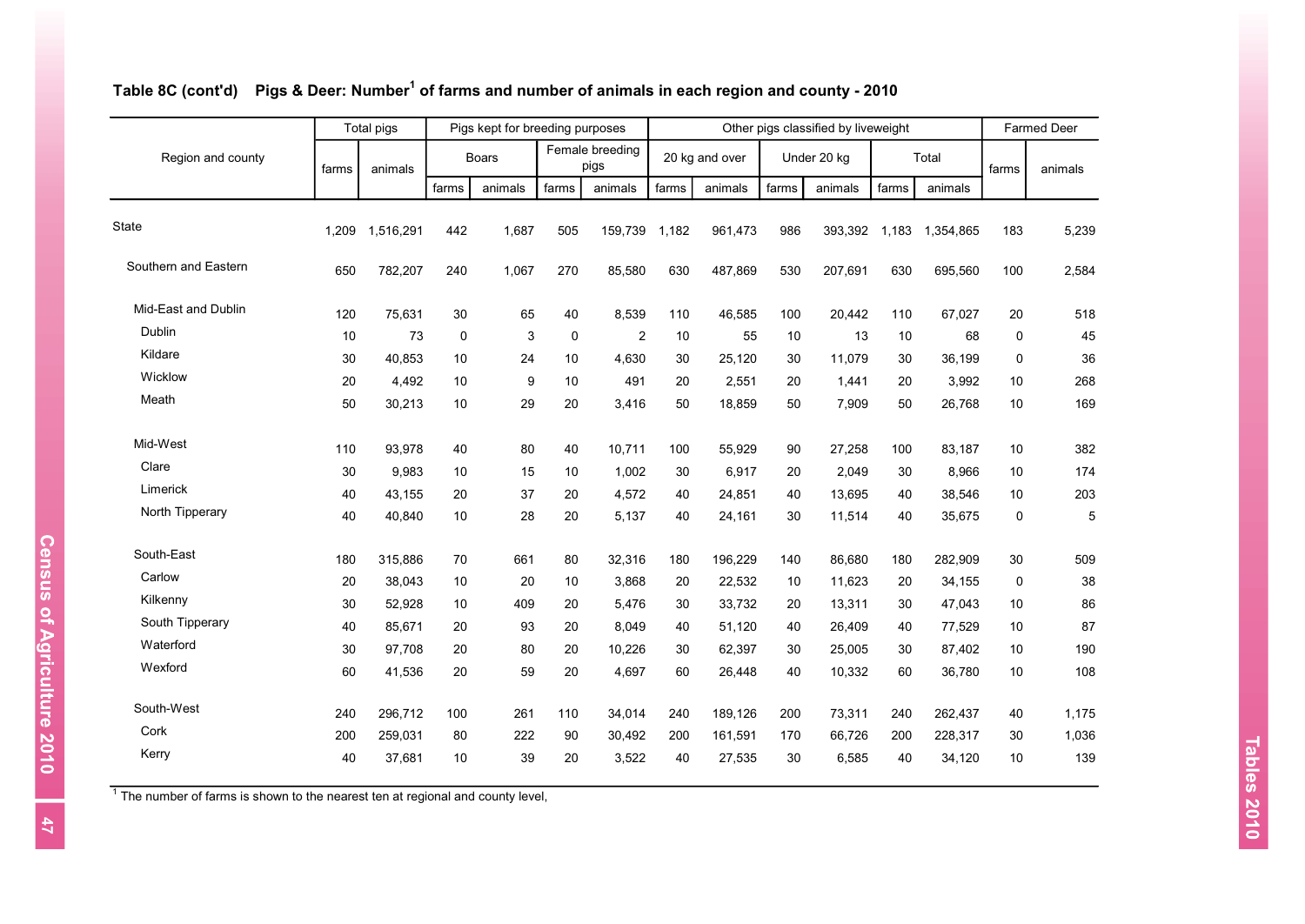# **Table 8D Horses & Ponies: Number of farms and number of animals in each region and county - 2010**

|                             | ponies | Total horses and |             | Thoroughbred horses and ponies |       |         |             | Other horses and ponies |        |         | Mules, jennets and<br>asses |         |
|-----------------------------|--------|------------------|-------------|--------------------------------|-------|---------|-------------|-------------------------|--------|---------|-----------------------------|---------|
| Region and county           | farms  | animals          | Brood mares |                                | Other |         | Brood mares |                         | Other  |         | farms                       | animals |
|                             |        |                  | farms       | animals                        | farms | animals | farms       | animals                 | farms  | animals |                             |         |
| State                       | 17,337 | 106,020          | 4,729       | 15,826                         | 3,797 | 21,737  | 8,015       | 23,036                  | 11,132 | 45,421  | 3,048                       | 7,507   |
| Border, Midland and Western | 8,218  | 43,925           | 1,699       | 4,737                          | 1,129 | 4,555   | 4,345       | 12,852                  | 5,438  | 21,781  | 1,808                       | 4,546   |
| Border                      | 2,571  | 12,660           | 456         | 1,147                          | 269   | 785     | 1,342       | 3,972                   | 1,763  | 6,756   | 607                         | 1,617   |
| Cavan                       | 535    | 2,393            | 96          | 193                            | 50    | 120     | 276         | 750                     | 369    | 1,330   | 113                         | 325     |
| Donegal                     | 645    | 3,162            | 113         | 340                            | 62    | 164     | 356         | 1,070                   | 414    | 1,588   | 137                         | 365     |
| Monaghan                    | 333    | 1,714            | 70          | 196                            | 48    | 138     | 171         | 454                     | 224    | 926     | 72                          | 170     |
| Sligo                       | 526    | 2,457            | 92          | 176                            | 52    | 154     | 285         | 764                     | 366    | 1,363   | 136                         | 346     |
| Leitrim                     | 377    | 1,999            | 45          | 127                            | 25    | 52      | 188         | 731                     | 291    | 1,089   | 120                         | 342     |
| Louth                       | 155    | 935              | 40          | 115                            | 32    | 157     | 66          | 203                     | 99     | 460     | 29                          | 69      |
| Midland                     | 1,435  | 9,188            | 437         | 1,365                          | 336   | 1,735   | 683         | 2,005                   | 945    | 4,083   | 224                         | 566     |
| Laois                       | 343    | 2,450            | 112         | 377                            | 75    | 415     | 169         | 530                     | 230    | 1,128   | 45                          | 108     |
| Longford                    | 289    | 1,511            | 68          | 147                            | 45    | 149     | 156         | 402                     | 205    | 813     | 49                          | 102     |
| Offaly                      | 381    | 2,574            | 97          | 364                            | 89    | 536     | 189         | 584                     | 243    | 1,090   | 51                          | 135     |
| Westmeath                   | 422    | 2,653            | 160         | 477                            | 127   | 635     | 169         | 489                     | 267    | 1,052   | 79                          | 221     |
| West                        | 4,212  | 22,077           | 806         | 2,225                          | 524   | 2,035   | 2,320       | 6,875                   | 2,730  | 10,942  | 977                         | 2,363   |
| Galway                      | 2,142  | 12,314           | 426         | 1,185                          | 277   | 1,278   | 1,249       | 3,878                   | 1,385  | 5,973   | 397                         | 1,045   |
| Mayo                        | 1,293  | 5,601            | 209         | 499                            | 132   | 331     | 674         | 1,791                   | 835    | 2,980   | 435                         | 972     |
| Roscommon                   | 777    | 4,162            | 171         | 541                            | 115   | 426     | 397         | 1,206                   | 510    | 1,989   | 145                         | 346     |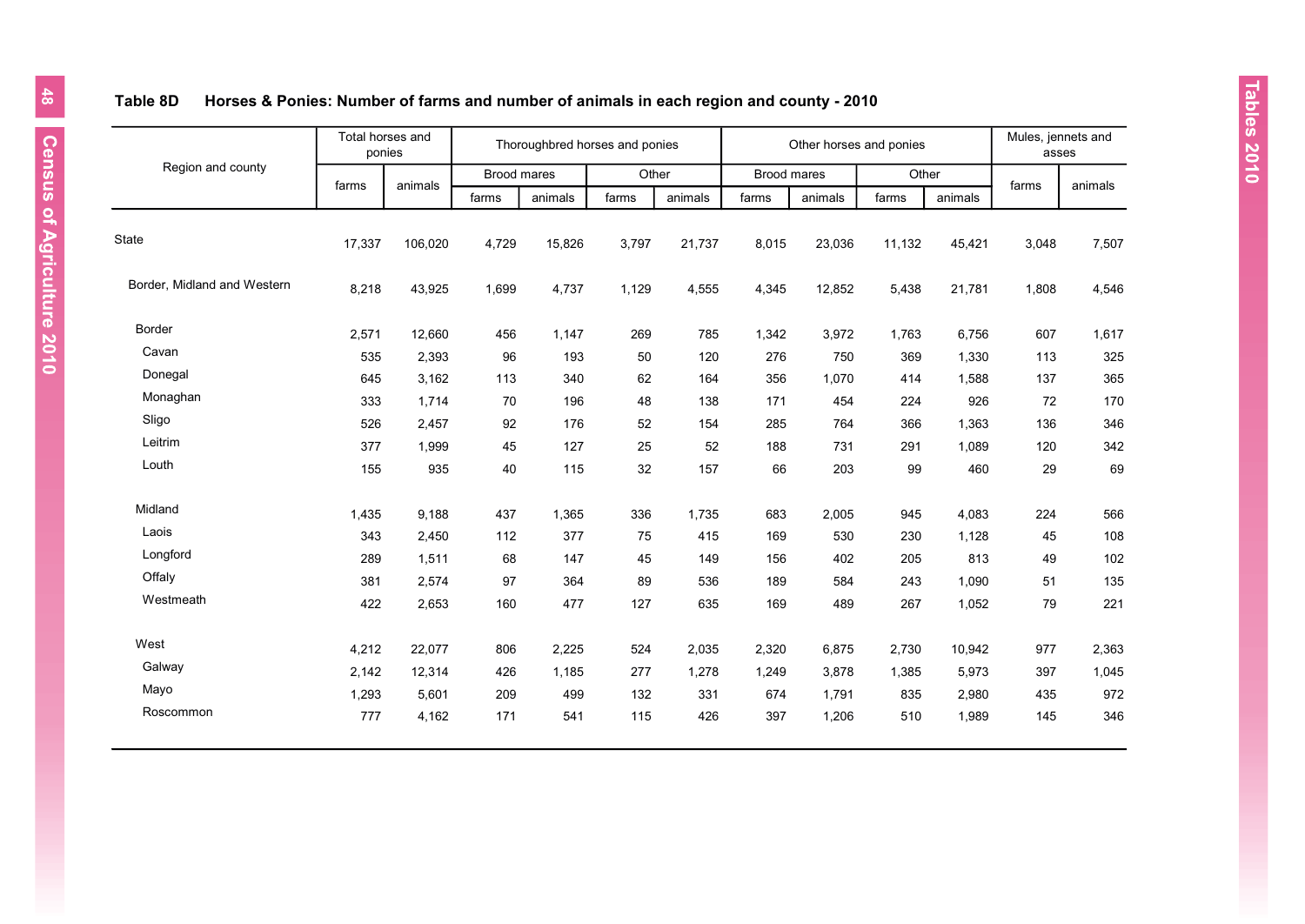|                      | Total horses and<br>ponies |         | Thoroughbred horses and ponies |         |       |         | Other horses and ponies |         |        |         | Mules, jennets and<br>asses |         |
|----------------------|----------------------------|---------|--------------------------------|---------|-------|---------|-------------------------|---------|--------|---------|-----------------------------|---------|
| Region and county    |                            | animals | <b>Brood mares</b>             |         | Other |         | Brood mares             |         | Other  |         |                             |         |
|                      | farms                      |         | farms                          | animals | farms | animals | farms                   | animals | farms  | animals | farms                       | animals |
| State                | 17,337                     | 106,020 | 4,729                          | 15,826  | 3,797 | 21,737  | 8,015                   | 23,036  | 11,132 | 45,421  | 3,048                       | 7,507   |
| Southern and Eastern | 9,119                      | 62,095  | 3,030                          | 11,089  | 2,668 | 17,182  | 3,670                   | 10,184  | 5,694  | 23,640  | 1,240                       | 2,961   |
| Mid-East and Dublin  | 1,624                      | 14,084  | 614                            | 3,049   | 583   | 4,416   | 602                     | 1,839   | 989    | 4,780   | 227                         | 582     |
| Dublin               | 116                        | 714     | 36                             | 85      | 36    | 172     | 41                      | 105     | 78     | 352     | 18                          | 41      |
| Kildare              | 465                        | 5,155   | 210                            | 1,551   | 208   | 1,990   | 151                     | 460     | 256    | 1,154   | 49                          | 122     |
| Wicklow              | 436                        | 3,697   | 129                            | 466     | 112   | 718     | 210                     | 729     | 311    | 1,784   | 70                          | 207     |
| Meath                | 607                        | 4,518   | 239                            | 947     | 227   | 1,536   | 200                     | 545     | 344    | 1,490   | 90                          | 212     |
| Mid-West             | 2,303                      | 13,484  | 638                            | 1,916   | 507   | 2,788   | 1,038                   | 2,877   | 1,454  | 5,903   | 394                         | 1,026   |
| Clare                | 1,055                      | 5,494   | 221                            | 572     | 156   | 582     | 551                     | 1,509   | 699    | 2,831   | 236                         | 653     |
| Limerick             | 679                        | 4,094   | 238                            | 777     | 202   | 1,113   | 229                     | 598     | 402    | 1,606   | 98                          | 220     |
| North Tipperary      | 569                        | 3,896   | 179                            | 567     | 149   | 1,093   | 258                     | 770     | 353    | 1,466   | 60                          | 153     |
| South-East           | 2,630                      | 20,951  | 1,045                          | 3,875   | 955   | 6,665   | 1,028                   | 2,946   | 1,644  | 7,465   | 233                         | 523     |
| Carlow               | 267                        | 2,113   | 118                            | 342     | 86    | 688     | 114                     | 353     | 155    | 730     | 25                          | 77      |
| Kilkenny             | 544                        | 4,022   | 190                            | 712     | 182   | 1,069   | 221                     | 642     | 335    | 1,599   | 51                          | 128     |
| South Tipperary      | 562                        | 4,922   | 220                            | 1,232   | 202   | 1,643   | 215                     | 619     | 353    | 1,428   | 39                          | 78      |
| Waterford            | 439                        | 3,162   | 168                            | 522     | 147   | 962     | 164                     | 424     | 284    | 1,254   | 37                          | 69      |
| Wexford              | 818                        | 6,732   | 349                            | 1,067   | 338   | 2,303   | 314                     | 908     | 517    | 2,454   | 81                          | 171     |
| South-West           | 2,562                      | 13,576  | 733                            | 2,249   | 623   | 3,313   | 1,002                   | 2,522   | 1,607  | 5,492   | 386                         | 830     |
| Cork                 | 1,744                      | 9,895   | 582                            | 1,806   | 517   | 2,995   | 626                     | 1,471   | 1,055  | 3,623   | 212                         | 418     |
| Kerry                | 818                        | 3,681   | 151                            | 443     | 106   | 318     | 376                     | 1,051   | 552    | 1,869   | 174                         | 412     |

# **Table 8D (cont'd) Horses & Ponies: Number of farms and number of animals in each region and county - 2010**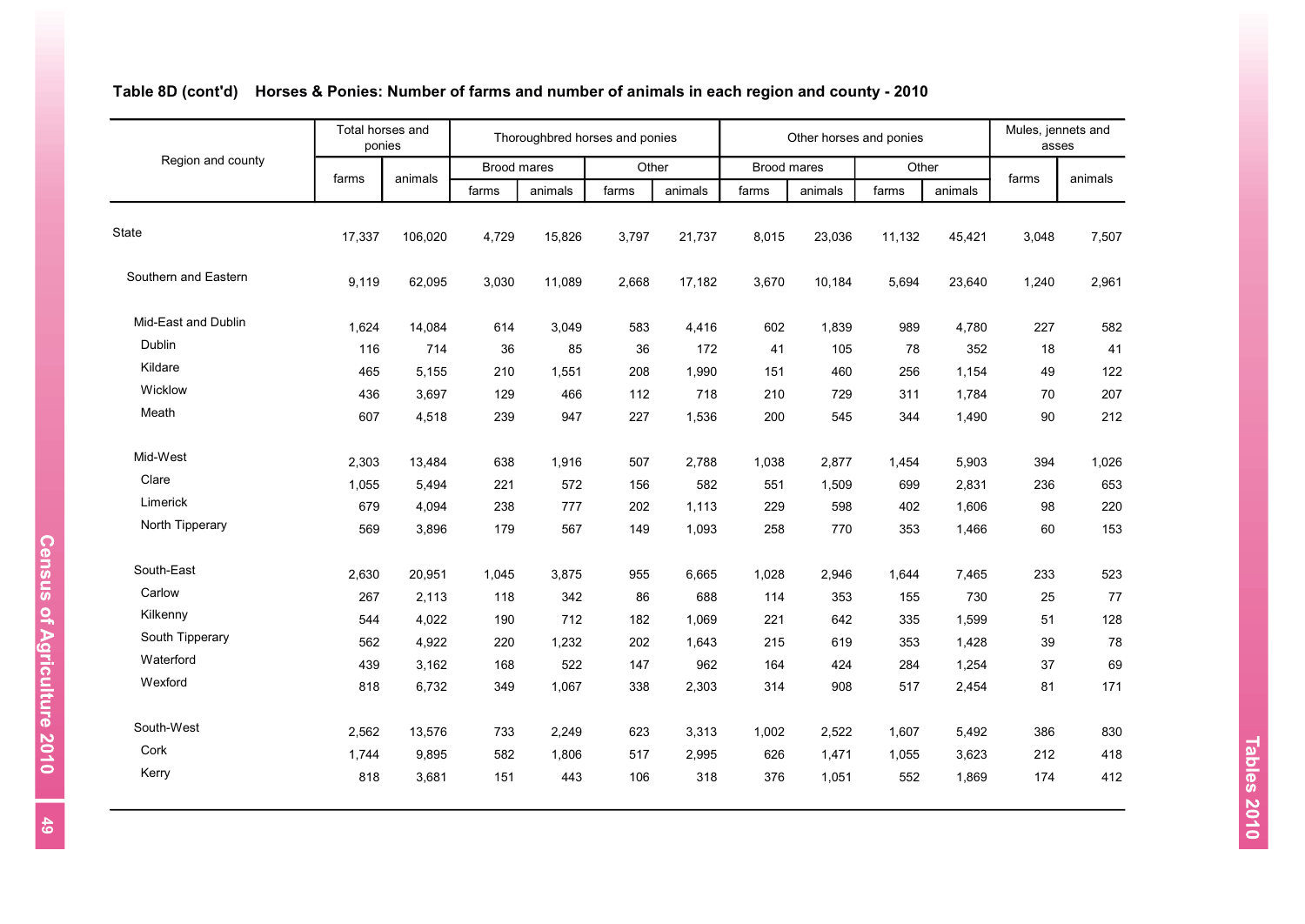## **Table 8E Poultry: Number<sup>1</sup> of farms and number of birds in each region and county - 2010**

|                             |       | <b>Total poultry</b><br>Ordinary fowl |       |              |             |                       | Other poultry |             |       |         |
|-----------------------------|-------|---------------------------------------|-------|--------------|-------------|-----------------------|---------------|-------------|-------|---------|
| Region and county           |       | total                                 |       | Laying stock |             | <b>Breeding birds</b> |               | Table birds |       | birds   |
|                             | farms |                                       | farms | birds        | farms       | birds                 | farms         | birds       | farms |         |
| State                       | 8,520 | 10,924,807 7,587                      |       | 2,127,423    | 579         | 570,435               | 550           | 7,839,530   | 3,309 | 387,419 |
| Border, Midland and Western | 4,200 | 7,524,815                             | 3,690 | 1,453,967    | 270         | 312,994               | 270           | 5,437,453   | 1,690 | 320,401 |
| <b>Border</b>               | 1,550 | 7,238,246                             | 1,280 | 1,318,057    | 160         | 299,441               | 110           | 5,315,661   | 600   | 305,087 |
| Cavan                       | 270   | 1,097,381                             | 220   | 235,027      | 20          | 36,272                | 20            | 815,537     | 100   | 10,545  |
| Donegal                     | 420   | 28,962                                | 380   | 5,924        | 10          | 11,433                | 30            | 232         | 210   | 11,373  |
| Monaghan                    | 350   | 5,847,740                             | 210   | 910,936      | 100         | 197,418               | 30            | 4,459,667   | 80    | 279,719 |
| Sligo                       | 280   | 11,229                                | 260   | 9,238        | 20          | 143                   | 20            | 113         | 120   | 1,735   |
| Leitrim                     | 140   | 2,136                                 | 130   | 1,373        | 10          | 169                   | 10            | 92          | 60    | 502     |
| Louth                       | 80    | 250,798                               | 70    | 155,559      | 10          | 54,006                | 10            | 40,020      | 30    | 1,213   |
| Midland                     | 830   | 95,321                                | 770   | 41,461       | 30          | 11,904                | 40            | 38,211      | 310   | 3,745   |
| Laois                       | 240   | 15,579                                | 230   | 14,355       | 10          | 297                   | 10            | 74          | 110   | 853     |
| Longford                    | 130   | 17,997                                | 120   | 17,422       | $\mathbf 0$ | 53                    | $\mathsf 0$   | 6           | 50    | 516     |
| Offaly                      | 220   | 3,506                                 | 200   | 1,928        | 10          | 32                    | 10            | 44          | 70    | 1,502   |
| Westmeath                   | 240   | 58,239                                | 220   | 7,756        | 10          | 11,522                | 20            | 38,087      | 90    | 874     |
| West                        | 1,820 | 191,248                               | 1,640 | 94,449       | 80          | 1,649                 | 120           | 83,581      | 780   | 11,569  |
| Galway                      | 810   | 38,784                                | 730   | 30,491       | 40          | 943                   | 50            | 647         | 320   | 6,703   |
| Mayo                        | 760   | 131,889                               | 680   | 45,896       | 30          | 575                   | 60            | 82,284      | 360   | 3,134   |
| Roscommon                   | 250   | 20,575                                | 220   | 18,062       | 10          | 131                   | 10            | 650         | 110   | 1,732   |

 $1$  The number of farms is shown to the nearest ten at regional and county level,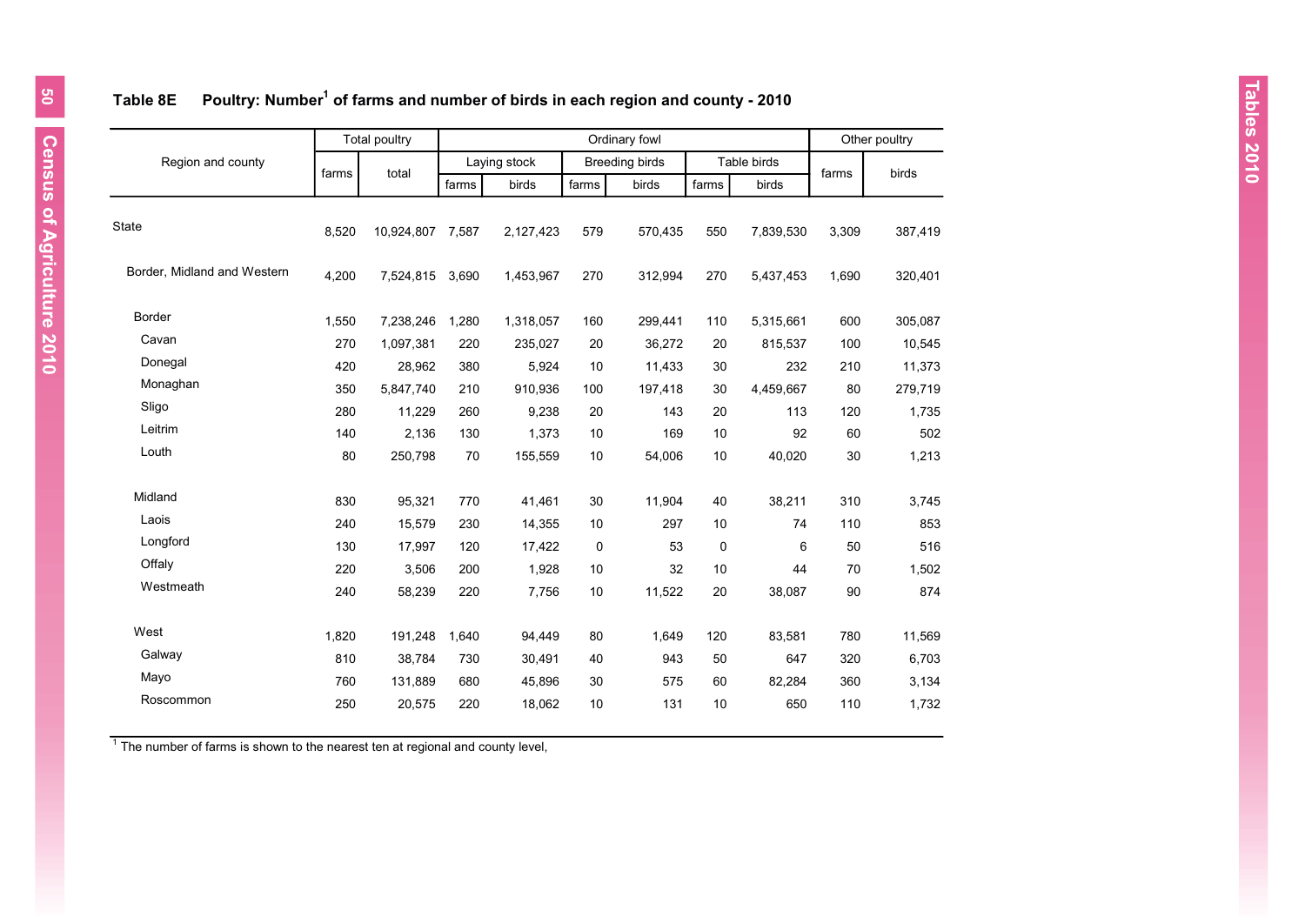|                      |       | <b>Total poultry</b> | Ordinary fowl |              |       |                       |                  |             | Other poultry |         |
|----------------------|-------|----------------------|---------------|--------------|-------|-----------------------|------------------|-------------|---------------|---------|
| Region and county    |       | total                |               | Laying stock |       | <b>Breeding birds</b> |                  | Table birds |               | birds   |
|                      | farms |                      | farms         | birds        | farms | birds                 | farms            | birds       | farms         |         |
| State                | 8,520 | 10,924,807 7,587     |               | 2,127,423    | 579   | 570,435               | 550              | 7,839,530   | 3,309         | 387,419 |
| Southern and Eastern | 4,320 | 3,399,992            | 3,900         | 673,456      | 310   | 257,441               | 280              | 2,402,077   | 1,620         | 67,018  |
| Mid-East and Dublin  | 830   | 258,779              | 770           | 135,232      | 80    | 47,483                | 40               | 61,363      | 340           | 14,701  |
| Dublin               | 80    | 10,265               | 80            | 8,864        | 10    | 613                   | 0                | 146         | 30            | 642     |
| Kildare              | 240   | 29,723               | 220           | 3,098        | 20    | 10,301                | 10               | 8,453       | 100           | 7,871   |
| Wicklow              | 220   | 15,933               | 210           | 13,363       | 20    | 155                   | 10               | 86          | 90            | 2,329   |
| Meath                | 300   | 202,858              | 270           | 109,907      | 30    | 36,414                | 10               | 52,678      | 120           | 3,859   |
| Mid-West             | 990   | 1,328,536            | 860           | 21,418       | 80    | 121,409               | 110              | 1,181,420   | 380           | 4,289   |
| Clare                | 390   | 5,830                | 350           | 3,308        | 30    | 231                   | 30               | 277         | 180           | 2,014   |
| Limerick             | 390   | 1,319,109            | 320           | 16,325       | 30    | 121,117               | 60               | 1,180,443   | 110           | 1,224   |
| North Tipperary      | 220   | 3,597                | 200           | 1,785        | 10    | 61                    | 20               | 700         | 90            | 1,051   |
| South-East           | 1,140 | 954,840              | 1,040         | 140,277      | 70    | 15,370                | 50               | 787,921     | 410           | 11,272  |
| Carlow               | 140   | 5,699                | 130           | 5,174        | 10    | 32                    | $\boldsymbol{0}$ | 30          | 60            | 463     |
| Kilkenny             | 270   | 9,728                | 250           | 4,088        | 10    | 88                    | 10               | 3,351       | 90            | 2,201   |
| South Tipperary      | 250   | 12,539               | 230           | 6.024        | 20    | 244                   | 10               | 287         | 80            | 5,984   |
| Waterford            | 190   | 841,145              | 160           | 77,647       | 20    | 14,893                | 20               | 747,122     | 70            | 1,483   |
| Wexford              | 300   | 85,729               | 270           | 47,344       | 20    | 113                   | 10               | 37,131      | 120           | 1,141   |
| South-West           | 1,370 | 857,837              | 1,240         | 376,529      | 90    | 73,179                | 80               | 371,373     | 490           | 36,756  |
| Cork                 | 910   | 833,046              | 820           | 364,263      | 60    | 73,022                | 60               | 360,523     | 330           | 35,238  |
| Kerry                | 460   | 24,791               | 420           | 12,266       | 30    | 157                   | 20               | 10,850      | 170           | 1,518   |

#### **Table 8E (cont'd) Poultry: Number<sup>1</sup> of farms and number of birds in each region and county - 2010**

 $1$  The number of farms is shown to the nearest ten at regional and county level,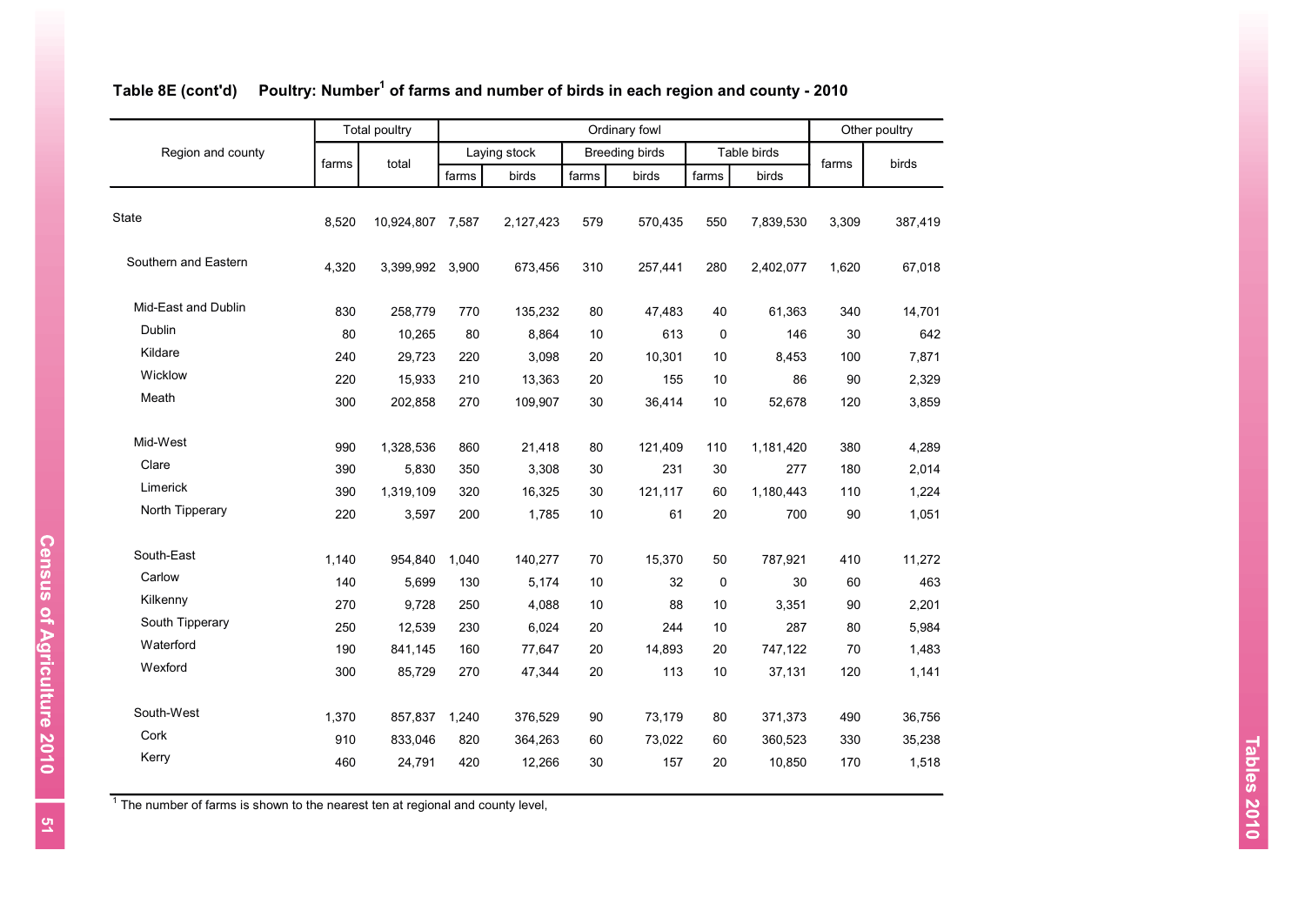| Table 9  Number of farms $^{\rm 1}$ with livestock classified by livestock size unit (LSU) and type of farm - 2010 |  |  |  |
|--------------------------------------------------------------------------------------------------------------------|--|--|--|
|                                                                                                                    |  |  |  |

|                            |        |          |           | Livestock units (LSU) <sup>2</sup> |           |            |        |         | Average                      |
|----------------------------|--------|----------|-----------|------------------------------------|-----------|------------|--------|---------|------------------------------|
| Farm type                  | < 2    | $2 - 10$ | $10 - 20$ | $20 - 530$                         | $30 - 50$ | $50 - 500$ | > 100  | Total   | livestock unit<br>size (LSU) |
|                            |        |          |           | farms                              |           |            |        |         |                              |
| Specialist tillage         | 464    | 246      | 298       | 183                                | 183       | 149        | 42     | 1,565   | 23                           |
| Specialist dairying        | 0      | 0        | 155       | 509                                | 1,795     | 5,960      | 7,235  | 15,654  | 110                          |
| Specialist beef production | 9,650  | 11,163   | 17,606    | 12,151                             | 13,374    | 10,413     | 3,381  | 77,738  | 31                           |
| Specialist sheep           | 2,940  | 2,941    | 3,158     | 1,632                              | 1,613     | 984        | 287    | 13,555  | 21                           |
| Mixed grazing livestock    | 2,380  | 1,819    | 2,195     | 1,564                              | 2,192     | 2,678      | 1,869  | 14,697  | 46                           |
| Mixed crops and livestock  | 162    | 158      | 348       | 375                                | 507       | 610        | 283    | 2,443   | 51                           |
| Mixed field crops          | 154    | 17       | 23        | 19                                 | 43        | 32         | 18     | 306     | 27                           |
| Other                      | 241    | 61       | 48        | 38                                 | 54        | 82         | 624    | 1,148   | 449                          |
| <b>Total</b>               | 15,991 | 16,405   | 23,831    | 16,471                             | 19,761    | 20,908     | 13,739 | 127,106 | 46                           |

 $^1$  Only farms with livestock are included here.  $\frac{2}{3}$  See appendix 3 for further information on LSU.

#### **Table 10 Number of farms<sup>1</sup> with livestock classified by farm size (AAU) and livestock size unit (LSU) - 2010**

|                        |       |          |           | Farms size (AAU) - hectares |           |            |       |         |                            |
|------------------------|-------|----------|-----------|-----------------------------|-----------|------------|-------|---------|----------------------------|
| LSU <sup>2</sup> Class | < 2   | $2 - 10$ | $10 - 20$ | $20 - 530$                  | $30 - 50$ | $50 - 500$ | > 100 | Total   | Average farm<br>size (AAU) |
|                        |       |          |           | farms                       |           |            |       |         |                            |
| $0 - 5$                | 1,262 | 7,736    | 4,859     | 1,187                       | 638       | 247        | 62    | 15.991  | 12.3                       |
| $5 - 10$               | 215   | 6,144    | 6,426     | 2,094                       | 1,188     | 282        | 56    | 16,405  | 15.5                       |
| $10 - 20$              | 64    | 3,925    | 10,707    | 5,345                       | 2,882     | 773        | 135   | 23,831  | 20.8                       |
| $20 - 30$              | 16    | 585      | 5,508     | 5,584                       | 3,727     | 895        | 156   | 16,471  | 27.2                       |
| $30 - 50$              | 10    | 205      | 2,443     | 6,604                       | 7,996     | 2,168      | 335   | 19,761  | 35.5                       |
| $50 - 100$             | 10    | 55       | 255       | 2,163                       | 11,124    | 6,658      | 643   | 20,908  | 49.4                       |
| $>= 100$               | 106   | 62       | 85        | 127                         | 1,660     | 8,792      | 2,907 | 13,739  | 82.6                       |
| <b>Total</b>           | 1,683 | 18,712   | 30,283    | 23,104                      | 29,215    | 19,815     | 4,294 | 127,106 | 32.7                       |

 $1$  Only farms with livestock are included here.  $2$  See appendix 3 for further information on LSU.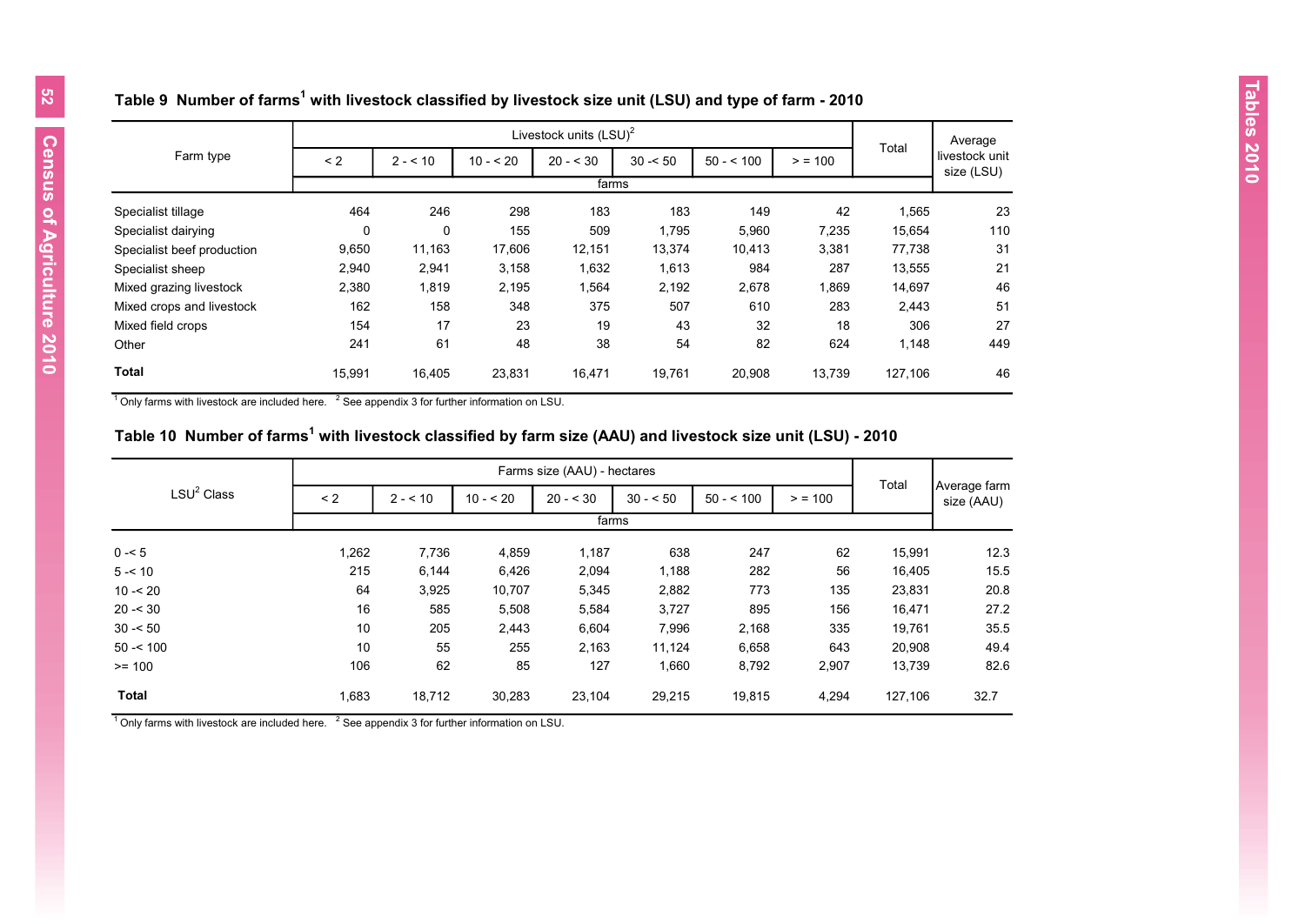|                                  |          |             |             | Farm size (AAU) - hectares |           |            |          |         |
|----------------------------------|----------|-------------|-------------|----------------------------|-----------|------------|----------|---------|
| Area under cereals<br>(hectares) | < 2      | $2 - 10$    | $10 - 20$   | $20 - 30$                  | $30 - 50$ | $50 - 100$ | $>= 100$ | Total   |
|                                  |          |             |             |                            | farms     |            |          |         |
| $> 0 - 5 1$                      | 4        | 16          | 27          | 21                         | 23        | 16         | $\Omega$ | 107     |
| $1 - 52$                         | 15       | 25          | 63          | 74                         | 120       | 66         | 6        | 369     |
| $2 - 5$                          | 0        | 177         | 233         | 302                        | 608       | 492        | 72       | 1,884   |
| $5 - 510$                        | 0        | 193         | 276         | 332                        | 658       | 800        | 152      | 2,411   |
| $10 - 520$                       | 0        | 0           | 397         | 405                        | 717       | 877        | 299      | 2,695   |
| $20 - 50$                        | 0        | 0           | 0           | 222                        | 813       | 1,157      | 426      | 2,618   |
| $>= 50$                          | $\Omega$ | $\mathbf 0$ | $\mathbf 0$ | 0                          | $\Omega$  | 495        | 795      | 1,290   |
| Total                            | 19       | 411         | 996         | 1,356                      | 2,939     | 3,903      | 1,750    | 11,374  |
| area under cereals               | 29       | 2,066       | 8,475       | 14.735                     | 42.247    | 90.473     | 115,874  | 273,898 |
| average area (ha)                | 1.5      | 5.0         | 8.5         | 10.9                       | 14.4      | 23.2       | 66.2     | 24.1    |

### **Table 11A Farms growing cereals classified by farm size (AAU) and area under cereals - 2010**

**Table 11B Farms growing cereals classified by type of farm and area under cereals - 2010**

|                                  | Farm type             |                        |                                  |                     |                               |                                 |                      |                |         |  |  |
|----------------------------------|-----------------------|------------------------|----------------------------------|---------------------|-------------------------------|---------------------------------|----------------------|----------------|---------|--|--|
| Area under cereals<br>(hectares) | Specialist<br>tillage | Specialist<br>dairying | Specialist<br>beef<br>production | Specialist<br>sheep | Mixed<br>grazing<br>livestock | Mixed<br>crops and<br>livestock | Mixed field<br>crops | Other          | Total   |  |  |
|                                  |                       |                        |                                  |                     | farms                         |                                 |                      |                |         |  |  |
| $> 0 - 5 1$                      | 13                    | 14                     | 43                               | 7                   | 16                            | 3                               | 8                    | 3              | 107     |  |  |
| $1 - 52$                         | 37                    | 67                     | 148                              | 20                  | 53                            | 25                              | 17                   | $\overline{2}$ | 369     |  |  |
| $2 - 5$                          | 257                   | 330                    | 740                              | 60                  | 220                           | 202                             | 46                   | 29             | 1,884   |  |  |
| $5 - 510$                        | 554                   | 413                    | 702                              | 63                  | 188                           | 419                             | 47                   | 25             | 2,411   |  |  |
| $10 - 520$                       | 961                   | 346                    | 403                              | 30                  | 154                           | 689                             | 70                   | 42             | 2,695   |  |  |
| $20 - 50$                        | 1,502                 | 169                    | 119                              | 5                   | 71                            | 629                             | 90                   | 33             | 2,618   |  |  |
| $>= 50$                          | 1,051                 | 26                     | 10                               | 0                   | 11                            | 144                             | 39                   | 9              | 1,290   |  |  |
| Total                            | 4,375                 | 1,365                  | 2,165                            | 185                 | 713                           | 2,111                           | 317                  | 143            | 11,374  |  |  |
| area under cereals               | 175,089               | 15,909                 | 17,134                           | 1,237               | 7,024                         | 45,053                          | 9,784                | 2,669          | 273,898 |  |  |
| average area (ha)                | 40.0                  | 11.7                   | 7.9                              | 6.7                 | 9.9                           | 21.3                            | 30.9                 | 18.7           | 24.1    |  |  |

|  |  | Table 11C Farms growing cereals classified by economic size (SO) and area under cereals - 2010 |  |  |  |  |
|--|--|------------------------------------------------------------------------------------------------|--|--|--|--|
|--|--|------------------------------------------------------------------------------------------------|--|--|--|--|

|                                  |                     |                        |                         | Economic size $(SO)^T$ |                        |                         |                  |         |  |  |  |
|----------------------------------|---------------------|------------------------|-------------------------|------------------------|------------------------|-------------------------|------------------|---------|--|--|--|
| Area under cereals<br>(hectares) | Less than<br>€4,000 | $€4.000 - <$<br>€8,000 | $€8.000 - <$<br>€15,000 | €15.000 - <<br>€25.000 | €25.000 - <<br>€50.000 | €50.000 - <<br>€100,000 | Over<br>€100,000 | Total   |  |  |  |
|                                  | farms               |                        |                         |                        |                        |                         |                  |         |  |  |  |
| $> 0 - 5 1$                      | 24                  | 14                     | 27                      | 12                     | 16                     | 5                       | 9                | 107     |  |  |  |
| $1 - 52$                         | 36                  | 38                     | 71                      | 66                     | 72                     | 53                      | 33               | 369     |  |  |  |
| $2 - 5$                          | 115                 | 219                    | 261                     | 314                    | 455                    | 262                     | 258              | 1,884   |  |  |  |
| $5 - 510$                        | 0                   | 260                    | 419                     | 400                    | 567                    | 365                     | 400              | 2,411   |  |  |  |
| $10 - 520$                       | 0                   | 0                      | 404                     | 673                    | 713                    | 448                     | 457              | 2,695   |  |  |  |
| $20 - 50$                        | 0                   | 0                      | $\Omega$                | 276                    | 1,169                  | 727                     | 446              | 2,618   |  |  |  |
| $>= 50$                          | 0                   | 0                      | $\mathbf 0$             | 0                      | 37                     | 543                     | 710              | 1.290   |  |  |  |
| Total                            | 175                 | 531                    | 1,182                   | 1,741                  | 3,029                  | 2,403                   | 2,313            | 11,374  |  |  |  |
| area under cereals               | 421                 | 2,608                  | 9.440                   | 20,635                 | 55.204                 | 71,221                  | 114.369          | 273,898 |  |  |  |
| average area (ha)                | 2.4                 | 4.9                    | 8.0                     | 11.9                   | 18.2                   | 29.6                    | 49.4             | 24.1    |  |  |  |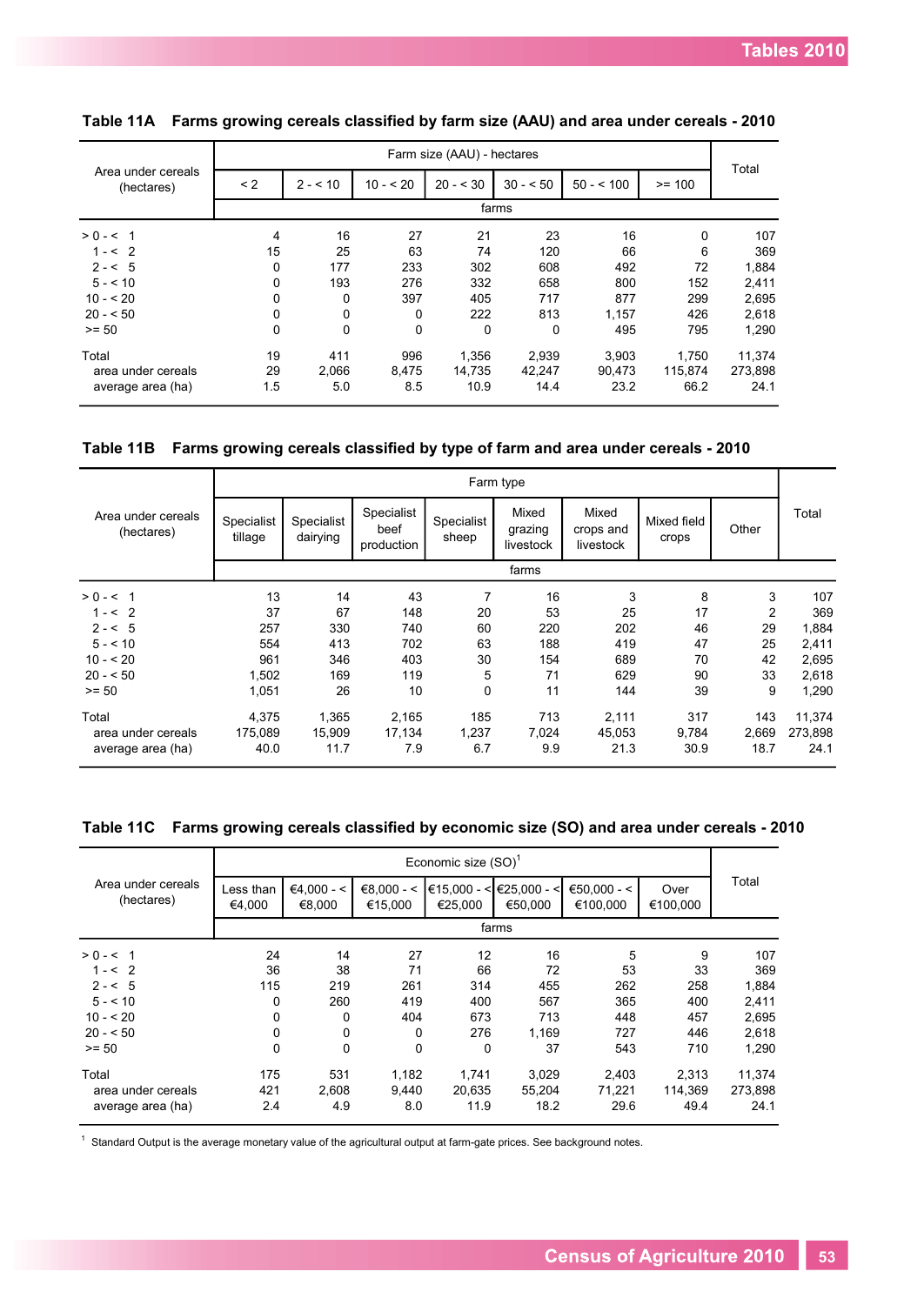|                                   |          |          |           | Farm size (AAU) - hectares |             |            |          | Total  |  |  |  |
|-----------------------------------|----------|----------|-----------|----------------------------|-------------|------------|----------|--------|--|--|--|
| Area under potatoes<br>(hectares) | $\leq$ 2 | $2 - 10$ | $10 - 20$ | $20 - 30$                  | $30 - 50$   | $50 - 500$ | $>= 100$ |        |  |  |  |
|                                   |          | farms    |           |                            |             |            |          |        |  |  |  |
|                                   |          |          |           |                            |             |            |          |        |  |  |  |
| $> 0 - 5 1$                       |          | 38       | 107       | 127                        | 168         | 130        | 30       | 601    |  |  |  |
| $1 - 52$                          | 0        | 6        | 18        | 32                         | 43          | 39         | 8        | 146    |  |  |  |
| $2 - 5$                           | $\Omega$ | 9        | 31        | 44                         | 79          | 74         | 14       | 251    |  |  |  |
| $5 - 10$                          | 0        | 6        | 14        | 31                         | 68          | 88         | 28       | 235    |  |  |  |
| $10 - 520$                        | 0        | $\Omega$ | 11        | 8                          | 27          | 79         | 47       | 172    |  |  |  |
| $20 - 50$                         | 0        | $\Omega$ | $\Omega$  | $\overline{2}$             | 12          | 37         | 66       | 117    |  |  |  |
| $>= 50$                           | 0        | $\Omega$ | $\Omega$  | 0                          | $\mathbf 0$ | 4          | 34       | 38     |  |  |  |
| Total                             |          | 59       | 181       | 244                        | 397         | 451        | 227      | 1,560  |  |  |  |
| area under potatoes               | 0        | 91       | 410       | 587                        | 1,533       | 3,493      | 6,083    | 12,198 |  |  |  |
| average area (ha)                 | 0.1      | 1.5      | 2.3       | 2.4                        | 3.9         | 7.7        | 26.8     | 7.8    |  |  |  |

| Table 12A Farms growing potatoes classified by farm size (AAU) and area under potatoes - 2010 |  |  |
|-----------------------------------------------------------------------------------------------|--|--|
|                                                                                               |  |  |

**Table 12B Farms growing potatoes classified by type of farm and area under potatoes - 2010**

|                                   |                       |                        |                                  | Farm type           |                               |                                 |                      |       |        |  |
|-----------------------------------|-----------------------|------------------------|----------------------------------|---------------------|-------------------------------|---------------------------------|----------------------|-------|--------|--|
| Area under potatoes<br>(hectares) | Specialist<br>tillage | Specialist<br>dairying | Specialist<br>beef<br>production | Specialist<br>sheep | Mixed<br>grazing<br>livestock | Mixed<br>crops and<br>livestock | Mixed field<br>crops | Other | Total  |  |
|                                   | farms                 |                        |                                  |                     |                               |                                 |                      |       |        |  |
| $> 0 - 5 1$                       | 67                    | 105                    | 193                              | 31                  | 71                            | 90                              | 26                   | 18    | 601    |  |
| $1 - 52$                          | 36                    | 23                     | 15                               |                     | 12                            | 47                              | $\overline{7}$       | 5     | 146    |  |
| $2 - 5$                           | 106                   | 26                     | 6                                | 0                   | 5                             | 65                              | 39                   | 4     | 251    |  |
| $5 - 10$                          | 131                   | 10                     |                                  | 0                   |                               | 42                              | 47                   | 3     | 235    |  |
| $10 - 20$                         | 121                   |                        | 0                                | 0                   | 0                             | 21                              | 28                   |       | 172    |  |
| $20 - 50$                         | 92                    | 2                      | 0                                | 0                   | 0                             | 5                               | 17                   |       | 117    |  |
| $>= 50$                           | 31                    | 0                      | $\mathbf 0$                      | 0                   | 0                             | 0                               | 7                    | 0     | 38     |  |
| Total                             | 584                   | 167                    | 215                              | 32                  | 89                            | 270                             | 171                  | 32    | 1,560  |  |
| area under potatoes               | 8,476                 | 292                    | 98                               | 9                   | 56                            | 1,030                           | 2,133                | 103   | 12,198 |  |
| average area (ha)                 | 14.5                  | 1.8                    | 0.5                              | 0.3                 | 0.6                           | 3.8                             | 12.5                 | 3.2   | 7.8    |  |

**Table 12C Farms growing potatoes classified by economic size (SO) and area under potatoes - 2010**

|                                   |                     |                        |          | Economic size (SO) <sup>1</sup> |         |                                                                                         |                  |        |
|-----------------------------------|---------------------|------------------------|----------|---------------------------------|---------|-----------------------------------------------------------------------------------------|------------------|--------|
| Area under potatoes<br>(hectares) | Less than<br>€4,000 | $€4,000 - <$<br>€8,000 | €15,000  | €25,000                         | €50,000 | $€8,000 - <$ $\leq$ $€15,000 - <$ $\leq$ $€25,000 - <$ $\leq$ $€50,000 - <$<br>€100,000 | Over<br>€100,000 | Total  |
|                                   | farms               |                        |          |                                 |         |                                                                                         |                  |        |
| $> 0 - 5 1$                       | 22                  | 63                     | 100      | 112                             | 136     | 115                                                                                     | 53               | 601    |
| $1 - 52$                          | 0                   |                        | 13       | 28                              | 55      | 24                                                                                      | 25               | 146    |
| $2 - 5$                           | 0                   | 0                      | 4        | 31                              | 79      | 79                                                                                      | 58               | 251    |
| $5 - 10$                          | 0                   | 0                      | $\Omega$ | 0                               | 32      | 122                                                                                     | 81               | 235    |
| $10 - 520$                        | 0                   | 0                      | $\Omega$ | 0                               | 0       | 30                                                                                      | 142              | 172    |
| $20 - 50$                         | 0                   | 0                      | $\Omega$ | $\Omega$                        | 0       | 0                                                                                       | 117              | 117    |
| $>= 50$                           | $\Omega$            | 0                      | $\Omega$ | $\Omega$                        | 0       | $\Omega$                                                                                | 38               | 38     |
| Total                             | 22                  | 64                     | 117      | 171                             | 302     | 370                                                                                     | 514              | 1,560  |
| area under potatoes               | 3                   | 20                     | 58       | 154                             | 567     | 1,618                                                                                   | 9,779            | 12,198 |
| average area (ha)                 | 0.1                 | 0.3                    | 0.5      | 0.9                             | 1.9     | 4.4                                                                                     | 19.0             | 7.8    |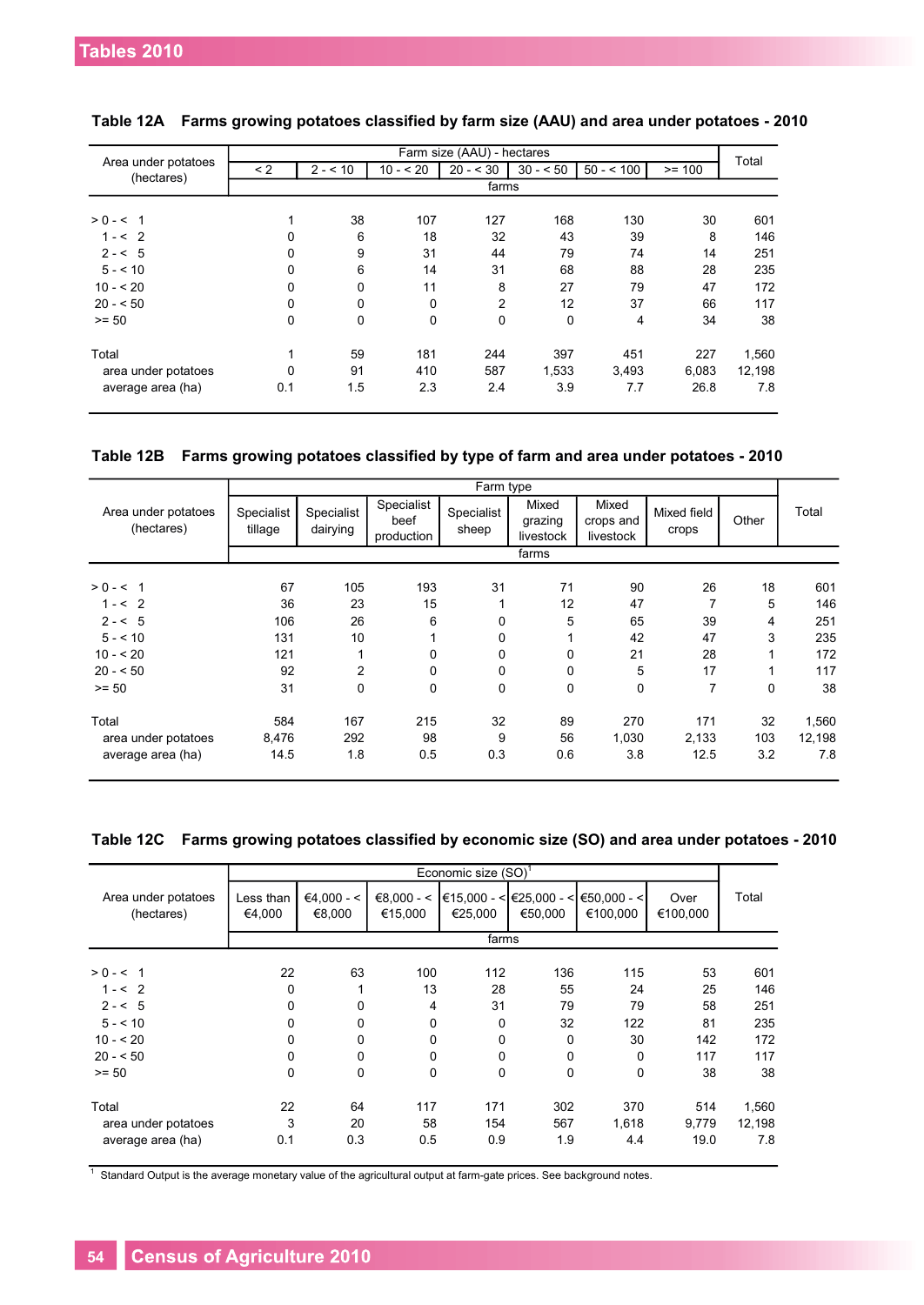|                                       | - r -    |          |           |                            |           |            |          |         |  |  |
|---------------------------------------|----------|----------|-----------|----------------------------|-----------|------------|----------|---------|--|--|
|                                       |          |          |           | Farm size (AAU) - hectares |           |            |          | Total   |  |  |
| Area under arable crops<br>(hectares) | $\leq$ 2 | $2 - 10$ | $10 - 20$ | $20 - 30$                  | $30 - 50$ | $50 - 500$ | $>= 100$ |         |  |  |
|                                       | farms    |          |           |                            |           |            |          |         |  |  |
| $> 0 - 5 = 1$                         | 101      | 429      | 493       | 443                        | 462       | 254        | 35       | 2,217   |  |  |
| $1 - 52$                              | 31       | 64       | 117       | 119                        | 204       | 129        | 14       | 678     |  |  |
| $2 - 5$                               | 0        | 252      | 305       | 397                        | 782       | 669        | 81       | 2,486   |  |  |
| $5 - 510$                             | 0        | 281      | 336       | 383                        | 819       | 1,020      | 176      | 3,015   |  |  |
| $10 - 520$                            | 0        | 0        | 560       | 459                        | 795       | 1,115      | 358      | 3,287   |  |  |
| $20 - 50$                             | 0        | 0        | 0         | 352                        | 1.082     | 1.260      | 472      | 3,166   |  |  |
| $>= 50$                               | $\Omega$ | 0        | 0         | 0                          | 0         | 742        | 954      | 1,696   |  |  |
| Total                                 | 132      | 1,026    | 1.811     | 2,153                      | 4,144     | 5,189      | 2.090    | 16,545  |  |  |
| area under arable crops               | 71       | 3,066    | 11,670    | 19,492                     | 54,614    | 117,041    | 147,973  | 353,927 |  |  |
| average area (ha)                     | 0.5      | 3.0      | 6.4       | 9.1                        | 13.2      | 22.6       | 70.8     | 21.4    |  |  |

#### **Table 13A Farms growing arable crops 1 classified by farm size (AAU) and area under arable crops - 2010**

<sup>1</sup> Arable crops is the sum of cereals, other crops, fruit and horticulture.

#### **Table 13B Farms growing arable crops classified by type of farm and area under arable crops - 2010**

|                                       |                       |                        |                                  | Farm type           |                               |                                 |                      |       |         |
|---------------------------------------|-----------------------|------------------------|----------------------------------|---------------------|-------------------------------|---------------------------------|----------------------|-------|---------|
| Area under arable crops<br>(hectares) | Specialist<br>tillage | Specialist<br>dairying | Specialist<br>beef<br>production | Specialist<br>sheep | Mixed<br>grazing<br>livestock | Mixed<br>crops and<br>livestock | Mixed field<br>crops | Other | Total   |
|                                       |                       |                        |                                  |                     | farms                         |                                 |                      |       |         |
| $> 0 - 5 1$                           | 65                    | 243                    | 1,060                            | 209                 | 269                           | 117                             | 62                   | 192   | 2,217   |
| $1 - 52$                              | 60                    | 137                    | 245                              | 34                  | 94                            | 50                              | 26                   | 32    | 678     |
| $2 - 5$                               | 260                   | 549                    | 942                              | 96                  | 285                           | 212                             | 83                   | 59    | 2,486   |
| $5 - 510$                             | 545                   | 689                    | 878                              | 68                  | 244                           | 408                             | 135                  | 48    | 3,015   |
| $10 - 520$                            | 956                   | 606                    | 586                              | 52                  | 216                           | 686                             | 128                  | 57    | 3,287   |
| $20 - 50$                             | 1.601                 | 305                    | 227                              | 14                  | 101                           | 696                             | 162                  | 60    | 3,166   |
| $>= 50$                               | 1,270                 | 49                     | 27                               | 1                   | 19                            | 221                             | 89                   | 20    | 1,696   |
| Total                                 | 4,757                 | 2,578                  | 3,965                            | 474                 | 1,228                         | 2,390                           | 685                  | 468   | 16,545  |
| area under arable crops               | 208,863               | 28,406                 | 26,162                           | 2,050               | 10,394                        | 53.457                          | 19,589               | 5,007 | 353,927 |
| average area (ha)                     | 43.9                  | 11.0                   | 6.6                              | 4.3                 | 8.5                           | 22.4                            | 28.6                 | 10.7  | 21.4    |

## **Table 13C Farms growing arable crops classified by economic size (SO) and area under arable crops - 2010**

|                                       |                     |                        |                         | Economic size $(SO)^2$ |                                                       |                         |                  |         |  |  |
|---------------------------------------|---------------------|------------------------|-------------------------|------------------------|-------------------------------------------------------|-------------------------|------------------|---------|--|--|
| Area under arable crops<br>(hectares) | Less than<br>€4.000 | $€4.000 - <$<br>€8.000 | $€8.000 - <$<br>€15.000 | €25.000                | l€15.000 - <l€25.000 -="" <l<br="">€50.000</l€25.000> | €50.000 - <<br>€100.000 | Over<br>€100.000 | Total   |  |  |
|                                       | farms               |                        |                         |                        |                                                       |                         |                  |         |  |  |
| $> 0 - 5 1$                           | 464                 | 428                    | 463                     | 313                    | 264                                                   | 172                     | 113              | 2,217   |  |  |
| $1 - 52$                              | 68                  | 56                     | 114                     | 123                    | 134                                                   | 93                      | 90               | 678     |  |  |
| $2 - 5$                               | 204                 | 245                    | 313                     | 392                    | 563                                                   | 365                     | 404              | 2,486   |  |  |
| $5 - 510$                             | 86                  | 356                    | 416                     | 436                    | 639                                                   | 444                     | 638              | 3,015   |  |  |
| $10 - 520$                            | 27                  | 71                     | 551                     | 674                    | 717                                                   | 517                     | 730              | 3,287   |  |  |
| $20 - 50$                             | 17                  | 9                      | 55                      | 421                    | 1,292                                                 | 718                     | 654              | 3,166   |  |  |
| $>= 50$                               | 1                   | 1                      | 0                       | 3                      | 111                                                   | 701                     | 879              | 1,696   |  |  |
| Total                                 | 867                 | 1,166                  | 1.912                   | 2,362                  | 3,720                                                 | 3,010                   | 3.508            | 16,545  |  |  |
| area under arable crops               | 2,363               | 4,804                  | 13.424                  | 25,607                 | 65,633                                                | 85,664                  | 156,432          | 353,927 |  |  |
| average area (ha)                     | 2.7                 | 4.1                    | 7.0                     | 10.8                   | 17.6                                                  | 28.5                    | 44.6             | 21.4    |  |  |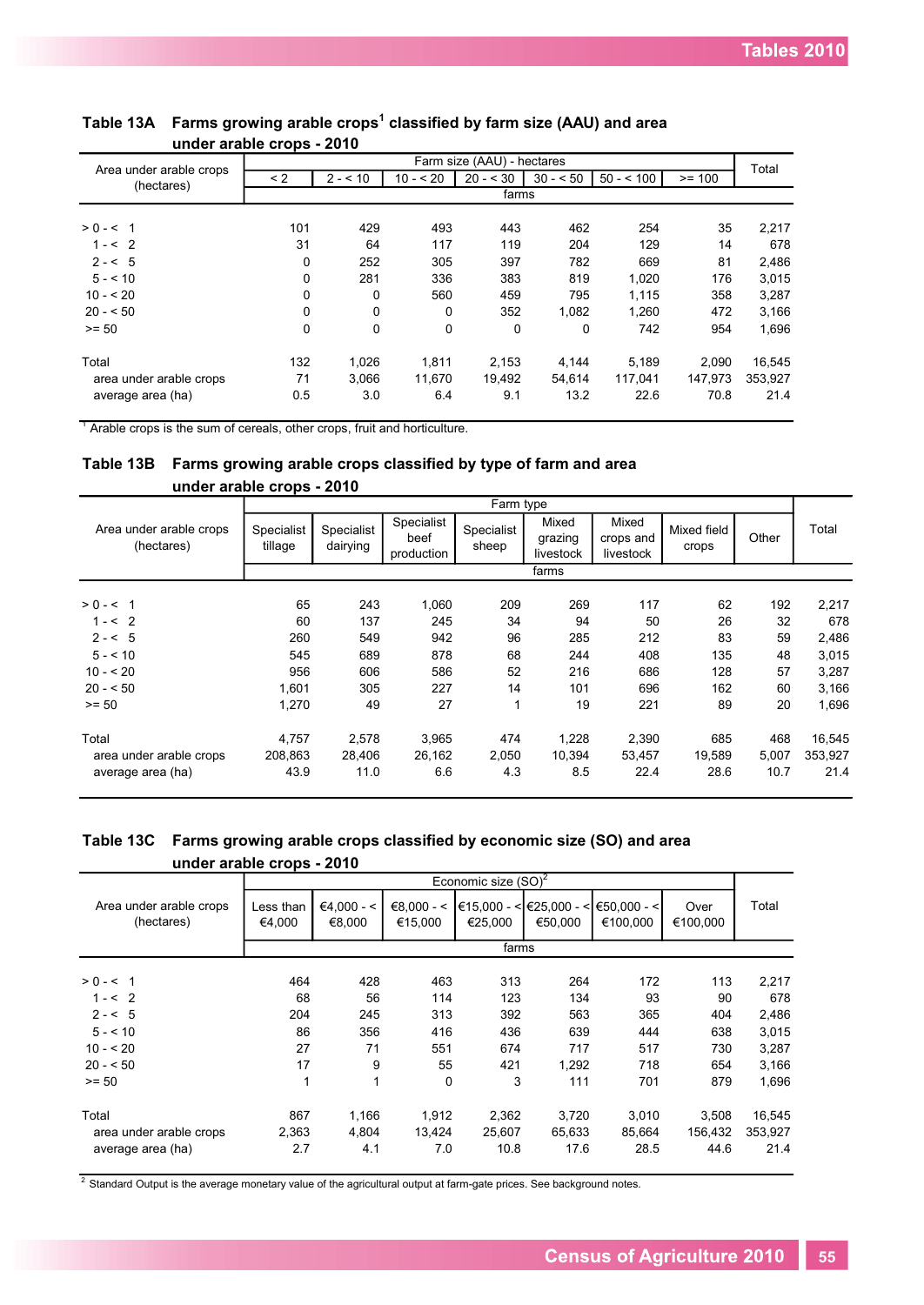|                   |          |             |           | Farm size (AAU) - hectares |           |            |          | Total     |  |  |
|-------------------|----------|-------------|-----------|----------------------------|-----------|------------|----------|-----------|--|--|
| Area under silage | $\leq$ 2 | $2 - 10$    | $10 - 20$ | $20 - 530$                 | $30 - 50$ | $50 - 100$ | $>= 100$ |           |  |  |
| (hectares)        | farms    |             |           |                            |           |            |          |           |  |  |
|                   |          |             |           |                            |           |            |          |           |  |  |
| $> 0 - 5 1$       | 482      | 1.345       | 402       | 188                        | 164       | 114        | 57       | 2,752     |  |  |
| $1 - 52$          | 109      | 3,437       | 1.207     | 398                        | 331       | 136        | 51       | 5,669     |  |  |
| $2 - 5$           | 0        | 4,915       | 11.693    | 3,435                      | 1,952     | 669        | 145      | 22,809    |  |  |
| $5 - 510$         | $\Omega$ | 1.185       | 6.061     | 10.398                     | 8.750     | 1.807      | 268      | 28,469    |  |  |
| $10 - 520$        | $\Omega$ | 0           | 2,091     | 3.236                      | 11,393    | 8,474      | 619      | 25,813    |  |  |
| $20 - 50$         | $\Omega$ | 0           | 0         | 956                        | 2.556     | 6.171      | 2.099    | 11,782    |  |  |
| $>= 50$           | $\Omega$ | $\mathbf 0$ | 0         | $\Omega$                   | 0         | 598        | 565      | 1,163     |  |  |
|                   |          |             |           |                            |           |            |          |           |  |  |
| Total             | 591      | 10,882      | 21.454    | 18,611                     | 25,146    | 17.969     | 3.804    | 98,457    |  |  |
| area under silage | 312      | 29.193      | 113.843   | 151.169                    | 304.689   | 350,212    | 126.954  | 1,076,373 |  |  |
| average area (ha) | 0.5      | 2.7         | 5.3       | 8.1                        | 12.1      | 19.5       | 33.4     | 10.9      |  |  |

#### **Table 14A Farms growing silage classified by farm size (AAU) and area under grass silage - 2010**

<sup>1</sup> Grass silage

#### **Table 14B Farms growing silage classified by type of farm and area under grass silage - 2010**

|                                 |                       |                        |                                  |                     | Farm type                     |                                 |                      |       |           |
|---------------------------------|-----------------------|------------------------|----------------------------------|---------------------|-------------------------------|---------------------------------|----------------------|-------|-----------|
| Area under silage<br>(hectares) | Specialist<br>tillage | Specialist<br>dairying | Specialist<br>beef<br>production | Specialist<br>sheep | Mixed<br>grazing<br>livestock | Mixed<br>crops and<br>livestock | Mixed field<br>crops | Other | Total     |
|                                 |                       |                        |                                  |                     | farms                         |                                 |                      |       |           |
| $> 0 - 5 = 1$                   | 483                   | 14                     | 939                              | 298                 | 158                           | 17                              | 812                  | 31    | 2,752     |
| $1 - 52$                        | 301                   | 19                     | 3,067                            | 638                 | 428                           | 65                              | 1,115                | 36    | 5,669     |
| $2 - 5$                         | 659                   | 459                    | 15.245                           | 1.675               | 1,933                         | 349                             | 2,375                | 114   | 22,809    |
| $5 - 10$                        | 561                   | 2.472                  | 19,531                           | 1,150               | 2,614                         | 643                             | 1,342                | 156   | 28,469    |
| $10 - 520$                      | 367                   | 6,514                  | 14,202                           | 654                 | 2,620                         | 569                             | 701                  | 186   | 25,813    |
| $20 - 50$                       | 154                   | 4,786                  | 4,525                            | 256                 | 1,400                         | 272                             | 270                  | 119   | 11,782    |
| $>= 50$                         | 16                    | 502                    | 373                              | 42                  | 161                           | 24                              | 28                   | 17    | 1,163     |
| Total                           | 2,541                 | 14,766                 | 57,882                           | 4,713               | 9,314                         | 1,939                           | 6,643                | 659   | 98,457    |
| area under silage               | 17,627                | 288,121                | 548,927                          | 34.662              | 115,560                       | 23.490                          | 38,739               | 9,248 | 1,076,373 |
| average area (ha)               | 6.9                   | 19.5                   | 9.5                              | 7.4                 | 12.4                          | 12.1                            | 5.8                  | 14.0  | 10.9      |

<sup>1</sup> Grass silage

#### **Table 14C Farms growing silage classified by economic size (SO) and area under grass silage - 2010**

|                                 |                     |                        |                         | Economic size $(SO)^2$ |                                              |                         |                  |           |
|---------------------------------|---------------------|------------------------|-------------------------|------------------------|----------------------------------------------|-------------------------|------------------|-----------|
| Area under silage<br>(hectares) | Less than<br>€4.000 | $€4.000 - <$<br>€8.000 | $€8.000 - <$<br>€15.000 | €25.000                | $\in$ 15,000 - < $\in$ 25,000 - <<br>€50.000 | €50.000 - <<br>€100.000 | Over<br>€100.000 | Total     |
|                                 |                     |                        |                         |                        | farms                                        |                         |                  |           |
| $> 0 - 5 = 1$                   | 1.719               | 336                    | 232                     | 136                    | 149                                          | 91                      | 89               | 2,752     |
| $1 - 52$                        | 3.372               | 1,219                  | 570                     | 213                    | 161                                          | 74                      | 60               | 5,669     |
| $2 - 5$                         | 7,414               | 7,448                  | 4,873                   | 1.549                  | 983                                          | 360                     | 182              | 22,809    |
| $5 - 10$                        | 3,173               | 5,082                  | 9,087                   | 5,552                  | 3,311                                        | 1,749                   | 515              | 28,469    |
| $10 - 520$                      | 1.134               | 1,659                  | 3,831                   | 5.290                  | 5,852                                        | 4,930                   | 3,117            | 25,813    |
| $20 - 50$                       | 241                 | 369                    | 854                     | 1.198                  | 2.076                                        | 2,546                   | 4,498            | 11,782    |
| $>= 50$                         | $\overline{2}$      | 23                     | 35                      | 85                     | 177                                          | 204                     | 637              | 1,163     |
| Total                           | 17,055              | 16,136                 | 19.482                  | 14,023                 | 12,709                                       | 9,954                   | 9.098            | 98,457    |
| area under silage               | 73,732              | 96,476                 | 160,936                 | 158,457                | 181,712                                      | 171,298                 | 233,763          | 1,076,373 |
| average area (ha)               | 4.3                 | 6.0                    | 8.3                     | 11.3                   | 14.3                                         | 17.2                    | 25.7             | 10.9      |

<sup>1</sup> Grass silage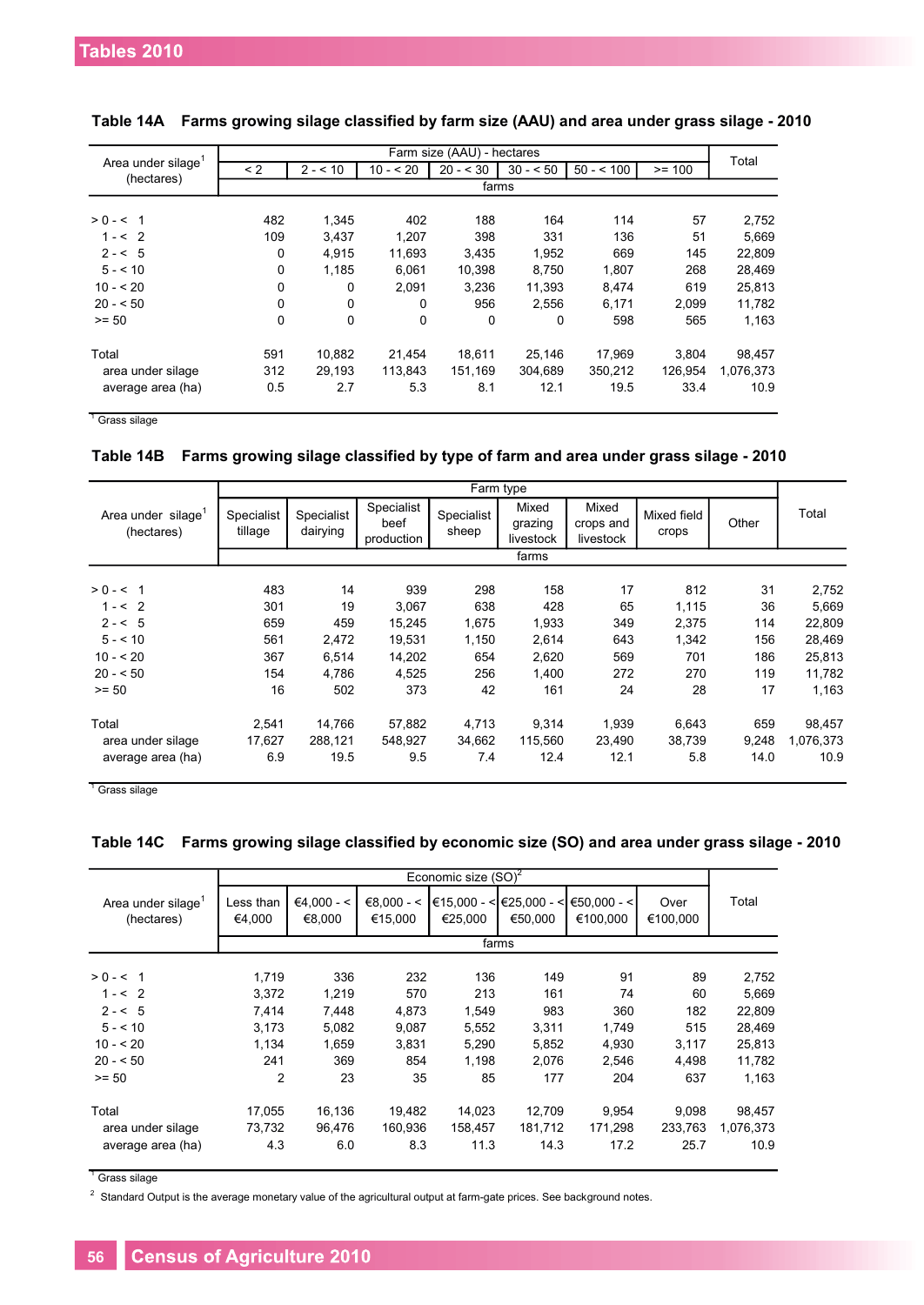|                              |              |          |            | Farm size (AAU) - hectares |           |            |          |         |
|------------------------------|--------------|----------|------------|----------------------------|-----------|------------|----------|---------|
| Area under hay<br>(hectares) | < 2          | $2 - 10$ | $10 - 520$ | $20 - 30$                  | $30 - 50$ | $50 - 500$ | $>= 100$ | Total   |
|                              |              |          |            | farms                      |           |            |          |         |
| $> 0 - 5 1$                  | 450          | 3.717    | 4.335      | 1,275                      | 809       | 482        | 152      | 11,220  |
| $1 - 52$                     | 66           | 836      | 1.069      | 3,056                      | 4,152     | 904        | 130      | 10,213  |
| $2 - 5$                      | $\mathbf 0$  | 1.316    | 2,310      | 1,868                      | 3,471     | 4,782      | 592      | 14,339  |
| $5 - 10$                     | 0            | 392      | 1.219      | 1.175                      | 1,514     | 1.206      | 693      | 6,199   |
| $10 - 20$                    | 0            | $\Omega$ | 467        | 627                        | 957       | 789        | 254      | 3,094   |
| $20 - 50$                    | 0            | $\Omega$ | $\Omega$   | 152                        | 435       | 431        | 149      | 1,167   |
| $>= 50$                      | $\mathbf{0}$ | $\Omega$ | $\Omega$   | $\mathbf 0$                | $\Omega$  | 65         | 43       | 108     |
| Total                        | 516          | 6,261    | 9.400      | 8.153                      | 11,338    | 8,659      | 2.013    | 46,340  |
| area under hay               | 161          | 9.275    | 26.592     | 31.423                     | 54.028    | 52,979     | 19.330   | 193.789 |
| average area (ha)            | 0.3          | 1.5      | 2.8        | 3.9                        | 4.8       | 6.1        | 9.6      | 4.2     |

#### **Table 15A Farms growing hay classified by farm size (AAU) and area under hay - 2010**

**Table 15B Farms growing hay classified by type of farm and area under hay - 2010**

|                              |                       |                        |                                  | Farm type           |                               |                                 |                      |       |         |
|------------------------------|-----------------------|------------------------|----------------------------------|---------------------|-------------------------------|---------------------------------|----------------------|-------|---------|
| Area under hay<br>(hectares) | Specialist<br>tillage | Specialist<br>dairying | Specialist<br>beef<br>production | Specialist<br>sheep | Mixed<br>grazing<br>livestock | Mixed<br>crops and<br>livestock | Mixed field<br>crops | Other | Total   |
|                              |                       |                        |                                  |                     | farms                         |                                 |                      |       |         |
| $> 0 - 5 1$                  | 1,033                 | 429                    | 4,988                            | 509                 | 453                           | 144                             | 3,589                | 75    | 11,220  |
| $1 - 52$                     | 232                   | 1,383                  | 6,027                            | 531                 | 967                           | 250                             | 779                  | 44    | 10,213  |
| $2 - 5$                      | 353                   | 2,334                  | 7,873                            | 869                 | 1.929                         | 369                             | 539                  | 73    | 14,339  |
| $5 - 510$                    | 235                   | 606                    | 3,444                            | 403                 | 981                           | 217                             | 273                  | 40    | 6,199   |
| $10 - 520$                   | 152                   | 282                    | 1.700                            | 194                 | 442                           | 121                             | 182                  | 21    | 3,094   |
| $20 - 50$                    | 60                    | 160                    | 569                              | 67                  | 195                           | 40                              | 66                   | 10    | 1,167   |
| $>= 50$                      | 6                     | 25                     | 41                               | 11                  | 16                            | $\overline{2}$                  | 5                    | 2     | 108     |
| Total                        | 2,071                 | 5,219                  | 24,642                           | 2,584               | 4,983                         | 1,143                           | 5,433                | 265   | 46,340  |
| area under hay               | 7,821                 | 24,131                 | 103,205                          | 12.435              | 27,708                        | 6,121                           | 11.046               | 1,322 | 193,789 |
| average area (ha)            | 3.8                   | 4.6                    | 4.2                              | 4.8                 | 5.6                           | 5.4                             | 2.0                  | 5.0   | 4.2     |

#### **Table 15C Farms growing hay classified by economic size (SO) and area under hay - 2010**

|                              |                     |                        |                         | Economic size (SO) <sup>1</sup> |                                              |                           |                  |         |
|------------------------------|---------------------|------------------------|-------------------------|---------------------------------|----------------------------------------------|---------------------------|------------------|---------|
| Area under hay<br>(hectares) | Less than<br>€4.000 | $€4.000 - <$<br>€8,000 | $€8.000 - <$<br>€15,000 | €25,000                         | $\in$ 15,000 - < $\in$ 25,000 - <<br>€50.000 | $€50,000 - <$<br>€100,000 | Over<br>€100,000 | Total   |
|                              |                     |                        |                         | farms                           |                                              |                           |                  |         |
| $> 0 - 5 = 1$                | 5,875               | 1,887                  | 1,448                   | 672                             | 600                                          | 420                       | 318              | 11,220  |
| $1 - 52$                     | 1,843               | 1,510                  | 2,327                   | 1,763                           | 1,254                                        | 998                       | 518              | 10,213  |
| $2 - 5$                      | 1.948               | 1.915                  | 2,356                   | 2,186                           | 2,502                                        | 1,707                     | 1.725            | 14,339  |
| $5 - 510$                    | 812                 | 956                    | 1,258                   | 1,000                           | 992                                          | 606                       | 575              | 6,199   |
| $10 - 520$                   | 330                 | 379                    | 642                     | 552                             | 593                                          | 368                       | 230              | 3,094   |
| $20 - 50$                    | 75                  | 102                    | 193                     | 201                             | 249                                          | 183                       | 164              | 1.167   |
| $>= 50$                      | $\mathbf 0$         | $\overline{2}$         | 9                       | 7                               | 21                                           | 22                        | 47               | 108     |
| Total                        | 10,883              | 6,751                  | 8,233                   | 6,381                           | 6,211                                        | 4,304                     | 3.577            | 46,340  |
| area under hay               | 23,395              | 24,140                 | 35,380                  | 30,794                          | 34,093                                       | 23,667                    | 22,320           | 193,789 |
| average area (ha)            | 2.1                 | 3.6                    | 4.3                     | 4.8                             | 5.5                                          | 5.5                       | 6.2              | 4.2     |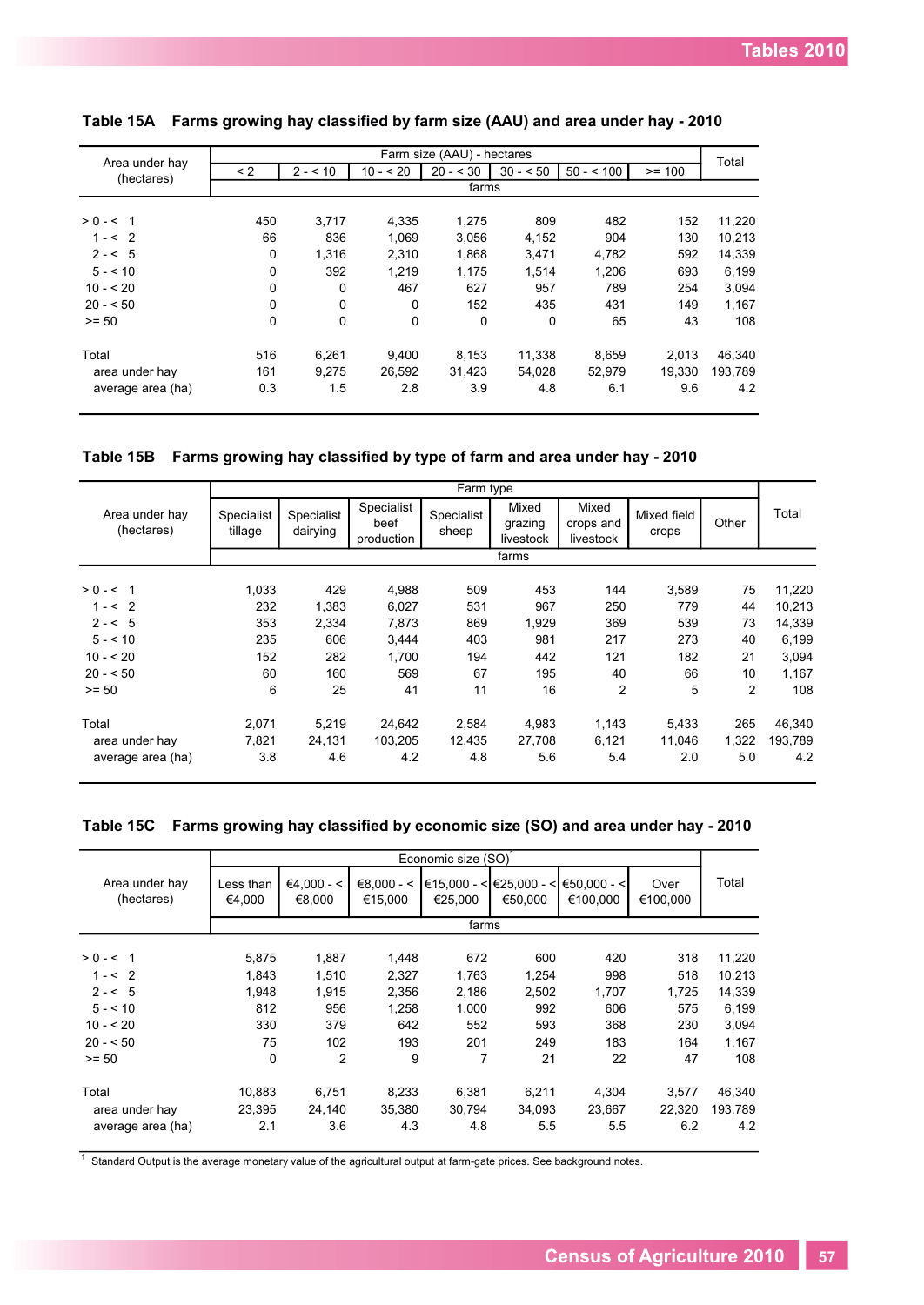|                                  |          |             |             | Farm size (AAU) - hectares |           |            |          |           |  |  |
|----------------------------------|----------|-------------|-------------|----------------------------|-----------|------------|----------|-----------|--|--|
| Area under pasture<br>(hectares) | $\leq$ 2 | $2 - 10$    | $10 - 520$  | $20 - 530$                 | $30 - 50$ | $50 - 500$ | $>= 100$ | Total     |  |  |
|                                  | farms    |             |             |                            |           |            |          |           |  |  |
| $> 0 - 5 1$                      | 872      | 275         | 121         | 83                         | 102       | 64         | 34       | 1,551     |  |  |
| $1 - 52$                         | 894      | 1,137       | 233         | 103                        | 101       | 70         | 31       | 2,569     |  |  |
| $2 - 5$                          | 0        | 9,362       | 1,465       | 475                        | 456       | 246        | 84       | 12,088    |  |  |
| $5 - 10$                         | $\Omega$ | 8.083       | 11.271      | 1.660                      | 952       | 424        | 101      | 22,491    |  |  |
| $10 - 520$                       | $\Omega$ | $\Omega$    | 16.048      | 13,804                     | 5,722     | 1,122      | 203      | 36,899    |  |  |
| $20 - 50$                        | $\Omega$ | $\mathbf 0$ | 0           | 5.724                      | 20,226    | 12,602     | 643      | 39,195    |  |  |
| $>= 50$                          | $\Omega$ | $\mathbf 0$ | $\mathbf 0$ | 0                          | 0         | 4.379      | 3,032    | 7,411     |  |  |
| Total                            | 1.766    | 18.857      | 29.138      | 21,849                     | 27,559    | 18,907     | 4,128    | 122,204   |  |  |
| area under pasture               | 1.737    | 90.754      | 310.322     | 360.496                    | 677.503   | 749.658    | 317.104  | 2,507,573 |  |  |
| average area (ha)                | 1.0      | 4.8         | 10.7        | 16.5                       | 24.6      | 39.6       | 76.8     | 20.5      |  |  |

**Table 16B Farms with pasture classified by type of farm and area under pasture - 2010**

|                                         |                       |                        |                                  |                     | Farm type                     |                                 |                      |                |                   |
|-----------------------------------------|-----------------------|------------------------|----------------------------------|---------------------|-------------------------------|---------------------------------|----------------------|----------------|-------------------|
| Area under pasture<br>(hectares)        | Specialist<br>tillage | Specialist<br>dairying | Specialist<br>beef<br>production | Specialist<br>sheep | Mixed<br>grazing<br>livestock | Mixed<br>crops and<br>livestock | Mixed field<br>crops | Other          | Total             |
|                                         |                       |                        |                                  |                     | farms                         |                                 |                      |                |                   |
| $> 0 - 5 = 1$                           | 324                   | 7                      | 416                              | 185                 | 109                           | 22                              | 105                  | 383            | 1,551             |
| $1 - 52$                                | 279                   | 21                     | 957                              | 381                 | 254                           | 27                              | 116                  | 534            | 2,569             |
| $2 - 5$                                 | 566                   | 120                    | 6,338                            | 1,570               | 1,191                         | 141                             | 145                  | 2,017          | 12,088            |
| $5 - 510$                               | 647                   | 545                    | 14.183                           | 2,190               | 2,076                         | 343                             | 157                  | 2.350          | 22,491            |
| $10 - 520$                              | 646                   | 2,941                  | 24.450                           | 2,980               | 3,301                         | 726                             | 196                  | 1.659          | 36,899            |
| $20 - 50$                               | 356                   | 9,053                  | 20.662                           | 2,660               | 4,627                         | 784                             | 268                  | 785            | 39,195            |
| $>= 50$                                 | 57                    | 2,145                  | 2,860                            | 672                 | 1,369                         | 165                             | 39                   | 104            | 7,411             |
| Total                                   | 2.875                 | 14.832                 | 69.866                           | 10.638              | 12,927                        | 2,208                           | 1,026                | 7,832          | 122,204           |
| area under pasture<br>average area (ha) | 30,742<br>10.7        | 492,517<br>33.2        | 1,312,312<br>18.8                | 208.607<br>19.6     | 319,383<br>24.7               | 49,955<br>22.6                  | 15,578<br>15.2       | 78.479<br>10.0 | 2,507,573<br>20.5 |

|  |  | Table 16C Farms with pasture classified by economic size (SO) and area under pasture - 2010 |  |  |  |  |  |
|--|--|---------------------------------------------------------------------------------------------|--|--|--|--|--|
|--|--|---------------------------------------------------------------------------------------------|--|--|--|--|--|

|                                  |                     |                        |                         | Economic size (SO) |                                    |                           |                  |           |
|----------------------------------|---------------------|------------------------|-------------------------|--------------------|------------------------------------|---------------------------|------------------|-----------|
| Area under pasture<br>(hectares) | Less than<br>€4,000 | $€4.000 - <$<br>€8,000 | $€8.000 - <$<br>€15,000 | €25.000            | €15.000 - < €25.000 - <<br>€50.000 | $∈50.000 -  $<br>€100,000 | Over<br>€100,000 | Total     |
|                                  |                     |                        |                         |                    | farms                              |                           |                  |           |
| $> 0 - 5 = 1$                    | 1.027               | 118                    | 97                      | 65                 | 103                                | 64                        | 77               | 1,551     |
| $1 - 52$                         | 1.851               | 238                    | 125                     | 99                 | 79                                 | 59                        | 118              | 2.569     |
| $2 - 5$                          | 8,244               | 2,175                  | 741                     | 300                | 278                                | 188                       | 162              | 12,088    |
| $5 - 510$                        | 9.306               | 7.378                  | 3.543                   | 1.008              | 734                                | 309                       | 213              | 22,491    |
| $10 - 520$                       | 6.687               | 8.930                  | 11,102                  | 4,846              | 2,730                              | 1,982                     | 622              | 36,899    |
| $20 - 50$                        | 1.188               | 2.837                  | 7.052                   | 8.840              | 8.057                              | 5.896                     | 5.325            | 39,195    |
| $>= 50$                          | 10                  | 117                    | 333                     | 589                | 1.747                              | 1.783                     | 2,832            | 7.411     |
| Total                            | 28,313              | 21,793                 | 22.993                  | 15,747             | 13,728                             | 10,281                    | 9,349            | 122,204   |
| area under pasture               | 224,552             | 273,941                | 410,384                 | 383,376            | 433.597                            | 359,145                   | 422,578          | 2,507,573 |
| average area (ha)                | 7.9                 | 12.6                   | 17.8                    | 24.3               | 31.6                               | 34.9                      | 45.2             | 20.5      |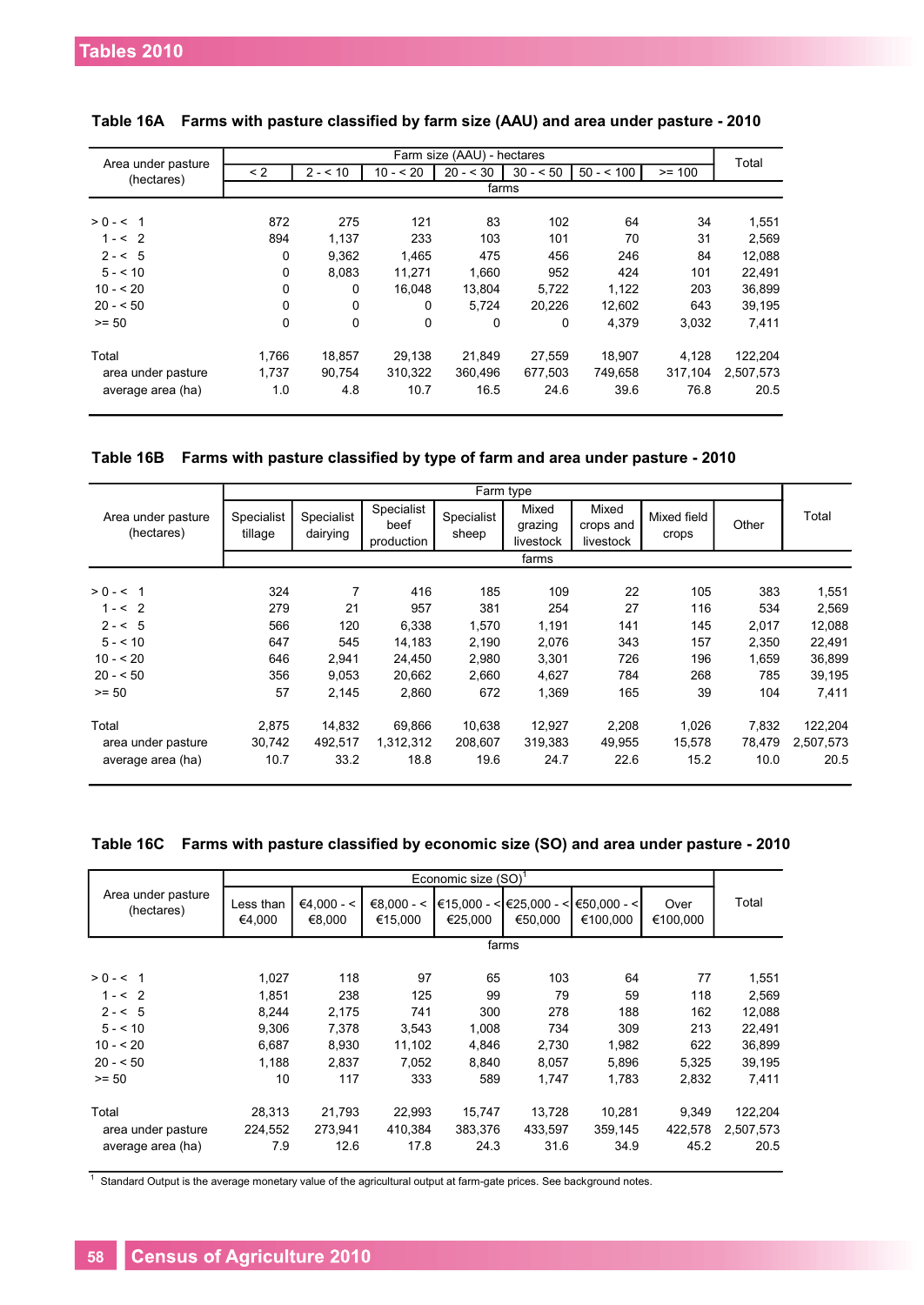| פייי=~יש ייפ~~י                        | $- - -$  |          |             |                            |           |            |          |         |
|----------------------------------------|----------|----------|-------------|----------------------------|-----------|------------|----------|---------|
|                                        |          |          |             | Farm size (AAU) - hectares |           |            |          | Total   |
| Area under rough grazing<br>(hectares) | $\leq$ 2 | $2 - 10$ | $10 - 520$  | $20 - 530$                 | $30 - 50$ | $50 - 100$ | $>= 100$ |         |
|                                        |          |          |             | farms                      |           |            |          |         |
| $> 0 - 5 = 1$                          | 444      | 3,158    | 538         | 380                        | 473       | 321        | 113      | 5,427   |
| $1 - 52$                               | 103      | 624      | 3,554       | 435                        | 487       | 311        | 66       | 5,580   |
| $2 - 5$                                | 0        | 1.179    | 1,450       | 3,542                      | 4,460     | 826        | 147      | 11,604  |
| $5 - 5 = 10$                           | 0        | 988      | 1,136       | 790                        | 1,424     | 3,342      | 220      | 7,900   |
| $10 - 520$                             | 0        | $\Omega$ | 1,465       | 986                        | 1,083     | 759        | 624      | 4,917   |
| $20 - 50$                              | 0        | 0        | $\mathbf 0$ | 699                        | 1.801     | 1,008      | 225      | 3,733   |
| $>= 50$                                | 0        | 0        | $\mathbf 0$ | 0                          | $\Omega$  | 742        | 634      | 1,376   |
| Total                                  | 547      | 5,949    | 8,143       | 6,832                      | 9,728     | 7,309      | 2,029    | 40,537  |
| area under rough grazing               | 238      | 13,746   | 38,350      | 47,577                     | 101,579   | 119,412    | 116,372  | 437,273 |
| average area (ha)                      | 0.4      | 2.3      | 4.7         | 7.0                        | 10.4      | 16.3       | 57.4     | 10.8    |

#### **Table 17A Farms with rough grazing classified by farm size (AAU) and area under rough grazing - 2010**

#### **Table 17B Farms with rough grazing classified by type of farm and area under rough grazing - 2010**

| . <u>.</u>                             | <u>.</u>              |                        |                                  | Farm type           |                               |                                 |                      |       |         |
|----------------------------------------|-----------------------|------------------------|----------------------------------|---------------------|-------------------------------|---------------------------------|----------------------|-------|---------|
| Area under rough grazing<br>(hectares) | Specialist<br>tillage | Specialist<br>dairying | Specialist<br>beef<br>production | Specialist<br>sheep | Mixed<br>grazing<br>livestock | Mixed<br>crops and<br>livestock | Mixed field<br>crops | Other | Total   |
|                                        |                       |                        |                                  |                     | farms                         |                                 |                      |       |         |
| $> 0 - 5 = 1$                          | 720                   | 185                    | 1,846                            | 302                 | 223                           | 62                              | 2,033                | 56    | 5,427   |
| $1 - 52$                               | 308                   | 316                    | 2,861                            | 303                 | 276                           | 102                             | 1,372                | 42    | 5,580   |
| $2 - 5$                                | 272                   | 1,389                  | 6,784                            | 848                 | 902                           | 254                             | 1,120                | 35    | 11,604  |
| $5 - 10$                               | 101                   | 1,465                  | 4,047                            | 908                 | 878                           | 139                             | 324                  | 38    | 7,900   |
| $10 - 520$                             | 46                    | 506                    | 2,518                            | 906                 | 721                           | 61                              | 141                  | 18    | 4,917   |
| $20 - 50$                              | 23                    | 223                    | 1,559                            | 1,279               | 519                           | 36                              | 77                   | 17    | 3,733   |
| $>= 50$                                | $\overline{2}$        | 46                     | 318                              | 776                 | 201                           | $\overline{7}$                  | 20                   | 6     | 1,376   |
| Total                                  | 1,472                 | 4,130                  | 19,933                           | 5,322               | 3,720                         | 661                             | 5,087                | 212   | 40,537  |
| area under rough grazing               | 3,646                 | 33,132                 | 164,496                          | 160,158             | 54,614                        | 4,599                           | 14,733               | 1,895 | 437,273 |
| average area (ha)                      | 2.5                   | 8.0                    | 8.3                              | 30.1                | 14.7                          | 7.0                             | 2.9                  | 8.9   | 10.8    |

## **Table 17C Farms with rough grazing classified by economic size (SO) and area under rough grazing - 2010**

| <u>. . </u>                            | $\cdot$             |                        |                         | Economic size (SO) |                                              |                           |                  |         |
|----------------------------------------|---------------------|------------------------|-------------------------|--------------------|----------------------------------------------|---------------------------|------------------|---------|
| Area under rough grazing<br>(hectares) | Less than<br>€4,000 | $€4.000 - <$<br>€8,000 | $€8.000 - <$<br>€15,000 | €25,000            | $\in$ 15,000 - < $\in$ 25,000 - <<br>€50.000 | $€50.000 - <$<br>€100,000 | Over<br>€100,000 | Total   |
|                                        |                     |                        |                         | farms              |                                              |                           |                  |         |
| $> 0 - 5 1$                            | 3,256               | 594                    | 470                     | 274                | 351                                          | 250                       | 232              | 5,427   |
| $1 - 52$                               | 2,507               | 1,194                  | 780                     | 353                | 331                                          | 214                       | 201              | 5,580   |
| $2 - 5$                                | 2,597               | 1,836                  | 2,543                   | 1,828              | 1,265                                        | 1,009                     | 526              | 11,604  |
| $5 - 10$                               | 1,475               | 1,091                  | 1,056                   | 997                | 1,248                                        | 923                       | 1,110            | 7,900   |
| $10 - 520$                             | 1,092               | 932                    | 964                     | 583                | 497                                          | 364                       | 485              | 4,917   |
| $20 - 50$                              | 605                 | 752                    | 912                     | 626                | 433                                          | 227                       | 178              | 3,733   |
| $>= 50$                                | 91                  | 183                    | 278                     | 327                | 297                                          | 130                       | 70               | 1,376   |
| Total                                  | 11,623              | 6,582                  | 7,003                   | 4,988              | 4,422                                        | 3,117                     | 2,802            | 40,537  |
| area under rough grazing               | 64,748              | 67,207                 | 84,213                  | 76,321             | 73,111                                       | 39,052                    | 32,621           | 437,273 |
| average area (ha)                      | 5.6                 | 10.2                   | 12.0                    | 15.3               | 16.5                                         | 12.5                      | 11.6             | 10.8    |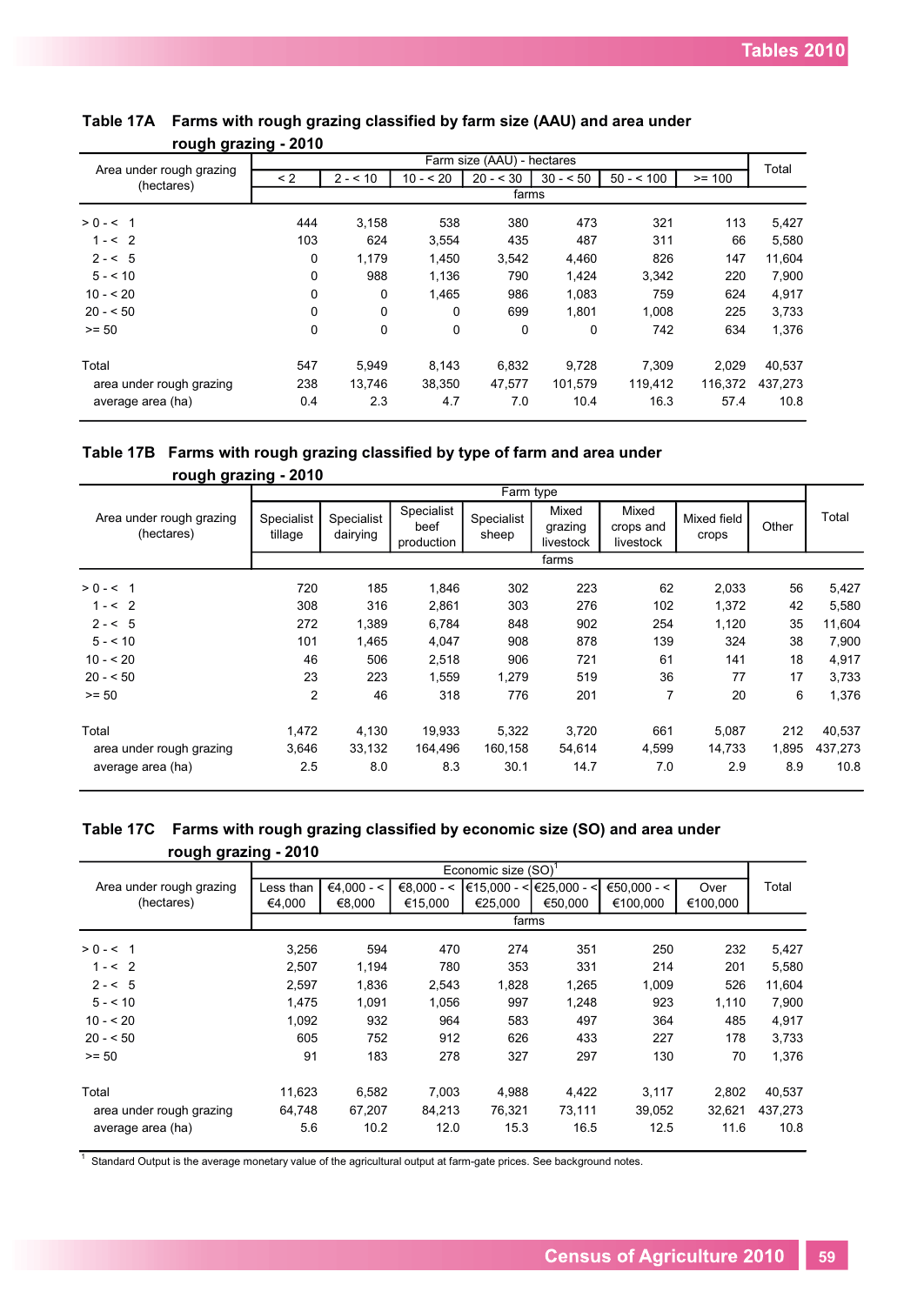|                |       |          |            | Farm size (AAU) - hectares |           |            |          | Total     |
|----------------|-------|----------|------------|----------------------------|-----------|------------|----------|-----------|
| Size of Herd   | < 2   | $2 - 10$ | $10 - 520$ | $20 - 30$                  | $30 - 50$ | $50 - 500$ | $>= 100$ |           |
|                |       |          |            | farms                      |           |            |          |           |
|                |       |          |            |                            |           |            |          |           |
| $1 - 9$        | 710   | 7,288    | 6,218      | 1,677                      | 962       | 315        | 106      | 17,276    |
| $10 - 19$      | 73    | 4.604    | 7.704      | 3,139                      | 1,651     | 490        | 106      | 17,767    |
| $20 - 29$      | 20    | 1.275    | 5.919      | 3.644                      | 2,097     | 568        | 100      | 13,623    |
| $30 - 49$      | 11    | 447      | 5.163      | 6.746                      | 5.326     | 1.296      | 166      | 19,155    |
| $50 - 99$      | 2     | 104      | 1.219      | 5.319                      | 11.753    | 4.340      | 387      | 23,124    |
| $>= 100$       | 4     | 12       | 42         | 312                        | 5,121     | 11.593     | 2.966    | 20,050    |
| Total          | 820   | 13,730   | 26,265     | 20.837                     | 26.910    | 18.602     | 3.831    | 110,995   |
| animals        | 6.246 | 155.007  | 557,833    | 791,126                    | 1,795,526 | 2,386,913  | 913,934  | 6,606,585 |
| average number | 8     | 11       | 21         | 38                         | 67        | 128        | 239      | 60        |

#### **Table 18A Farms with cattle classified by farm size (AAU) and size of herd - 2010**

#### **Table 18B Farms with cattle classified by type of farm and size of herd - 2010**

|                |                       |                        |                                  |                     | Farm type                     |                                 |                      |        |           |
|----------------|-----------------------|------------------------|----------------------------------|---------------------|-------------------------------|---------------------------------|----------------------|--------|-----------|
| Size of Herd   | Specialist<br>tillage | Specialist<br>dairying | Specialist<br>beef<br>production | Specialist<br>sheep | Mixed<br>grazing<br>livestock | Mixed<br>crops and<br>livestock | Mixed field<br>crops | Other  | Total     |
|                |                       |                        |                                  |                     | farms                         |                                 |                      |        |           |
| $1 - 9$        | 235                   |                        |                                  |                     |                               |                                 |                      |        |           |
|                |                       | 0                      | 13,666                           | 1,279               | 1,823                         | 133                             | 23                   | 117    | 17,276    |
| $10 - 19$      | 189                   | 81                     | 14,694                           | 777                 | 1,730                         | 217                             | 16                   | 63     | 17,767    |
| $20 - 29$      | 164                   | 265                    | 11,202                           | 370                 | 1,307                         | 248                             | 17                   | 50     | 13,623    |
| $30 - 49$      | 172                   | 1,100                  | 15,310                           | 253                 | 1,753                         | 437                             | 26                   | 104    | 19,155    |
| $50 - 99$      | 174                   | 4,355                  | 15,552                           | 102                 | 2,163                         | 593                             | 37                   | 148    | 23,124    |
| $>= 100$       | 90                    | 9,853                  | 7,314                            | 18                  | 2,109                         | 475                             | 27                   | 164    | 20,050    |
| Total          | 1,024                 | 15,654                 | 77,738                           | 2.799               | 10.885                        | 2,103                           | 146                  | 646    | 110,995   |
| animals        | 40,442                | 2,235,375              | 3,388,922                        | 44,455              | 690.554                       | 150,474                         | 9,273                | 47,090 | 6,606,585 |
| average number | 39                    | 143                    | 44                               | 16                  | 63                            | 72                              | 64                   | 73     | 60        |

#### **Table 18C Farms with cattle classified by economic size (SO) and size of herd - 2010**

|                |                     |                        |                         | Economic size (SO) <sup>1</sup> |           |                                                                |                  |           |
|----------------|---------------------|------------------------|-------------------------|---------------------------------|-----------|----------------------------------------------------------------|------------------|-----------|
| Size of Herd   | Less than<br>€4,000 | $€4.000 - <$<br>€8.000 | $€8.000 - <$<br>€15.000 | €25.000                         | €50.000   | $\in$ 15,000 - < $\in$ 25,000 - < $\in$ 50,000 - <<br>€100.000 | Over<br>€100.000 | Total     |
|                |                     |                        |                         |                                 | farms     |                                                                |                  |           |
|                |                     |                        |                         |                                 |           |                                                                |                  |           |
| $1 - 9$        | 13,979              | 1,988                  | 725                     | 296                             | 168       | 63                                                             | 57               | 17,276    |
| $10 - 19$      | 4.913               | 10,302                 | 1,578                   | 584                             | 266       | 69                                                             | 55               | 17,767    |
| $20 - 29$      |                     | 7.645                  | 4.504                   | 835                             | 492       | 85                                                             | 55               | 13,623    |
| $30 - 49$      | $\Omega$            | 701                    | 13,538                  | 2,745                           | 1,753     | 312                                                            | 106              | 19,155    |
| $50 - 99$      | $\Omega$            | 0                      | 2.384                   | 10.946                          | 5,503     | 3,880                                                          | 411              | 23,124    |
| $>= 100$       | $\Omega$            | $\Omega$               | 0                       | 161                             | 5,388     | 5,939                                                          | 8,562            | 20,050    |
| Total          | 18,899              | 20,636                 | 22,729                  | 15,567                          | 13,570    | 10,348                                                         | 9.246            | 110,995   |
| animals        | 131,097             | 371.015                | 790,518                 | 905,544                         | 1,197,165 | 1,248,205                                                      | 1,963,041        | 6,606,585 |
| average number | 7                   | 18                     | 35                      | 58                              | 88        | 121                                                            | 212              | 60        |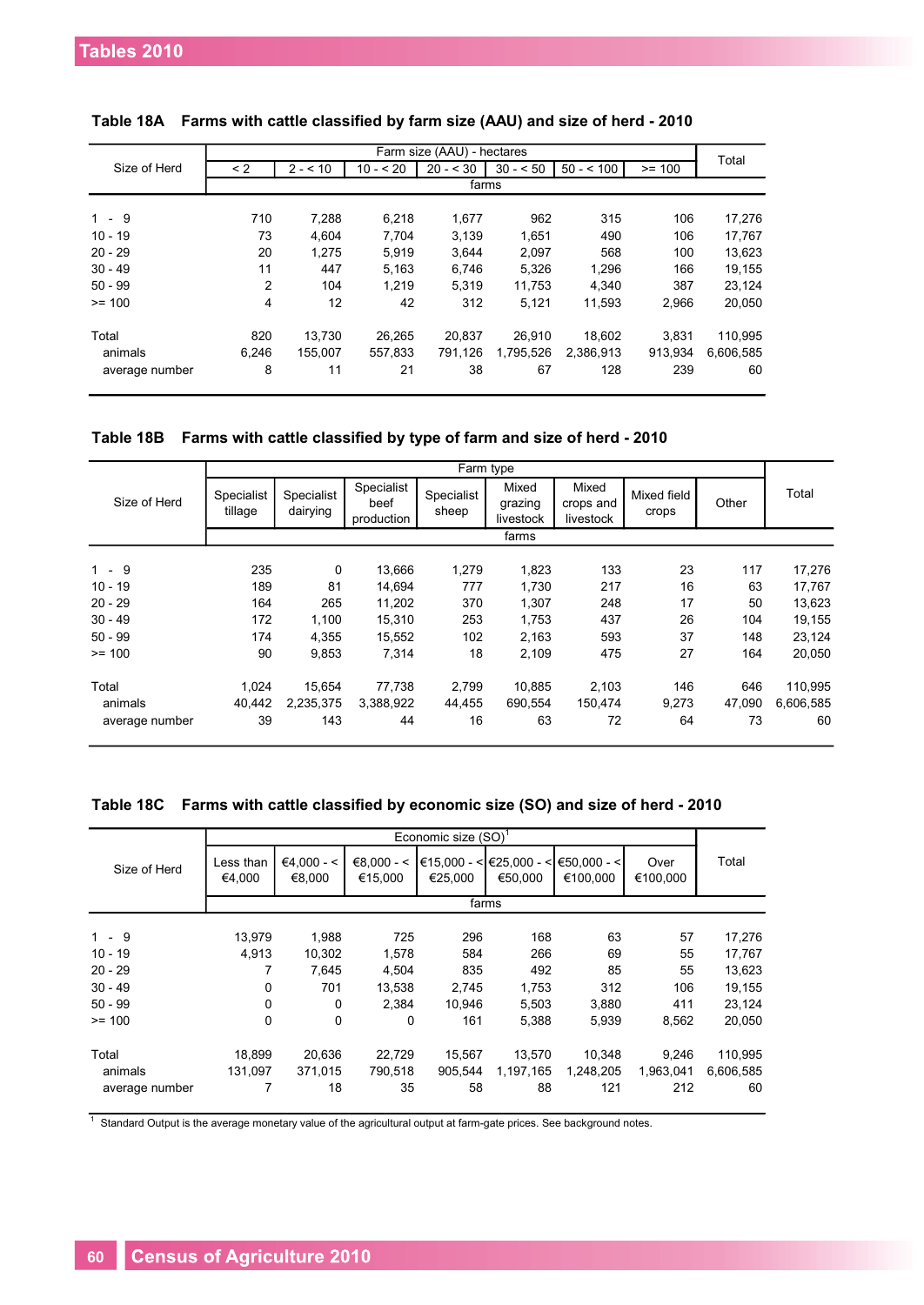|                | Farm size (AAU) - hectares |          |           |            |           |            |          |           |
|----------------|----------------------------|----------|-----------|------------|-----------|------------|----------|-----------|
| Size of Herd   | $\leq$ 2                   | $2 - 10$ | $10 - 20$ | $20 - 530$ | $30 - 50$ | $50 - 100$ | $>= 100$ | Total     |
|                |                            |          |           |            | farms     |            |          |           |
|                |                            |          |           |            |           |            |          |           |
| $1 - 19$       |                            | 48       | 436       | 524        | 682       | 362        | 54       | 2,107     |
| $20 - 29$      |                            | 10       | 268       | 641        | 921       | 427        | 43       | 2,311     |
| $30 - 49$      |                            | 4        | 108       | 764        | 2,469     | 1,449      | 111      | 4,906     |
| $50 - 99$      | $\Omega$                   | $\Omega$ | 6         | 155        | 2.177     | 4.258      | 458      | 7.054     |
| $>= 100$       | $\Omega$                   | 1        | 1         | 2          | 45        | 1,148      | 881      | 2,078     |
| Total          | 3                          | 63       | 819       | 2.086      | 6.294     | 7.644      | 1.547    | 18,456    |
| animals        | 73                         | 1.104    | 16,985    | 61,340     | 274,019   | 521,645    | 195,589  | 1,070,755 |
| average number | 24                         | 18       | 21        | 29         | 44        | 68         | 126      | 58        |
|                |                            |          |           |            |           |            |          |           |

#### **Table 19A Farms with dairy cows classified by farm size (AAU) and number of dairy cows - 2010**

#### **Table 19B Farms with dairy cows classified by type of farm and number of dairy cows - 2010**

|                |                       |                        |                                  |                     | Farm type                     |                                 |                      |        |           |
|----------------|-----------------------|------------------------|----------------------------------|---------------------|-------------------------------|---------------------------------|----------------------|--------|-----------|
| Size of Herd   | Specialist<br>tillage | Specialist<br>dairying | Specialist<br>beef<br>production | Specialist<br>sheep | Mixed<br>Grazing<br>Livestock | Mixed<br>Crops and<br>livestock | Mixed field<br>crops | Other  | Total     |
|                |                       |                        |                                  |                     | farms                         |                                 |                      |        |           |
| $1 - 19$       | 2                     | 987                    | 3                                | 0                   | 1,086                         | 24                              | 0                    | 5      | 2,107     |
| $20 - 29$      | 3                     | 1,702                  |                                  | 0                   | 574                           | 12                              | $\overline{2}$       | 17     | 2,311     |
| $30 - 49$      |                       | 4,279                  | 0                                | 0                   | 560                           | 28                              | 0                    | 38     | 4,906     |
| $50 - 99$      | 2                     | 6,677                  | 0                                | 0                   | 277                           | 26                              | 4                    | 71     | 7,054     |
| $>= 100$       | 0                     | 2,009                  | 0                                | 0                   | 36                            | 12                              | 1                    | 20     | 2,078     |
| Total          | 8                     | 15,654                 | 4                                | $\mathbf 0$         | 2,533                         | 102                             | 4                    | 151    | 18,456    |
| animals        | 291                   | 980,831                | 62                               | 0                   | 73,647                        | 5,296                           | 326                  | 10,302 | 1,070,755 |
| average number | 36                    | 63                     | 16                               | 0                   | 29                            | 52                              | 82                   | 68     | 58        |

#### **Table 19C Farms with dairy cows classified by economic size (SO) and number of dairy cows - 2010**

|                |                     |                        |                         | Economic size (SO) |                                           |                            |                  |           |
|----------------|---------------------|------------------------|-------------------------|--------------------|-------------------------------------------|----------------------------|------------------|-----------|
| Size of Herd   | Less than<br>€4.000 | $€4,000 - <$<br>€8,000 | $€8.000 - <$<br>€15,000 | €25,000            | €15.000 - < $\leq$ €25.000 - <<br>€50.000 | $∈$ 50,000 - <<br>€100,000 | Over<br>€100,000 | Total     |
|                |                     |                        |                         |                    | farms                                     |                            |                  |           |
| $1 - 19$       | 0                   | $\Omega$               | 0                       | 321                | 1,457                                     | 293                        | 36               | 2,107     |
| $20 - 29$      | 0                   | 0                      | 0                       | 0                  | 1,291                                     | 966                        | 54               | 2,311     |
| $30 - 49$      | 0                   | 0                      | 0                       | 0                  | 34                                        | 4,508                      | 364              | 4,906     |
| $50 - 99$      | 0                   | 0                      | $\Omega$                | 0                  | $\Omega$                                  | 1.393                      | 5,661            | 7,054     |
| $>= 100$       | 0                   | 0                      | 0                       | 0                  | 0                                         | 0                          | 2,078            | 2,078     |
| Total          | 0                   | $\Omega$               | $\mathbf{0}$            | 321                | 2,782                                     | 7,160                      | 8,193            | 18,456    |
| animals        | 0                   | $\Omega$               | 0                       | 3,754              | 53,567                                    | 282,476                    | 730,958          | 1,070,755 |
| average number | 0                   | 0                      | 0                       | 12                 | 19                                        | 39                         | 89               | 58        |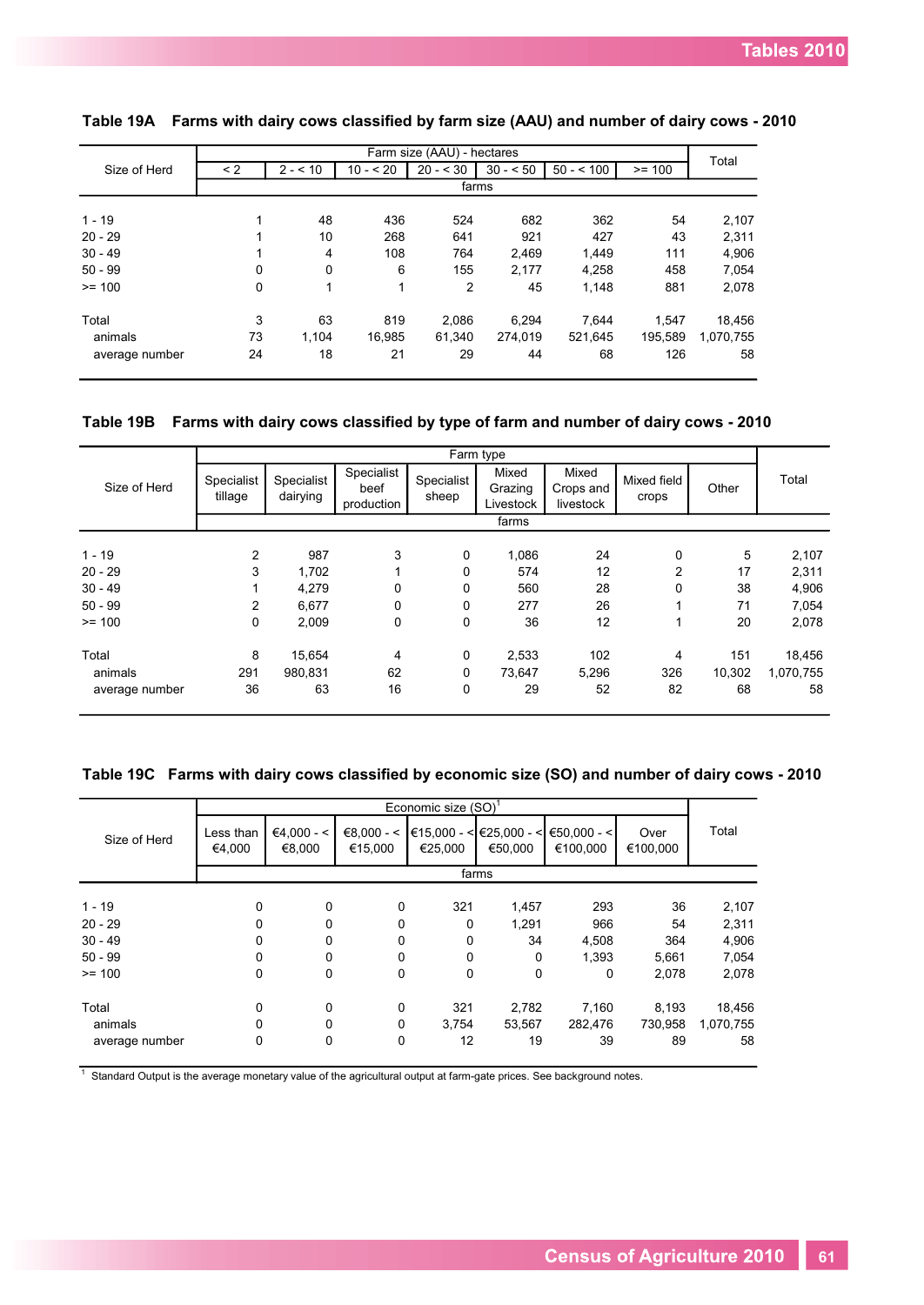|                |          |          |           | Farm size (AAU) - hectares |           |            |          | Total     |
|----------------|----------|----------|-----------|----------------------------|-----------|------------|----------|-----------|
| Size of Herd   | < 2      | $2 - 10$ | $10 - 20$ | $20 - 30$                  | $30 - 50$ | $50 - 500$ | $>= 100$ |           |
|                |          |          |           |                            | farms     |            |          |           |
|                |          |          |           |                            |           |            |          |           |
| $1 - 9$        | 320      | 7,838    | 11,762    | 6,577                      | 6,897     | 5,025      | 999      | 39,418    |
| $10 - 19$      | 9        | 655      | 5,439     | 5,979                      | 5,899     | 2,443      | 384      | 20,808    |
| $20 - 29$      | 2        | 33       | 712       | 2,409                      | 4,465     | 2,154      | 280      | 10,055    |
| $30 - 49$      | $\Omega$ | 6        | 63        | 536                        | 2.947     | 2,930      | 464      | 6,946     |
| $50 - 99$      | $\Omega$ | 3        | 3         | 16                         | 356       | 1.544      | 635      | 2,557     |
| $>= 100$       | $\Omega$ | 0        | 0         | 0                          | 4         | 72         | 207      | 283       |
| Total          | 331      | 8,535    | 17.979    | 15.517                     | 20.568    | 14,168     | 2.969    | 80,067    |
| animals        | 849      | 38.565   | 145.648   | 191.218                    | 350.502   | 325,139    | 106.508  | 1.158.429 |
| average number | 3        | 5        | 8         | 12                         | 17        | 23         | 36       | 14        |

#### **Table 20A Farms with other cows classified by farm size (AAU) and number of other cows - 2010**

#### **Table 20B Farms with other cows classified by type of farm and number of other cows - 2010**

|                |                       |                        |                                  |                     | Farm type                     |                                 |                      |                |           |
|----------------|-----------------------|------------------------|----------------------------------|---------------------|-------------------------------|---------------------------------|----------------------|----------------|-----------|
| Size of Herd   | Specialist<br>tillage | Specialist<br>dairying | Specialist<br>beef<br>production | Specialist<br>sheep | Mixed<br>grazing<br>livestock | Mixed<br>crops and<br>livestock | Mixed field<br>crops | Other          | Total     |
|                |                       |                        |                                  |                     | farms                         |                                 |                      |                |           |
| $1 - 9$        | 206                   | 8,131                  | 24,856                           | 1,605               | 3,956                         | 415                             | 32                   | 217            | 39,418    |
| $10 - 19$      | 105                   | 1,024                  | 16,542                           | 341                 | 2,422                         | 286                             | 14                   | 74             | 20,808    |
| $20 - 29$      | 34                    | 265                    | 8,231                            | 68                  | 1,190                         | 204                             | 9                    | 54             | 10,055    |
| $30 - 49$      | 42                    | 119                    | 5,652                            | 27                  | 875                           | 182                             | 8                    | 41             | 6,946     |
| $50 - 99$      | 15                    | 29                     | 2,044                            | 6                   | 325                           | 115                             | 10                   | 13             | 2,557     |
| $>= 100$       | 3                     | 7                      | 209                              | 0                   | 52                            | 10                              | 0                    | $\overline{2}$ | 283       |
| Total          | 405                   | 9,575                  | 57,534                           | 2.047               | 8,820                         | 1,212                           | 73                   | 401            | 80,067    |
| animals        | 5,949                 | 51,983                 | 911,537                          | 13,904              | 141,851                       | 25,952                          | 1,438                | 5,815          | 1,158,429 |
| average number | 15                    | 5                      | 16                               | 7                   | 16                            | 21                              | 20                   | 15             | 14        |

#### **Table 20C Farms with other cows classified by economic size (SO) and number of other cows - 2010**

|                |                     |                        |                         | Economic size (SO) <sup>1</sup> |                |                                                                      |                  |           |
|----------------|---------------------|------------------------|-------------------------|---------------------------------|----------------|----------------------------------------------------------------------|------------------|-----------|
| Size of Herd   | Less than<br>€4,000 | $€4.000 - <$<br>€8.000 | $€8.000 - <$<br>€15,000 | €25.000                         | €50.000        | $\in$ 15,000 - < $\in$ 25,000 - < $\in$ 50,000 - < $\in$<br>€100.000 | Over<br>€100.000 | Total     |
|                |                     |                        |                         |                                 | farms          |                                                                      |                  |           |
| $1 - 9$        | 10,903              |                        |                         |                                 |                |                                                                      |                  | 39,418    |
| $10 - 19$      | 0                   | 10,990<br>3,534        | 4,993<br>10,563         | 2,178<br>3,438                  | 2,576<br>1,693 | 3,771<br>894                                                         | 4,007<br>686     | 20,808    |
| $20 - 29$      | $\Omega$            | 0                      | 2.461                   | 4.854                           | 1,863          | 567                                                                  | 310              | 10,055    |
| $30 - 49$      | $\Omega$            | 0                      | 6                       | 2,229                           | 3,502          | 863                                                                  | 346              | 6,946     |
| $50 - 99$      | $\Omega$            | 0                      | $\Omega$                | 2                               | 1,220          | 1,027                                                                | 308              | 2,557     |
| $>= 100$       | $\Omega$            | $\mathbf{0}$           | $\Omega$                | 0                               | 1              | 126                                                                  | 156              | 283       |
| Total          | 10,903              | 14,524                 | 18,023                  | 12,701                          | 10.855         | 7,248                                                                | 5,813            | 80,067    |
| animals        | 33,546              | 103,536                | 232,516                 | 256,642                         | 288,118        | 157,284                                                              | 86,787           | 1,158,429 |
| average number | 3                   | 7                      | 13                      | 20                              | 27             | 22                                                                   | 15               | 14        |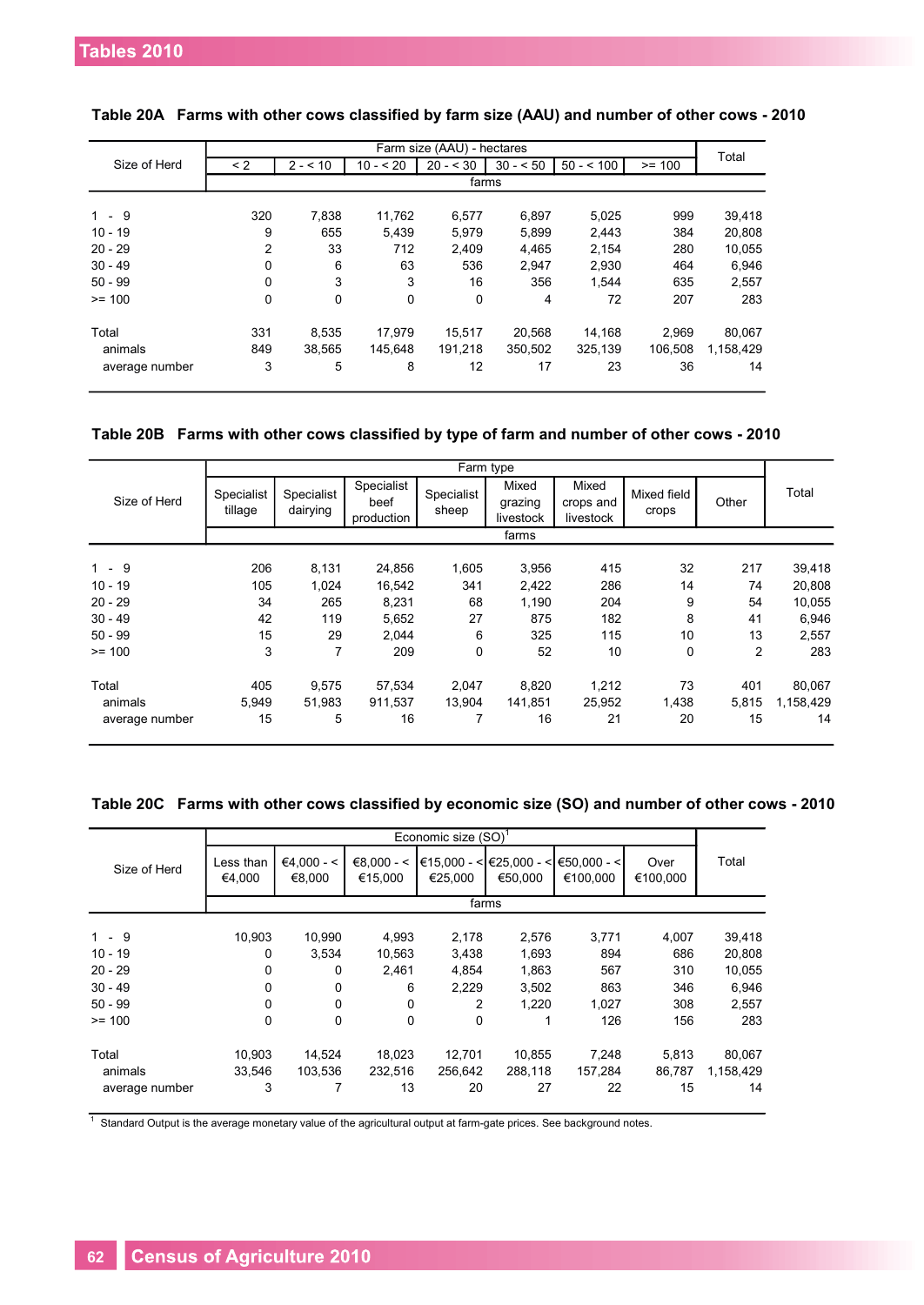|                |          |          |            | Farm size (AAU) - hectares |           |            |          |           |
|----------------|----------|----------|------------|----------------------------|-----------|------------|----------|-----------|
| Size of Flock  | $\leq$ 2 | $2 - 10$ | $10 - 520$ | $20 - 30$                  | $30 - 50$ | $50 - 100$ | $>= 100$ | Total     |
|                |          |          |            |                            | farms     |            |          |           |
|                |          |          |            |                            |           |            |          |           |
| $1 - 9$        | 139      | 313      | 323        | 232                        | 294       | 175        | 31       | 1,507     |
| $10 - 19$      | 143      | 617      | 505        | 371                        | 404       | 196        | 28       | 2,264     |
| $20 - 29$      | 108      | 661      | 597        | 398                        | 420       | 199        | 30       | 2,413     |
| $30 - 49$      | 82       | 982      | 998        | 715                        | 804       | 394        | 61       | 4,036     |
| $50 - 99$      | 73       | 1.345    | 1.831      | 1,423                      | 1.693     | 902        | 141      | 7,408     |
| $>= 100$       | 23       | 695      | 2.041      | 2,352                      | 4,159     | 3.838      | 1,375    | 14,483    |
| Total          | 568      | 4.613    | 6.295      | 5.491                      | 7,774     | 5.704      | 1.666    | 32,111    |
| animals        | 18,146   | 274,548  | 571,607    | 650,288                    | 1,215,401 | 1,335,118  | 680,316  | 4,745,424 |
| average number | 32       | 60       | 91         | 118                        | 156       | 234        | 408      | 148       |

# **Table 21A Farms with sheep classified by farm size (AAU) and size of flock - 2010**

**Table 21B Farms with sheep classified by type of farm and size of flock - 2010**

|                |                       |                        |                                  | Farm type           |                               |                                 |                      |                |           |
|----------------|-----------------------|------------------------|----------------------------------|---------------------|-------------------------------|---------------------------------|----------------------|----------------|-----------|
| Size of Flock  | Specialist<br>tillage | Specialist<br>dairying | Specialist<br>beef<br>production | Specialist<br>sheep | Mixed<br>grazing<br>livestock | Mixed<br>crops and<br>livestock | Mixed field<br>crops | Other          | Total     |
|                |                       |                        |                                  |                     | farms                         |                                 |                      |                |           |
| 9<br>$1 -$     | 35                    | 98                     | 895                              | 189                 | 221                           | 16                              | 53                   | 0              | 1,507     |
| $10 - 19$      | 20                    | 88                     | 1,185                            | 572                 | 343                           | 25                              | 29                   | $\overline{2}$ | 2,264     |
| $20 - 29$      | 16                    | 82                     | 1,048                            | 835                 | 383                           | 30                              | 18                   |                | 2,413     |
| $30 - 49$      | 26                    | 117                    | 1,573                            | 1,494               | 745                           | 58                              | 17                   | 6              | 4,036     |
| $50 - 99$      | 78                    | 225                    | 2,021                            | 3,160               | 1,758                         | 136                             | 23                   | 7              | 7,408     |
| $>= 100$       | 137                   | 219                    | 1,806                            | 7,305               | 4,523                         | 405                             | 58                   | 30             | 14,483    |
| Total          | 312                   | 829                    | 8,528                            | 13,555              | 7,973                         | 670                             | 198                  | 46             | 32,111    |
| animals        | 40,080                | 66,205                 | 592,393                          | 2,513,550           | 1,372,810                     | 128,267                         | 20,696               | 11,423         | 4,745,424 |
| average number | 128                   | 80                     | 69                               | 185                 | 172                           | 191                             | 105                  | 248            | 148       |

|  | Table 21C Farms with sheep classified by economic size (SO) and size of flock - 2010 |  |  |  |  |  |
|--|--------------------------------------------------------------------------------------|--|--|--|--|--|
|--|--------------------------------------------------------------------------------------|--|--|--|--|--|

|                |                     |                        |                         | Economic size $(SO)^T$ |                                           |                           |                  |           |
|----------------|---------------------|------------------------|-------------------------|------------------------|-------------------------------------------|---------------------------|------------------|-----------|
| Size of Flock  | Less than<br>€4,000 | $€4.000 - <$<br>€8.000 | $€8.000 - <$<br>€15.000 | €25.000                | €15,000 - < $\leq$ €25,000 - <<br>€50.000 | $€50.000 - <$<br>€100.000 | Over<br>€100.000 | Total     |
|                |                     |                        |                         |                        | farms                                     |                           |                  |           |
|                |                     |                        |                         |                        |                                           |                           |                  |           |
| $1 - 9$        | 510                 | 268                    | 295                     | 184                    | 110                                       | 72                        | 68               | 1,507     |
| $10 - 19$      | 869                 | 393                    | 457                     | 270                    | 165                                       | 71                        | 39               | 2,264     |
| $20 - 29$      | 986                 | 430                    | 441                     | 280                    | 153                                       | 74                        | 49               | 2,413     |
| $30 - 49$      | 1.327               | 886                    | 774                     | 519                    | 315                                       | 146                       | 69               | 4.036     |
| $50 - 99$      | 1.114               | 2,304                  | 1,680                   | 1,142                  | 736                                       | 294                       | 138              | 7,408     |
| $>= 100$       | 65                  | 1.393                  | 3.374                   | 3.664                  | 3,833                                     | 1.568                     | 586              | 14,483    |
| Total          | 4,871               | 5,674                  | 7,021                   | 6,059                  | 5,312                                     | 2,225                     | 949              | 32,111    |
| animals        | 170,417             | 397,853                | 760,875                 | 977.409                | 1,333,830                                 | 779,494                   | 325,546          | 4,745,424 |
| average number | 35                  | 70                     | 108                     | 161                    | 251                                       | 350                       | 343              | 148       |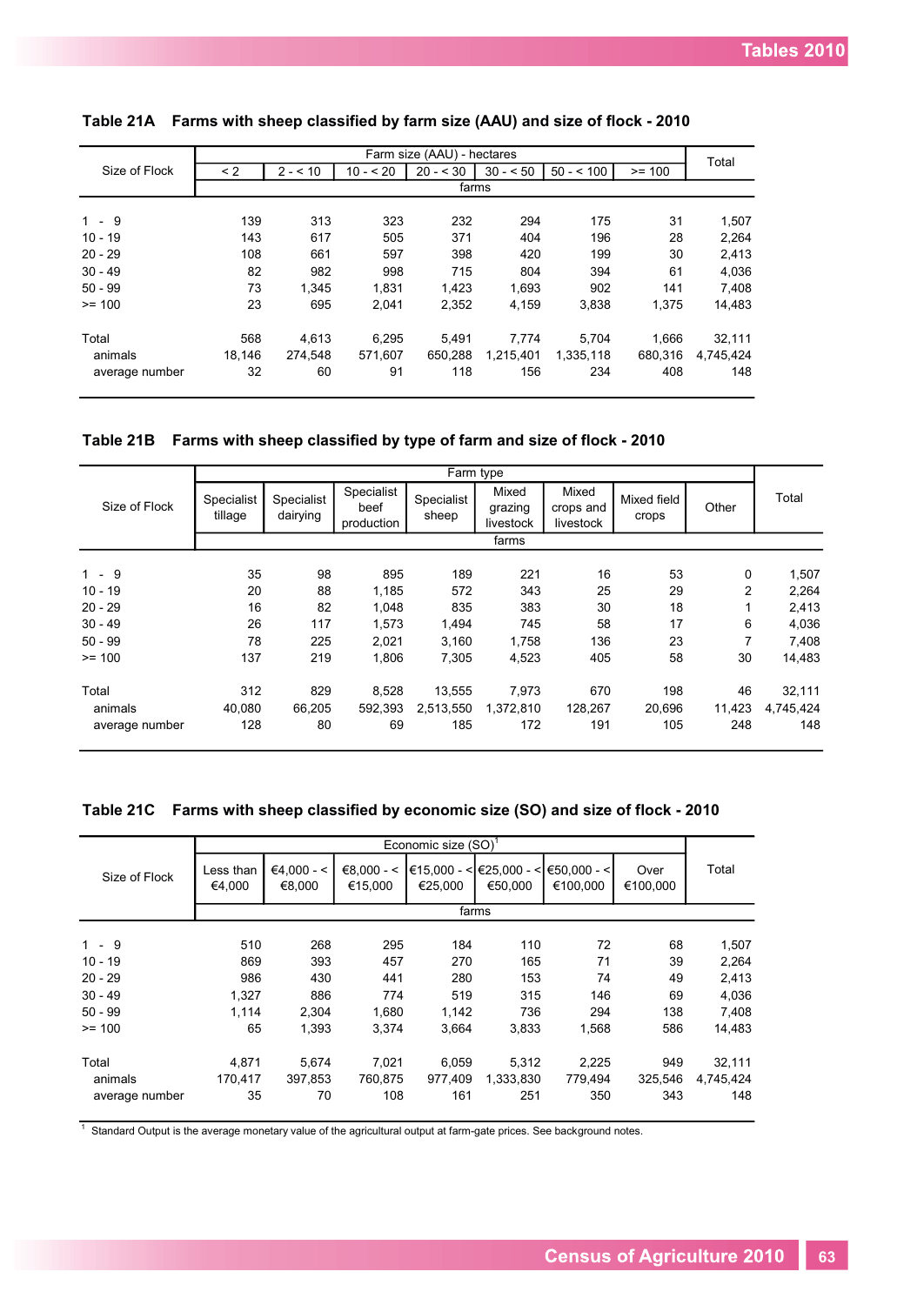|                 |          |                |              | Farm size (AAU) - hectares |           |              |                | Total     |
|-----------------|----------|----------------|--------------|----------------------------|-----------|--------------|----------------|-----------|
| Size of Herd    | $\leq$ 2 | $2 - 10$       | $10 - 520$   | $20 - 30$                  | $30 - 50$ | $50 - 500$   | $>= 100$       |           |
|                 |          |                |              | farms                      |           |              |                |           |
| $1 - 9$         | 46       | 155            | 142          | 100                        | 126       | 77           | 16             | 662       |
| $10 - 49$       | 4        | 33             | 31           | 32                         | 47        | 29           | 7              | 183       |
| $50 - 99$       | $\Omega$ | 6              | 3            | 3                          | 8         | 10           | 0              | 30        |
| $100 - 499$     | 3        | 4              | 6            | 7                          | 12        | 12           | 4              | 48        |
| $500 - 2,999$   | 21       | 12             | 11           | 18                         | 43        | 36           | 8              | 149       |
| $3.000 - 9.999$ | 39       | 13             | 8            | 5                          | 9         | 14           | 8              | 96        |
| 10.000 - 49.999 | 14       | $\overline{4}$ | 5            | 4                          | 4         | 6            | $\overline{2}$ | 39        |
| $>= 50.000$     | 1        | $\Omega$       | $\mathbf{0}$ | $\Omega$                   | 0         | $\mathbf{1}$ | $\Omega$       | 2         |
| Total           | 128      | 227            | 206          | 169                        | 249       | 185          | 45             | 1,209     |
| animals         | 546,880  | 149,882        | 154,626      | 102,700                    | 202,642   | 274,212      | 85,349         | 1,516,291 |
| average number  | 4,273    | 660            | 751          | 608                        | 814       | 1,482        | 1,897          | 1,254     |

|  |  |  |  |  | Table 22B  Farms with pigs classified by type of farm and size of herd - 2010 |
|--|--|--|--|--|-------------------------------------------------------------------------------|
|--|--|--|--|--|-------------------------------------------------------------------------------|

|                 |                       |                        |                                  |                     | Farm type                     |                                 |                      |           |                |
|-----------------|-----------------------|------------------------|----------------------------------|---------------------|-------------------------------|---------------------------------|----------------------|-----------|----------------|
| Size of Herd    | Specialist<br>tillage | Specialist<br>dairying | Specialist<br>beef<br>production | Specialist<br>sheep | Mixed<br>grazing<br>livestock | Mixed<br>crops and<br>livestock | Mixed field<br>crops | Other     | Total          |
|                 |                       |                        |                                  |                     | farms                         |                                 |                      |           |                |
| $1 - 9$         | 18                    | 45                     | 258                              | 65                  | 158                           | 31                              | 9                    | 78        | 662            |
| $10 - 49$       |                       | 18                     | 49                               | 4                   | 31                            | 12                              |                      | 67        | 183            |
| $50 - 99$       | 0                     | 5                      | 5                                | 0                   | 3                             |                                 | 0                    | 16        | 30             |
| $100 - 499$     | 0                     | 3                      |                                  | 0                   |                               | 0                               | 0                    | 43        | 48             |
| $500 - 2,999$   | 0                     | 2                      | 0                                | 0                   |                               |                                 | 0                    | 145       | 149            |
| $3,000 - 9,999$ | 0                     | 0                      | 0                                | 0                   | 0                             | 0                               | 0                    | 96        | 96             |
| 10,000 - 49,999 | 0                     | 0                      | 0                                | 0                   | 0                             | 0                               | 0                    | 39        | 39             |
| $= 50,000$      | 0                     | 0                      | 0                                | 0                   | 0                             | 0                               | 0                    | 2         | $\overline{2}$ |
| Total           | 19                    | 73                     | 313                              | 69                  | 194                           | 45                              | 10                   | 486       | 1,209          |
| animals         | 87                    | 3,999                  | 2,070                            | 258                 | 2,154                         | 1,367                           | 52                   | 1,506,304 | 1,516,291      |
| average number  | 5                     | 55                     | 7                                | 4                   | 11                            | 30                              | 5                    | 3,099     | 1,254          |

|                 |                     |                        |                         | Economic size (SO) <sup>1</sup> |                                    |                           |                  |           |
|-----------------|---------------------|------------------------|-------------------------|---------------------------------|------------------------------------|---------------------------|------------------|-----------|
| Size of Herd    | Less than<br>€4,000 | $€4,000 - <$<br>€8,000 | $€8,000 - <$<br>€15,000 | €25,000                         | €15,000 - < €25,000 - <<br>€50,000 | $∈50,000 - <$<br>€100,000 | Over<br>€100,000 | Total     |
|                 |                     |                        |                         |                                 | farms                              |                           |                  |           |
| $1 - 9$         | 163                 | 125                    | 124                     | 89                              | 77                                 | 52                        | 32               | 662       |
| $10 - 49$       | 11                  | 27                     | 35                      | 38                              | 38                                 | 18                        | 16               | 183       |
| $50 - 99$       | 0                   | $\mathbf{0}$           | 3                       | 7                               | 8                                  | 9                         | 3                | 30        |
| $100 - 499$     | 0                   | 0                      | $\Omega$                | $\overline{2}$                  | 11                                 | 21                        | 14               | 48        |
| $500 - 2,999$   | 0                   | 0                      | $\Omega$                | 0                               | $\mathbf{0}$                       | $\overline{2}$            | 147              | 149       |
| $3,000 - 9,999$ | 0                   | 0                      | $\Omega$                | 0                               | $\mathbf{0}$                       | 0                         | 96               | 96        |
| 10,000 - 49,999 | 0                   | 0                      | $\Omega$                | 0                               | $\mathbf{0}$                       | 0                         | 39               | 39        |
| $= 50,000$      | 0                   | 0                      | $\mathbf 0$             | 0                               | 0                                  | 0                         | $\overline{2}$   | 2         |
| Total           | 174                 | 152                    | 162                     | 136                             | 134                                | 102                       | 349              | 1,209     |
| animals         | 636                 | 803                    | 1,285                   | 1,799                           | 3,462                              | 7,944                     | 1,500,362        | 1,516,291 |
| average number  | 4                   | 5                      | 8                       | 13                              | 26                                 | 78                        | 4,299            | 1,254     |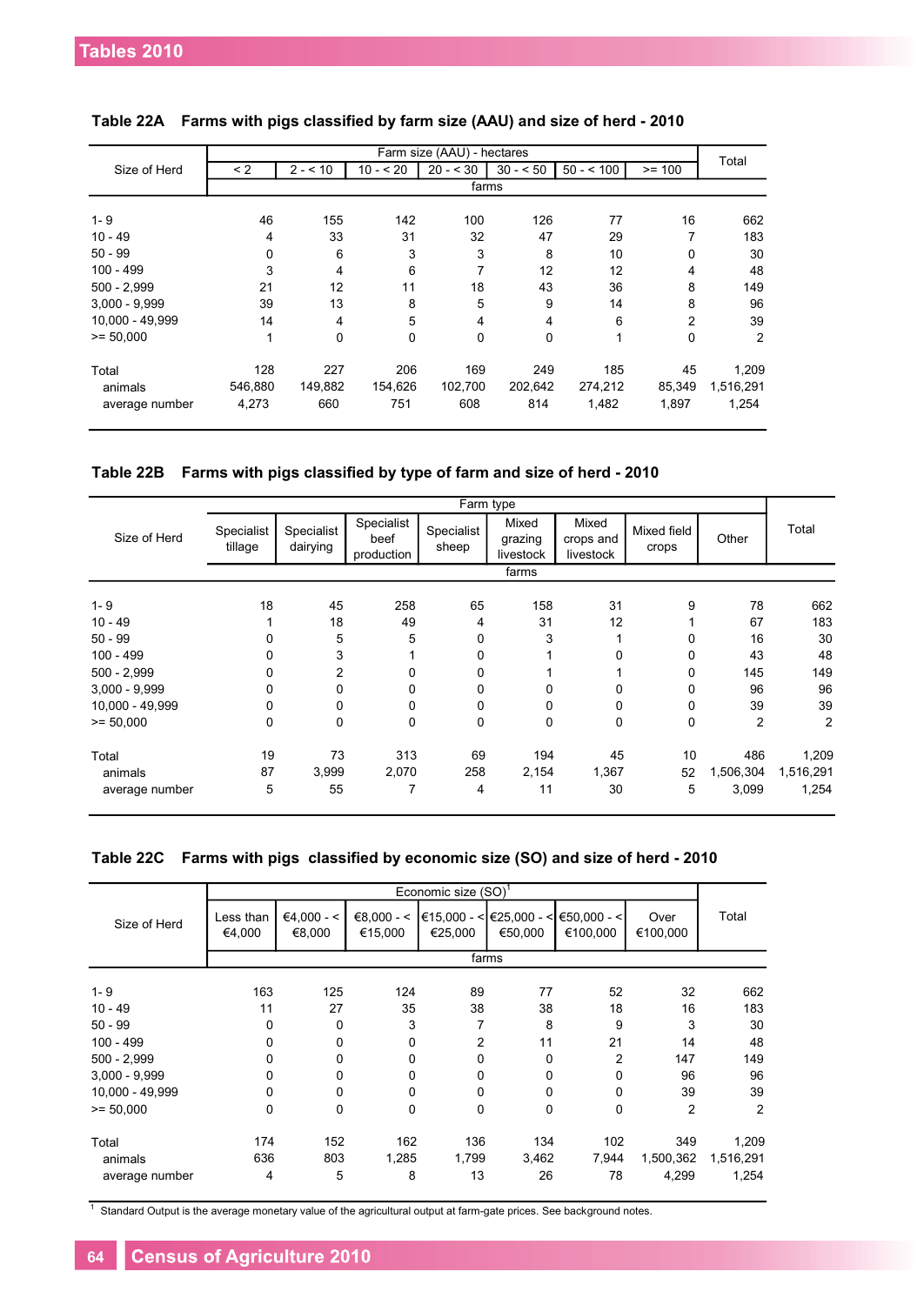|                 |           |           |            | Farm size (AAU) - hectares |           |            |                | Total      |
|-----------------|-----------|-----------|------------|----------------------------|-----------|------------|----------------|------------|
| Size of flock   | $\leq$ 2  | $2 - 10$  | $10 - 520$ | $20 - 530$                 | $30 - 50$ | $50 - 500$ | $>= 100$       |            |
|                 |           |           |            |                            | farms     |            |                |            |
| $1 - 9$         | 134       | 790       | 955        | 707                        | 859       | 581        | 113            | 4,139      |
| $10 - 49$       | 135       | 712       | 793        | 591                        | 729       | 526        | 128            | 3,614      |
| $50 - 99$       | 16        | 43        | 39         | 32                         | 40        | 33         | 2              | 205        |
| $100 - 499$     | 10        | 31        | 25         | 13                         | 32        | 18         | 3              | 132        |
| $500 - 2.999$   | 4         | 10        | 10         | 10                         | 13        | 15         | 3              | 65         |
| $3.000 - 9.999$ | 9         | 22        | 18         | 11                         | 37        | 22         | $\overline{2}$ | 121        |
| 10,000 - 49,999 | 16        | 16        | 26         | 26                         | 48        | 43         | $\overline{2}$ | 177        |
| $>= 50.000$     | 8         | 6         | 11         | 8                          | 19        | 12         | 3              | 67         |
| Total           | 332       | 1,630     | 1,877      | 1,398                      | 1,777     | 1,250      | 256            | 8,520      |
| birds           | 1,299,139 | 1.269.299 | 1,461,512  | 1,220,136                  | 3,200,893 | 2,080,958  | 392.870        | 10,924,807 |
| average no.     | 3,913     | 779       | 779        | 873                        | 1,801     | 1,665      | 1,535          | 1,282      |

|  | Table 23A Farms with poultry classified by farm size (AAU) and size of flock - 2010 |  |  |  |  |  |  |  |
|--|-------------------------------------------------------------------------------------|--|--|--|--|--|--|--|
|--|-------------------------------------------------------------------------------------|--|--|--|--|--|--|--|

**Table 23B Farms with poultry classified by type of farm size of flock - 2010**

|                 |                       |                        |                                  |                     | Farm type                     |                                 |                      |            |            |
|-----------------|-----------------------|------------------------|----------------------------------|---------------------|-------------------------------|---------------------------------|----------------------|------------|------------|
| Size of flock   | Specialist<br>tillage | Specialist<br>dairying | Specialist<br>beef<br>production | Specialist<br>sheep | Mixed<br>grazing<br>livestock | Mixed<br>crops and<br>livestock | Mixed field<br>crops | Other      | Total      |
|                 |                       |                        |                                  |                     | farms                         |                                 |                      |            |            |
| $1 - 9$         | 69                    | 430                    | 2,219                            | 430                 | 757                           | 74                              | 93                   | 67         | 4,139      |
| $10 - 49$       | 71                    | 363                    | 1,673                            | 415                 | 777                           | 129                             | 41                   | 145        | 3,614      |
| $50 - 99$       | 7                     | 18                     | 83                               | 14                  | 41                            | 8                               | $\overline{2}$       | 32         | 205        |
| $100 - 499$     | 5                     | 8                      | 27                               | 7                   | 20                            | 9                               | 4                    | 52         | 132        |
| $500 - 2,999$   | 2                     | 6                      | 3                                | 0                   | 4                             | $\overline{2}$                  |                      | 47         | 65         |
| $3,000 - 9,999$ | 0                     | 5                      | 0                                | 0                   | 0                             | 4                               | 0                    | 112        | 121        |
| 10,000 - 49,999 | 0                     |                        | 0                                | 0                   | 0                             |                                 |                      | 174        | 177        |
| $>= 50,000$     | 0                     | 0                      | 0                                | 0                   | 0                             | $\mathbf 0$                     | 0                    | 67         | 67         |
| Total           | 154                   | 831                    | 4,005                            | 866                 | 1,599                         | 227                             | 142                  | 696        | 8,520      |
| birds           | 4,139                 | 57,042                 | 52,560                           | 11,655              | 27,677                        | 35,252                          | 14,035               | 10,722,447 | 10,924,807 |
| average no.     | 27                    | 69                     | 13                               | 13                  | 17                            | 155                             | 99                   | 15,406     | 1,282      |

|  | Table 23C Farms with poultry classified by economic size (SO) and size of flock - 2010 |  |  |  |  |  |
|--|----------------------------------------------------------------------------------------|--|--|--|--|--|
|--|----------------------------------------------------------------------------------------|--|--|--|--|--|

|                 | Economic size (SO) <sup>1</sup> |              |              |             |                         |             |            |            |  |  |  |
|-----------------|---------------------------------|--------------|--------------|-------------|-------------------------|-------------|------------|------------|--|--|--|
| Size of flock   | Less than                       | $€4,000 - <$ | $€8.000 - <$ |             | €15,000 - < €25,000 - < | €50,000 - < | Over       | Total      |  |  |  |
|                 | €4,000                          | €8,000       | €15,000      | €25,000     | €50.000                 | €100,000    | €100,000   |            |  |  |  |
|                 |                                 |              |              |             | farms                   |             |            |            |  |  |  |
|                 |                                 |              |              |             |                         |             |            |            |  |  |  |
| $1 - 9$         | 971                             | 776          | 784          | 567         | 494                     | 326         | 221        | 4,139      |  |  |  |
| $10 - 49$       | 738                             | 654          | 726          | 501         | 458                     | 331         | 206        | 3,614      |  |  |  |
| $50 - 99$       | 33                              | 44           | 40           | 27          | 30                      | 17          | 14         | 205        |  |  |  |
| $100 - 499$     | 19                              | 27           | 23           | 18          | 23                      | 14          | 8          | 132        |  |  |  |
| $500 - 2,999$   | $\mathbf 0$                     | $\Omega$     | 8            | 7           | 26                      | 15          | 9          | 65         |  |  |  |
| $3,000 - 9,999$ | 0                               | $\Omega$     | $\Omega$     | $\Omega$    | 4                       | 52          | 65         | 121        |  |  |  |
| 10.000 - 49.999 | 0                               | $\Omega$     | $\Omega$     | $\Omega$    | 0                       | 4           | 173        | 177        |  |  |  |
| $>= 50.000$     | 0                               | $\mathbf 0$  | $\mathbf 0$  | $\mathbf 0$ | 0                       | $\mathbf 0$ | 67         | 67         |  |  |  |
| Total           | 1,761                           | 1,501        | 1,581        | 1,120       | 1,035                   | 759         | 763        | 8,520      |  |  |  |
| birds           | 23,419                          | 24,824       | 31,299       | 25,007      | 78,052                  | 334,746     | 10,407,460 | 10,924,807 |  |  |  |
| average no.     | 13                              | 17           | 20           | 22          | 75                      | 441         | 13,640     | 1,282      |  |  |  |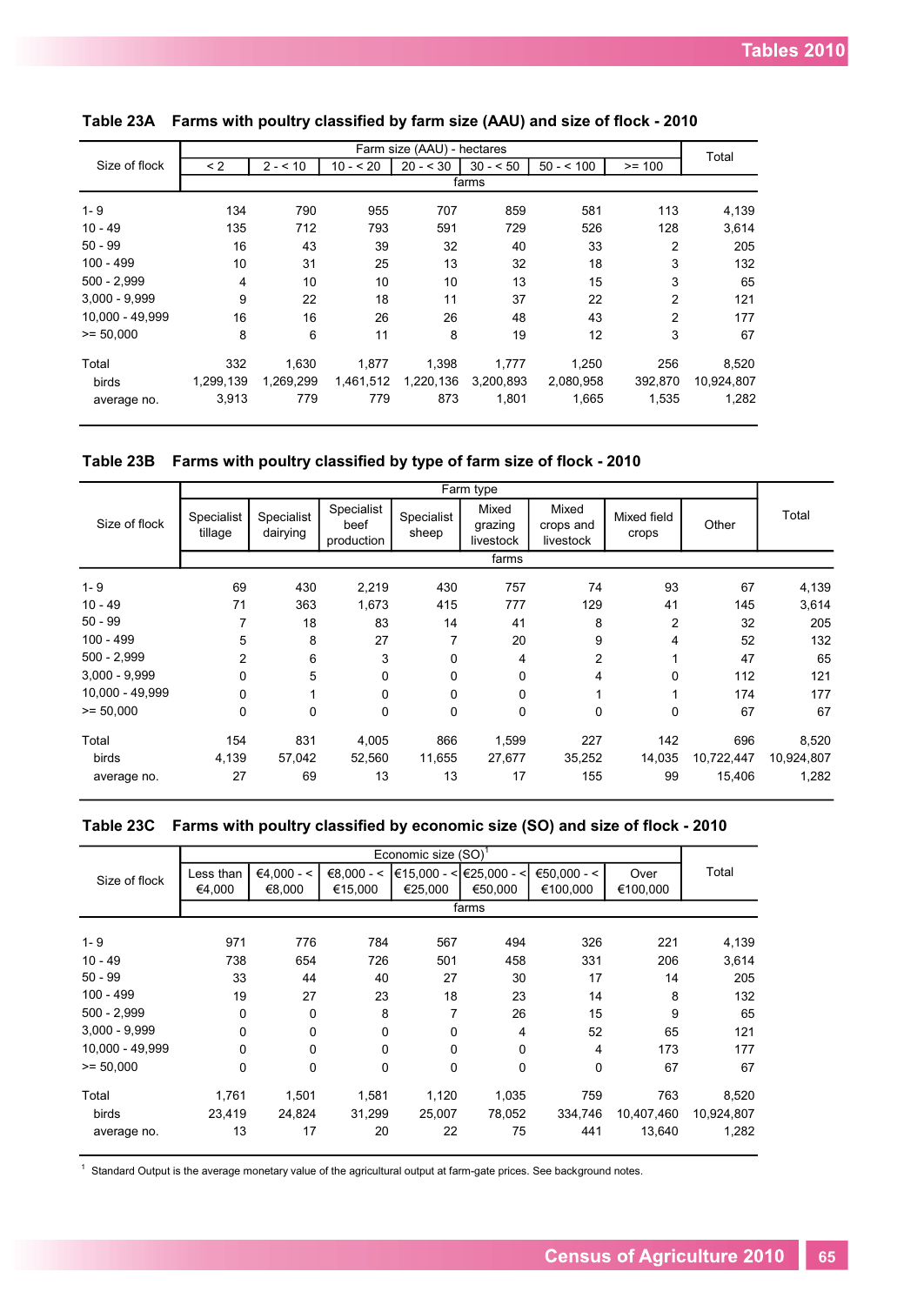|    | ch region and c               |
|----|-------------------------------|
|    |                               |
|    | 25% - 50% of AAU<br>rented in |
| ms | hectares                      |
|    |                               |

Tables 2010

# **Table 24 Number of farms having land rented in and area rented in classified by proportion of land rented in each region and county - 2010**

|                             |        | Farms with land rented in |                          |          |                                    |          |                                 | Proportion of AAU rented in |                                 |          |                                |          |
|-----------------------------|--------|---------------------------|--------------------------|----------|------------------------------------|----------|---------------------------------|-----------------------------|---------------------------------|----------|--------------------------------|----------|
| Region and county           | farms  | hectares                  | 100% of AAU<br>rented in |          | > 75% - < 100% of AAU<br>rented in |          | > 50% - 75% of AAU<br>rented in |                             | > 25% - 50% of AAU<br>rented in |          | > 0% - 25% of AAU<br>rented in |          |
|                             |        |                           | farms                    | hectares | farms                              | hectares | farms                           | hectares                    | farms                           | hectares | farms                          | hectares |
| State                       | 41,440 | 784,379                   | 4,811                    | 137,722  | 3,089                              | 129,045  | 7,240                           | 214,061                     | 13,165                          | 218,798  | 13,135                         | 84,752   |
| Border, Midland and Western | 19,952 | 317,918                   | 2,128                    | 58,770   | 1,448                              | 49,167   | 3,632                           | 85,850                      | 6,534                           | 90,032   | 6,210                          | 34,100   |
| Border                      | 8,506  | 136,146                   | 1,038                    | 29,128   | 663                                | 22,415   | 1,651                           | 36,538                      | 2,653                           | 34,722   | 2,501                          | 13,343   |
| Cavan                       | 1,580  | 22,235                    | 140                      | 2,817    | 92                                 | 2,889    | 282                             | 6,192                       | 538                             | 7,409    | 528                            | 2,928    |
| Donegal                     | 2,532  | 47,085                    | 467                      | 17,298   | 236                                | 7,860    | 470                             | 10,128                      | 658                             | 8,226    | 701                            | 3,573    |
| Monaghan                    | 1,516  | 19,591                    | 147                      | 2,837    | 95                                 | 2,519    | 314                             | 5,926                       | 510                             | 6,064    | 450                            | 2,245    |
| Sligo                       | 1,210  | 17,703                    | 108                      | 2,115    | 105                                | 3,374    | 250                             | 5,185                       | 403                             | 5,212    | 344                            | 1,818    |
| Leitrim                     | 982    | 14,299                    | 90                       | 2.179    | 79                                 | 2,636    | 186                             | 3,628                       | 347                             | 4,284    | 280                            | 1,572    |
| Louth                       | 686    | 15,234                    | 86                       | 1,883    | 56                                 | 3,137    | 149                             | 5,479                       | 197                             | 3,528    | 198                            | 1,207    |
| Midland                     | 4,016  | 74,657                    | 463                      | 11,893   | 300                                | 10,712   | 644                             | 20,337                      | 1,322                           | 23,204   | 1,287                          | 8,512    |
| Laois                       | 1,039  | 18,688                    | 112                      | 2,613    | 73                                 | 3,053    | 153                             | 4,568                       | 330                             | 5,941    | 371                            | 2,513    |
| Longford                    | 760    | 11,471                    | 83                       | 1,916    | 40                                 | 1,268    | 119                             | 2,719                       | 280                             | 4,067    | 238                            | 1,502    |
| Offaly                      | 1,084  | 20,559                    | 137                      | 3,666    | 78                                 | 2,444    | 162                             | 5,714                       | 336                             | 6,224    | 371                            | 2,511    |
| Westmeath                   | 1,133  | 23,940                    | 131                      | 3,698    | 109                                | 3,947    | 210                             | 7,336                       | 376                             | 6,973    | 307                            | 1,986    |
| West                        | 7,430  | 107,115                   | 627                      | 17,750   | 485                                | 16,040   | 1,337                           | 28,974                      | 2,559                           | 32,106   | 2,422                          | 12,245   |
| Galway                      | 3,059  | 46,663                    | 267                      | 8,255    | 209                                | 7,399    | 526                             | 11,937                      | 1,026                           | 13,656   | 1,031                          | 5,415    |
| Mayo                        | 2,649  | 34,745                    | 238                      | 6,733    | 172                                | 5,137    | 477                             | 8,865                       | 942                             | 10,297   | 820                            | 3,713    |
| Roscommon                   | 1,722  | 25,707                    | 122                      | 2,762    | 104                                | 3,504    | 334                             | 8,172                       | 591                             | 8,153    | 571                            | 3,117    |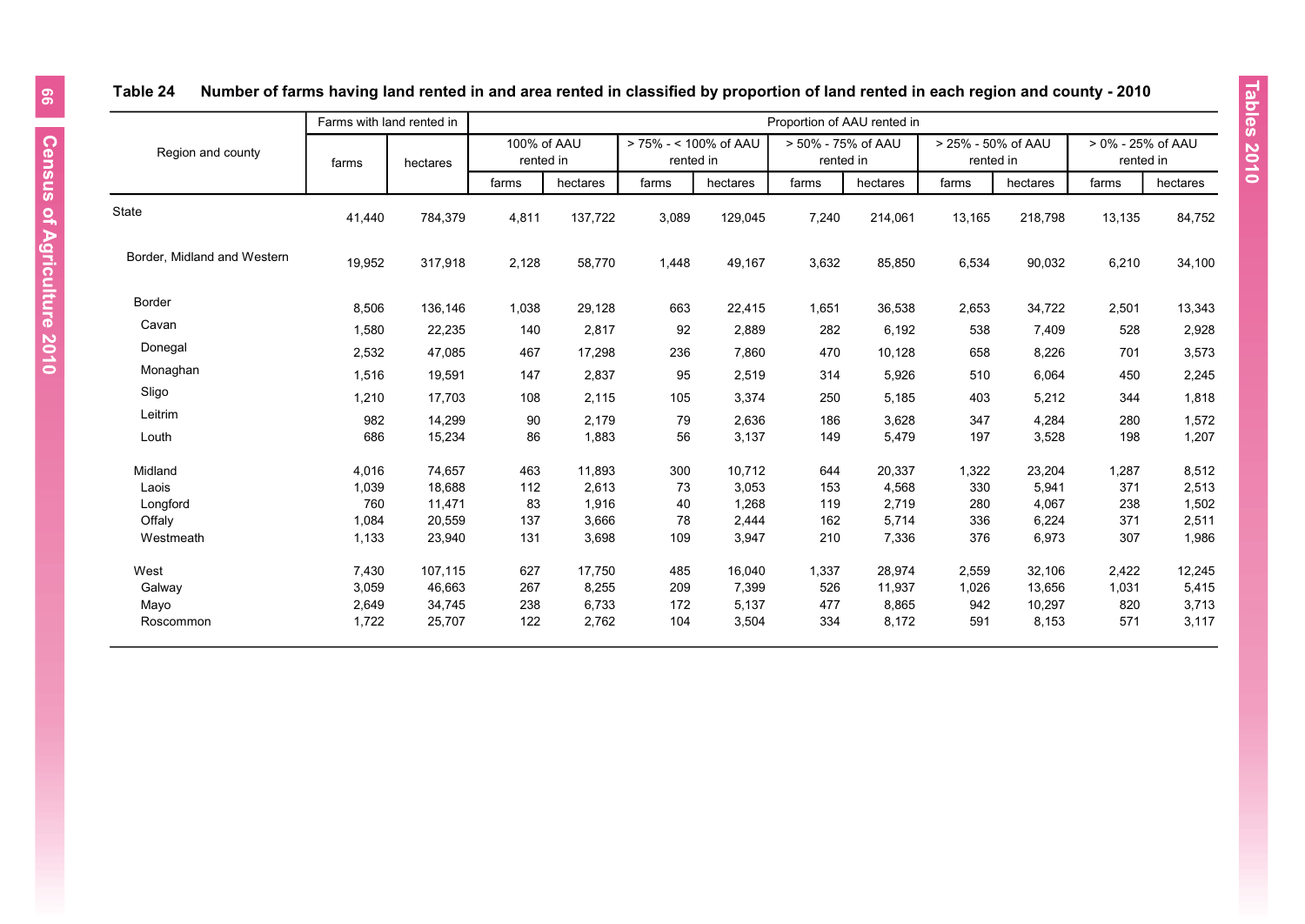|                      | Farms with land rented in |          |                          |          |                                    |          | Importance of rented land       |          |                                 |          |                                |          |
|----------------------|---------------------------|----------|--------------------------|----------|------------------------------------|----------|---------------------------------|----------|---------------------------------|----------|--------------------------------|----------|
| Region and county    | farms                     | hectares | 100% of AAU<br>rented in |          | > 75% - < 100% of AAU<br>rented in |          | > 50% - 75% of AAU<br>rented in |          | > 25% - 50% of AAU<br>rented in |          | > 0% - 25% of AAU<br>rented in |          |
|                      |                           |          | farms                    | hectares | farms                              | hectares | farms                           | hectares | farms                           | hectares | farms                          | hectares |
| <b>State</b>         | 41,440                    | 784,379  | 4,811                    | 137,722  | 3,089                              | 129,045  | 7,240                           | 214,061  | 13,165                          | 218,798  | 13,135                         | 84,752   |
| Southern and Eastern | 21,488                    | 466,461  | 2,683                    | 78,952   | 1,641                              | 79,878   | 3,608                           | 128,212  | 6,631                           | 128,766  | 6,925                          | 50,652   |
| Mid-East and Dublin  | 3,686                     | 104,372  | 536                      | 16,387   | 419                                | 28,662   | 746                             | 30,513   | 1,039                           | 21,204   | 946                            | 7,606    |
| Dublin               | 327                       | 12,949   | 55                       | 1,721    | 64                                 | 5,674    | 70                              | 3,591    | 69                              | 1,332    | 69                             | 631      |
| Kildare              | 817                       | 23,533   | 131                      | 4,329    | 83                                 | 5,608    | 171                             | 7,026    | 237                             | 4,959    | 195                            | 1,611    |
| Wicklow              | 858                       | 21,926   | 130                      | 4,006    | 78                                 | 4,401    | 162                             | 6,632    | 258                             | 5,096    | 230                            | 1,791    |
| Meath                | 1,684                     | 45,965   | 220                      | 6,330    | 194                                | 12,980   | 343                             | 13,266   | 475                             | 9,817    | 452                            | 3,573    |
| Mid-West             | 4,746                     | 87,400   | 545                      | 14,229   | 297                                | 10,772   | 777                             | 23,640   | 1,565                           | 28,319   | 1,562                          | 10,439   |
| Clare                | 1,467                     | 23,968   | 138                      | 4,250    | 71                                 | 2,627    | 230                             | 6,235    | 482                             | 7,386    | 546                            | 3,470    |
| Limerick             | 1,996                     | 38,543   | 262                      | 6,156    | 123                                | 4,512    | 348                             | 11,013   | 684                             | 12,924   | 579                            | 3,939    |
| North Tipperary      | 1,283                     | 24,888   | 145                      | 3,823    | 103                                | 3,634    | 199                             | 6,392    | 399                             | 8,009    | 437                            | 3,030    |
| South-East           | 6,117                     | 133,174  | 764                      | 23,378   | 436                                | 20,505   | 914                             | 34,013   | 1,786                           | 37,931   | 2,217                          | 17,348   |
| Carlow               | 649                       | 12,188   | 93                       | 1,681    | 53                                 | 1,812    | 99                              | 3,279    | 186                             | 3,739    | 218                            | 1,678    |
| Kilkenny             | 1,380                     | 26,934   | 118                      | 3,693    | 71                                 | 3,515    | 180                             | 6,799    | 391                             | 8,116    | 620                            | 4,811    |
| South Tipperary      | 1,420                     | 31,940   | 186                      | 5,932    | 106                                | 4,659    | 234                             | 8,451    | 435                             | 9,229    | 459                            | 3,668    |
| Waterford            | 962                       | 23,155   | 144                      | 5,668    | 72                                 | 3,103    | 135                             | 5,384    | 268                             | 6,097    | 343                            | 2,903    |
| Wexford              | 1,706                     | 38,958   | 223                      | 6,404    | 134                                | 7,417    | 266                             | 10,099   | 506                             | 10,750   | 577                            | 4,289    |
| South-West           | 6,939                     | 141,515  | 838                      | 24,959   | 489                                | 19,938   | 1,171                           | 40,046   | 2,241                           | 41,312   | 2,200                          | 15,259   |
| Cork                 | 4,701                     | 99,569   | 547                      | 16,029   | 315                                | 13,779   | 760                             | 28,363   | 1,520                           | 30,078   | 1,559                          | 11,321   |
| Kerry                | 2,238                     | 41,945   | 291                      | 8,931    | 174                                | 6,159    | 411                             | 11,683   | 721                             | 11,234   | 641                            | 3,938    |

# **Table 24 (cont'd) Number of farms having land rented in and area rented in classified by proportion of land rented in each region and county - 2010**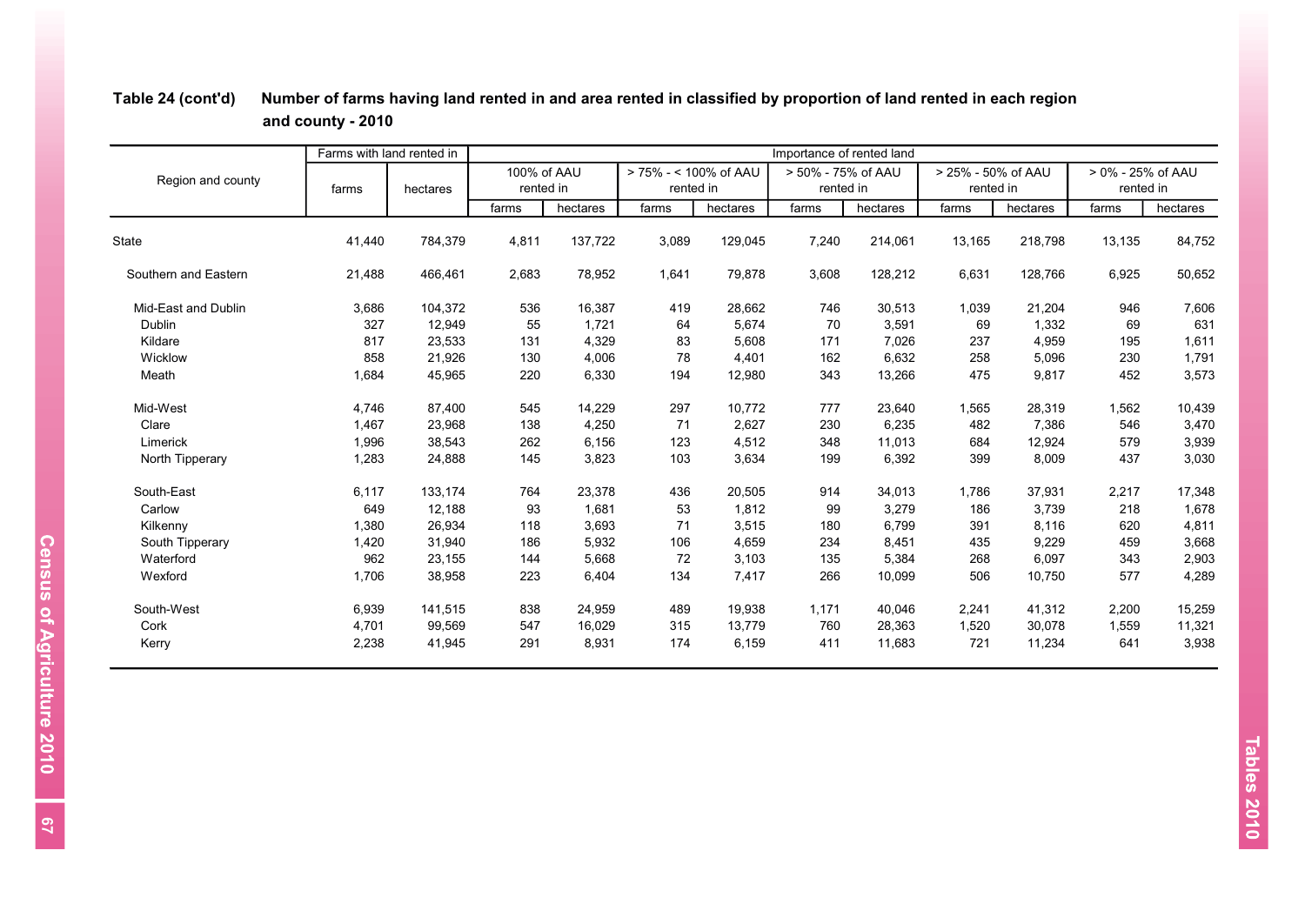## **Table 25 Number of farms having land rented in and area rented in classified by proportion of rented land, farmsize (AAU), farm type and economic size (SO) - 2010**

|                            | Farms with land rented in |          |       |                          |       |                                 |       | Proportion of AAU rented in  |       |                              |                |                             |
|----------------------------|---------------------------|----------|-------|--------------------------|-------|---------------------------------|-------|------------------------------|-------|------------------------------|----------------|-----------------------------|
| Farm characteristics       | farms                     | hectares |       | 100% of AAU<br>rented in |       | > 75% - < 100% AAU<br>rented in |       | > 50% - 75% AAU<br>rented in |       | > 25% - 50% AAU<br>rented in |                | > 0% - 25% AAU<br>rented in |
|                            |                           |          | farms | hectares                 | farms | hectares                        | farms | hectares                     | farms | hectares                     | farms          | hectares                    |
| Farm size (AAU) - hectares |                           |          |       |                          |       |                                 |       |                              |       |                              |                |                             |
| $\overline{2}$<br>$\prec$  | 310                       | 305      | 161   | 188                      | 48    | 53                              | 59    | 49                           | 35    | 15                           | $\overline{7}$ | 1                           |
| $2 - 5 = 10$               | 3,290                     | 13,081   | 1,165 | 6,654                    | 388   | 2,020                           | 580   | 2,193                        | 687   | 1,720                        | 470            | 493                         |
| $10 - 520$                 | 5,959                     | 45,604   | 1,118 | 16,416                   | 492   | 6,441                           | 1,046 | 9,510                        | 1,691 | 9,515                        | 1,612          | 3,722                       |
| $20 - 530$                 | 6,829                     | 74,309   | 822   | 20.199                   | 476   | 10,448                          | 1.051 | 15,668                       | 2,177 | 19,683                       | 2,303          | 8,311                       |
| $30 - 50$                  | 12,115                    | 190,869  | 953   | 36,822                   | 735   | 25,056                          | 1,918 | 45,466                       | 4,112 | 58,620                       | 4,397          | 24,904                      |
| $50 - 5100$                | 10,429                    | 276,827  | 479   | 31,249                   | 639   | 37,978                          | 1,964 | 81,991                       | 3,730 | 91,825                       | 3,617          | 33,784                      |
| $>= 100$                   | 2,508                     | 183,384  | 113   | 26,194                   | 311   | 47,048                          | 622   | 59,185                       | 733   | 37,420                       | 729            | 13,537                      |
| Farm type                  |                           |          |       |                          |       |                                 |       |                              |       |                              |                |                             |
| Specialist tillage         | 1,748                     | 72,240   | 347   | 12,882                   | 279   | 24,219                          | 367   | 21,729                       | 348   | 9,842                        | 407            | 3,568                       |
| Specialist dairying        | 8,540                     | 182,733  | 182   | 10,223                   | 226   | 14,368                          | 1,308 | 55,113                       | 3,464 | 75,476                       | 3,360          | 27,553                      |
| Specialist beef production | 20,742                    | 320,516  | 2,572 | 66,283                   | 1,611 | 50,693                          | 3,686 | 84,066                       | 6,503 | 85,631                       | 6,370          | 33,843                      |
| Specialist sheep           | 3,313                     | 62,646   | 818   | 24,531                   | 370   | 12,328                          | 597   | 12,423                       | 714   | 8,995                        | 814            | 4,369                       |
| Mixed grazing livestock    | 4,973                     | 96,523   | 492   | 13,816                   | 402   | 16,187                          | 917   | 27,508                       | 1,579 | 27,835                       | 1,583          | 11,177                      |
| Mixed crops and livestock  | 940                       | 26,867   | 67    | 3,657                    | 78    | 5,659                           | 166   | 7,810                        | 287   | 6,972                        | 342            | 2,770                       |
| Mixed field crops          | 776                       | 15,427   | 295   | 5,526                    | 84    | 4,451                           | 114   | 2,853                        | 139   | 1,961                        | 144            | 635                         |
| Other                      | 408                       | 7,427    | 38    | 804                      | 39    | 1,139                           | 85    | 2,560                        | 131   | 2,087                        | 115            | 837                         |
| Economic size $(SO)^1$     |                           |          |       |                          |       |                                 |       |                              |       |                              |                |                             |
| Less than $€4,000$         | 3,851                     | 26,313   | 1,304 | 12.767                   | 425   | 4.174                           | 714   | 4.881                        | 789   | 3,319                        | 619            | 1,172                       |
| €4,000 - < €8,0000         | 4,930                     | 48,954   | 1,006 | 17.797                   | 472   | 8,249                           | 884   | 10,044                       | 1,394 | 9,659                        | 1,174          | 3,205                       |
| €8,000 - < €15,000         | 7,498                     | 94,069   | 1,028 | 26,143                   | 616   | 15,454                          | 1,258 | 20,902                       | 2,293 | 22,418                       | 2,303          | 9,152                       |
| €15,000 - < €25,000        | 6,579                     | 106,032  | 662   | 23,106                   | 495   | 17,438                          | 1,076 | 25,292                       | 2,069 | 28,224                       | 2,277          | 11,973                      |
| €25.000 - < €50.000        | 6,514                     | 139,237  | 449   | 23,442                   | 426   | 22,389                          | 1,129 | 37,398                       | 2,127 | 39,490                       | 2,383          | 16,518                      |
| €50,000 - < €100,000       | 5,793                     | 137,356  | 195   | 13,502                   | 293   | 20,323                          | 937   | 39,653                       | 2,135 | 45,424                       | 2,233          | 18,454                      |
| €100,000 +                 | 6,275                     | 232,419  | 167   | 20,966                   | 362   | 41,018                          | 1,242 | 75,893                       | 2,358 | 70,265                       | 2,146          | 24,278                      |
| <b>Total</b>               | 41,440                    | 784,379  | 4,811 | 137,722                  | 3,089 | 129,045                         | 7,240 | 214,062 13,165               |       | 218,798                      | 13,135         | 84,752                      |

 $1$  Standard Output is the average monetary value of the agricultural output at farm-gate prices. See background notes.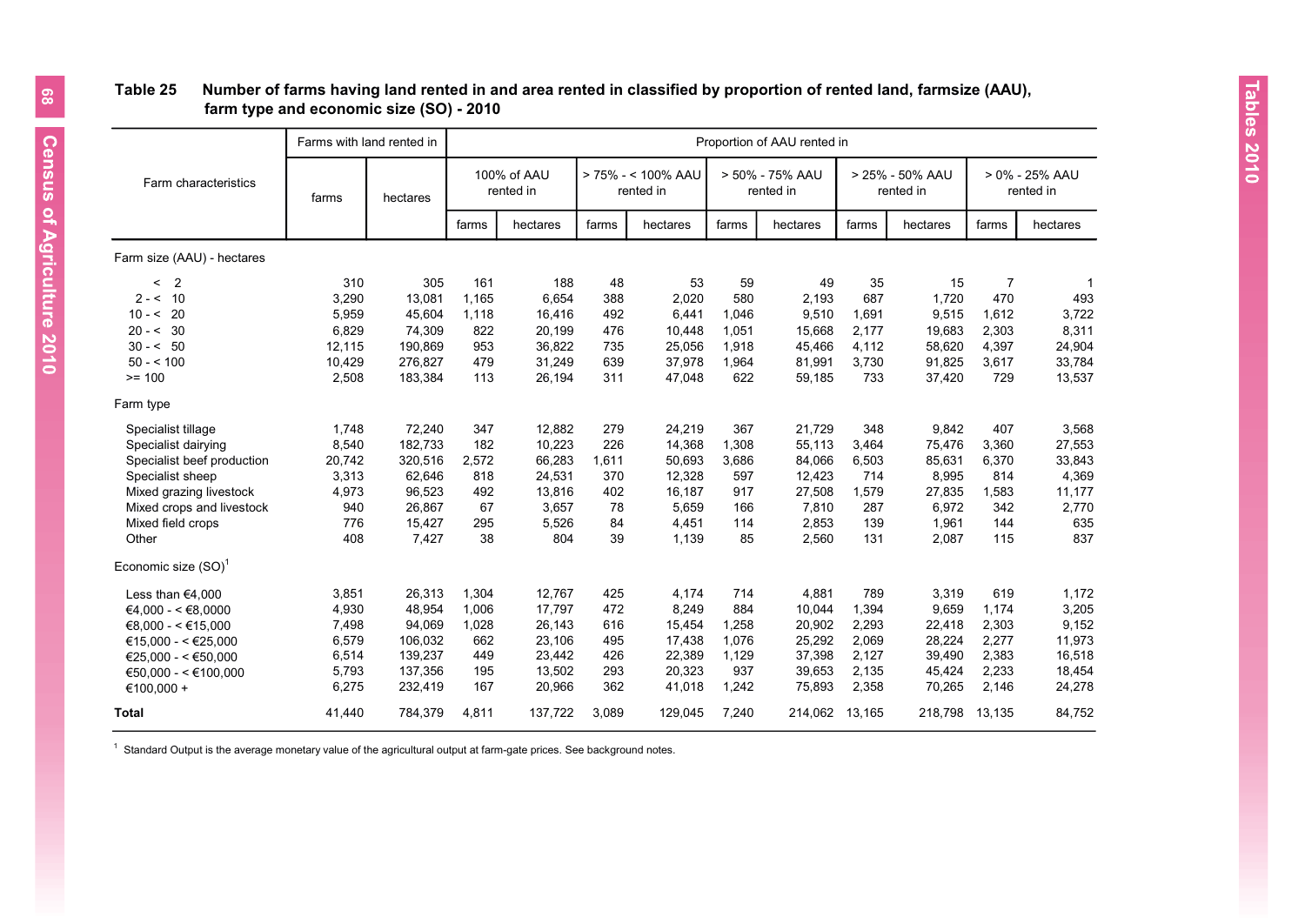|                             |        | Woodland |       |          |       | Area of woodland (hectares) |       |            |       |          |
|-----------------------------|--------|----------|-------|----------|-------|-----------------------------|-------|------------|-------|----------|
|                             |        |          |       | < 10     |       | $10 - 50$                   |       | $50 - 500$ |       | > 100    |
| Region and county           | farms  | hectares | farms | hectares | farms | hectares                    | farms | hectares   | farms | hectares |
|                             |        |          |       |          |       | farms                       |       |            |       |          |
|                             |        |          |       |          |       |                             |       |            |       |          |
| <b>State</b>                | 16,398 | 149,849  | 1,743 | 13,438   | 9,795 | 78,701                      | 3,854 | 36,898     | 1,006 | 20,811   |
| Border, Midland and Western | 7,005  | 58,536   | 884   | 5,617    | 4,632 | 33,408                      | 1,220 | 12,464     | 269   | 7,047    |
| Border                      | 2,665  | 21,386   | 366   | 2,182    | 1,783 | 10,916                      | 426   | 4,866      | 90    | 3,422    |
| Cavan                       | 549    | 3,989    | 70    | 396      | 376   | 2,203                       | 93    | 1,193      | 10    | 197      |
| Donegal                     | 829    | 9,696    | 105   | 612      | 539   | 4,714                       | 143   | 2,038      | 42    | 2,332    |
| Monaghan                    | 403    | 1,538    | 54    | 274      | 280   | 758                         | 66    | 492        | 3     | 14       |
| Sligo                       | 421    | 3,642    | 58    | 442      | 291   | 2,018                       | 62    | 672        | 10    | 510      |
| Leitrim                     | 346    | 1,436    | 59    | 283      | 249   | 1,013                       | 35    | 134        | 3     | 6        |
| Louth                       | 117    | 1,085    | 20    | 174      | 48    | 211                         | 27    | 337        | 22    | 362      |
| Midland                     | 1,633  | 14,145   | 147   | 1,217    | 954   | 7,469                       | 417   | 3,273      | 115   | 2,187    |
| Laois                       | 410    | 3,447    | 30    | 183      | 236   | 1,912                       | 113   | 840        | 31    | 513      |
| Longford                    | 303    | 2,221    | 43    | 313      | 202   | 1,320                       | 51    | 390        | 7     | 198      |
| Offaly                      | 528    | 5,038    | 50    | 320      | 295   | 2,628                       | 150   | 1,304      | 33    | 787      |
| Westmeath                   | 392    | 3,438    | 24    | 401      | 221   | 1,610                       | 103   | 739        | 44    | 689      |
| West                        | 2,707  | 23,004   | 371   | 2,219    | 1,895 | 15,023                      | 377   | 4,325      | 64    | 1,438    |
| Galway                      | 1,152  | 9,821    | 143   | 756      | 792   | 6,642                       | 182   | 1,604      | 35    | 819      |
| Mayo                        | 992    | 8,553    | 153   | 1,020    | 705   | 5,107                       | 114   | 1,870      | 20    | 556      |
| Roscommon                   | 563    | 4,630    | 75    | 443      | 398   | 3,274                       | 81    | 851        | 9     | 62       |
| Southern and Eastern        | 9,393  | 91,313   | 859   | 7,821    | 5,163 | 45,294                      | 2,634 | 24,434     | 737   | 13,764   |
| Mid-East and Dublin         | 1,269  | 13,451   | 141   | 1,482    | 577   | 4,630                       | 375   | 3,600      | 176   | 3,739    |
| Dublin                      | 55     | 419      | 8     | 16       | 23    | 221                         | 19    | 168        | 5     | 15       |
| Kildare                     | 324    | 3,770    | 37    | 702      | 141   | 1,089                       | 94    | 693        | 52    | 1,286    |
| Wicklow                     | 423    | 5,551    | 40    | 566      | 210   | 2,017                       | 118   | 1,487      | 55    | 1,481    |
| Meath                       | 467    | 3,711    | 56    | 198      | 203   | 1,303                       | 144   | 1,252      | 64    | 958      |
| Mid-West                    | 2,210  | 21,271   | 210   | 1,824    | 1,376 | 11,824                      | 520   | 5,520      | 104   | 2,103    |
| Clare                       | 1,029  | 10,918   | 102   | 762      | 705   | 6,304                       | 188   | 2,770      | 34    | 1,082    |
| Limerick                    | 617    | 5,556    | 72    | 775      | 381   | 3,401                       | 140   | 1,117      | 24    | 263      |
| North Tipperary             | 564    | 4,798    | 36    | 287      | 290   | 2,119                       | 192   | 1,633      | 46    | 759      |
| South-East                  | 2,507  | 20,896   | 190   | 1,374    | 1,224 | 8,798                       | 848   | 6,418      | 245   | 4,306    |
| Carlow                      | 222    | 1,704    | 19    | 98       | 122   | 677                         | 60    | 466        | 21    | 464      |
| Kilkenny                    | 598    | 4,767    | 40    | 349      | 278   | 1,930                       | 233   | 1,932      | 47    | 557      |
| South Tipperary             | 525    | 4,964    | 37    | 376      | 274   | 2,027                       | 160   | 1,689      | 54    | 872      |
| Waterford                   | 518    | 5,124    | 32    | 218      | 238   | 2,041                       | 184   | 1,315      | 64    | 1,550    |
| Wexford                     | 644    | 4,337    | 62    | 333      | 312   | 2,124                       | 211   | 1,017      | 59    | 864      |
| South-West                  | 3,407  | 35,695   | 318   | 3,141    | 1,986 | 20,042                      | 891   | 8,896      | 212   | 3,616    |
| Cork                        | 2,379  | 21,123   | 183   | 1,974    | 1,345 | 10,689                      | 697   | 6,202      | 154   | 2,258    |
| Kerry                       | 1,028  | 14,571   | 135   | 1,167    | 641   | 9,353                       | 194   | 2,694      | 58    | 1,358    |

**Table 26 Number of farms having woodland and area of woodland<sup>1</sup> classified by farmsize (AAU) in each region and county - 2010**

т

 $1$  The area of woodland is not included in area farmed (AAU)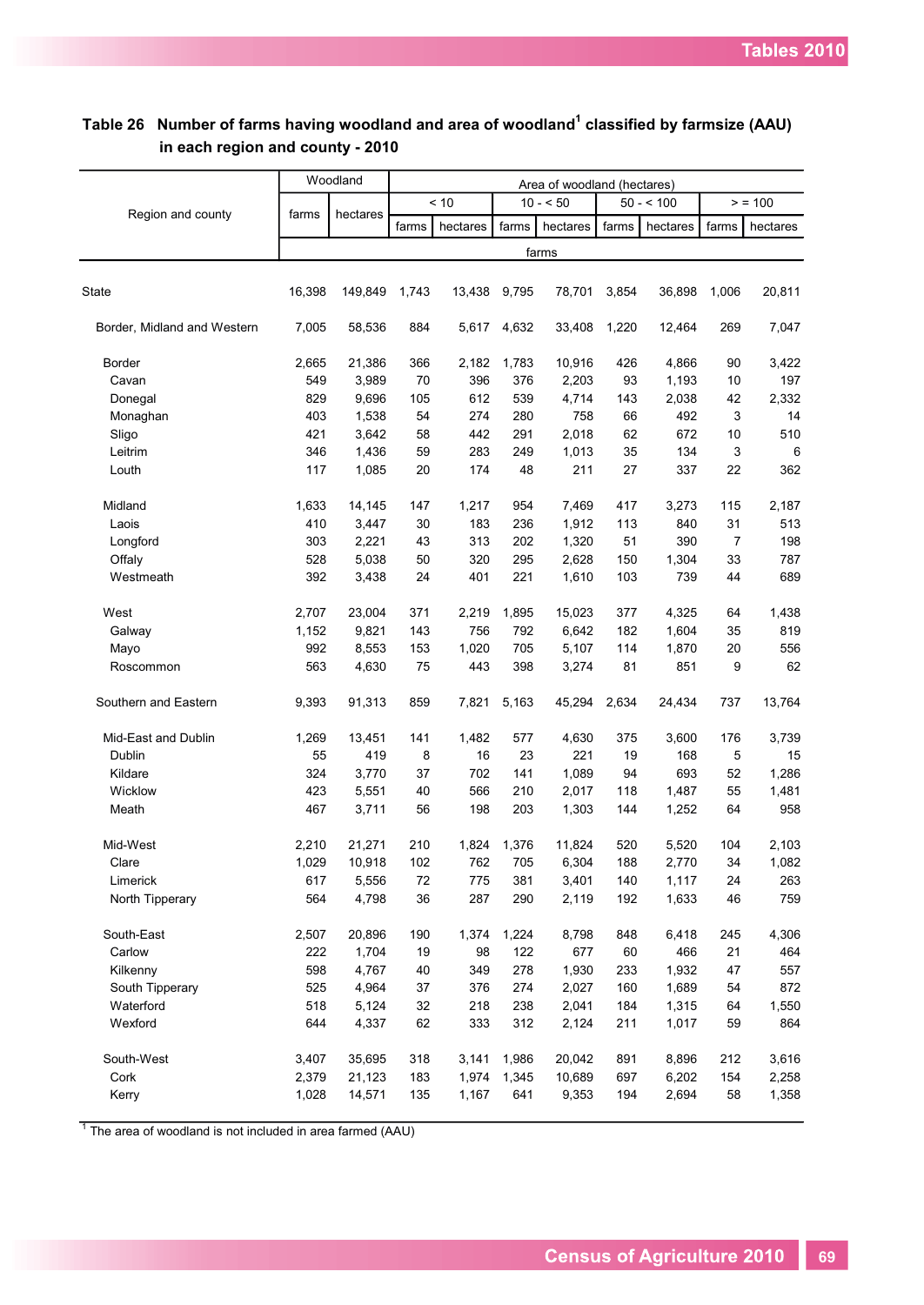# **Table 27 Number of farms reporting gainful non-agricultural activity on the farm and the type of activity undertaken in each region and county - 2010**

|                             | Number of                                                   |                 | Type of gainful non-agricultural activity <sup>1</sup> |                |                             |                                   |                    |                 |                             |                      |          |       |  |  |  |
|-----------------------------|-------------------------------------------------------------|-----------------|--------------------------------------------------------|----------------|-----------------------------|-----------------------------------|--------------------|-----------------|-----------------------------|----------------------|----------|-------|--|--|--|
| Region and county           | farms reporting<br>qainful non-<br>agricultural<br>activity | Farm<br>tourism | Recreational<br>activities                             | Home<br>crafts | Processing<br>farm products | Renewable<br>energy<br>production | Wood<br>processing | Fish<br>farming | Agricultural<br>contracting | Other<br>contracting | Forestry | Other |  |  |  |
| <b>State</b>                | 12,776                                                      | 1,134           | 543                                                    | 257            | 250                         | 281                               | 194                | 70              | 2,577                       | 1,125                | 5,111    | 2,487 |  |  |  |
| Border, Midland and Western | 5,367                                                       | 482             | 218                                                    | 120            | 88                          | 106                               | 80                 | 37              | 1,025                       | 509                  | 2,110    | 1,049 |  |  |  |
| Border                      | 1,915                                                       | 181             | 81                                                     | 41             | 30                          | 61                                | 28                 | $10$            | 353                         | 182                  | 717      | 393   |  |  |  |
| Cavan                       | 372                                                         | 28              | 11                                                     | $\overline{7}$ | 4                           | 14                                | 1                  | 0               | 83                          | 31                   | 150      | 82    |  |  |  |
| Donegal                     | 557                                                         | 58              | 27                                                     | 11             | 8                           | 27                                | 14                 | 5               | 81                          | 51                   | 222      | 100   |  |  |  |
| Monaghan                    | 285                                                         | 16              | $\overline{7}$                                         | $\overline{2}$ | 5                           | 9                                 | 4                  | $\mathbf 0$     | 75                          | 26                   | 93       | 67    |  |  |  |
| Sligo                       | 367                                                         | 41              | 21                                                     | 12             | $\overline{c}$              | $\overline{7}$                    | 3                  | 3               | 59                          | 32                   | 144      | 69    |  |  |  |
| Leitrim                     | 215                                                         | 26              | 10                                                     | 9              | $\overline{7}$              | $\overline{2}$                    | 5                  | 0               | 20                          | 28                   | 88       | 39    |  |  |  |
| Louth                       | 119                                                         | 12              | 5                                                      | $\mathbf 0$    | $\overline{4}$              | $\overline{c}$                    | $\mathbf{1}$       | $\overline{2}$  | 35                          | 14                   | 20       | 36    |  |  |  |
| Midland                     | 1,284                                                       | 76              | 39                                                     | 26             | 19                          | 20                                | 19                 | -1              | 304                         | 123                  | 515      | 256   |  |  |  |
| Laois                       | 344                                                         | 18              | 12                                                     | $\overline{7}$ | 5                           | 9                                 | 2                  | $\overline{1}$  | 82                          | 38                   | 136      | 76    |  |  |  |
| Longford                    | 242                                                         | 10              | $\overline{7}$                                         | 3              | $\mathbf 1$                 | 3                                 | 4                  | 0               | 59                          | 22                   | 97       | 43    |  |  |  |
| Offaly                      | 363                                                         | 29              | 12                                                     | 8              | 10                          | 4                                 | 6                  | 0               | 83                          | 28                   | 159      | 66    |  |  |  |
| Westmeath                   | 335                                                         | 19              | 8                                                      | 8              | 3                           | $\overline{4}$                    | $\overline{7}$     | $\mathbf 0$     | 80                          | 35                   | 123      | 71    |  |  |  |
| West                        | 2,168                                                       | 225             | 98                                                     | 53             | 39                          | 25                                | 33                 | 26              | 368                         | 204                  | 878      | 400   |  |  |  |
| Galway                      | 903                                                         | 107             | 42                                                     | 25             | 17                          | 9                                 | 14                 | 16              | 153                         | 79                   | 319      | 190   |  |  |  |
| Mayo                        | 787                                                         | 82              | 45                                                     | 18             | 14                          | 11                                | 14                 | 10              | 124                         | 78                   | 336      | 126   |  |  |  |
| Roscommon                   | 478                                                         | 36              | 11                                                     | 10             | 8                           | 5                                 | 5                  | $\mathbf 0$     | 91                          | 47                   | 223      | 84    |  |  |  |
|                             |                                                             |                 |                                                        |                |                             |                                   |                    |                 |                             |                      |          |       |  |  |  |

 $14$  number of farms reported two or more types of gainful non-agricultural activities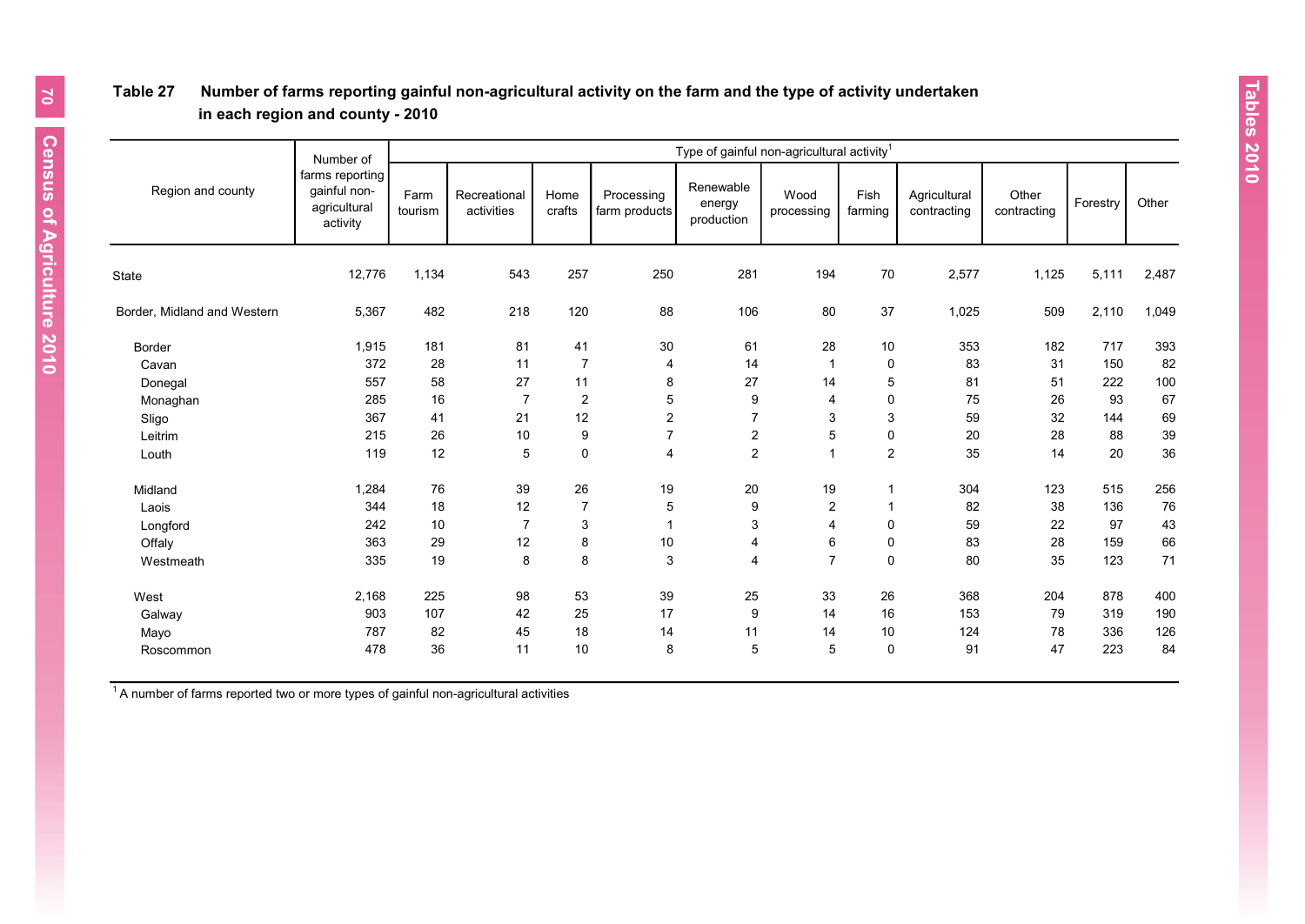|                      | Number of                                                   |                 | Type of gainful non-agricultural activity <sup>1</sup> |                |                             |                                   |                    |                 |                             |                      |                |       |  |  |
|----------------------|-------------------------------------------------------------|-----------------|--------------------------------------------------------|----------------|-----------------------------|-----------------------------------|--------------------|-----------------|-----------------------------|----------------------|----------------|-------|--|--|
| Region and county    | farms reporting<br>gainful non-<br>agricultural<br>activity | Farm<br>tourism | Recreational<br>activities                             | Home<br>crafts | Processing<br>farm products | Renewable<br>energy<br>production | Wood<br>processing | Fish<br>farming | Agricultural<br>contracting | Other<br>contracting | Forestry       | Other |  |  |
| <b>State</b>         | 12,776                                                      | 1,134           | 543                                                    | 257            | 250                         | 281                               | 194                | $70\,$          | 2,577                       | 1,125                | 5,111          | 2,487 |  |  |
| Southern and Eastern | 7,409                                                       | 652             | 325                                                    | 137            | 162                         | 175                               | 114                | 33              | 1,552                       | 616                  | 3,001          | 1,438 |  |  |
| Mid-East and Dublin  | 1,204                                                       | 107             | 93                                                     | 28             | 23                          | $20\,$                            | 27                 | $\sqrt{2}$      | 283                         | 107                  | 360            | 298   |  |  |
| Dublin               | 90                                                          | 6               | 13                                                     | 5              | 4                           | $\overline{2}$                    | $\mathbf 0$        | 0               | 31                          | 6                    | $\overline{7}$ | 24    |  |  |
| Kildare              | 283                                                         | 26              | 19                                                     | $\overline{7}$ | $\overline{\mathbf{c}}$     | $\overline{7}$                    | 8                  | 0               | 70                          | 30                   | 75             | 80    |  |  |
| Wicklow              | 371                                                         | 42              | 25                                                     | 8              | 10                          | 5                                 | 10                 | $\overline{1}$  | 77                          | 27                   | 143            | 80    |  |  |
| Meath                | 460                                                         | 33              | 36                                                     | 8              | $\overline{7}$              | 6                                 | 9                  | $\overline{1}$  | 105                         | 44                   | 135            | 114   |  |  |
| Mid-West             | 1,705                                                       | 143             | 61                                                     | 26             | 32                          | 33                                | 16                 | 6               | 308                         | 144                  | 820            | 282   |  |  |
| Clare                | 725                                                         | 80              | 23                                                     | 8              | 16                          | 9                                 | 8                  | 4               | 110                         | 61                   | 394            | 94    |  |  |
| Limerick             | 570                                                         | 43              | 23                                                     | 9              | 9                           | 16                                | $\,$ 5 $\,$        | $\sqrt{2}$      | 110                         | 52                   | 239            | 111   |  |  |
| North Tipperary      | 410                                                         | 20              | 15                                                     | 9              | $\overline{7}$              | 8                                 | 3                  | $\mathbf 0$     | 88                          | 31                   | 187            | 77    |  |  |
| South-East           | 2,029                                                       | 143             | 90                                                     | 38             | 41                          | 54                                | 29                 | 3               | 496                         | 183                  | 764            | 416   |  |  |
| Carlow               | 203                                                         | 9               | 13                                                     | 3              | 4                           | 3                                 | 3                  | $\pmb{0}$       | 66                          | 15                   | 60             | 52    |  |  |
| Kilkenny             | 431                                                         | 23              | 15                                                     | 11             | 13                          | 8                                 | 5                  | 0               | 90                          | 41                   | 187            | 80    |  |  |
| South Tipperary      | 465                                                         | 37              | 19                                                     | $\overline{4}$ | 5                           | 16                                | 6                  | 0               | 102                         | 46                   | 199            | 87    |  |  |
| Waterford            | 338                                                         | 23              | 16                                                     | 6              | 6                           | 9                                 | 5                  | 3               | 67                          | 19                   | 153            | 74    |  |  |
| Wexford              | 592                                                         | 51              | 27                                                     | 14             | 13                          | 18                                | 10                 | $\mathbf 0$     | 171                         | 62                   | 165            | 123   |  |  |
| South-West           | 2,471                                                       | 259             | 81                                                     | 45             | 66                          | 68                                | 42                 | 22              | 465                         | 182                  | 1,057          | 442   |  |  |
| Cork                 | 1,524                                                       | 119             | 53                                                     | 28             | 50                          | 41                                | 29                 | 14              | 328                         | 117                  | 619            | 296   |  |  |
| Kerry                | 947                                                         | 140             | 28                                                     | 17             | 16                          | 27                                | 13                 | 8               | 137                         | 65                   | 438            | 146   |  |  |

# **Table 27 (cont'd) Number of farms reporting gainful non-agricultural activity on the farm and the type of activity undertaken in each region and county - 2010**

 $14$  number of farms reported two or more types of gainful non-agricultural activities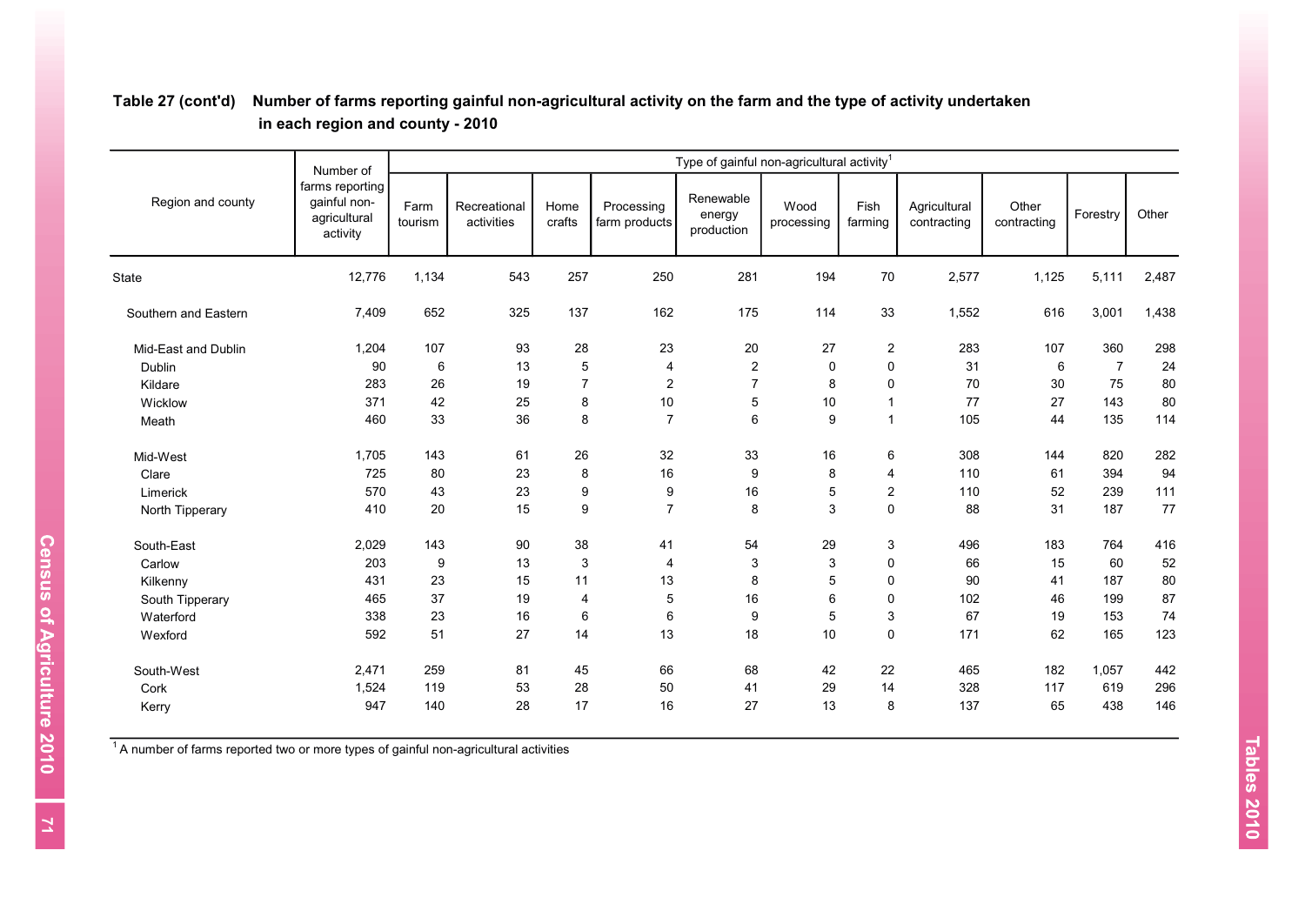|                             |         | Number of separate parcels of land |         |         |           |         |                                                    |
|-----------------------------|---------|------------------------------------|---------|---------|-----------|---------|----------------------------------------------------|
| Region and county           | $1 - 2$ | $3 - 4$                            | $5 - 6$ | $7 - 8$ | 9 or more | Total   | Average number of<br>parcels per farm <sup>1</sup> |
|                             |         |                                    |         | farms   |           |         |                                                    |
|                             |         |                                    |         |         |           |         |                                                    |
| State                       | 59,840  | 41,531                             | 18,789  | 9,119   | 10,581    | 139,860 | 3.8                                                |
| Border, Midland and Western | 27,618  | 22,567                             | 11,321  | 5,688   | 6,687     | 73,881  | 4.3                                                |
| <b>Border</b>               | 11,149  | 8,815                              | 4,131   | 2,076   | 2,660     | 28,831  | 4.0                                                |
| Cavan                       | 2,307   | 1,725                              | 664     | 271     | 315       | 5,282   | 3.5                                                |
| Donegal                     | 3,396   | 2,593                              | 1,327   | 803     | 1,121     | 9,240   | 4.4                                                |
| Monaghan                    | 1,969   | 1,469                              | 585     | 259     | 283       | 4,565   | 3.6                                                |
| Sligo                       | 1,556   | 1,445                              | 704     | 330     | 360       | 4,395   | 4.1                                                |
| Leitrim                     | 1,236   | 1,144                              | 628     | 302     | 363       | 3,673   | 4.3                                                |
| Louth                       | 685     | 439                                | 223     | 111     | 218       | 1,676   | 4.2                                                |
| Midland                     | 6,122   | 3,752                              | 1,618   | 677     | 665       | 12,834  | 3.4                                                |
| Laois                       | 1,544   | 968                                | 401     | 181     | 218       | 3,312   | 3.6                                                |
| Longford                    | 1,152   | 801                                | 345     | 163     | 140       | 2,601   | 3.5                                                |
| Offaly                      | 1,581   | 1,014                              | 484     | 212     | 171       | 3,462   | 3.5                                                |
| Westmeath                   | 1,845   | 969                                | 388     | 121     | 136       | 3,459   | 3.1                                                |
|                             |         |                                    |         |         |           |         |                                                    |
| West                        | 10,347  | 10,000                             | 5,572   | 2,935   | 3,362     | 32,216  | 4.4                                                |
| Galway                      | 4,515   | 4,032                              | 2,257   | 1,207   | 1,434     | 13,445  | 4.4                                                |
| Mayo                        | 3,770   | 3,879                              | 2,235   | 1,193   | 1,381     | 12,458  | 4.6                                                |
| Roscommon                   | 2,062   | 2,089                              | 1,080   | 535     | 547       | 6,313   | 4.2                                                |
| Southern and Eastern        | 32,222  | 18,964                             | 7,468   | 3,431   | 3,894     | 65,979  | 3.5                                                |
| Mid-East and Dublin         | 5,539   | 2,752                              | 1,009   | 460     | 579       | 10,339  | 3.2                                                |
| Dublin                      | 395     | 195                                | 80      | 55      | 73        | 798     | 3.7                                                |
| Kildare                     | 1,506   | 581                                | 232     | 113     | 146       | 2,578   | 3.0                                                |
| Wicklow                     | 1,263   | 652                                | 251     | 96      | 132       | 2,394   | 3.2                                                |
| Meath                       | 2,375   | 1,324                              | 446     | 196     | 228       | 4,569   | 3.2                                                |
| Mid-West                    | 7,685   | 4,977                              | 1,988   | 830     | 866       | 16,346  | 3.4                                                |
| Clare                       | 2,682   | 2,071                              | 929     | 433     | 435       | 6,550   | 3.7                                                |
| Limerick                    | 3,292   | 1,706                              | 581     | 209     | 203       | 5,991   | 2.9                                                |
| North Tipperary             | 1,711   | 1,200                              | 478     | 188     | 228       | 3,805   | 3.5                                                |
| South-East                  | 7,843   | 4,908                              | 1,989   | 912     | 1,008     | 16,660  | 3.5                                                |
| Carlow                      | 877     | 494                                | 211     | 99      | 121       | 1,802   | 3.5                                                |
| Kilkenny                    | 1,538   | 1,162                              | 511     | 254     | 272       | 3,737   | 3.8                                                |
| South Tipperary             | 2,002   | 1,148                              | 441     | 183     | 160       | 3,934   | 3.2                                                |
| Waterford                   | 1,358   | 845                                | 287     | 144     | 127       | 2,761   | 3.3                                                |
| Wexford                     | 2,068   | 1,259                              | 539     | 232     | 328       | 4,426   | 3.6                                                |
|                             |         |                                    |         |         |           | 22,634  |                                                    |
| South-West                  | 11,155  | 6,327                              | 2,482   | 1,229   | 1,441     | 14,222  | 3.4                                                |
| Cork                        | 7,496   | 3,979                              | 1,404   | 621     | 722       | 8,412   | 3.2                                                |
| Kerry                       | 3,659   | 2,348                              | 1,078   | 608     | 719       |         | 3.8                                                |

# **Table 28 Number of farms classified by number of separate parcels in each region and county**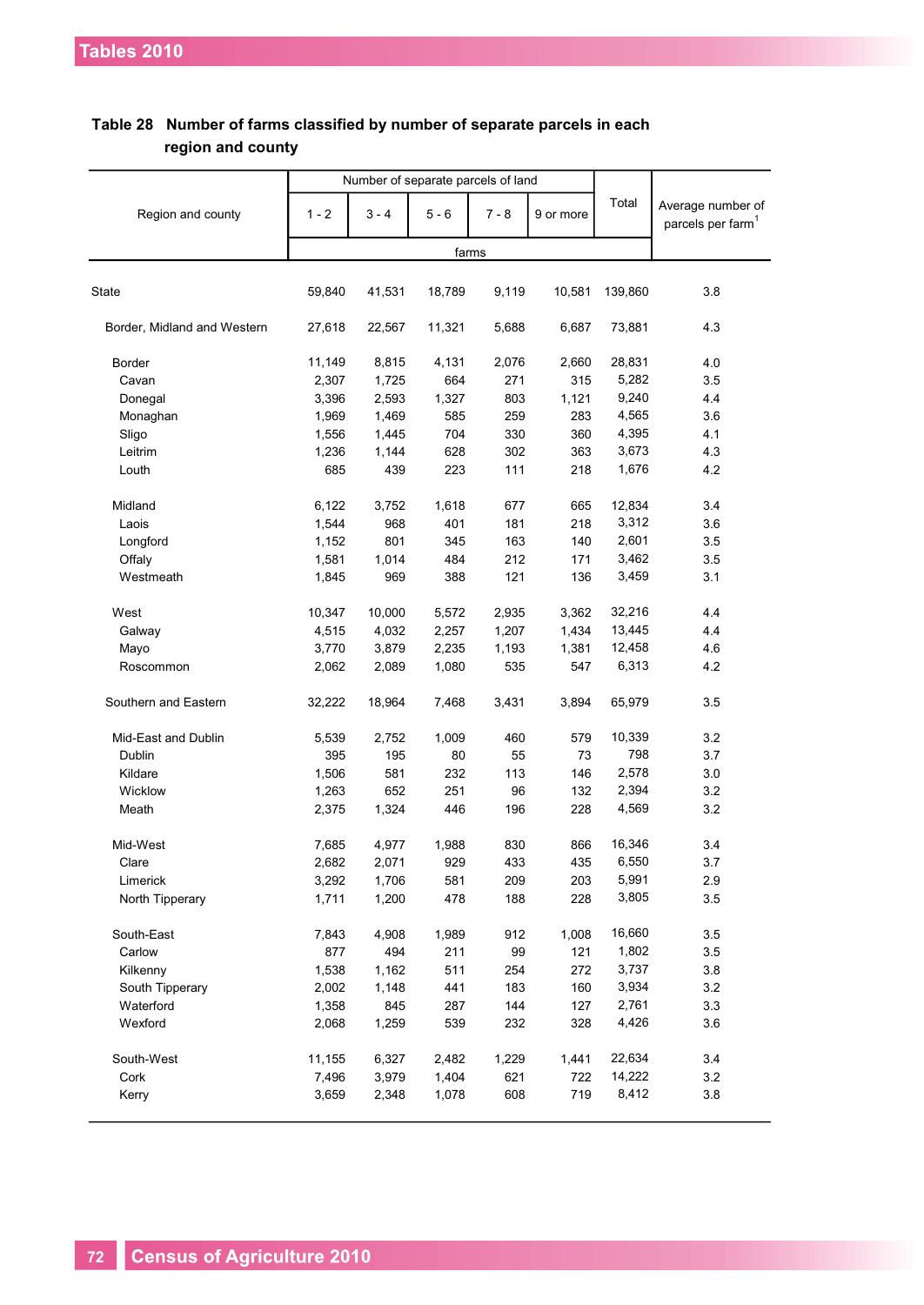| Characteristic of holder              | 2000    | 2010    | % of total<br>(2000) | % of total<br>(2010) | % change<br>$(2000 - 2010)$ |
|---------------------------------------|---------|---------|----------------------|----------------------|-----------------------------|
| <b>Total Family Farms<sup>1</sup></b> | 141,342 | 139,556 |                      |                      | $-1.3%$                     |
| Gender                                |         |         |                      |                      |                             |
| Males                                 | 126,243 | 122,211 | 89.3%                | 87.6%                | $-3.2%$                     |
| Females                               | 15,099  | 17,345  | 10.7%                | 12.4%                | 14.9%                       |
| Age                                   |         |         |                      |                      |                             |
| $< 35$                                | 18,382  | 8,683   | 13.0%                | 6.2%                 | $-52.8%$                    |
| $35 - 44$                             | 30,780  | 24,562  | 21.8%                | 17.6%                | $-20.2%$                    |
| $45 - 54$                             | 36,332  | 34,614  | 25.7%                | 24.8%                | $-4.7%$                     |
| $55 - 64$                             | 27,805  | 35,058  | 19.7%                | 25.1%                | 26.1%                       |
| $>= 65$                               | 28,043  | 36,639  | 19.8%                | 26.3%                | 30.7%                       |
| Annual Work Units <sup>2</sup>        |         |         |                      |                      |                             |
| $0 - 5.25$                            | 18,689  | 13,620  | 13.2%                | 9.8%                 | $-27.1%$                    |
| $0.25 - 5.50$                         | 17,224  | 19,874  | 12.2%                | 14.2%                | 15.4%                       |
| $0.50 - 5.75$                         | 16,179  | 25,574  | 11.4%                | 18.3%                | 58.1%                       |
| $0.75 - 1.00$                         | 11,138  | 24,144  | 7.9%                 | 17.3%                | 116.8%                      |
| 1.00                                  | 78,112  | 56,344  | 55.3%                | 40.4%                | $-27.9%$                    |
| Significance of farmwork              |         |         |                      |                      |                             |
| Sole Occupation                       | 78,723  | 75,223  | 55.7%                | 53.9%                | $-4.4%$                     |
| Major Occupation                      | 19,643  | 20,258  | 13.9%                | 14.5%                | 3.1%                        |
| Subsidiary Occupation                 | 42,976  | 44,075  | 30.4%                | 31.6%                | 2.6%                        |

# **Table 29 Family Farms<sup>1</sup>classified by characteristics of Holder - 2010**

 $1$  Farms run by commercial concerns or institutions are excluded from this table.

 $2$  One Annual Work Unit =1,800 hours or more of labour input per person per annum.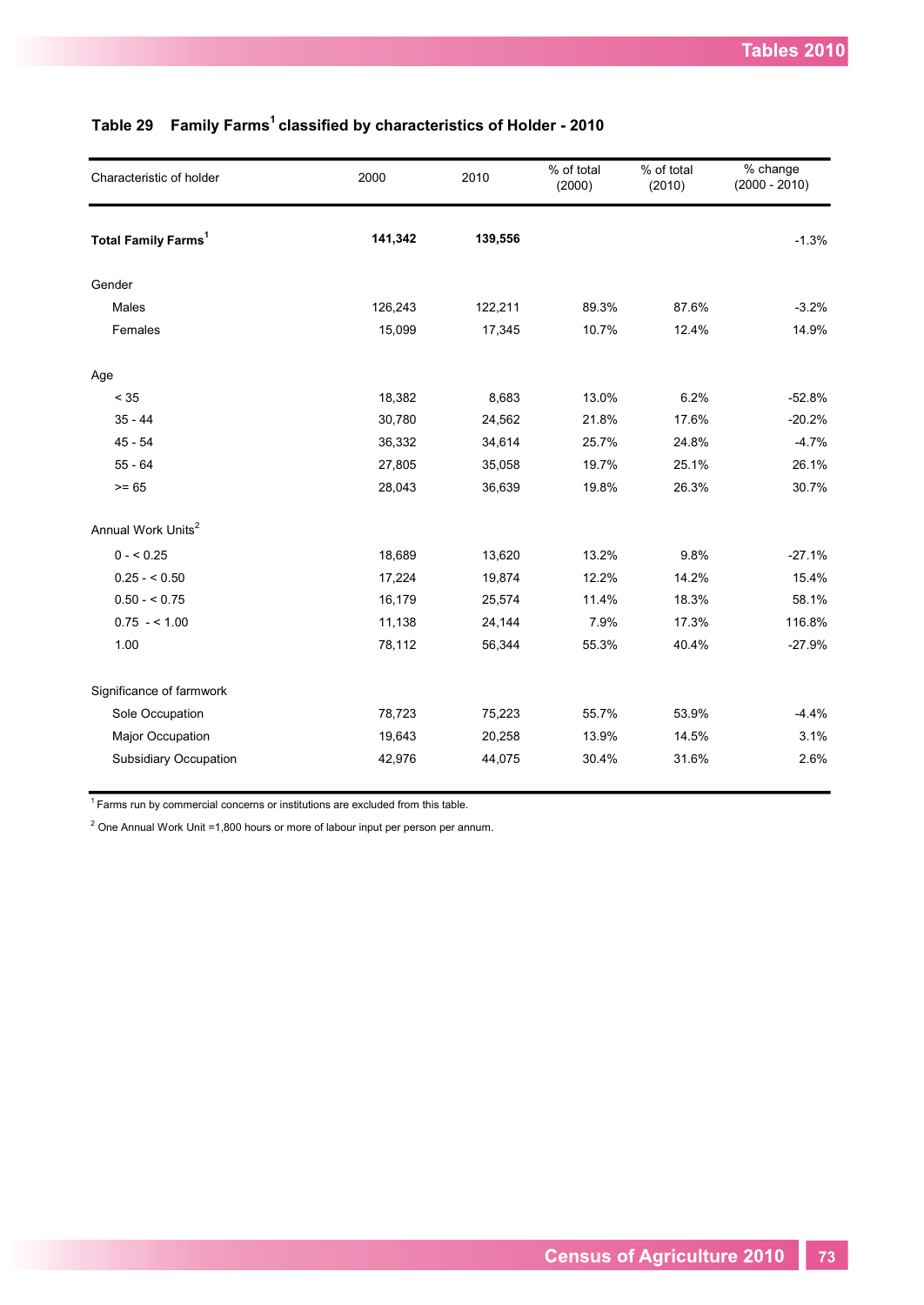| Worker characteristic             | 2000    | 2010    | % of total<br>(2000) | % of total<br>(2010) | % change<br>$(2000 - 2010)$ |
|-----------------------------------|---------|---------|----------------------|----------------------|-----------------------------|
| <b>Total persons</b>              | 257,948 | 272,016 |                      |                      | 5.5%                        |
| Gender                            |         |         |                      |                      |                             |
| Males                             | 187,674 | 197,924 | 72.8%                | 72.8%                | 5.5%                        |
| Females                           | 70,274  | 74,092  | 27.2%                | 27.2%                | 5.4%                        |
| Age                               |         |         |                      |                      |                             |
| $< 35$                            | 74,249  | 69,247  | 28.8%                | 25.5%                | $-6.7%$                     |
| $35 - 44$                         | 50,738  | 45,591  | 19.7%                | 16.8%                | $-10.1%$                    |
| $45 - 54$                         | 56,060  | 55,581  | 21.7%                | 20.4%                | $-0.9%$                     |
| $55 - 64$                         | 40,241  | 52,396  | 15.6%                | 19.3%                | 30.2%                       |
| $>= 65$                           | 36,660  | 49,201  | 14.2%                | 18.1%                | 34.2%                       |
| Annual Work Units <sup>2</sup>    |         |         |                      |                      |                             |
| $0 - 5.25$                        | 59,010  | 64,149  | 22.9%                | 23.6%                | 8.7%                        |
| $0.25 - 0.50$                     | 39,253  | 52,510  | 15.2%                | 19.3%                | 33.8%                       |
| $0.50 - 5.75$                     | 32,348  | 43,873  | 12.5%                | 16.1%                | 35.6%                       |
| $0.75 - 1.00$                     | 19,789  | 34,156  | 7.7%                 | 12.6%                | 72.6%                       |
| 1.00                              | 107,548 | 77,328  | 41.7%                | 28.4%                | $-28.1%$                    |
| <b>Family Workers</b>             | 243,598 | 255,637 | 94.4%                | 94.0%                | 4.9%                        |
| of which: Holder                  | 141,342 | 139,556 | 54.8%                | 51.3%                | $-1.3%$                     |
| Spouse                            | 45,066  | 45,769  | 17.5%                | 16.8%                | 1.6%                        |
| <b>Other Family</b>               | 57,190  | 70,312  | 22.2%                | 25.8%                | 22.9%                       |
| <b>Regular Non-Family Workers</b> | 14,350  | 16,379  | 5.6%                 | 6.0%                 | 14.1%                       |

#### **Table 30 Family and regular non-family workers (persons) on all farms <sup>1</sup>- 2010**

 $^{\rm 1}$  Both family farms and commercial farms are included in this table. All persons working on commercial farms are classified as regular non-family workers.

 $2$  One Annual Work Unit =1,800 hours or more of labour input per person per annum.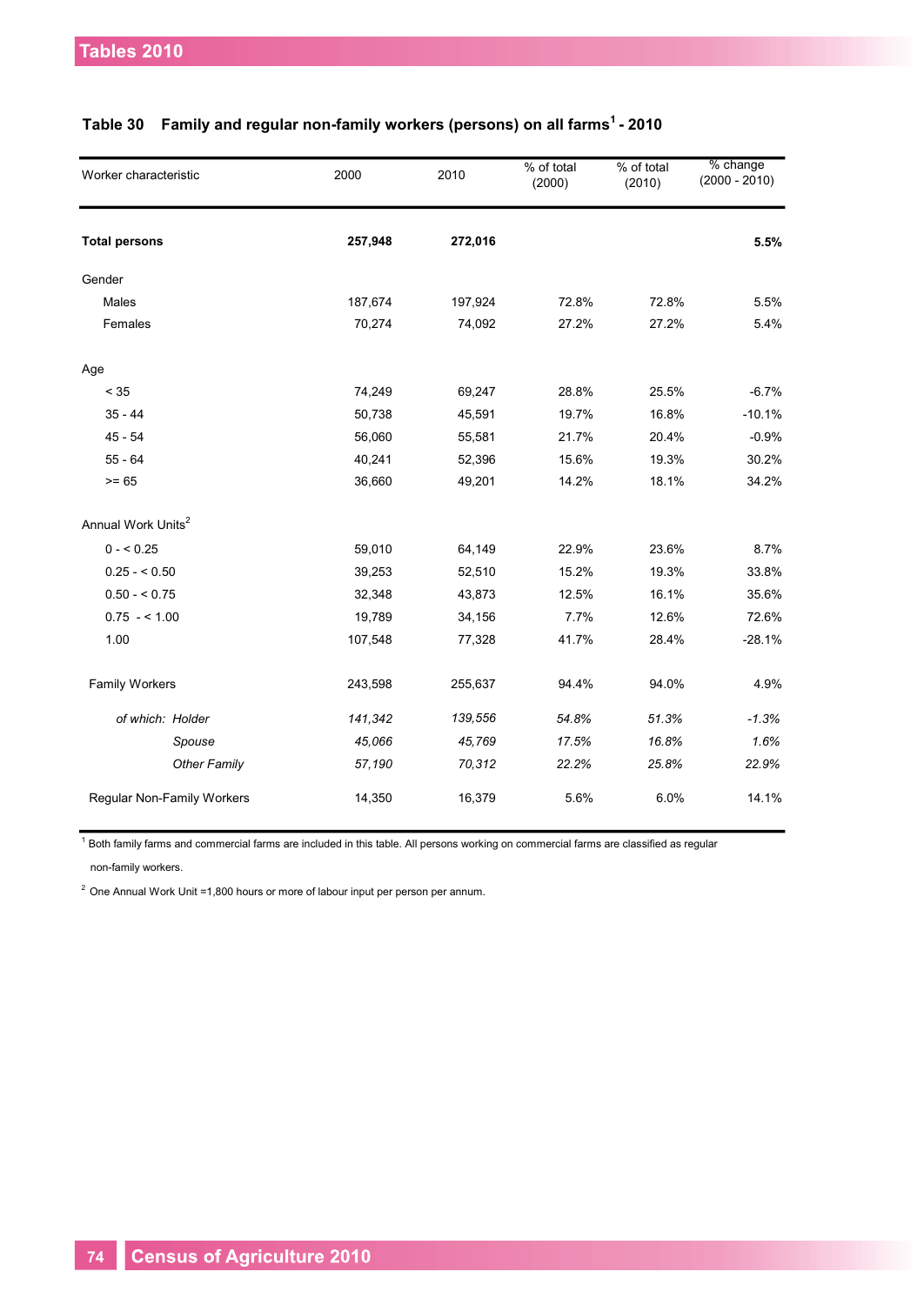| Worker characteristic                 | 2000    | 2010    | % of total<br>(2000) | % of total<br>(2010) | % change<br>$(2000 - 2010)$ |
|---------------------------------------|---------|---------|----------------------|----------------------|-----------------------------|
| <b>Total labour input</b>             | 171,722 | 168,387 |                      |                      | $-1.9%$                     |
| Family & regular non-family           | 163,898 | 162,345 | 95.4%                | 96.4%                | $-0.9%$                     |
| <b>Males</b>                          | 127,344 | 130,335 | 74.2%                | 77.4%                | 2.3%                        |
| Females                               | 36,554  | 32,010  | 21.3%                | 19.0%                | $-12.4%$                    |
| Family workers                        | 155,944 | 152,569 | 90.8%                | 90.6%                | $-2.2%$                     |
| of which: Holder                      | 105,765 | 102,609 | 61.6%                | 60.9%                | $-3.0%$                     |
| Spouse                                | 25,192  | 20,303  | 14.7%                | 12.1%                | $-19.4%$                    |
| Other family                          | 24,987  | 29,657  | 14.6%                | 17.6%                | 18.7%                       |
| Regular non-family workers            | 7,954   | 9,776   | 4.6%                 | 5.8%                 | 22.9%                       |
| Non-regular <sup>1</sup> labour input | 7,824   | 6,042   | 4.6%                 | 3.6%                 | $-22.8%$                    |
| Total number of farms <sup>3</sup>    | 141,527 | 139,860 |                      |                      | $-1.2%$                     |
| Average labour input per farm         | 1.21    | 1.20    |                      |                      | $-0.8%$                     |

#### **Table 31 Total labour input including non-regular 1 labour (AWU<sup>2</sup> ) on all farms<sup>3</sup>- 2010**

 $1$  Non-Regular Labour includes casual, relief and contract workers. A gender breakdown is not available for this category.

 $2$  One Annual Work Unit =1,800 hours or more of labour input per person per annum

 $3$  Both family farms and commercial farms are included in this table. All persons working on commercial farms are classified as regular non-family workers.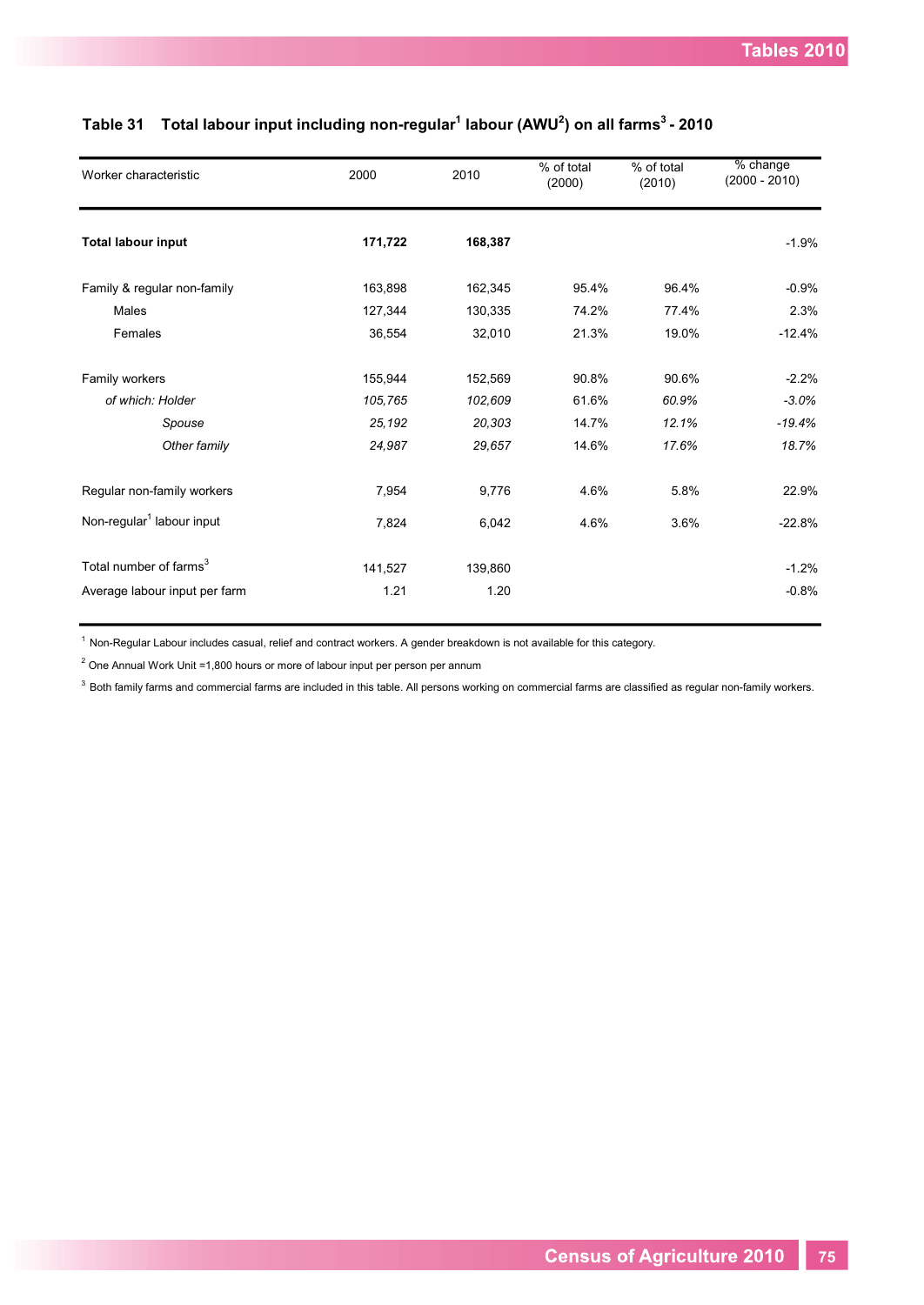|                                |          |          |           | Farm size (AAU) - hectares |           |            |          |         |                                 |
|--------------------------------|----------|----------|-----------|----------------------------|-----------|------------|----------|---------|---------------------------------|
| Characteristics of<br>holder   | $\leq$ 2 | $2 - 10$ | $10 - 20$ | $20 - 30$                  | $30 - 50$ | $50 - 100$ | $>= 100$ | Total   | Average farm<br>size (hectares) |
|                                |          |          |           | Farms                      |           |            |          |         |                                 |
| Age                            |          |          |           |                            |           |            |          |         |                                 |
| < 35                           | 542      | 902      | 1,850     | 1,510                      | 2,131     | 1,447      | 301      | 8,683   | 34.4                            |
| $35 - 44$                      | 1,420    | 2,161    | 4,846     | 4,139                      | 6,087     | 4,885      | 1,024    | 24,562  | 37.5                            |
| $45 - 54$                      | 2,216    | 3,500    | 7,821     | 6,021                      | 8,091     | 5,740      | 1,225    | 34,614  | 34.2                            |
| $55 - 64$                      | 2,525    | 4,174    | 8,603     | 6,369                      | 7,504     | 4,722      | 1,161    | 35,058  | 31.7                            |
| $>= 65$                        | 2,960    | 4,985    | 10,412    | 6,630                      | 6,815     | 3,914      | 923      | 36,639  | 28.3                            |
| Annual work units <sup>3</sup> |          |          |           |                            |           |            |          |         |                                 |
| $- < 0.25$<br>$\Omega$         | 3,411    | 3,089    | 3,579     | 1,652                      | 1,253     | 529        | 107      | 13,620  | 16.3                            |
| $0.25 - 0.50$                  | 3,404    | 4,427    | 5,956     | 2,891                      | 2,276     | 766        | 154      | 19,874  | 18.1                            |
| $0.50 - 5.75$                  | 1,509    | 4,621    | 9,691     | 4,715                      | 3,642     | 1,222      | 174      | 25,574  | 21.2                            |
| $0.75 - 1.00$                  | 491      | 1,531    | 6,882     | 6,609                      | 6,201     | 2,056      | 374      | 24,144  | 29.4                            |
| 1.00                           | 848      | 2,054    | 7,424     | 8,802                      | 17,256    | 16,135     | 3,825    | 56,344  | 48.2                            |
| Significance of farmwork       |          |          |           |                            |           |            |          |         |                                 |
| Sole occupation                | 2,889    | 5,785    | 14,932    | 12,905                     | 19,257    | 15,812     | 3,643    | 75,223  | 39.6                            |
| Major occupation               | 736      | 1,665    | 4,774     | 4,188                      | 5,325     | 2,935      | 635      | 20,258  | 34.1                            |
| Subsidiary occupation          | 6,038    | 8,272    | 13,826    | 7,576                      | 6,046     | 1,961      | 356      | 44,075  | 19.9                            |
| <b>Total</b>                   | 9,663    | 15,722   | 33,532    | 24,669                     | 30,628    | 20,708     | 4,634    | 139,556 | 32.7                            |

## **Table 32 Number of family farms<sup>1</sup> classified by farm size (AAU 2 ) and characteristics of holder - 2010**

 $1$  Farms run by commercial concerns or institutions are excluded from this table.

<sup>2</sup> Agricultural Area Utilised

<sup>3</sup> One Annual Work Unit = 1,800 hours or more of labour input per person per annum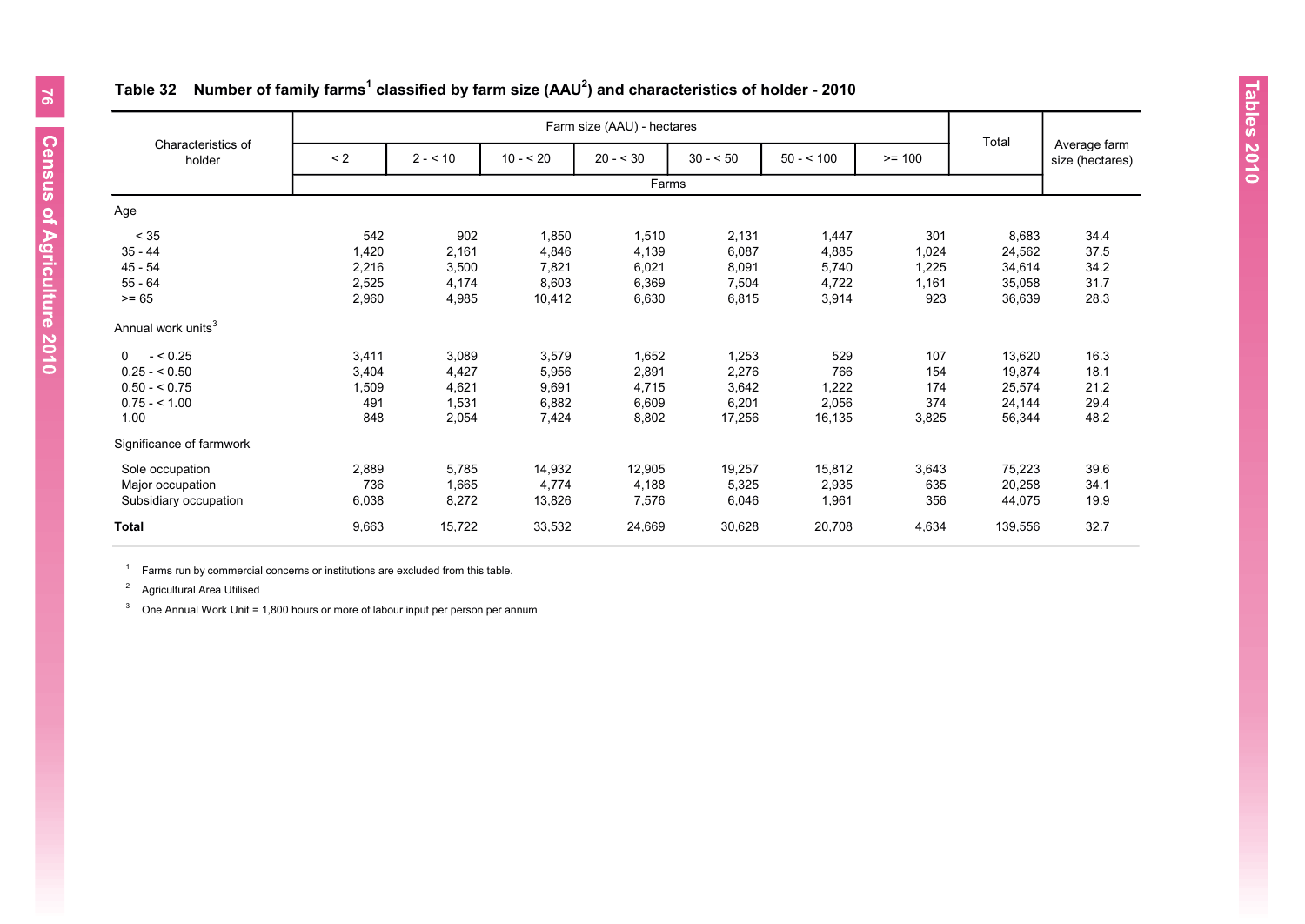|                                |                                                 |        |                                  | Farm Type <sup>2</sup> |                            |                                 |                             |       |         |
|--------------------------------|-------------------------------------------------|--------|----------------------------------|------------------------|----------------------------|---------------------------------|-----------------------------|-------|---------|
|                                |                                                 |        |                                  |                        |                            |                                 |                             |       |         |
| Characteristics<br>of holder   | Specialist<br>Specialist<br>tillage<br>dairying |        | Specialist<br>beef<br>production | Specialist sheep       | Mixed<br>grazing livestock | Mixed<br>crops and<br>livestock | <b>Mixed Field</b><br>Crops | Other | Total   |
|                                |                                                 |        |                                  | Farms                  |                            |                                 |                             |       |         |
| Age                            |                                                 |        |                                  |                        |                            |                                 |                             |       |         |
| < 35                           | 456                                             | 1,100  | 4,416                            | 1,143                  | 788                        | 158                             | 538                         | 84    | 8,683   |
| $35 - 44$                      | 914                                             | 4,135  | 12,586                           | 2,306                  | 2,527                      | 446                             | 1,357                       | 291   | 24,562  |
| $45 - 54$                      | 1,140                                           | 4,709  | 18,589                           | 3,027                  | 4,067                      | 665                             | 2,010                       | 407   | 34,614  |
| $55 - 64$                      | 1,194                                           | 3,677  | 19,689                           | 3,454                  | 3,907                      | 623                             | 2,211                       | 303   | 35,058  |
| $>= 65$                        | 1,016                                           | 2,015  | 22,390                           | 3,615                  | 3,370                      | 544                             | 3,483                       | 206   | 36,639  |
| Annual work units <sup>3</sup> |                                                 |        |                                  |                        |                            |                                 |                             |       |         |
| $- < 0.25$<br>$\Omega$         | 665                                             | 185    | 6,935                            | 1,745                  | 1,526                      | 140                             | 2,235                       | 189   | 13,620  |
| $0.25 - 0.50$                  | 594                                             | 329    | 10,808                           | 2,589                  | 1,959                      | 231                             | 3,184                       | 180   | 19,874  |
| $0.50 - 5.75$                  | 984                                             | 320    | 15,739                           | 2,962                  | 2,015                      | 252                             | 3,145                       | 157   | 25,574  |
| $0.75 - 1.00$                  | 732                                             | 1,320  | 17,162                           | 2,157                  | 1,913                      | 346                             | 397                         | 117   | 24,144  |
| 1.00                           | 1,745                                           | 13,482 | 27,026                           | 4,092                  | 7,246                      | 1,467                           | 638                         | 648   | 56,344  |
| Significance of farmwork       |                                                 |        |                                  |                        |                            |                                 |                             |       |         |
| Sole Occupation                | 2,412                                           | 13,202 | 39,735                           | 6,423                  | 8,142                      | 1,562                           | 3,022                       | 725   | 75,223  |
| Major Occupation               | 882                                             | 1,630  | 11,926                           | 2,026                  | 2,056                      | 413                             | 1,141                       | 184   | 20,258  |
| <b>Subsidiary Occupation</b>   | 1,426                                           | 804    | 26,009                           | 5,096                  | 4,461                      | 461                             | 5,436                       | 382   | 44,075  |
| Total                          | 4,720                                           | 15,636 | 77,670                           | 13,545                 | 14,659                     | 2,436                           | 9,599                       | 1,291 | 139,556 |

#### **Table 33 Number of family farms<sup>1</sup> classified by farm type<sup>2</sup> and characteristics of holder - 2010**

 $1$  Farms run by commercial concerns or institutions are excluded from this table.

 $2^2$  For more information on farm type see background notes.

<sup>3</sup> One annual work unit = 1,800 hours or more of labour input per person per annum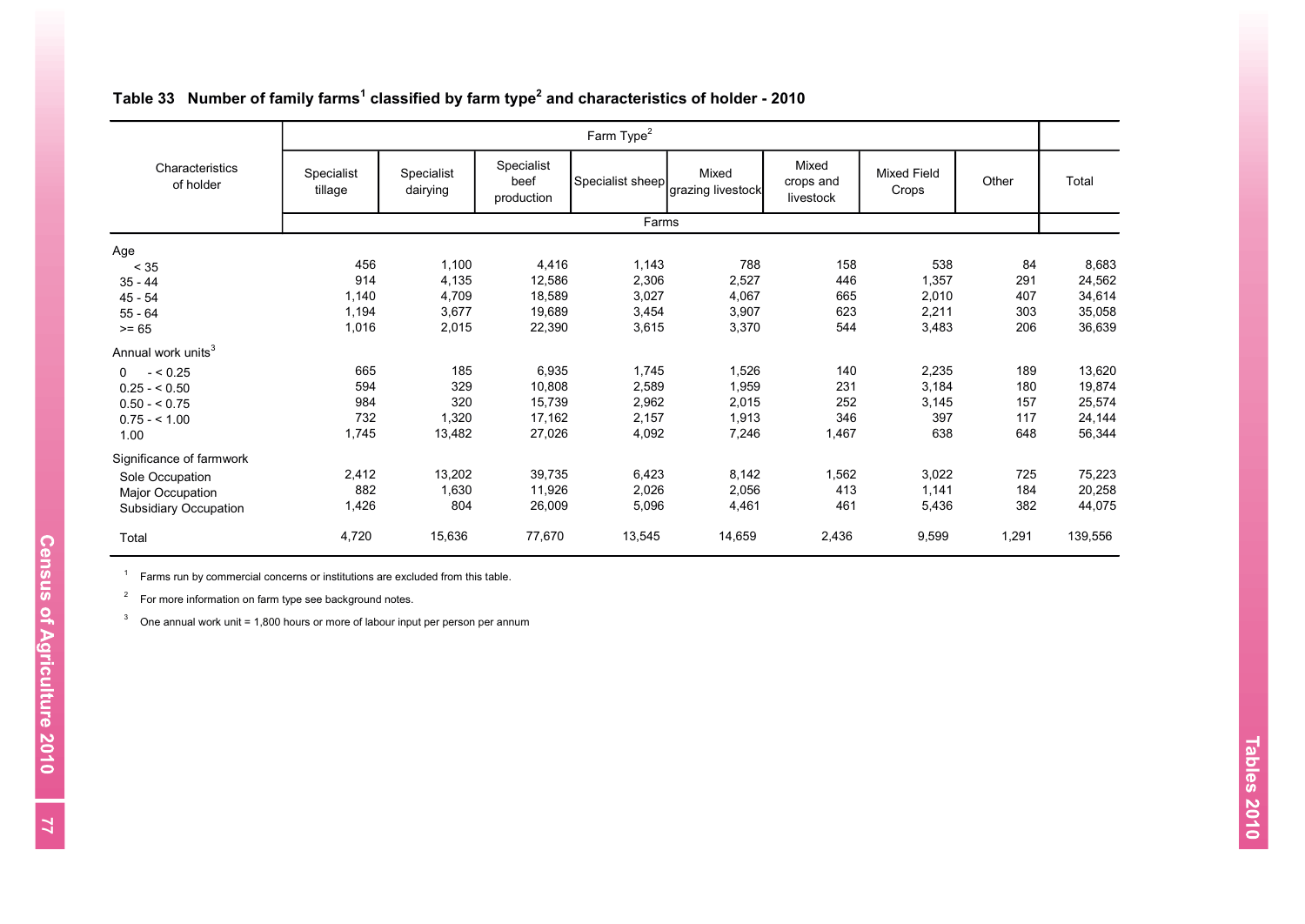## **Table 34 Number of family farms<sup>1</sup> classified by economic size (SO) and characteristics of holder - 2010**

|                                |                     |                        |                         | Standard Output (SO) <sup>2</sup> |                        |                         |                  | <b>Total Family</b> |                                                        |  |
|--------------------------------|---------------------|------------------------|-------------------------|-----------------------------------|------------------------|-------------------------|------------------|---------------------|--------------------------------------------------------|--|
| Characteristics of<br>holder   | Less than<br>€4.000 | $€4,000 - <$<br>€8,000 | $€8,000 - <$<br>€15,000 | €15,000 - <<br>€25,000            | €25,000 - <<br>€50,000 | €50,000 - <<br>€100,000 | Over<br>€100,000 | Farms               | Average Standard<br>Output <sup>2</sup> ( $\epsilon$ ) |  |
|                                |                     |                        |                         |                                   | Farms                  |                         |                  |                     |                                                        |  |
| Age                            |                     |                        |                         |                                   |                        |                         |                  |                     |                                                        |  |
| < 35                           | 1,827               | 1,461                  | 1,659                   | 1,239                             | 985                    | 724                     | 788              | 8,683               | 39,658                                                 |  |
| $35 - 44$                      | 4,777               | 3,611                  | 4,416                   | 3,180                             | 3,066                  | 2,584                   | 2,928            | 24,562              | 41,558                                                 |  |
| $45 - 54$                      | 7,416               | 5,824                  | 6,429                   | 4,453                             | 4,148                  | 3,400                   | 2,944            | 34,614              | 34,182                                                 |  |
| $55 - 64$                      | 8,641               | 6,507                  | 6,737                   | 4,438                             | 3,906                  | 2.733                   | 2,096            | 35,058              | 27,856                                                 |  |
| $>= 65$                        | 11,998              | 7,713                  | 6,756                   | 4,233                             | 3.018                  | 1,687                   | 1,234            | 36,639              | 19,275                                                 |  |
| Annual work units <sup>3</sup> |                     |                        |                         |                                   |                        |                         |                  |                     |                                                        |  |
| $- < 0.25$<br>$\Omega$         | 8,002               | 2,623                  | 1,532                   | 678                               | 438                    | 194                     | 153              | 13,620              | 8,930                                                  |  |
| $0.25 - 5.50$                  | 9,708               | 4,504                  | 3,139                   | 1,346                             | 695                    | 300                     | 182              | 19,874              | 9,685                                                  |  |
| $0.50 - 5.75$                  | 10,780              | 6,080                  | 4,806                   | 2,256                             | 1,066                  | 358                     | 228              | 25,574              | 11,660                                                 |  |
| $0.75 - 1.00$                  | 2,796               | 6,251                  | 7.489                   | 4.024                             | 2,187                  | 964                     | 433              | 24,144              | 18,962                                                 |  |
| 1.00                           | 3,373               | 5,658                  | 9,031                   | 9,239                             | 10.737                 | 9,312                   | 8,994            | 56,344              | 55,041                                                 |  |
| Significance of farmwork       |                     |                        |                         |                                   |                        |                         |                  |                     |                                                        |  |
| Sole occupation                | 12,139              | 11,584                 | 13,030                  | 10,314                            | 10,541                 | 8,971                   | 8,644            | 75,223              | 41,807                                                 |  |
| Major occupation               | 3,817               | 3,443                  | 4,540                   | 3,396                             | 2,704                  | 1,438                   | 920              | 20,258              | 26,991                                                 |  |
| Subsidiary occupation          | 18,703              | 10,089                 | 8,427                   | 3,833                             | 1,878                  | 719                     | 426              | 44,075              | 10,884                                                 |  |
| <b>Total</b>                   | 34,659              | 25,116                 | 25,997                  | 17,543                            | 15,123                 | 11,128                  | 9,990            | 139,556             | 30,726                                                 |  |

 $1$  Farms run by commercial concerns or institutions are excluded from this table.

 $2^2$  Standard Output is the average monetary value of the agricultural output at farm-gate prices. See background notes.

<sup>3</sup> One Annual Work Unit = 1,800 hours or more of labour input per person per annum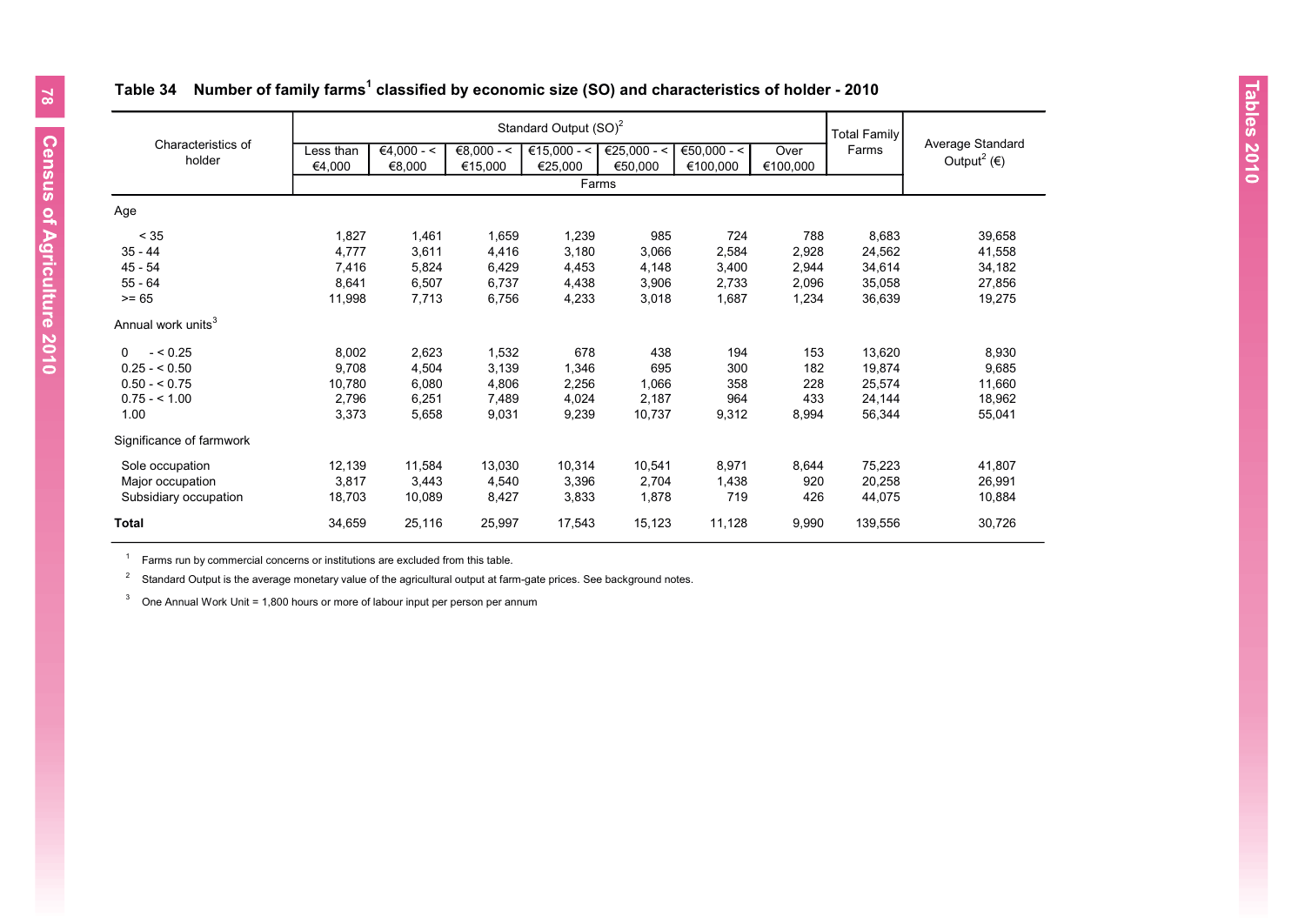| Farm characteristics             |                      |         |         | Family workers |         |        |              |        | Regular non-family<br>workers |       | Total   |         | Total              | Average per farm |     |
|----------------------------------|----------------------|---------|---------|----------------|---------|--------|--------------|--------|-------------------------------|-------|---------|---------|--------------------|------------------|-----|
|                                  | Total family workers |         | Holder  |                | Spouse  |        | Other family |        |                               | AWU   |         | AWU     | Farms <sup>4</sup> |                  | AWU |
|                                  | persons              | AWU     | persons | AWU            | persons | AWU    | persons      | AWU    | persons                       |       | persons |         |                    | persons          |     |
| Farm size (AAU) - hectares       |                      |         |         |                |         |        |              |        |                               |       |         |         |                    |                  |     |
| < 2                              | 14,393               | 5.520   | 9.663   | 3,924          | 2.234   | 761    | 2,496        | 835    | 1,236                         | 897   | 15.629  | 6,417   | 2,341              | $6.7^{5}$        | 2.7 |
| $2 - 10$                         | 25,192               | 11,688  | 15,722  | 8,328          | 4,146   | 1,506  | 5,324        | 1,854  | 1,187                         | 599   | 26,379  | 12,287  | 23,133             | 1.1              | 0.5 |
| $10 - 20$                        | 57,656               | 31,729  | 33,532  | 22,184         | 9,792   | 4,046  | 14,332       | 5,500  | 2,622                         | 1,419 | 60,278  | 33,148  | 33,581             | 1.8              | 1.0 |
| $20 - 530$                       | 45,212               | 27,473  | 24,669  | 18,822         | 8,102   | 3,627  | 12,441       | 5,023  | 2,140                         | 1,135 | 47,352  | 28,608  | 24,687             | 1.9              | 1.2 |
| $30 - 50$                        | 59,857               | 39,022  | 30,628  | 25,968         | 11,187  | 5,281  | 18,042       | 7,772  | 3,365                         | 1.843 | 63,222  | 40,864  | 30,668             | 2.1              | 1.3 |
| $50 - 5100$                      | 43,317               | 29,896  | 20,708  | 19,051         | 8,423   | 4,127  | 14,186       | 6,718  | 3,770                         | 2,285 | 47,087  | 32,180  | 20,755             | 2.3              | 1.6 |
| $>= 100$                         | 10,010               | 7,242   | 4,634   | 4,332          | 1,885   | 955    | 3,491        | 1,955  | 2,059                         | 1,599 | 12,069  | 8,841   | 4,695              | 2.6              | 1.9 |
| Farm type                        |                      |         |         |                |         |        |              |        |                               |       |         |         |                    |                  |     |
| Specialist tillage               | 8,468                | 4,934   | 4,720   | 3,306          | 1.487   | 599    | 2,261        | 1,028  | 1,521                         | 1,173 | 9,989   | 6,107   | 4,795              | 2.1              | 1.3 |
| Specialist dairying              | 34,048               | 24,104  | 15,636  | 14,984         | 6,915   | 3,542  | 11,497       | 5,579  | 2,916                         | 1,792 | 36,964  | 25,896  | 15,654             | 2.4              | 1.7 |
| Specialist beef production       | 139,473              | 82,350  | 77,670  | 56,800         | 24,308  | 10,437 | 37,495       | 15,114 | 6,877                         | 3,637 | 146,350 | 85,987  | 77,738             | 1.9              | 1.1 |
| Specialist sheep                 | 22,373               | 12,581  | 13,545  | 9.020          | 3.695   | 1,572  | 5,133        | 1,990  | 953                           | 446   | 23,326  | 13,027  | 13,555             | 1.7              | 1.0 |
| Mixed grazing livestock          | 28,117               | 17,118  | 14,659  | 11,105         | 5,321   | 2,469  | 8,137        | 3,544  | 1,826                         | 1,139 | 29,943  | 18,256  | 14,697             | 2.0              | 1.2 |
| Mixed crops and livestock        | 4,892                | 3,120   | 2,436   | 2,031          | 929     | 401    | 1.527        | 688    | 424                           | 277   | 5,316   | 3,397   | 2,443              | 2.2              | 1.4 |
| Mixed field crops                | 15,673               | 6,797   | 9,599   | 4,424          | 2,562   | 988    | 3,512        | 1,385  | 916                           | 539   | 16,589  | 7,336   | 9,635              | 1.7              | 0.8 |
| Other                            | 2,593                | 1,566   | 1,291   | 940            | 552     | 295    | 750          | 331    | 946                           | 773   | 3,539   | 2,339   | 1,343              | 2.6              | 1.7 |
| Economic size (SO <sup>3</sup> ) |                      |         |         |                |         |        |              |        |                               |       |         |         |                    |                  |     |
| Less than $€4,000$               | 54,364               | 24,312  | 34,659  | 17,198         | 8,536   | 3,091  | 11,169       | 4,024  | 2,467                         | 1,226 | 56,831  | 25,538  | 34,714             | 1.6              | 0.7 |
| €4.000 - < €8.000                | 42,773               | 23,839  | 25,116  | 16,945         | 7,310   | 3,001  | 10,347       | 3,893  | 1,836                         | 950   | 44,609  | 24,789  | 25,144             | 1.8              | 1.0 |
| €8,000 - < €15,000               | 48,001               | 29,050  | 25,997  | 19,956         | 8.679   | 3.801  | 13.325       | 5,293  | 2,342                         | 1.236 | 50,343  | 30,286  | 26,023             | 1.9              | 1.2 |
| €15,000 - < €25,000              | 33,676               | 21,913  | 17,543  | 14,760         | 6,189   | 2,900  | 9,944        | 4,254  | 1,813                         | 1,007 | 35,489  | 22,920  | 17,570             | 2.0              | 1.3 |
| €25.000 - < €50.000              | 30,365               | 20,635  | 15,123  | 13,632         | 5,682   | 2,777  | 9,560        | 4,226  | 1,873                         | 1,072 | 32,238  | 21,707  | 15,155             | 2.1              | 1.4 |
| €50,000 - < €100,000             | 23,911               | 16,625  | 11,128  | 10,516         | 4,757   | 2,355  | 8,026        | 3,755  | 1,688                         | 1,015 | 25,599  | 17,640  | 11,156             | 2.3              | 1.6 |
| Over €100,000                    | 22,547               | 16,195  | 9,990   | 9,603          | 4,616   | 2,379  | 7,941        | 4,213  | 4,360                         | 3,271 | 26,907  | 19,465  | 10,098             | 2.7              | 1.9 |
| <b>Total</b>                     | 255,637              | 152.569 | 139.556 | 102.609        | 45.769  | 20,303 | 70.312       | 29.657 | 16,379                        | 9.776 | 272.016 | 162.345 | 139.860            | 1.9              | 1.2 |

## **Table 35 Family and regular non-family workers (persons and AWU<sup>1</sup> ) classified by farmsize (AAU 2 ), farm type and economic size (SO<sup>3</sup> ) on all farms<sup>4</sup> - 2010**

1 One annual work unit = 1,800 hours or more of labour input per person per annum

2 Agricultural Area Utilised

3 Standard Output is the average monetary value of the agricultural output at farm-gate prices. See background notes.

4 Both family farms and commercial farms are included in this table. All persons working on commercial farms are classified as regular non-family workers.

 $5$  This higher rate is attributable to the more labour-intensive specialist farms such as horticulture, pigs and poultry which tend to hold fewer hectares.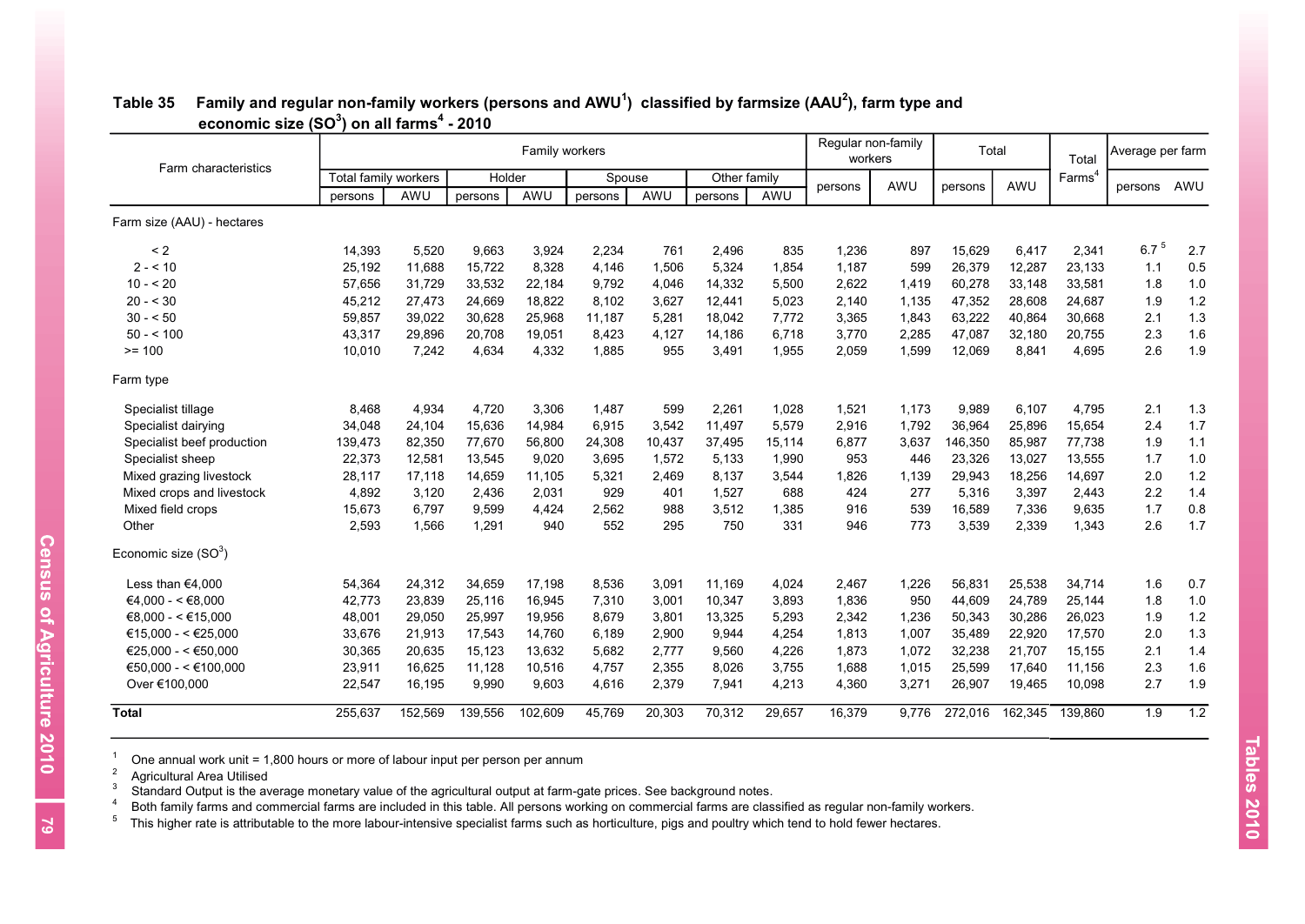#### **Table 36 Number of family farms<sup>1</sup> classified by characteristics of holder in each region and county - 2010**

|                             |       |           | Age of Holder |           |         |         |            | Annual work units <sup>2</sup> |            |        |            | Significance of farmwork |            |         |
|-----------------------------|-------|-----------|---------------|-----------|---------|---------|------------|--------------------------------|------------|--------|------------|--------------------------|------------|---------|
| Region and County           | < 35  | $35 - 44$ | $45 - 54$     | $55 - 64$ | $>= 65$ | $0 - 5$ | $0.25 - 5$ | $0.50 - 5$                     | $0.75 - 5$ | 1.00   | Sole       | Major                    | Subsidiary | Total   |
|                             |       |           |               |           |         | 0.25    | 0.50       | 0.75                           | 1.00       |        | Occupation | Occupation               | Occupation |         |
|                             |       |           |               |           |         |         |            | Farms                          |            |        |            |                          |            |         |
| <b>State</b>                | 8,683 | 24,562    | 34,614        | 35,058    | 36,639  | 13,620  | 19,874     | 25,574                         | 24,144     | 56,344 | 75,223     | 20,258                   | 44,075     | 139,556 |
|                             |       |           |               |           |         |         |            |                                |            |        |            |                          |            |         |
| Border, Midland and Western |       |           |               |           |         |         |            |                                |            |        |            |                          |            |         |
|                             | 4,211 | 11,854    | 17,465        | 18,807    | 21,423  | 7,353   | 11,518     | 15,158                         | 13,820     | 25,911 | 37,864     | 10,810                   | 25,086     | 73,760  |
|                             |       |           |               |           |         |         |            |                                |            |        |            |                          |            |         |
| <b>Border</b>               | 1,988 | 4,932     | 6,765         | 7,229     | 7,852   | 2,920   | 4,766      | 6,122                          | 5,345      | 9,613  | 14,562     | 4,046                    | 10,158     | 28,766  |
| Cavan                       | 328   | 977       | 1,367         | 1,287     | 1,313   | 477     | 707        | 990                            | 1,070      | 2,028  | 2,717      | 785                      | 1,770      | 5,272   |
| Donegal                     | 756   | 1,571     | 1,899         | 2,334     | 2,662   | 1,058   | 1,827      | 2,093                          | 1,541      | 2,703  | 4,743      | 1,162                    | 3,317      | 9,222   |
| Monaghan                    | 357   | 860       | 1.094         | 1,096     | 1.137   | 395     | 645        | 888                            | 886        | 1,730  | 2,453      | 661                      | 1,430      | 4,544   |
| Sligo                       | 228   | 668       | 1,052         | 1,221     | 1,222   | 430     | 701        | 936                            | 832        | 1,492  | 2,123      | 655                      | 1,613      | 4,391   |
| Leitrim                     | 226   | 554       | 937           | 903       | 1,051   | 336     | 620        | 929                            | 788        | 998    | 1,653      | 557                      | 1,461      | 3,671   |
| Louth                       | 93    | 302       | 416           | 388       | 467     | 224     | 266        | 286                            | 228        | 662    | 873        | 226                      | 567        | 1,666   |
|                             |       |           |               |           |         |         |            |                                |            |        |            |                          |            |         |
| Midland                     | 804   | 2,359     | 3,228         | 3,114     | 3,303   | 1,197   | 1,696      | 2,243                          | 2,191      | 5,481  | 6,934      | 1,897                    | 3,977      | 12,808  |
| Laois                       | 221   | 636       | 853           | 745       | 851     | 292     | 386        | 534                            | 541        | 1,553  | 1,899      | 489                      | 918        | 3,306   |
| Longford                    | 148   | 451       | 626           | 680       | 694     | 242     | 390        | 536                            | 477        | 954    | 1,356      | 360                      | 883        | 2,599   |
| Offaly                      | 231   | 645       | 867           | 850       | 863     | 336     | 427        | 576                            | 602        | 1,515  | 1,860      | 522                      | 1,074      | 3,456   |
| Westmeath                   | 204   | 627       | 882           | 839       | 895     | 327     | 493        | 597                            | 571        | 1,459  | 1,819      | 526                      | 1,102      | 3,447   |
|                             |       |           |               |           |         |         |            |                                |            |        |            |                          |            |         |
| West                        | 1,419 | 4,563     | 7,472         | 8,464     | 10,268  | 3,236   | 5,056      | 6,793                          | 6,284      | 10,817 | 16,368     | 4,867                    | 10,951     | 32,186  |
| Galway                      | 601   | 1,905     | 3,070         | 3,507     | 4,351   | 1,359   | 2,067      | 2,794                          | 2,543      | 4,671  | 6,929      | 2,057                    | 4,448      | 13,434  |
| Mayo                        | 533   | 1,648     | 2,828         | 3,361     | 4,077   | 1,294   | 2,083      | 2,707                          | 2,397      | 3,966  | 6,345      | 1,792                    | 4,310      | 12,447  |
| Roscommon                   | 285   | 1,010     | 1,574         | 1,596     | 1,840   | 583     | 906        | 1,292                          | 1,344      | 2,180  | 3,094      | 1,018                    | 2,193      | 6,305   |
|                             |       |           |               |           |         |         |            |                                |            |        |            |                          |            |         |

1 Farms run by commercial concerns or institutions are excluded from this table.

<sup>2</sup> One annual work unit = 1,800 hours or more of labour input per person per annum

 $\overline{\phantom{a}}$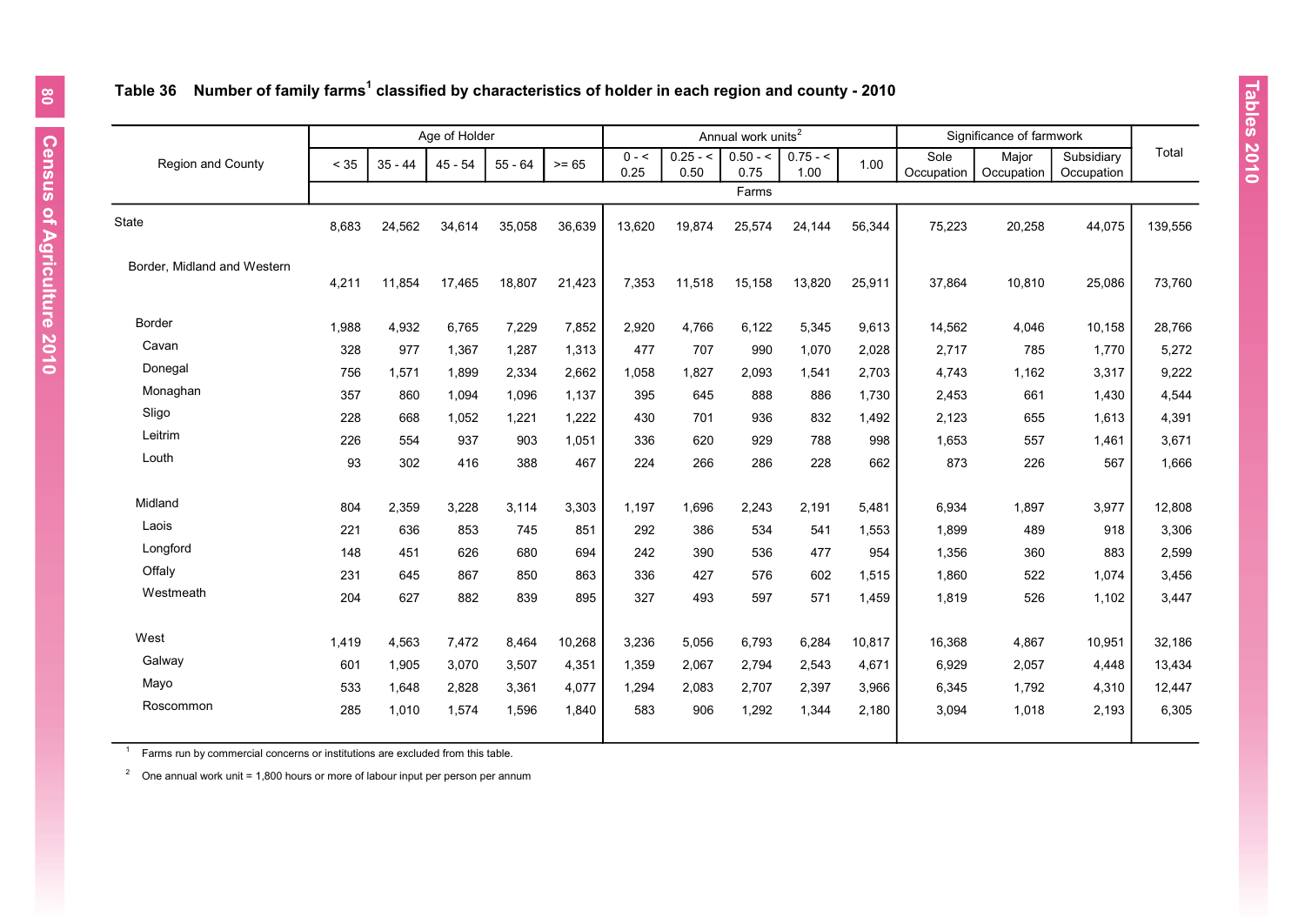|                      |        |           | Age of Holder |           |         |                 |                    | Annual work units <sup>2</sup> |                    |        |                    | Significance of farmwork |                          |         |
|----------------------|--------|-----------|---------------|-----------|---------|-----------------|--------------------|--------------------------------|--------------------|--------|--------------------|--------------------------|--------------------------|---------|
| Region and County    | $< 35$ | $35 - 44$ | $45 - 54$     | $55 - 64$ | $>= 65$ | $0 - 5$<br>0.25 | $0.25 - 5$<br>0.50 | $0.50 - 5$<br>0.75             | $0.75 - 5$<br>1.00 | 1.00   | Sole<br>Occupation | Major<br>Occupation      | Subsidiary<br>Occupation | Total   |
|                      |        |           |               |           |         |                 |                    | Farms                          |                    |        |                    |                          |                          |         |
| State                | 8,683  | 24,562    | 34,614        | 35,058    | 36,639  | 13,620          | 19,874             | 25,574                         | 24,144             | 56,344 | 75,223             | 20,258                   | 44,075                   | 139,556 |
| Southern and Eastern | 4,472  | 12,708    | 17,149        | 16,251    | 15,216  | 6,267           | 8,356              | 10,416                         | 10,324             | 30,433 | 37,359             | 9,448                    | 18,989                   | 65,796  |
| Mid-East and Dublin  | 561    | 1,699     | 2,612         | 2,591     | 2,806   | 1,186           | 1,394              | 1,726                          | 1,557              | 4,406  | 5,516              | 1,469                    | 3,284                    | 10,269  |
| Dublin               | 34     | 125       | 201           | 181       | 244     | 106             | 124                | 148                            | 110                | 297    | 409                | 98                       | 278                      | 785     |
| Kildare              | 147    | 392       | 637           | 693       | 692     | 315             | 356                | 429                            | 395                | 1,066  | 1,337              | 353                      | 871                      | 2,561   |
| Wicklow              | 144    | 436       | 634           | 568       | 597     | 218             | 306                | 369                            | 345                | 1,141  | 1,317              | 375                      | 687                      | 2,379   |
| Meath                | 236    | 746       | 1,140         | 1,149     | 1,273   | 547             | 608                | 780                            | 707                | 1,902  | 2,453              | 643                      | 1,448                    | 4,544   |
| Mid-West             | 1,031  | 3,154     | 4,216         | 4,159     | 3,766   | 1,485           | 2,108              | 2,666                          | 2,878              | 7,189  | 9,070              | 2,300                    | 4,956                    | 16,326  |
| Clare                | 370    | 1,165     | 1,673         | 1,707     | 1,633   | 522             | 865                | 1,152                          | 1,284              | 2,725  | 3,536              | 968                      | 2,044                    | 6,548   |
| Limerick             | 386    | 1,166     | 1,539         | 1,531     | 1,359   | 622             | 795                | 960                            | 1,002              | 2,602  | 3,358              | 779                      | 1,844                    | 5,981   |
| North Tipperary      | 275    | 823       | 1,004         | 921       | 774     | 341             | 448                | 554                            | 592                | 1,862  | 2,176              | 553                      | 1,068                    | 3,797   |
| South-East           | 1,153  | 3,303     | 4,382         | 3,979     | 3,786   | 1,532           | 1,944              | 2,357                          | 2,334              | 8,436  | 9,937              | 2,413                    | 4,253                    | 16,603  |
| Carlow               | 125    | 356       | 423           | 447       | 444     | 175             | 217                | 267                            | 252                | 884    | 1,042              | 269                      | 484                      | 1,795   |
| Kilkenny             | 243    | 722       | 995           | 911       | 854     | 293             | 388                | 474                            | 552                | 2,018  | 2,310              | 568                      | 847                      | 3,725   |
| South Tipperary      | 266    | 781       | 1,082         | 916       | 878     | 376             | 491                | 600                            | 588                | 1,868  | 2,238              | 561                      | 1,124                    | 3,923   |
| Waterford            | 207    | 513       | 714           | 650       | 667     | 260             | 347                | 382                            | 354                | 1,408  | 1,691              | 368                      | 692                      | 2,751   |
| Wexford              | 312    | 931       | 1,168         | 1,055     | 943     | 428             | 501                | 634                            | 588                | 2,258  | 2,656              | 647                      | 1,106                    | 4,409   |
| South-West           | 1,727  | 4,552     | 5,939         | 5,522     | 4,858   | 2,064           | 2,910              | 3,667                          | 3,555              | 10,402 | 12,836             | 3,266                    | 6,496                    | 22,598  |
| Cork                 | 1,132  | 2,980     | 3,806         | 3,328     | 2,946   | 1,284           | 1,717              | 2,102                          | 2,073              | 7,016  | 8,311              | 1,992                    | 3,889                    | 14,192  |
| Kerry                | 595    | 1,572     | 2,133         | 2,194     | 1,912   | 780             | 1,193              | 1,565                          | 1,482              | 3,386  | 4,525              | 1,274                    | 2,607                    | 8,406   |
|                      |        |           |               |           |         |                 |                    |                                |                    |        |                    |                          |                          |         |

#### **Table 36 (cont'd) Number of family farms<sup>1</sup> classified by characteristics of holder in each region and county - 2010**

1 Farms run by commercial concerns or institutions are excluded from this table.

<sup>2</sup> One annual work unit = 1,800 hours or more of labour input per person per annum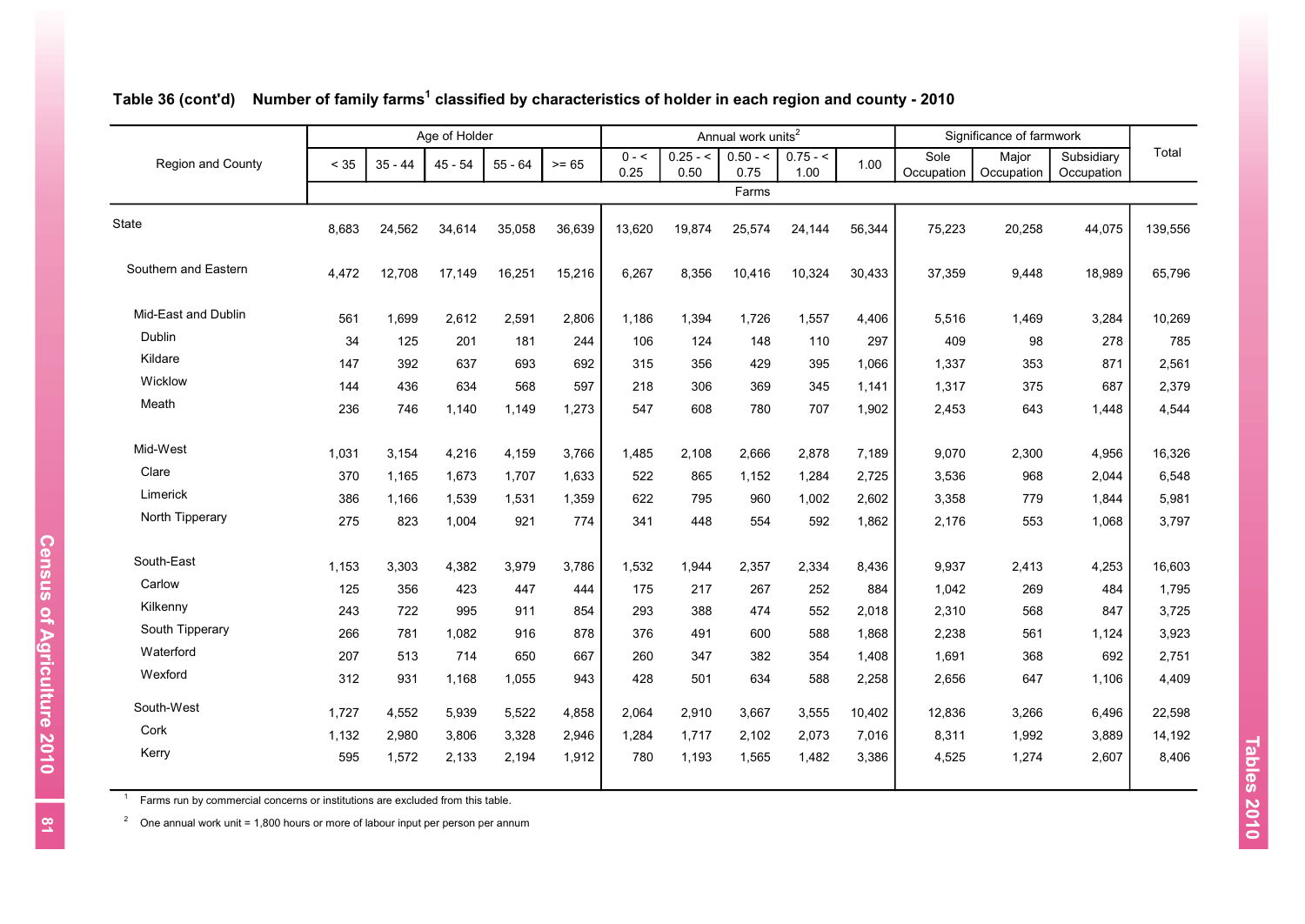|                             |         |                      |         | Family workers |         |        |              |        | Regular non-family<br>workers |       | Total   |         |
|-----------------------------|---------|----------------------|---------|----------------|---------|--------|--------------|--------|-------------------------------|-------|---------|---------|
| <b>Region and County</b>    |         | Total family workers | Holder  |                | Spouse  |        | Other family |        |                               | AWU   |         | AWU     |
|                             | persons | AWU                  | persons | AWU            | persons | AWU    | persons      | AWU    | persons                       |       | persons |         |
| State                       | 255,637 | 152,569              | 139,556 | 102,609        | 45,769  | 20,303 | 70,312       | 29,657 | 16,379                        | 9,776 | 272,016 | 162,345 |
| Border, Midland and Western | 131,220 | 76,906               | 73,760  | 52,716         | 22,341  | 9,609  | 35,119       | 14,582 | 7,177                         | 4,106 | 138,397 | 81,012  |
| Border                      | 49,419  | 28,940               | 28,766  | 20,268         | 8,041   | 3,419  | 12,612       | 5,253  | 2,874                         | 1,659 | 52,293  | 30,599  |
| Cavan                       | 9,354   | 5,669                | 5,272   | 3,908          | 1,598   | 693    | 2,484        | 1,069  | 545                           | 322   | 9,899   | 5,991   |
| Donegal                     | 14,734  | 8,544                | 9,222   | 6,177          | 2,104   | 890    | 3,408        | 1,477  | 769                           | 427   | 15,503  | 8,970   |
| Monaghan                    | 8,171   | 4,851                | 4,544   | 3,352          | 1,388   | 595    | 2,239        | 904    | 569                           | 351   | 8,740   | 5,202   |
| Sligo                       | 7,739   | 4,520                | 4,391   | 3,122          | 1,395   | 620    | 1,953        | 778    | 397                           | 207   | 8,136   | 4,727   |
| Leitrim                     | 6,352   | 3,615                | 3,671   | 2,543          | 1,070   | 427    | 1,611        | 646    | 302                           | 174   | 6.654   | 3,789   |
| Louth                       | 3,069   | 1,742                | 1,666   | 1,168          | 486     | 194    | 917          | 379    | 292                           | 178   | 3,361   | 1,919   |
| Midland                     | 24,060  | 14,360               | 12,808  | 9,586          | 4,273   | 1,848  | 6,979        | 2,927  | 1,492                         | 872   | 25,552  | 15,232  |
| Laois                       | 6,239   | 3,831                | 3,306   | 2,541          | 1,072   | 459    | 1,861        | 831    | 431                           | 251   | 6,670   | 4,082   |
| Longford                    | 4,725   | 2,775                | 2,599   | 1,883          | 859     | 379    | 1,267        | 513    | 273                           | 155   | 4,998   | 2,930   |
| Offaly                      | 6,653   | 3,968                | 3,456   | 2.604          | 1,183   | 515    | 2.014        | 849    | 395                           | 247   | 7.048   | 4,216   |
| Westmeath                   | 6,443   | 3,786                | 3,447   | 2,558          | 1,159   | 494    | 1,837        | 734    | 393                           | 219   | 6,836   | 4,005   |
| West                        | 57,741  | 33,606               | 32,186  | 22,862         | 10,027  | 4,342  | 15,528       | 6,402  | 2,811                         | 1,576 | 60,552  | 35,181  |
| Galway                      | 24,206  | 14,166               | 13,434  | 9,587          | 4,242   | 1,837  | 6,530        | 2,741  | 1,053                         | 564   | 25,259  | 14,730  |
| Mayo                        | 22,182  | 12,757               | 12,447  | 8,698          | 3,818   | 1,662  | 5,917        | 2,397  | 1,216                         | 725   | 23,398  | 13,482  |
| Roscommon                   | 11,353  | 6,683                | 6,305   | 4,576          | 1,967   | 843    | 3,081        | 1,263  | 542                           | 287   | 11,895  | 6,970   |

## **Table 37 Family and regular non-family workers (persons and AWU<sup>1</sup> ) on all farms<sup>2</sup> in each region and county- 2010**

 $1$  One annual work unit = 1,800 hours or more of labour input per person per annum

 $^{2}$  Both family farms and commercial farms are included in this table. All persons working on commercial farms are classified as regular non-family workers.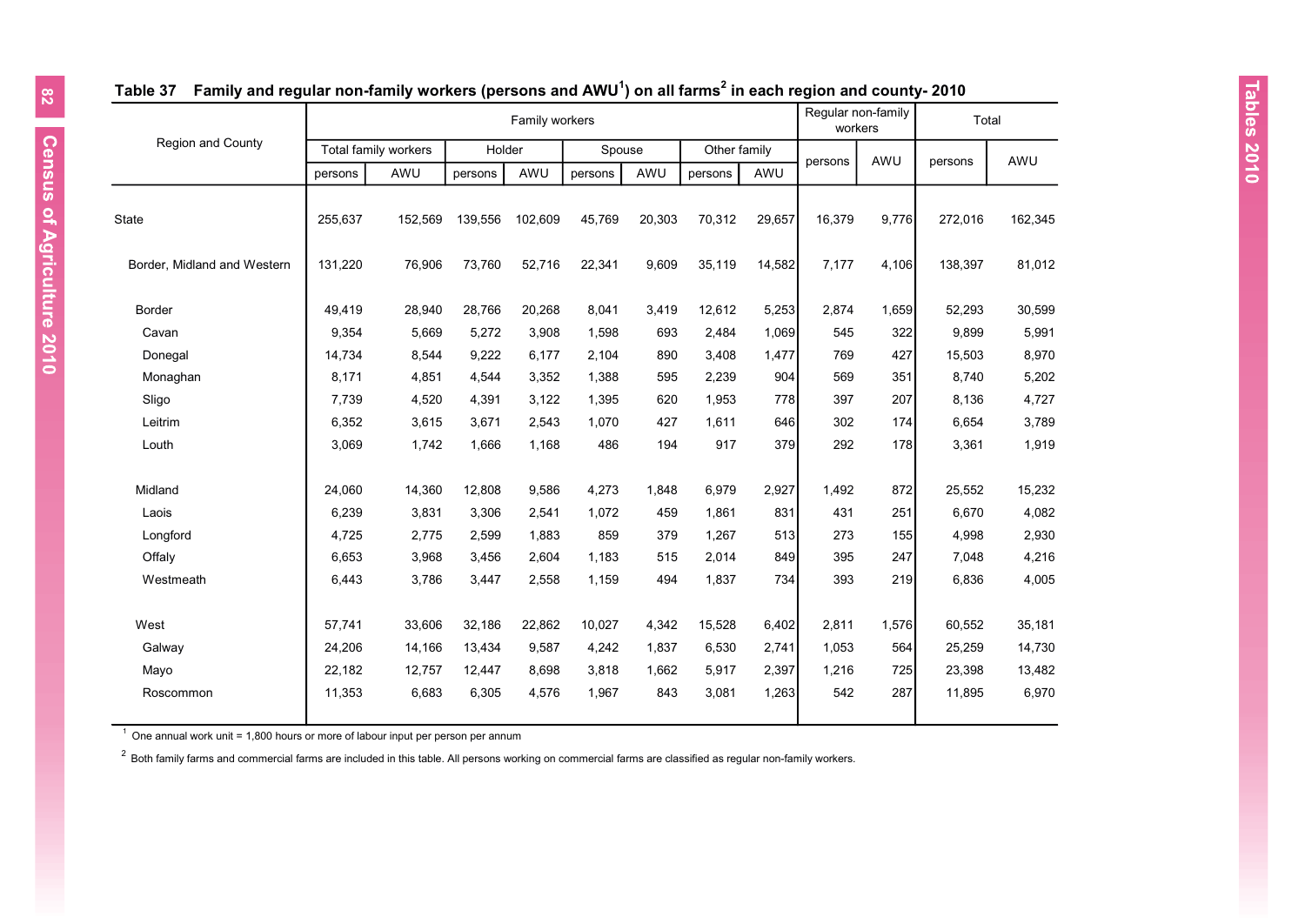|                      |         |                      |         | Family workers |         |        |              |        | Regular non-family | Total<br>workers |         |         |
|----------------------|---------|----------------------|---------|----------------|---------|--------|--------------|--------|--------------------|------------------|---------|---------|
| Region and County    |         | Total family workers | Holder  |                | Spouse  |        | Other family |        |                    | AWU              |         | AWU     |
|                      | persons | AWU                  | persons | AWU            | persons | AWU    | persons      | AWU    | persons            |                  | persons |         |
| <b>State</b>         | 255,637 | 152,569              | 139,556 | 102,609        | 45,769  | 20,303 | 70,312       | 29,657 | 16,379             | 9,776            | 272,016 | 162,345 |
| Southern and Eastern | 124,417 | 75,663               | 65,796  | 49,893         | 23,428  | 10,694 | 35,193       | 15,076 | 9,202              | 5,670            | 133,619 | 81,333  |
| Mid-East and Dublin  | 19,533  | 11,575               | 10,269  | 7,518          | 3,458   | 1,517  | 5,806        | 2,540  | 2,006              | 1,379            | 21,539  | 12,955  |
| Dublin               | 1,525   | 901                  | 785     | 546            | 246     | 109    | 494          | 247    | 300                | 249              | 1,825   | 1,151   |
| Kildare              | 4,923   | 2,853                | 2,561   | 1,853          | 909     | 384    | 1,453        | 616    | 494                | 340              | 5,417   | 3,193   |
| Wicklow              | 4,542   | 2,766                | 2,379   | 1,816          | 844     | 388    | 1,319        | 563    | 400                | 257              | 4,942   | 3,023   |
| Meath                | 8,543   | 5,055                | 4,544   | 3,305          | 1,459   | 637    | 2,540        | 1,114  | 812                | 533              | 9,355   | 5,589   |
| Mid-West             | 30,585  | 18,423               | 16,326  | 12,350         | 5,671   | 2,558  | 8,588        | 3,515  | 1,814              | 1,016            | 32,399  | 19,439  |
| Clare                | 12,238  | 7,363                | 6,548   | 4,958          | 2,307   | 1,048  | 3,383        | 1,357  | 579                | 310              | 12,817  | 7,672   |
| Limerick             | 11,224  | 6,698                | 5,981   | 4,455          | 2,077   | 943    | 3,166        | 1,300  | 717                | 404              | 11,941  | 7,101   |
| North Tipperary      | 7,123   | 4,362                | 3,797   | 2,937          | 1,287   | 567    | 2,039        | 859    | 518                | 303              | 7,641   | 4,665   |
| South-East           | 32,060  | 19,772               | 16,603  | 12,872         | 6,086   | 2,746  | 9,371        | 4,154  | 2,680              | 1,690            | 34,740  | 21,462  |
| Carlow               | 3,403   | 2,113                | 1,795   | 1,375          | 614     | 270    | 994          | 468    | 223                | 132              | 3,626   | 2,245   |
| Kilkenny             | 7,468   | 4,643                | 3,725   | 2,979          | 1,414   | 632    | 2,329        | 1,031  | 594                | 359              | 8,062   | 5,002   |
| South Tipperary      | 7,358   | 4,456                | 3,923   | 2,989          | 1,371   | 596    | 2,064        | 871    | 697                | 455              | 8,055   | 4,911   |
| Waterford            | 5,298   | 3,270                | 2,751   | 2,119          | 1,001   | 460    | 1,546        | 692    | 522                | 340              | 5,820   | 3,610   |
| Wexford              | 8,533   | 5,291                | 4,409   | 3,410          | 1,686   | 789    | 2,438        | 1,092  | 644                | 404              | 9,177   | 5,695   |
| South-West           | 42,239  | 25,893               | 22,598  | 17,154         | 8,213   | 3,873  | 11,428       | 4,867  | 2,702              | 1,584            | 44,941  | 27,477  |
| Cork                 | 27,299  | 16,822               | 14,192  | 10,948         | 5,416   | 2,604  | 7,691        | 3,270  | 1,930              | 1,160            | 29,229  | 17,982  |
| Kerry                | 14,940  | 9,071                | 8,406   | 6,206          | 2,797   | 1,269  | 3,737        | 1,597  | 772                | 424              | 15,712  | 9,496   |

#### **Table 37 (cont'd) Family and regular non-family workers (persons and AWU<sup>1</sup> ) on all farms<sup>2</sup> in each region and county- 2010**

 $1$  One annual work unit = 1,800 hours or more of labour input per person per annum

 $2$  Both family farms and commercial farms are included in this table. All persons working on commercial farms are classified as regular non-family workers.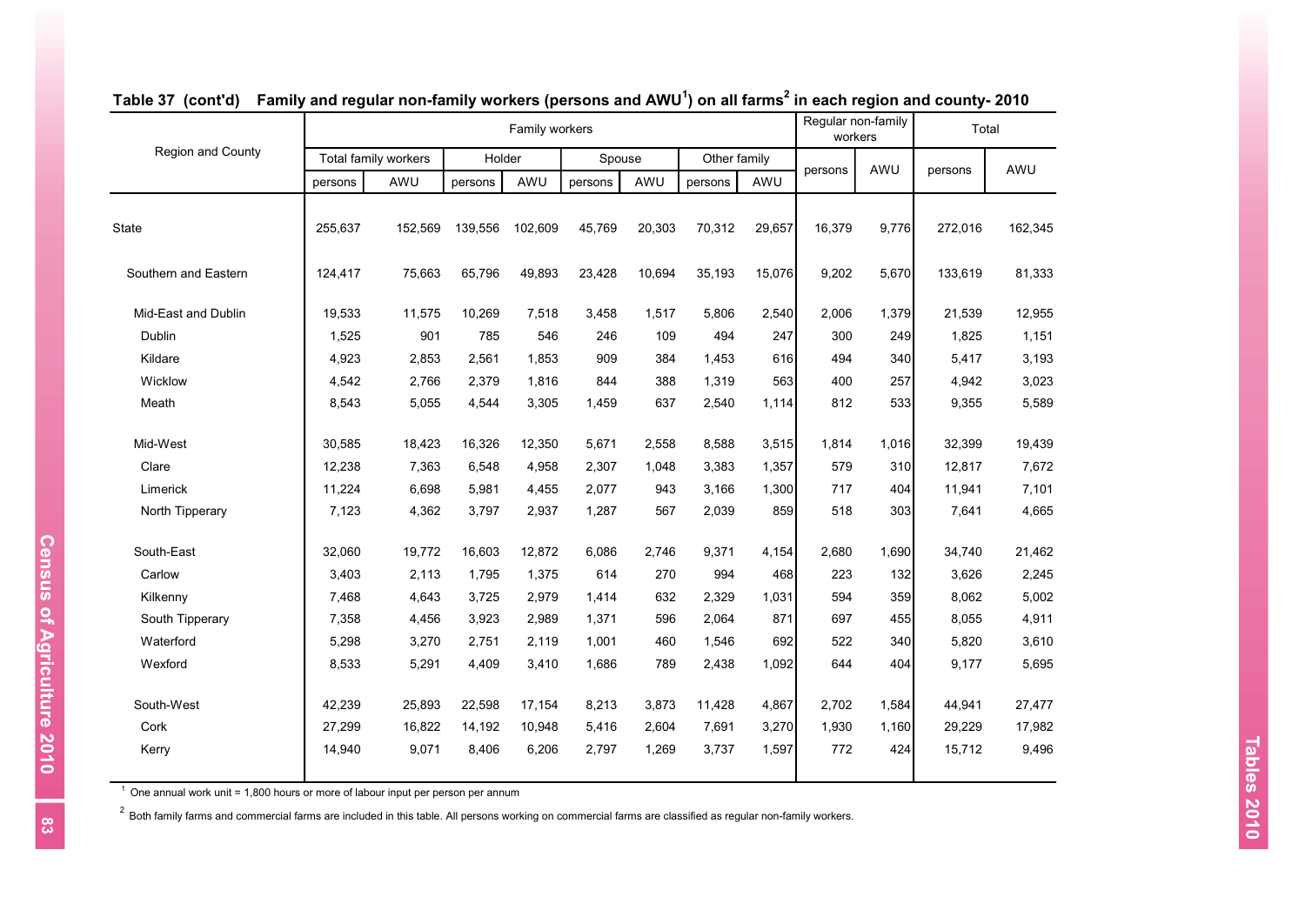## **Table 38 Total labour input (AWU<sup>1</sup> ) including casual, contract and relief workers on all farms 2 in each region and county -2010**

|                             |                | Regular Labour |            |          | Non-Regular Labour |                         | <b>Total labour</b> | Average labour input |
|-----------------------------|----------------|----------------|------------|----------|--------------------|-------------------------|---------------------|----------------------|
| Region & County             | Total<br>Farms | Family         | Non-family | Contract | Casual             | Relief                  | input               | per farm             |
|                             |                |                |            |          | AWU                |                         |                     |                      |
| <b>State</b>                | 139,860        | 152,569        | 9,776      | 3,019    | 2,752              | 272                     | 168,388             | 1.20                 |
| Border, Midland and Western | 73,881         | 76,906         | 4,106      | 1,251    | 1,039              | 43                      | 83,346              | 1.13                 |
| <b>Border</b>               | 28,831         | 28,940         | 1,659      | 472      | 424                | $15\,$                  | 31,509              | 1.09                 |
| Cavan                       | 5,282          | 5,669          | 322        | 108      | 78                 | 3                       | 6,180               | 1.17                 |
| Donegal                     | 9,240          | 8,544          | 427        | 96       | 106                | 4                       | 9,176               | 0.99                 |
| Monaghan                    | 4,565          | 4,851          | 351        | 99       | 69                 | $\overline{\mathbf{c}}$ | 5,373               | 1.18                 |
| Sligo                       | 4,395          | 4,520          | 207        | 73       | 54                 | 2                       | 4,855               | 1.10                 |
| Leitrim                     | 3,673          | 3,615          | 174        | 49       | 30                 | 1                       | 3,869               | 1.05                 |
| Louth                       | 1,676          | 1,742          | 178        | 48       | 86                 | 2                       | 2,056               | 1.23                 |
| Midland                     | 12,834         | 14,360         | 872        | 290      | 243                | 17                      | 15,782              | 1.23                 |
| Laois                       | 3,312          | 3,831          | 251        | 80       | 58                 | $\overline{7}$          | 4,228               | 1.28                 |
| Longford                    | 2,601          | 2,775          | 155        | 50       | 44                 | $\overline{\mathbf{c}}$ | 3,025               | 1.16                 |
| Offaly                      | 3,462          | 3,968          | 247        | 77       | 64                 | 3                       | 4,360               | 1.26                 |
| Westmeath                   | 3,459          | 3,786          | 219        | 83       | 76                 | 5                       | 4,170               | 1.21                 |
| West                        | 32,216         | 33,606         | 1,576      | 490      | 372                | 11                      | 36,054              | 1.12                 |
| Galway                      | 13,445         | 14,166         | 564        | 201      | 150                | 4                       | 15,085              | 1.12                 |
| Mayo                        | 12,458         | 12,757         | 725        | 177      | 144                | 4                       | 13,807              | 1.11                 |
| Roscommon                   | 6,313          | 6,683          | 287        | 112      | 79                 | 3                       | 7,163               | 1.13                 |

 $1$  One annual work unit = 1,800 hours or more of labour input per person per annum

 $2$  Both family farms and commercial farms are included in this table. All persons working on commercial farms are classified as regular non-family workers.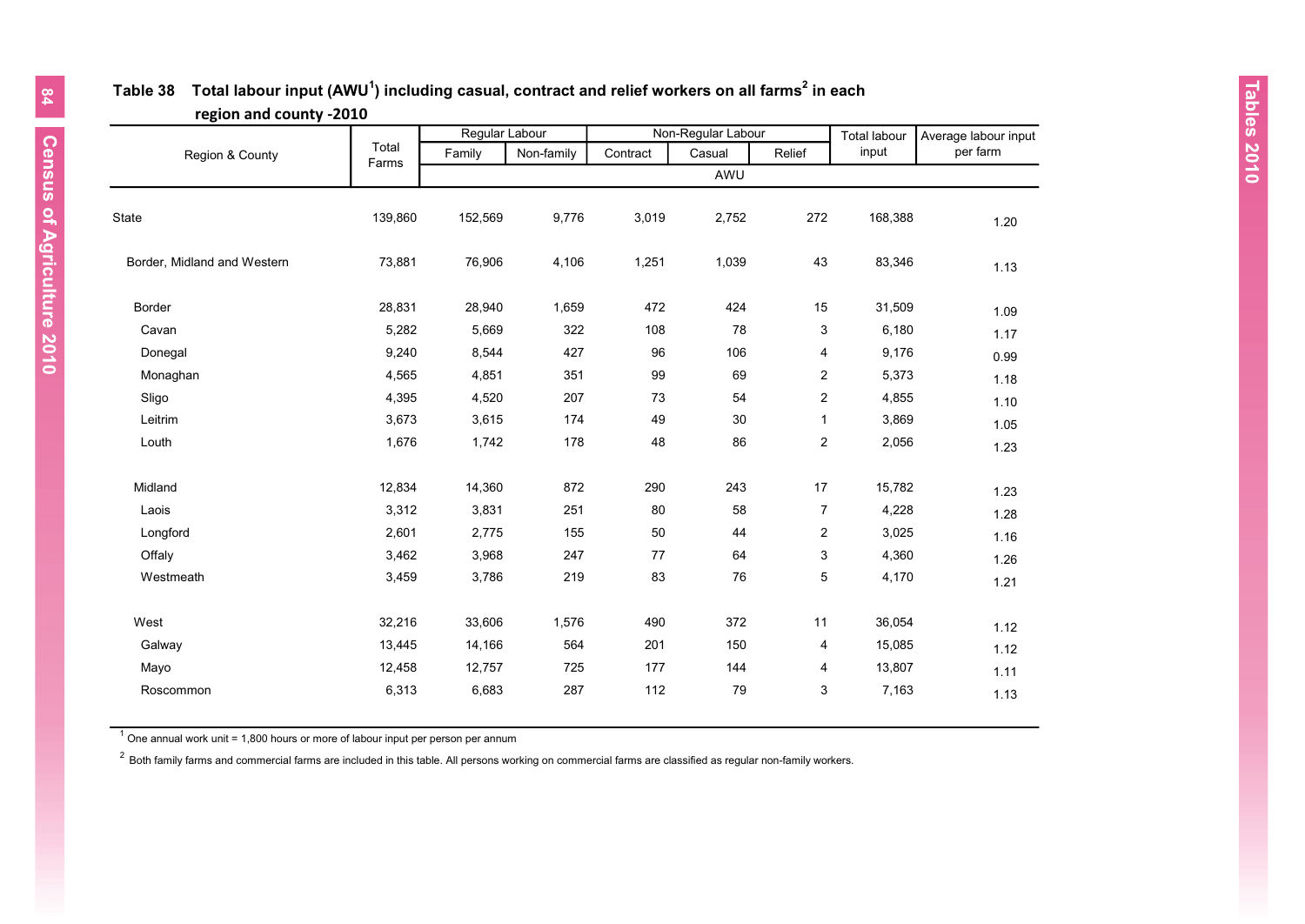| o                    |                | Regular Labour |            |          | Non-Regular Labour |                | <b>Total labour</b> | Average labour input |
|----------------------|----------------|----------------|------------|----------|--------------------|----------------|---------------------|----------------------|
| Region & County      | Total<br>Farms | Family         | Non-family | Contract | Casual             | Relief         | input               | per farm             |
|                      |                |                |            |          | AWU                |                |                     |                      |
| State                | 139,860        | 152,569        | 9,776      | 3,019    | 2,752              | 272            | 168,388             | 1.20                 |
| Southern and Eastern | 65,979         | 75,663         | 5,670      | 1,768    | 1,713              | 228            | 85,042              | 1.29                 |
| Mid-East and Dublin  | 10,339         | 11,575         | 1,379      | 283      | 374                | 33             | 13,644              | 1.32                 |
| Dublin               | 798            | 901            | 249        | 25       | 58                 | $\mathbf{1}$   | 1,235               | 1.55                 |
| Kildare              | 2,578          | 2,853          | 340        | 60       | 62                 | $\pmb{4}$      | 3,319               | 1.29                 |
| Wicklow              | 2,394          | 2,766          | 257        | 59       | 50                 | 13             | 3,146               | 1.31                 |
| Meath                | 4,569          | 5,055          | 533        | 139      | 203                | 14             | 5,945               | 1.30                 |
| Mid-West             | 16,346         | 18,423         | 1,016      | 376      | 284                | 39             | 20,137              | 1.23                 |
| Clare                | 6,550          | 7,363          | 310        | 131      | 86                 | 5              | 7,895               | 1.21                 |
| Limerick             | 5,991          | 6,698          | 404        | 149      | 107                | 20             | 7,377               | 1.23                 |
| North Tipperary      | 3,805          | 4,362          | 303        | 95       | 91                 | 14             | 4,864               | 1.28                 |
| South-East           | 16,660         | 19,772         | 1,690      | 529      | 590                | 87             | 22,668              | 1.36                 |
| Carlow               | 1,802          | 2,113          | 132        | 49       | 107                | $\overline{c}$ | 2,404               | 1.33                 |
| Kilkenny             | 3,737          | 4,643          | 359        | 124      | 142                | 26             | 5,294               | 1.42                 |
| South Tipperary      | 3,934          | 4,456          | 455        | 133      | 131                | 25             | 5,199               | 1.32                 |
| Waterford            | 2,761          | 3,270          | 340        | 98       | 83                 | 21             | 3,813               | 1.38                 |
| Wexford              | 4,426          | 5,291          | 404        | 125      | 128                | 11             | 5,959               | 1.35                 |
| South-West           | 22,634         | 25,893         | 1,584      | 580      | 465                | 70             | 28,593              | 1.26                 |
| Cork                 | 14,222         | 16,822         | 1,160      | 416      | 331                | 52             | 18,780              | 1.32                 |
| Kerry                | 8,412          | 9,071          | 424        | 165      | 134                | 18             | 9,813               | 1.17                 |

### **Table 38 (cont'd) Total labour input (AWU<sup>1</sup> ) including casual, contract and relief workers on all farms 2 in each region and county -2010**

 $1$  One annual work unit = 1,800 hours or more of labour input per person per annum

 $2$  Both family farms and commercial farms are included in this table. All persons working on commercial farms are classified as regular non-family workers.

Census of Agriculture 2010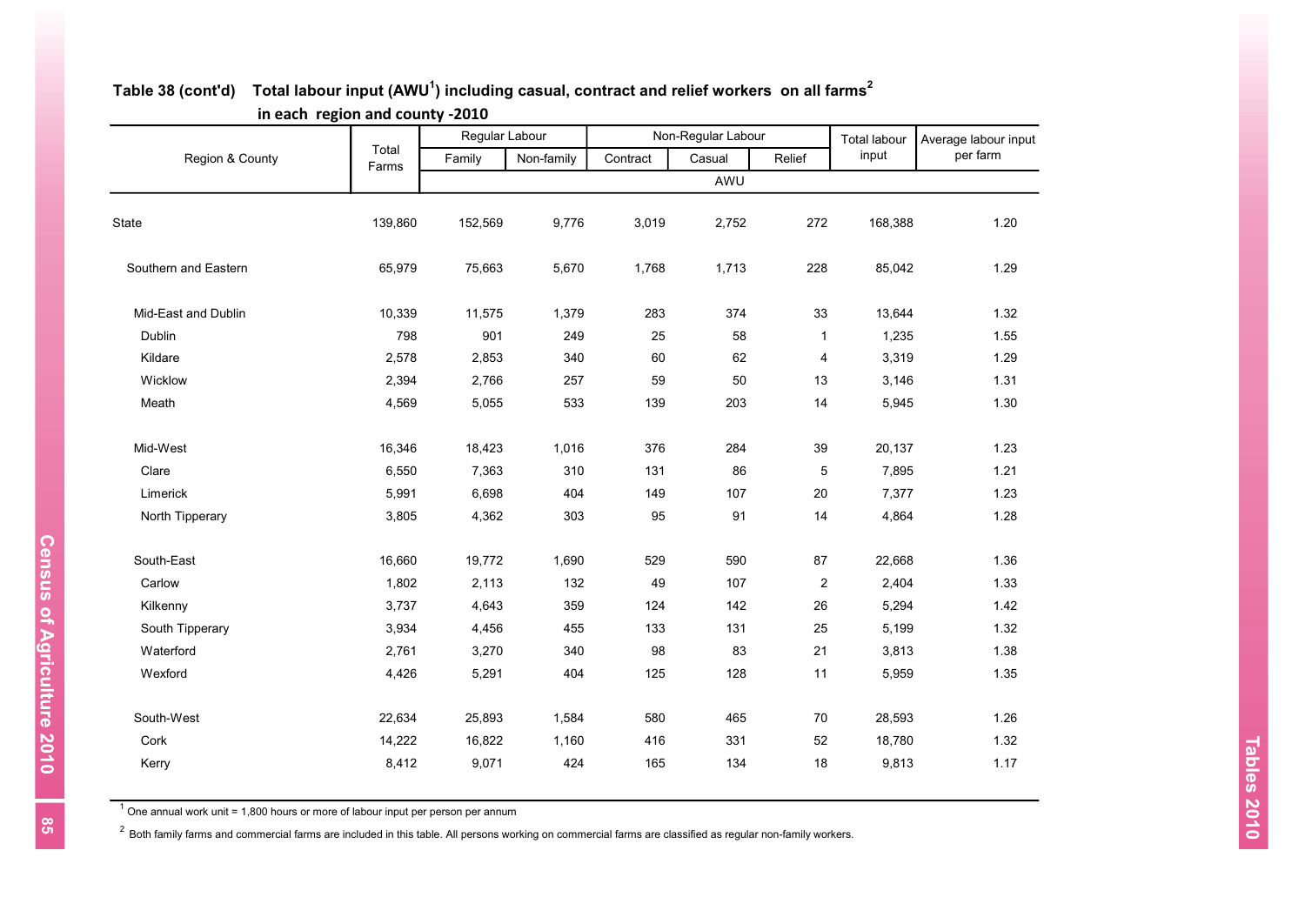|                                |         |         | Family workers |        |                         |               | Non-family<br>workers |             | Total   |         |
|--------------------------------|---------|---------|----------------|--------|-------------------------|---------------|-----------------------|-------------|---------|---------|
| Worker characteristics         | Holder  |         | Spouse         |        | Other family<br>workers |               | persons               | AWU         | persons | AWU     |
|                                | persons | AWU     | persons        | AWU    | persons                 | AWU           |                       |             |         |         |
| <b>All workers</b>             | 139,556 | 102,609 | 45,769         | 20,303 |                         | 70,312 29,657 | 16,379 9,776          |             | 272,016 | 162,345 |
| Age                            |         |         |                |        |                         |               |                       |             |         |         |
| < 35                           | 8,683   | 6,224   | 2,677          | 879    | 51,395                  | 19,745        | 6,492                 | 3,860       | 69,247  | 30,708  |
| $35 - 44$                      | 24,562  | 18,274  | 9,222          | 3,347  | 8,336                   | 4,249         | 3,471                 | 2,129       | 45,591  | 27,999  |
| $45 - 54$                      | 34,614  | 25,714  | 13,859         | 5,859  | 3,992                   | 2,144         | 3,116                 | 1,893       | 55,581  | 35,609  |
| $55 - 64$                      | 35,058  | 26,635  | 12,625         | 6,406  | 2,523                   | 1,360         | 2,190                 | 1,283       | 52,396  | 35,685  |
| $>= 65$                        | 36,639  | 25,763  | 7,386          | 3,812  | 4,066                   | 2,159         | 1,110                 | 611         | 49,201  | 32,344  |
| Annual work units <sup>2</sup> |         |         |                |        |                         |               |                       |             |         |         |
| < 0.25                         | 13,620  | 1,703   | 18,353         | 2,294  | 28,011                  | 3,501         | 4,165                 | 521         | 64,149  | 8,019   |
| $0.25 - 0.50$                  | 19,874  | 7,453   | 10,642         | 3,991  | 19,240                  | 7,215         | 2,754                 | 1,033       | 52,510  | 19,691  |
| $0.50 - 0.75$                  | 25,574  | 15,984  | 6,299          | 3,937  | 9,373                   | 5,858         | 2,627                 | 1,642       | 43,873  | 27,420  |
| $0.75 - 1.00$                  | 24,144  | 21,126  | 3,152          | 2,758  | 4,841                   | 4,236         | 2,019                 | 1,767       | 34,156  | 29,887  |
| 1.00                           | 56,344  | 56,344  | 7,323          | 7,323  | 8,847                   | 8,847         |                       | 4,814 4,814 | 77,328  | 77,328  |
| Significance of farmwork       |         |         |                |        |                         |               |                       |             |         |         |
| Sole occupation                | 75,223  | 64,366  | 12,456         | 9,105  | 13,135                  | 10,568        | 7,361                 | 6,321       | 108,176 | 90,361  |
| Major occupation               | 20,258  | 15,991  | 5,417          | 3,544  | 4,378                   | 3,200         | 1,809                 | 1,330       | 31,862  | 24,066  |
| Subsidiary occupation          | 44,075  | 22,251  | 27,896         | 7,653  | 52,799                  | 15,888        | 7,208                 | 2,125       | 131,978 | 47,918  |
| <b>Males</b>                   | 122,211 | 93,019  | 8,107          | 4,644  | 53,383                  | 24,267        | 14,223 8,405          |             | 197,924 | 130,335 |
| Age                            |         |         |                |        |                         |               |                       |             |         |         |
| < 35                           | 8,046   | 5,880   | 264            | 144    | 38,704                  | 16,226        | 5,487                 | 3,170       | 52,501  | 25,421  |
| $35 - 44$                      | 22,383  | 17,101  | 1,206          | 634    | 7,086                   | 3,720         | 3,057                 | 1,843       | 33,732  | 23,298  |
| $45 - 54$                      | 30,831  | 23,573  | 2,267          | 1,255  | 3,084                   | 1,732         | 2.760                 | 1,645       | 38,942  | 28,205  |
| $55 - 64$                      | 30,612  | 23,994  | 2,546          | 1,534  | 1,649                   | 939           | 1,952                 | 1,143       | 36,759  | 27,610  |
| $>= 65$                        | 30,339  | 22,471  | 1,824          | 1,077  | 2,860                   | 1,650         | 967                   | 604         | 35,990  | 25,802  |
| Annual work units <sup>2</sup> |         |         |                |        |                         |               |                       |             |         |         |
| < 0.25                         | 9,621   | 1,203   | 1,977          | 247    | 18,691                  | 2,336         | 3,712                 | 464         | 34,001  | 4,250   |
| $0.25 - 5.50$                  | 15,683  | 5,881   | 1,654          | 620    | 14,840                  | 5,565         | 2,443                 | 916         | 34,620  | 12,983  |
| $0.50 - 5.75$                  | 21,963  | 13,727  | 1,565          | 978    | 7,923                   | 4,952         | 2,198                 | 1,374       | 33,649  | 21,031  |
| $0.75 - 1.00$                  | 21,884  | 19,149  | 899            | 787    | 4,124                   | 3,609         | 1,750                 | 1,531       | 28,657  | 25,075  |
| 1.00                           | 53,060  | 53,060  | 2,012          | 2,012  | 7,805                   | 7,805         | 4,120                 | 4,120       | 66,997  | 66,997  |
| Significance of farmwork       |         |         |                |        |                         |               |                       |             |         |         |
| Sole occupation                | 67,086  | 58,898  | 2,727          | 2,225  | 10,924                  | 8,945         | 6,203                 | 5,320       | 86,940  | 75,388  |
| Major occupation               | 18,070  | 14,550  | 1,295          | 898    | 3,661                   | 2,747         | 1,598                 | 1,165       | 24,625  | 19,361  |
| Subsidiary occupation          | 37,055  | 19,571  | 4,085          | 1,521  | 38,798                  | 12,574        | 6,422                 | 1,920       | 86,360  | 35,586  |
|                                |         |         |                |        |                         |               |                       |             |         |         |

## **Table 39 Family and regular non-family workers (persons and AWU) classified by sex, age, AWU and significance of farmwork on all farms 1 - 2010**

 $^1$  Both family farms and commercial farms are included in this table. All persons working on commercial farms are classified as regular non-family workers.

 $2$  One annual work unit = 1,800 hours or more of labour input per person per annum.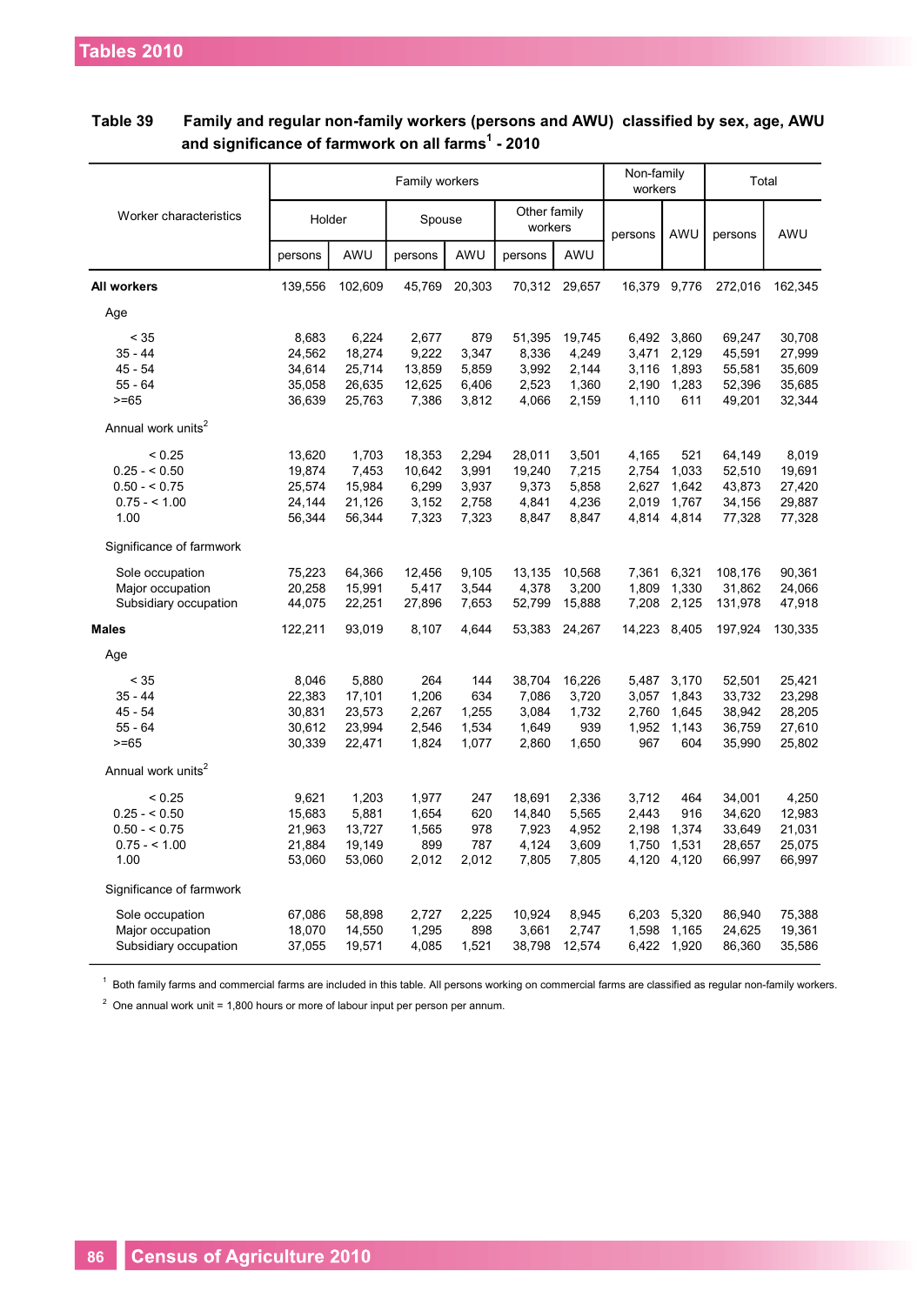**AWU and significance of farmwork on all farms <sup>1</sup>- 2010 Table 39 (cont'd) Family and regular non-family workers (persons and AWU) classified by sex, age,** 

|                                |         |       | Family workers |        |                         |       | Non-family<br>workers |                | Total   |        |
|--------------------------------|---------|-------|----------------|--------|-------------------------|-------|-----------------------|----------------|---------|--------|
| Worker characteristics         | Holder  |       | Spouse         |        | Other family<br>workers |       | persons               | AWU            | persons | AWU    |
|                                | persons | AWU   | persons        | AWU    | persons                 | AWU   |                       |                |         |        |
| <b>Females</b>                 | 17,345  | 9,590 | 37,662         | 15,659 | 16,929                  | 5,390 | 2,156                 | 1,371          | 74,092  | 32,010 |
| Age                            |         |       |                |        |                         |       |                       |                |         |        |
| < 35                           | 637     | 344   | 2,413          | 735    | 12,691                  | 3,518 | 1,005                 | 690            | 16,746  | 5,287  |
| $35 - 44$                      | 2,179   | 1,173 | 8,016          | 2,713  | 1,250                   | 529   | 414                   | 286            | 11,859  | 4,701  |
| $45 - 54$                      | 3,783   | 2,141 | 11,592         | 4,604  | 908                     | 412   | 356                   | 248            | 16.639  | 7,405  |
| $55 - 64$                      | 4,446   | 2.641 | 10.079         | 4,872  | 874                     | 422   | 238                   | 140            | 15,637  | 8,075  |
| $>= 65$                        | 6,300   | 3,291 | 5,562          | 2,735  | 1,206                   | 509   | 143                   | $\overline{7}$ | 13,211  | 6,542  |
| Annual work units <sup>2</sup> |         |       |                |        |                         |       |                       |                |         |        |
| < 0.25                         | 3,999   | 500   | 16,376         | 2,047  | 9,320                   | 1,165 | 453                   | 57             | 30,148  | 3,769  |
| $0.25 - 5.50$                  | 4,191   | 1,572 | 8,988          | 3,371  | 4,400                   | 1,650 | 311                   | 117            | 17,890  | 6,709  |
| $0.50 - 5.75$                  | 3,611   | 2,257 | 4,734          | 2,959  | 1,450                   | 906   | 429                   | 268            | 10,224  | 6,390  |
| $0.75 - 1.00$                  | 2,260   | 1,978 | 2,253          | 1,971  | 717                     | 627   | 269                   | 235            | 5,499   | 4,812  |
| 1.00                           | 3,284   | 3,284 | 5,311          | 5,311  | 1,042                   | 1,042 | 694                   | 694            | 10,331  | 10,331 |
| Significance of farmwork       |         |       |                |        |                         |       |                       |                |         |        |
| Sole occupation                | 8,137   | 5,468 | 9,729          | 6,880  | 2,211                   | 1,623 | 1,159                 | 1,001          | 21,236  | 14,973 |
| Major occupation               | 2,188   | 1,442 | 4,122          | 2,646  | 717                     | 453   | 211                   | 165            | 7,238   | 4,705  |
| Subsidiary occupation          | 7,020   | 2,680 | 23,811         | 6,132  | 14,001                  | 3,314 | 786                   | 205            | 45,618  | 12,332 |

 $^1$  Both family farms and commercial farms are included in this table. All persons working on commercial farms are classified as regular non-family workers.

 $2$  One annual work unit = 1,800 hours or more of labour input per person per annum.